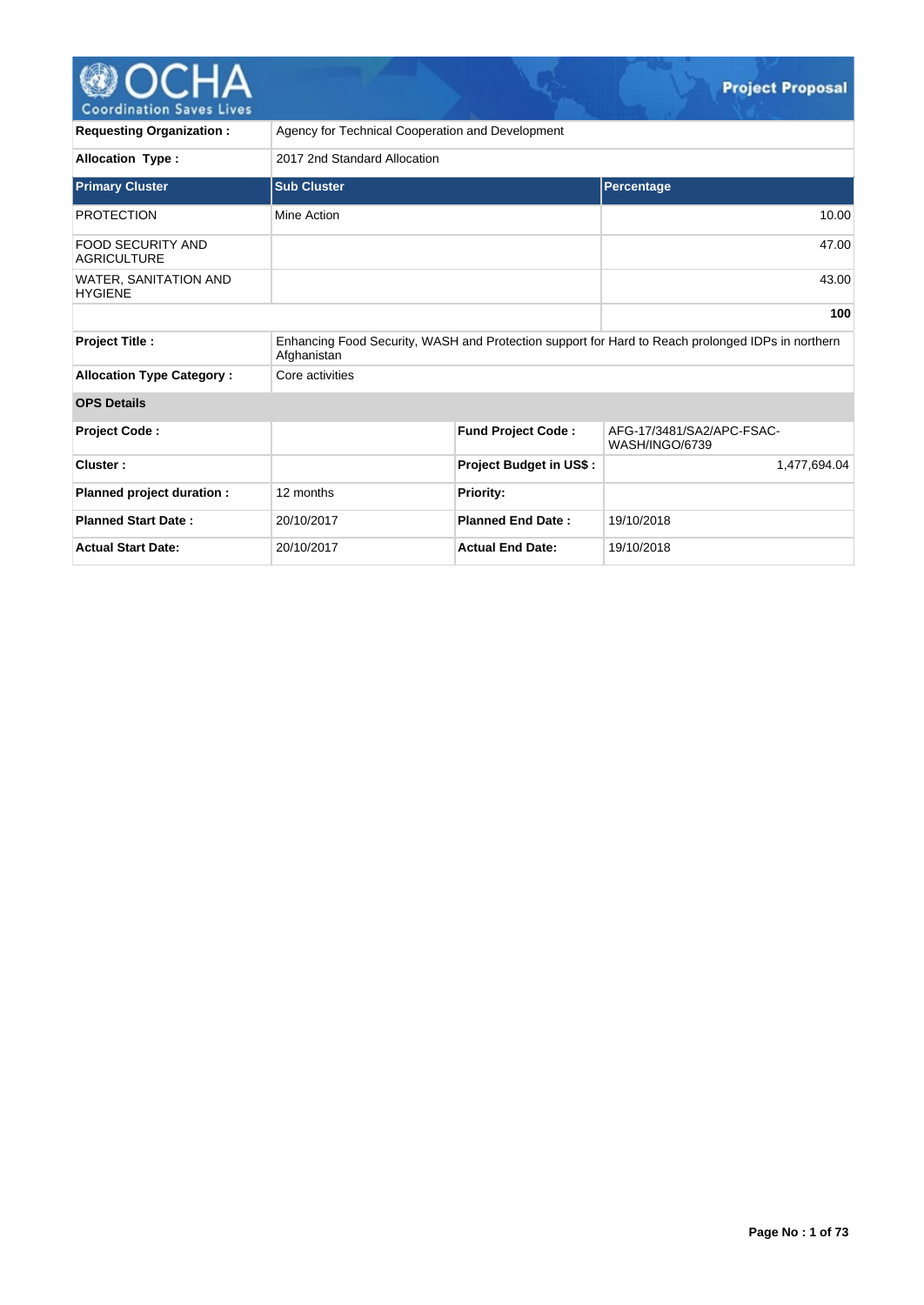| <b>Project Summary:</b> | This multi-sector Action addresses the food assistance/WASH needs of the most vulnerable/severely<br>food insecure prolonged internally displaced person (PIDP) households and host community<br>households in Faryab, Kunduz and Takhar provinces. The intervention also responds to beneficiaries'<br>protection needs through promoting improved awareness of mines/explosive remnants of war (ERWs).<br>The lead partner ACTED, along with project partners DACAAR and the Halo Trust, will carry out the<br>following interventions:                                                                                                                                                                                                                                                                                                                                                                            |
|-------------------------|----------------------------------------------------------------------------------------------------------------------------------------------------------------------------------------------------------------------------------------------------------------------------------------------------------------------------------------------------------------------------------------------------------------------------------------------------------------------------------------------------------------------------------------------------------------------------------------------------------------------------------------------------------------------------------------------------------------------------------------------------------------------------------------------------------------------------------------------------------------------------------------------------------------------|
|                         | 1) ACTED will provide cash for food assistance to 2,000 prolonged IDP households in the following<br>provinces/districts: (1) Faryab: Almar and Pashtunkot (2) Kunduz: Chahar Dara Dashte Archi, Imam<br>Sahib, Khanabad, and Qala-i-Zal, and (3) Takhar: Khwaja Ghar. Those identified as highly food<br>insecure will receive USD 90 cash-for-food for a period of two months. ACTED's initial needs<br>assessment (Annex IV – 2017) shows that currently over half of surveyed PIDP households reported<br>having no food stocks, hence, the Action is urgently needed to ensure the food security of the most<br>vulnerable target PIDPs does not worsen to crisis levels in the hunger season.                                                                                                                                                                                                                  |
|                         | 2) DACAAR will conduct a 12-month WASH intervention targeting 17,500 IDPs in Kunduz. To improve<br>access to safe drinking water, DACAAR will establish 70 new water points and rehabilitate a further 50<br>pre-existing water points, and provide water trucking for up to a maximum of 60 days, based on the<br>cluster standard provision of 15 liters per person per day. DACAAR will also provide 600 hand washing<br>facilities and distribute bio-sand filters (350 households). In addition, DACAAR will target 2,500 families<br>for hygiene promotion trainings.                                                                                                                                                                                                                                                                                                                                          |
|                         | 3) The Halo Trust will carry out a 12-month intervention across five districts of Kunduz, providing Mine<br>Risk Education sessions to 15,398 individuals. These sessions are designed to increase knowledge of<br>the risks of ERWs and promote communication between communities and the organizations which carry<br>out mine/ERW clearance. In addition, Halo will execute a Mine and ERW Impact Free Community<br>Survey (MEIFCS). Subsequent surveys will be executed throughout the project as new sites are<br>identified through local intelligence. Halo will also execute Spot Explosive Ordnance Disposal (EOD) of<br>dangerous items.                                                                                                                                                                                                                                                                   |
|                         | There is significant complementarity between partners' interventions in a number of areas. The partners<br>established areas of access/programming are shared across the provinces, for instance Halo benefits<br>from ACTED's infrastructure, access/acceptance in and knowledge of Kunduz province. Initial needs<br>assessments (Annex IV) show that caseloads identified as the most food insecure also lack access to<br>safe drinking water. ACTED and DACAAR's joint beneficiary selection will mean that all IDPs/host<br>community members who demonstrate both FSAC and WASH needs will receive both forms of<br>assistance. Additionally, cash-for-food/WASH assistance have been shown to lower the incentive for<br>vulnerable communities to enter ERW contaminated areas to look for food/water.                                                                                                      |
|                         | This Action features a number of integrated protection measures designed to address both generalized<br>protection risks (such as through ACTED's Complaints Response Mechanism), as well as component-<br>specific measures relating to each of the sectors. This Action integrates protection principles in the<br>following ways: 1) During all partners' needs assessments, data on vulnerable groups, such as<br>female/disabled headed households will be collected. ACTED will ensure that locations for distributions<br>are safe/accessible to all, with women receiving their assistance separately and 2) Through<br>surveying/clearing mines and ERWs, this initiative expands the scope of Action for other life-saving<br>actions, improving access to aid for neglected communities through allowing both field<br>staff/beneficiaries to live/operate more safely within post-conflict environments. |

# **Direct beneficiaries :**

| Men    | Women  | <b>Boys</b> | <b>Girls</b> | Total   |
|--------|--------|-------------|--------------|---------|
| 87,474 | 92,339 | 160,348     | 145,799      | 485,960 |

# **Other Beneficiaries :**

| <b>Beneficiary name</b>        | <b>Men</b> | <b>Women</b> | <b>Boys</b> | <b>Girls</b> | Total   |
|--------------------------------|------------|--------------|-------------|--------------|---------|
| Internally Displaced People    | 61,232     | 64,637       | 112.244     | 102,059      | 340,172 |
| <b>Host Communities</b>        | 26.242     | 27,702       | 48.104      | 43,740       | 145,788 |
| <b>Indirect Beneficiaries:</b> |            |              |             |              |         |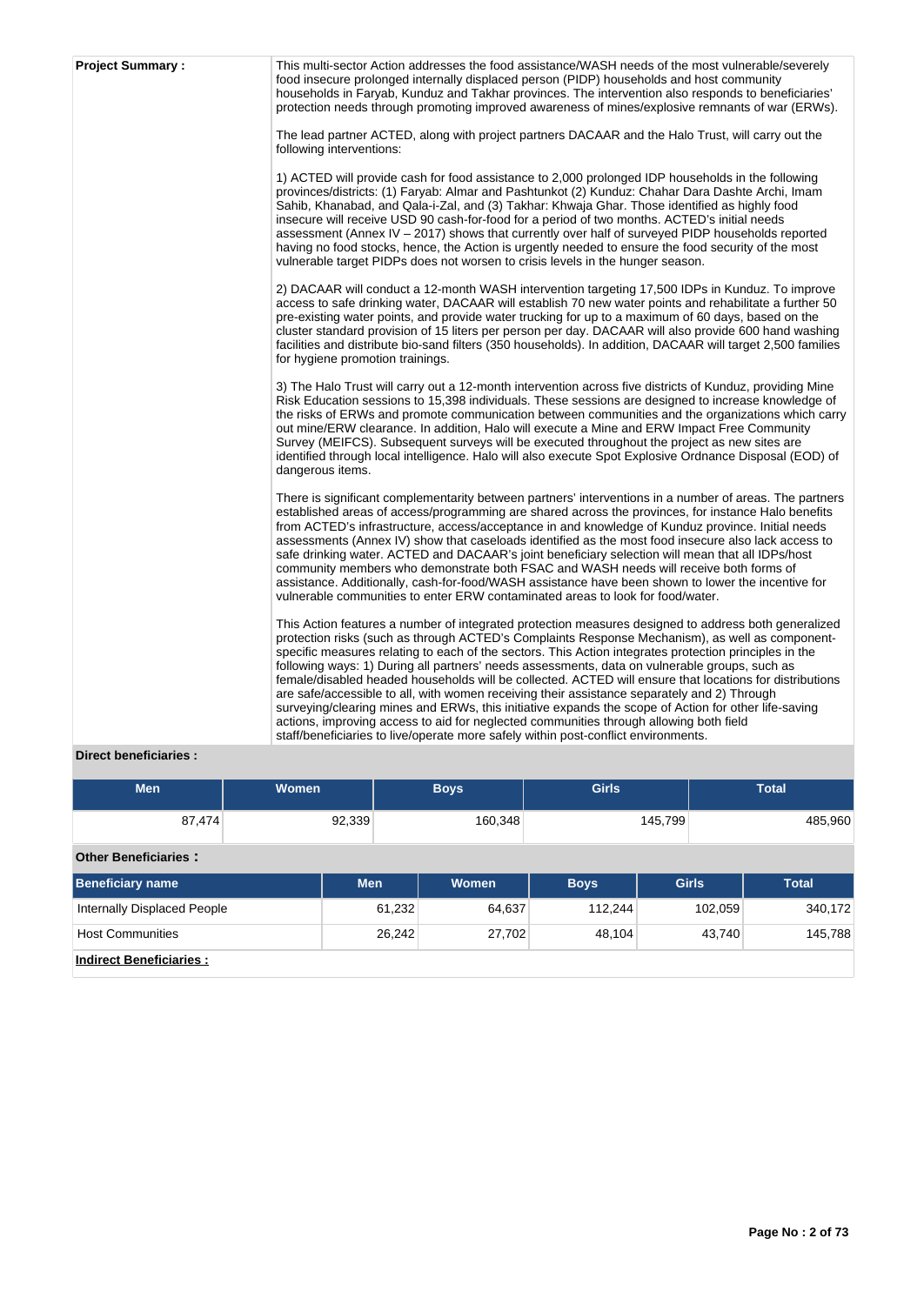For the food security component, the provision of essential food assistance to prolonged IDP (PIDP) households across Faryab, Kunduz and Takhar provinces is likely to lessen the pressure on host communities. Across the three provinces, but particularly in Faryab, host communities often feel compelled to share their own limited food stocks with severely food insecure PIDP households. Similarly, regarding WASH, 50-56% of PIDPs use communal water sources, which also puts a strain on host communities in which the supply of water is unreliable (FAO, 2017). Through the provision of new communal water sources and the rehabilitation of existing ones, surrounding communities will benefit from an increased supply of safe drinking water. The provision of water trucking and bio-sand filters will also reduce the amount of water being drawn from existing communal water sources.

Through the cash for food modality, over the short term it is likely that local food producers and sellers will benefit from the increase in spending among the target communities.

For the mine/ERW component, the probability of new contamination is very high for Kunduz across all districts given the ongoing hostilities. Based on past precedents, 'blind munitions' (i.e. unexploded/unfired munitions) that pose a risk to everyone in their vicinity (e.g. mines and unexploded munitions) will be widespread, hence the indirect beneficiaries of surveying and EOD work include entire communities, the populations of which are very challenging to calculate prior to establishing a full understanding of contamination areas (EOD is an innately reactive activity). HALO has calculated beneficiary numbers based on total village populations in the five targets districts in Kunduz. Survey/EOD teams are expected to reach approximately 10 communities per month per team. This estimation is based on Survey/EOD team's average in other conflict affected provinces. This totals 240 communities across the one-year proposed project. These community numbers are based on the gazetteer (list of communities known) from the Government. However, past experience has shown in reality overall population figures are far higher than government figures suggest.

## **Catchment Population:**

Through the cash for food modality, the areas in which food insecure PIDPs reside will see a general improvement in socio-economic conditions, given the increment in the supply of money subsequently circulating the local economy. This will mainly apply to local shop keepers, as well as those working in primary and secondary industries supplying local agricultural produce, who will see increased revenues through sales to project beneficiaries. In addition, the dependence from food insecure PIDPs on host community households in these catchment areas will decrease, likely allowing an improvement firstly in their level of dietary diversity but also in their economic status.

For the WASH component, the ratio of target beneficiaries between IDPs and host community families will likely be approximately 70% IDPs, 30% host community members, hence the most vulnerable members of the catchment population are already integrated directly into WASH activities. In addition, the provision of hand washing facilities will mitigate the increasing instances of water borne diseases such as diarrhea often found in locales experiencing influxes of IDPs.

For Mine Risk Education/Explosive Ordnance Disposal, beneficiary numbers have been calculated based on total population (taken from DMAC and the governor of Kunduz) across the five districts of Kunduz divided by number of communities (306) and multiplied by 240 (the total number of districts survey/EOD teams expect to visit). These populations will benefit from greater awareness of local ERW hazards, following contamination surveying. This information (including mapping) will be shared with the provincial-level Afghanistan National Disaster Management Agency (ANDMA) and the Ministry of Defense. EOD teams will reduce the quantity of land contaminated by ERWs. This may include areas containing water sources, fertile agricultural/grazing lands and other natural capital which could then be exploited to improve livelihoods. Most crucially it will reduce the likelihood of injury or death from unexploded ordnance among the catchment population.

# **Link with allocation strategy :**

This intervention aligns directly with the strategy of the Common Humanitarian Fund 2nd Standard Allocation, through providing life-saving assistance for communities in the provinces of Faryab, Kunduz and Takhar which are deemed the most underserved. Given the fact that various AOGs and anti-government groups now control or exert influence over these districts, this project only involves organizations with the proven capacity and experience to operate effectively within highly insecure areas while ensuring protection standards are maintained and protocols relating to staff security are stringently enforced throughout the whole project cycle.

The vulnerabilities of PIDP caseloads in Afghanistan are multifaceted; those facing severe food insecurity often suffer equally from poor access to safe drinking water due to their economic and geographic marginalization which create insurmountable barriers to accessing such basic resources. These vulnerabilities have been compounded by the severe limitations in access caused by rising levels of insecurity, rendering many of these communities inaccessible for the Afghan government and other traditional providers of humanitarian aid. All districts targeted in this intervention were pre-identified by OCHA as 'Hard to Reach' and containing significant numbers of IDPs. The Action draws upon the protection sectoral expertise of HALO to ensure the safest possible working environment for staff involved in Cash-for-Food distributions and WASH activities (promoting meaningful access), while also prioritizing the safety of staff and beneficiaries by providing education on mine/ERW awareness (prioritizing safety and avoiding causing harm).

The proposed intervention is aligned with the multi-sector priorities identified in the Humanitarian Response Plan (HRP) for 2017. The 2017 Humanitarian Needs Overview (HNO) has identified 3.6 million people in need of food security support, and the 2017 HRP targets 2.5 million of them for food security support. The Action will directly contribute to FSAC Cluster Objective 2 through ensuring timely and adequate continued and regular access to food during lean season for severely food insecure people, refugees and PIDPs at risk of hunger and acute malnutrition. Regarding the WASH component, the HNO 2017 identifies 2.3 million persons as in need of WASH assistance, 8% (285,000) of whom are displaced persons with category A status. This intervention will directly contribute to both WASH Cluster Objective 1 through ensuring timely access to sufficient quantities of drinking water, use of adequate and gender sensitive sanitation and appropriate means of hygiene practices by the affected population, and Objective 2, through ensuring timely and adequate access to WASH services in institutions affected by emergencies

According to the HNO 2017, families fleeing conflict faced multiple protection concerns which included ERWs and mines. Given the ongoing risk of secondary displacements, the risk of mine accidents is exacerbated as PIDPs are forced to move to areas with which they are unfamiliar, in addition to the fact that their resilience is reduced, making them resort to using peripheral/non-surveyed areas of land to address immediate water and food needs. Through incorporating capacity and experience of the Halo Trust, this intervention will contribute directly to the realization of the HRP's third Protection Objective, through fostering a protection-conducive environment to prevent and mitigate against protection risks, as well as facilitate an effective response to protection violations. By prioritizing MRE, the Halo Trust will allow both field staff and beneficiaries to live and operate more safely within a threat rich environment, improving access to WASH-related activities/infrastructure among water resource poor communities through mine/ERW clearance. Through these approaches, this Action contributes to Protection Cluster Objectives 1, 2 and 3.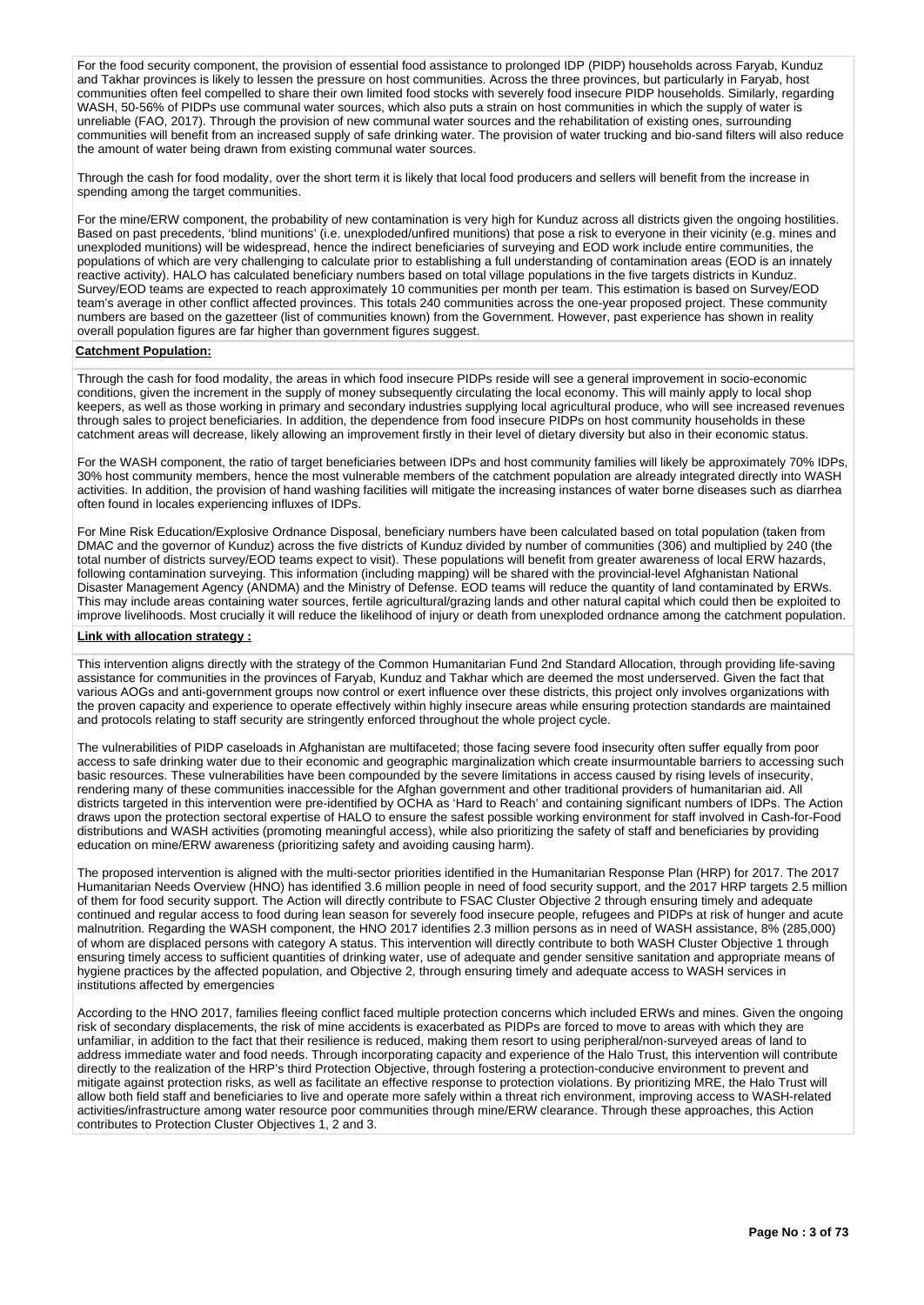# **Sub-Grants to Implementing Partners :**

| <b>Partner Name</b>                                     | <b>Partner Type</b>      | <b>Budget in US\$</b> |
|---------------------------------------------------------|--------------------------|-----------------------|
| Halo Trust                                              | International NGO        | 137,814.00            |
| Danish Committee for Aid to Afghan Refugees<br>(DACAAR) | <b>International NGO</b> | 596,228.28            |
|                                                         |                          | 734,042.28            |

# **Other funding secured for the same project (to date) :**

| Other Funding Source | <b>Other Funding Amount</b> |
|----------------------|-----------------------------|
|                      |                             |

# **Organization focal point :**

| <b>Name</b>            | Title                                       | Email                     | <b>IPhone</b>       |
|------------------------|---------------------------------------------|---------------------------|---------------------|
| <b>Thibault Larose</b> | <b>ACTED Country Director</b>               | thibault.larose@acted.org | +93 (0) 728 427 169 |
| Alice Dorrer           | <b>ACTED Project</b><br>Development Manager | alice.dorrer@acted.org    | +93 (0) 728427177   |
| Olivier Fabre          | <b>ACTED Country Finance</b><br>Manager     | olivier.fabre@acted.org   | +93 (0) 728427156   |
| 5.122521115            |                                             |                           |                     |

#### **BACKGROUND**

## **1. Humanitarian context analysis**

Afghanistan remains highly dependent on international aid to maintain basic state functions, and chronic humanitarian needs persist throughout much of its territory. Ongoing clashes between AOGs and ANSF continue to displace thousands of people all over Afghanistan in 2017. Since the beginning of 2017, 202,109 people have fled their homes due to conflict across Afghanistan, including 88,000 people in the North and North-Eastern regions, representing 44% of the national total.

Food insecurity in Afghanistan is escalating, with almost 6% (1.6 million) of Afghans severely food insecure and another 34% (9.7 million) moderately food insecure at the national level (FSAC SRP 2017). The HNO has identified female and disabled-headed households as the most vulnerable groups in terms of food security. According to a recent study, published by the World Bank, calorie deficiency and severe calorie deficiency are widespread across the populations of all three target provinces, with over a quarter of Takhar's population (26.6%) affected by severe calorie deficiency. The proportion of the population suffering from protein deficiency ranges from 21% to 45.2% across the three provinces (The World Bank, 2012).

As demonstrated by REACH's recent report (2017) entitled: 'Multi Cluster Needs Assessment of Prolonged IDPs', the main reason accounting for most PIDP current displacement was overwhelmingly the threat of armed conflict or military operations, with 73% of PIDP respondents citing armed conflict as the key factor in their displacement, in comparison to only 8% who cited 'natural disasters.' According to REACH's report 'food' was the most commonly reported priority need among PIDP and host community households surveyed in 2016, with only 10% of those surveyed reporting that they had received any form of food assistance. Given such a gap in aid provision, it is no surprise that a quarter of PIDPs reported resorting to negative coping mechanisms such as skipping meals to ensure children are fed.

Displaced persons are also much more susceptible to illness and death from disease, which to a large extent are related to inadequate sanitation, inadequate water supplies and inability to maintain good hygiene. The HNO 2017 identified almost 3.7 million displaced persons (3.5 million conflict displaced, and 160,000 natural disaster affected) as in need of WASH assistance. REACH's aforementioned report shows how just under half of both PIDP and host community households have to walk under 20 minutes to access their primary drinking water source and 10-12% over 20 minutes. As it is predominantly women who collect water, such distance can present protection risks, especially in areas with ERW contamination. Displacements also add undue stress on the already meager resources of the host communities. 50-56% of PIDPs use communal water sources puts strain on communities in which supply is unreliable.

One of the biggest risks to the lives of Afghan civilians remains the high numbers of mines and ERWs, a legacy predominantly of the Russian occupation, but also of subsequent and ongoing internal conflicts. According to a study conducted by the Halo Trust, child and women casualties of ERWs increased by 23% during the first half of 2017 (women casualties (174 deaths and 462 injured)), compared to the same period in 2016. Kunduz province remains particularly afflicted. Despite considerable investment in mine clearance following the fall of the Taliban, information taken from the Mine Action Database reveals that 10,183,606m² of land in Kunduz province alone remains contaminated with mines.

# **2. Needs assessment**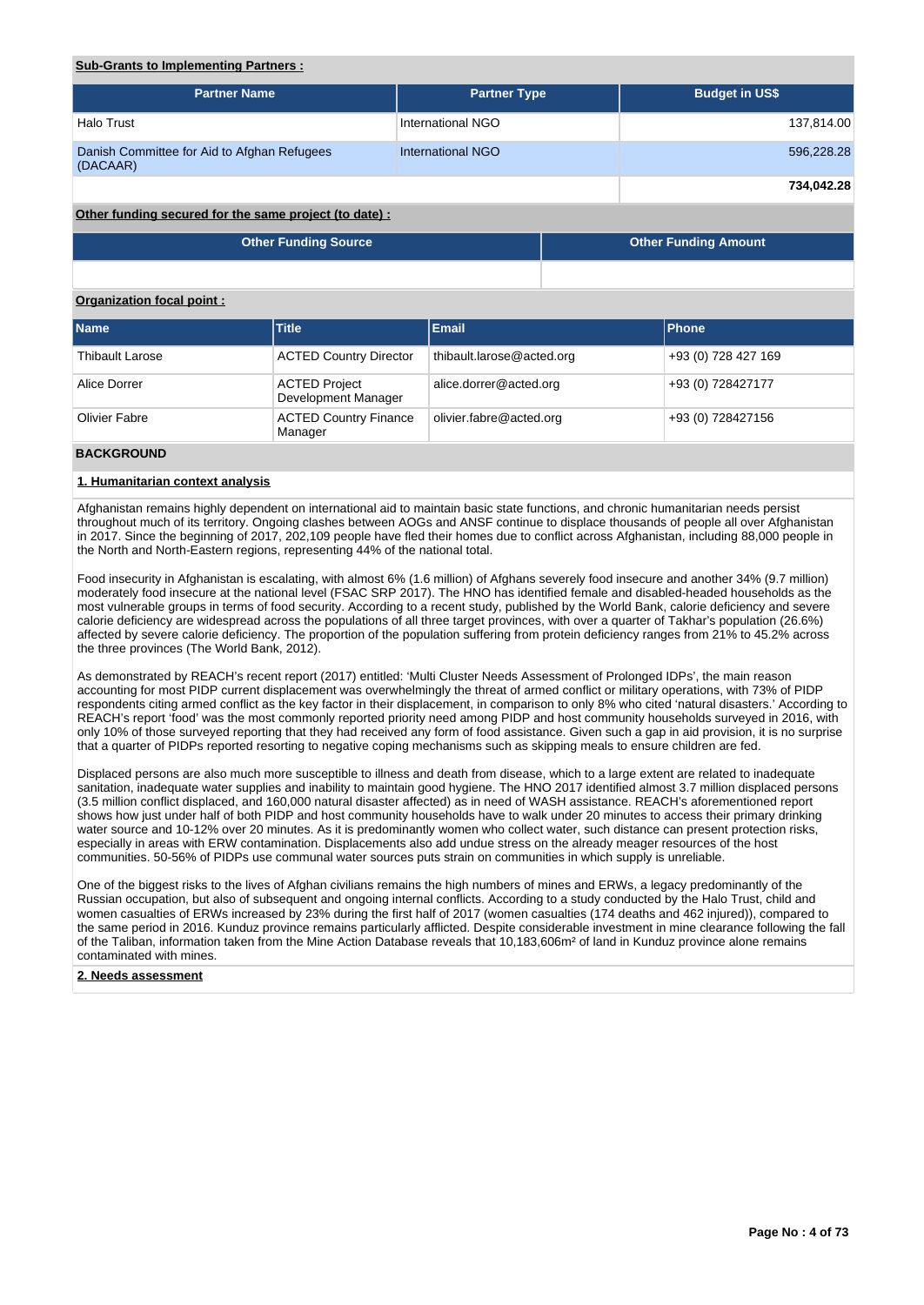In August 2017, in order to capture the needs of PIDPs in Faryab, Kunduz and Takhar provinces, ACTED's Assessment, Monitoring and Evaluation Unit (AMEU) undertook an assessment of 1,060 households using a version of the HEAT, to allow for better understanding of food security levels and needs across all selected districts (see Annex IV).

Over half of surveyed PIDP households reported having no stocks suggesting a low level of resilience should further shocks ensue. Districts with the lowest levels of stocks included: Dashti Archi, where 62% report having no stocks, Qala-i-Zal where 64% report having no stocks, and Khwaja Ghar, where 76% report no stocks. PIDPs in Chahar Dara reported comparatively high levels of stocks with 79% reporting having sufficient food to cover their needs for up to 3 weeks.

PIDP households reported high levels of negative coping mechanisms: 71% of households reported needing to borrow food to cover household food needs. 78% reported limiting portion sizes, and 72% reported restricting the consumption of adult family members so children could eat. HEAT survey findings were largely consistent across the three provinces with 96% of households reporting access to markets sufficient to meet their families' needs i.e. within walking distance and possessing the necessary food stocks.

ACTED's assessment also collected WASH data on Kunduz: On average 68% of households report a hand pump as among their primary sources of water (multiple choice), 39% report a dug well, 19% report a stream/river, 1% report kandas, and 6% report piped water. Between the districts, respondents in Char Dara and Qala I Zal were shown to have the highest access to water, whereas Imam Saheb had the lowest. These findings reflect the results of REACH's 2017 report on prolonged IDPs (Multi Cluster Needs Assessment of Prolonged IDPs).This report also established that 38% of PIDP households assessed in the north (including respondents from Kunduz) reported having to walk more than 20 minutes to access drinking water. DACAAR's needs assessment (Annex VI) showed a higher average distance to water sources among IDP communities across Kunduz, for whom it takes on average 25 minutes to walk to the nearest water source. Boreholes and stream water were identified as the most commonly used source of water, however most boreholes are in a poor state of repair due to the lack of proper community management. The assessment also showed that existing water sources in the target areas were insufficient and unsafe (hence the need for water testing as included in Activity 2.1.7), and that the extremely poor sanitation conditions identified (such as widespread open defecation) are exacerbated by a very low level of hygiene education which further exposes the communities to a variety of diseases. Such findings highlight the need for a campaign of hygiene awareness raising and sensitization to change existing WASH practices, while providing the crucial household/community level facilities required to implement these practices.

To mitigate the increasing number of persons exposed to the risk of injury or death from mines/ERWs in Kunduz province, Halo's survey teams proposes to work in the five districts of the province, as identified in the CHF allocation strategy: Chahar Dara, Dashte Archi, Imam Sahib, Khanabad and Qalay-I-Zal. According to the Mine Action Database, from which the data for HALO's needs assessment was drawn, the proximity of communities in these districts to contamination varies between 500m in Imam Sahib to 5km in Chahar Dara. Halo's needs assessment also provides a district by district disaggregation of the exact area of land still under contamination. Across four out of five of the target districts 2,611,107 m2 of land remains contaminated. By district this amounts to (1) Chahar Dara- 405,736m2, (2) Dashte Archi – 946,987 m2, (3) Imam Sahib – 63,705, (4) Khanabad – 1,158,385 m2. There is currently no data on Qala-i-Zal.

#### **3. Description Of Beneficiaries**

This Action will target PIDP/host community caseloads in: 1) Faryab: Almar and Pashtunkot districts, 2) Kunduz: Chahar Dara Dashte Archi, Imam Sahib, Khanabad, and Qala-i-Zal districts, and 3) Takhar: Khwaja Ghar district. The target caseload has been identified through field assessments conducted by ACTED and DACAAR in August 2017 (please see Annex IV and VI). The selected communities show both high levels of food insecurity (as evidenced by low stock levels, poor food consumption scores and other negative coping mechanisms) as well as poor access to safe drinking water and sanitation facilities (such as hand washing stations).

Beneficiary households will be selected through a household-level assessment, and prioritized based on a set of vulnerability criteria to be conducted in Month 1. The HEAT will be adapted to include food consumption and dietary diversity information. This level of information will allow the intervention to give precedence to female-headed, elderly-headed, and other most vulnerable households.

The FSAC component of the project will reach 2,000 households (approximately 14,000 individuals), including 300 households (approximately 2,100 individuals) in Faryab province, 1,600 households (approximately 11,200 individuals) in Kunduz province, and 100 households (approximately 700 individuals) in Takhar province.

In line with WASH cluster/SRP objectives, DACAAR proposes to provide emergency WASH services to populations displaced conflict in the five hard to reach districts of Kunduz. ACTED and DACAAR have harmonized their data collection tools to ensure both information linked to food security and WASH needs are collected and shared for all beneficiaries targeted. Beneficiary selection will be coordinated between the organizations to ensure all FSAC targeted households in Kunduz province are simultaneously eligible for the most relevant WASH related activities provided by DACAAR, corresponding with their demonstrated needs.

The WASH component will reach 17,500 individuals (PIDPs and host community members) in five districts of Kunduz provinces. The breakdown of beneficiaries is as follows: Chahar Dara (600 HHs, 4,200 persons), Dashte Archi (500 HHs, 3,500 persons), Imam Sahib (750 HHs, 5,250 persons), Khanabad (350 HHs, 2,450 persons) and Qalay-i-Zal (300 HHs, 2,100 persons). Depending on the needs assessment to be undertaken during the first month of the project each family will receive a WASH response in line with their specific needs which could include all, one or a combination of the selection of measures outlined in the work plan.

The Halo Trust has calculated beneficiary numbers based on those involved directly in MRE (15,398) separately from those benefiting from surveying and EOD activities. The latter has been calculated based on total population across the five target districts of Kunduz. Men, women, boys and girls have been split based on the population weighting for each district. This includes IDPs (prolonged/new) and host beneficiaries. The estimation of beneficiaries from survey/EOD activities per district is: 1) Chahar Dara – 57,970; 2) Dashte Archi – 67,642; 3) Imam Sahib – 178,880; 4) Khanabad -125,622; and 5) Qala-i-Zal – 53,147. Given the rapid nature of the FSAC and WASH responses, HALO will coordinate closely with ACTED and DACAAR to prioritize the scheduling of surveys/EOD in line with the scheduling/geography of Cash-for-Food distributions and WASH constructions/distributions. This will be organized on a case by case basis depending on the relevance of such surveying to the local context of each FSAC/WASH activity. Through regular meetings, the plans for ACTED/WASH activities will be known well in advance of implementation, allowing Halo to mobilize the necessary resources in cases in which surveying/EOD is deemed necessary.

# **4. Grant Request Justification**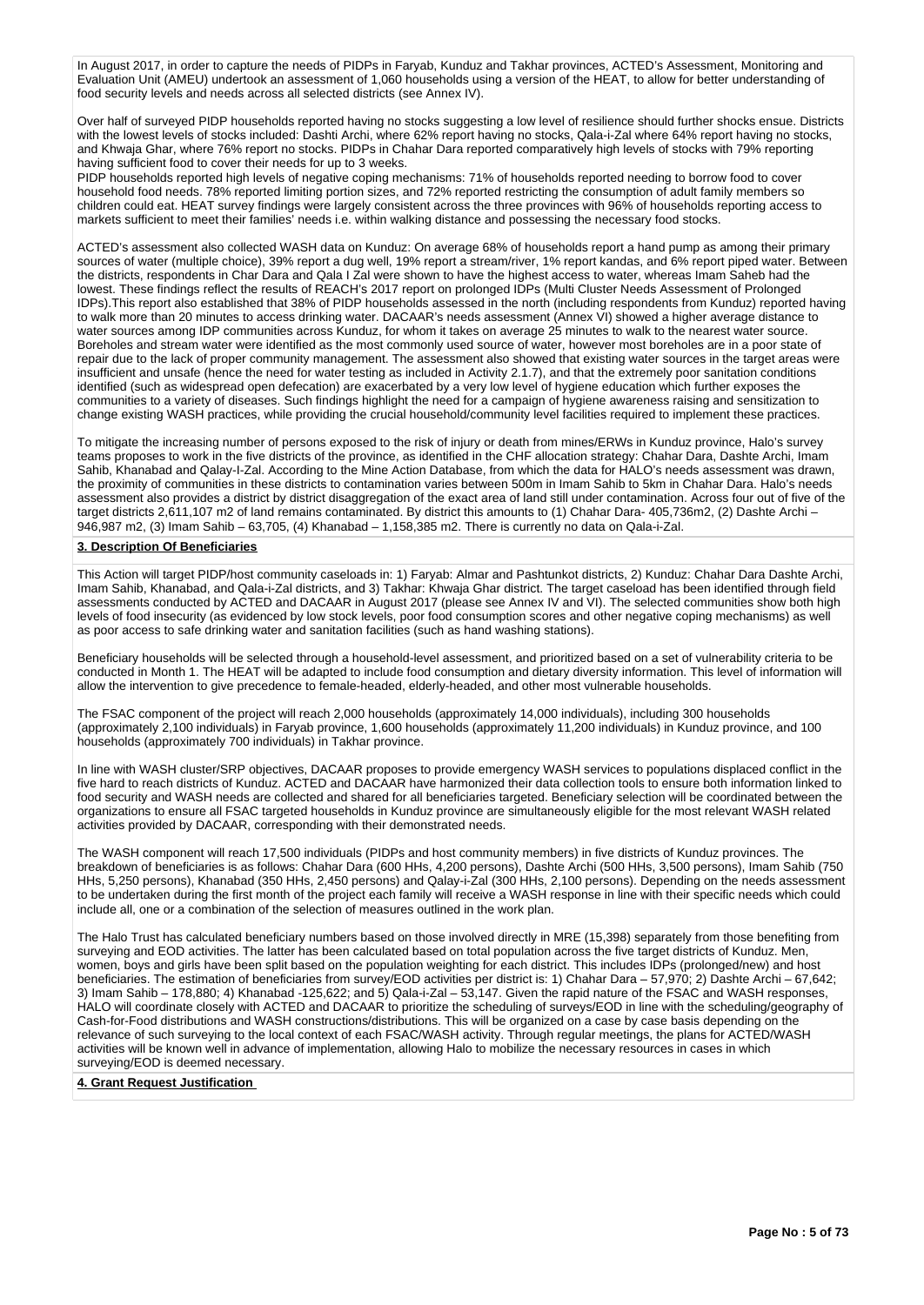ACTED was created in Afghanistan in 1993 and has been implementing a wide range of programs to assist communities throughout times of conflict, with both emergency and development programming.

ACTED has implemented two CHF-funded food security projects over the past few years, including an ongoing "Supporting vulnerable disaster affected and agriculture dependent families in Balkh and Badakhshan to address food security needs and to reengage in agricultural livelihoods" project (USD 254,167), and "Supporting conflict affected displaced persons in meeting their emergency food needs in the North of Afghanistan through voucher assistance" (USD 742,454) in Takhar and Faryab provinces. With WFP funding, ACTED has implemented a series of food security and food distribution projects in Kabul, including in the KIS; reaching several thousands of beneficiaries. ACTED also has been implementing cash transfer programming since 2012. In 2016, through the ERM, ACTED has supported 3,617 households with unconditional cash transfers across Baghlan, Takhar and Badakhshan provinces, reaching 27,315 shock-affected and displaced individuals with immediate, life-saving assistance. As part of projects funded by DFID, OFDA, CHF and ECHO (including the ERM 6) since 2012, ACTED has reached an estimated 44,830 households (about 313,810 individuals) in Afghanistan with cash transfers that aimed to cater for food, shelter, NFI, or fuel needs.

DACAAR was established in 1984 in Peshawar, Pakistan to provide lifesaving assistance to Afghan refugees who fled the Russian invasion of Afghanistan. In 1989, the organization started its projects inside Afghanistan delivering both lifesaving emergency assistance as well as longer term developmental interventions.

DACAAR has implemented projects with CHF funding under all allocations since 2015. These include: 1) 'Saving Lives Through WASH Response' which was completed on 30/04/2016 targeting 29,864 individuals in Nangarhar, Kunar and Paktya provinces with a budget of USD 700,000, 2) 'Emergency WASH Response for Displaced Populations in Northern Afghanistan' which was completed on 31/10/2016 targeting 23,294 individuals in Kunduz and Balkh provinces with a budget of USD 740,000, and 3) 'Stockpiling for emergency WASH response in Afghanistan' which is currently ongoing and to be completed on 30/09/2017 maintaining strategic WASH stockpiles for use by CHF partners in strategic locations (Kabul, Nangarhar, Kandahar, Herat, Balkh, Takhar and Kunduz) with a budget of USD 656,447.

The Halo Trust is the world's largest international humanitarian mine action organisation employing over 7,000 people in 18 countries and territories. This workforce includes over 3,000 Afghans in 24 provinces delivering mine clearance, mine risk education (MRE) and explosive ordnance disposal.

In 2017, the Halo Trust has so far reached 81,582 beneficiaries with MRE across thirteen provinces (including Helmand, Kandahar, Nangahar and Nimroz) of which 47,110 were IDPs and returnees.

Halo has worked on a number of CHF projects in the past: 1) 'Reducing ERW Casualties Amongst Conflict-Displaced and Vulnerable People in Afghanistan' (\$250,845) (2016). Under this grant HALO deployed seven survey/EOD teams in Helmand, Kandahar, Kunar, Laghman, Nangahar and Nimroz provinces and conducted 2,818 MRE sessions, reaching 99,941 direct beneficiaries. 2) 'Humanitarian Mine Action Activities in Support of the CHF Winter Response in Gulan Refugee Camp, Khost Province' (\$500,000) (2015 2nd Reserve Allocation). Under this grant HALO cleared 18 hazardous areas in and around the Gulan Refugee camp.

The combined experience of the three organizations included in this action represents significant added value for this grant request, with each organization possessing proven capacity to both operate safely in hard to reach areas and to excel in implementing projects within the specific component/area in which they will be working.

# **5. Complementarity**

The project has been designed recognizing the multi-faceted needs of IDP/PIDP households. Five principle areas of complementarity have been identified:

1. Localised WASH assistance has a clear impact upon the success of Food Security interventions: According to the HNO 2017, a lack of WASH facilities reduces the impact of health and nutrition interventions, as water borne diseases like diarrhoea have a strong association with chronic malnutrition among children. Food security is about ensuring for beneficiaries physical and economic access to sufficient, safe and nutritious food to meet their dietary needs, hence if the food being provided is causing negative health impacts as a result of water contamination, the success of the overall approach would justifiably be brought into question.

2. Complementarity with other ongoing ACTED projects: ACTED is simultaneously executing a number of emergency and development projects in the three target provinces of this project, most notably through the Emergency Response Mechanism. As a partner in the ERM, should there be a natural disaster/conflict displacement which affects the targeted communities of the CHF intervention, ACTED will be excellently positioned to provide additional shelter, WASH, food security and other aid to CHF beneficiaries through an alternative funding stream. In addition, ACTED's ongoing rural livelihoods programming through the World Food Programme in Faryab, Kunduz and Takhar, also targets host communities within the CHF target districts, and will lead to improved resilience among many of the same beneficiary host communities as are included in CHF. The focus on improving farming yields and food diversity represents a longer term solution for improving the food security of both PIDP's and host communities in these areas.

3. Access to Kunduz for Halo through partners: Given that HALO has not conducted MRE or mine clearance in Kunduz province since 2014, through working with partners who have maintained infrastructure, staffing and programming in this province, Halo will be able to reestablish its presence in hard to reach areas in which ongoing conflicts are likely to necessitate significant ERW clearances over the longterm. ACTED and DACAAR also possess more recent experience of working with PIDPs within the target areas, hence Halo will benefit from these pre-established links with communities.

4. Cash for Food/WASH assistance lowers the incentive to use ERW contaminated land: Halo has identified a number of behavioural trends which link FSAC programming with mine/ERW-related actions. Most prominently, the most vulnerable groups (i.e. PIDPs/returnees) are often forced to live or work in peripheral areas in which contamination by ERWs is more prevalent. Through providing cash for food/WASH assistance, there will be less immediate incentive for PIDPs to start using land for livelihood activities e.g. agriculture/livestock or travel over unknown areas to look for water sources (statistical data reveals that many of the women and children injured or killed by mines and ERW are engaged in collecting water), creating a window during which these areas can be cleared of mines/ERWs.

5. Improved Access to Land for WASH infrastructure/activities: The inclusion of Halo adds value to the wider intervention through guaranteeing an efficient and rapid response to fluid ERW clearance needs. This is particularly crucial given both the hard to reach (unknown) nature of many of the target areas, as well as the fact that Kunduz province was and remains an area of intense conflict, making it inevitable that certain areas will be highly contaminated by ERWs. HALO will be in position to monitor and respond at short notice to cases in which contaminated land are identified, and through information sharing/coordination with the other partners, can help shape safe alternative project approaches in unison with these partners.

# **LOGICAL FRAMEWORK**

#### **Overall project objective**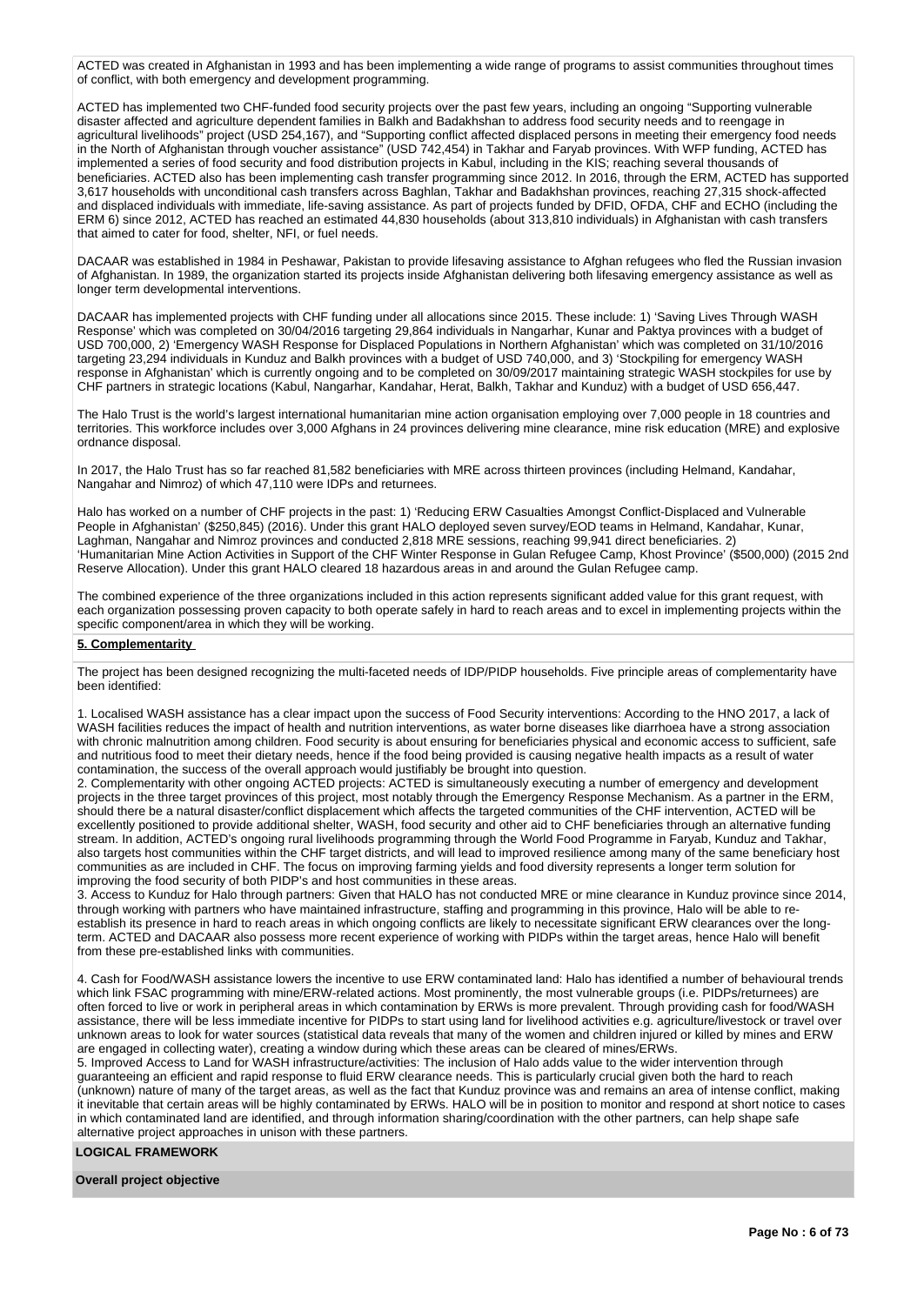To reduce the overall vulnerabilities of IDP and PIDPs through an integrated food security, WASH and mine action response.

| <b>PROTECTION</b>                                                                                                                                                                                                       |                                                                                                                                                                                                     |                                 |
|-------------------------------------------------------------------------------------------------------------------------------------------------------------------------------------------------------------------------|-----------------------------------------------------------------------------------------------------------------------------------------------------------------------------------------------------|---------------------------------|
| <b>Cluster objectives</b>                                                                                                                                                                                               | <b>Strategic Response Plan (SRP) objectives</b>                                                                                                                                                     | <b>Percentage of activities</b> |
| Objective 1: Acute protection concerns,<br>needs and violations stemming from the<br>immediate impact of shocks and taking into<br>account specific vulnerabilities, are identified<br>and addressed in a timely manner | SO1: Immediate humanitarian needs of<br>shock affected populations are met -<br>including conflict and natural disaster<br>affected and IDPs, refugees and returning<br>Afghans from armed conflict | 100                             |

**Contribution to Cluster/Sector Objectives :** Protection objectives will be met through the provision of Mine Risk Education to both project staff and community members will promote the HRP's 3rd Protection objective, by supporting the creation of a protection-conducive environment in which protection risks stemming from remaining explosive remnants of war are successfully mitigated against. The project was designed in accordance with the current priorities, standards and requirements of the Protection Cluster.

# **Outcome 1**

15,398 conflict-displaced and vulnerable people receive life-saving Mine Risk Education and Information on ERW contamination collected to allow prioritization of resources and provide assistance; immediate physical protection provided by spot EOD

# **Output 1.1**

#### **Description**

770 MRE sessions delivered in 80 communities with 15,398 attendees in Kunduz: Chahar Dara, Dashte Archi, Imam Sahib, Khanabad, and Qalay-i-Zal districts.

## **Assumptions & Risks**

Based on its significant past protection experience, the Halo Trust has identified the following key assumptions and risks:

#### Access:

The first assumption is that teams will be able to locate displaced people, who in turn will be willing and interested in engaging in MRE. Contained within this assumption is a further expectation that teams will be able to access women and girls through partnership activities and through using mixed gender field teams.

The risk is that there will be a deterioration in security that prevents access to locations where displaced people are living. To mitigate against this risk, the Halo Trust will work with ACTED to establish relationships with local authorities and councils, with Halo Trusts' survey teams coordinating with ACTED security staff to monitor the security situation on an ongoing basis. Across three partners, information sharing will also be key to stay aloft of security issues.

#### Insecurity:

The second assumption is that teams are able to deploy to communities without serious risk to their own security and with the support of partners, community members are able to provide information required by the survey and MEIFCS process (the village by village survey that assess contamination levels and clearance requirements). In Kunduz, there is an ever present risk of the resumption of conflict within the target communities. In addition, conflict actors and community members themselves have been known to oppose the disposal of ERWs. To mitigate against these risks, the project partners will work to secure guarantees from local community leaders that teams will be able to enter and survey areas identified suspected of contamination. HALO's teams will use only low profile vehicles and will be accompanied by paramedic teams. All partners will liaise with Afghan Government authorities on an ongoing basis to exchange information on planned activities and evolving threats. Work plans and team deployments will be adjusted to account for changing threats/flexible planning.

# **Indicators**

|                 |                   |                                                                                               |       | <b>End cycle beneficiaries</b>  |                |                   | End<br>cycle |
|-----------------|-------------------|-----------------------------------------------------------------------------------------------|-------|---------------------------------|----------------|-------------------|--------------|
| Code            | Cluster           | Indicator                                                                                     |       | Men   Women Boys Girls   Target |                |                   |              |
| Indicator 1.1.1 | <b>PROTECTION</b> | SA2- Number of prioritised mine/ERW impacted<br>individuals provided with Mine Risk Education | 3.795 | 3.750                           | $3.95^{\circ}$ | 3.90 <sub>1</sub> | 15,398       |

**Means of Verification :** Verified through mine risk education registration forms and pre and post evaluations. Overseen and quality assured by our experienced data officer, and Survey/Information Officer.

## **Activities**

# **Activity 1.1.1**

**Standard Activity : Mine risk education and mobile, prioritised and responsive surveillance and demarcation of ERW in conflict impacted communities and spot-ERW clearance;**

Mine Risk Education

The survey teams will provide MRE to men, women, girls and boys living in vulnerable communities to increase their knowledge of the risks of explosive remnants of war (ERW) and of how to identify items and seek assistance, thus reducing the risk of accidents. MRE sessions will be delivered in Kunduz by two mixed-gender survey teams.

# **Output 1.2**

# **Description**

80 communities surveyed for mine/ERW contamination and spot EOD conducted in communities contaminated in Kunduz: Chahar Dara, Dashte Archi, Imam Sahib, Khanabad, and Qalay-i-Zal districts

# **Assumptions & Risks**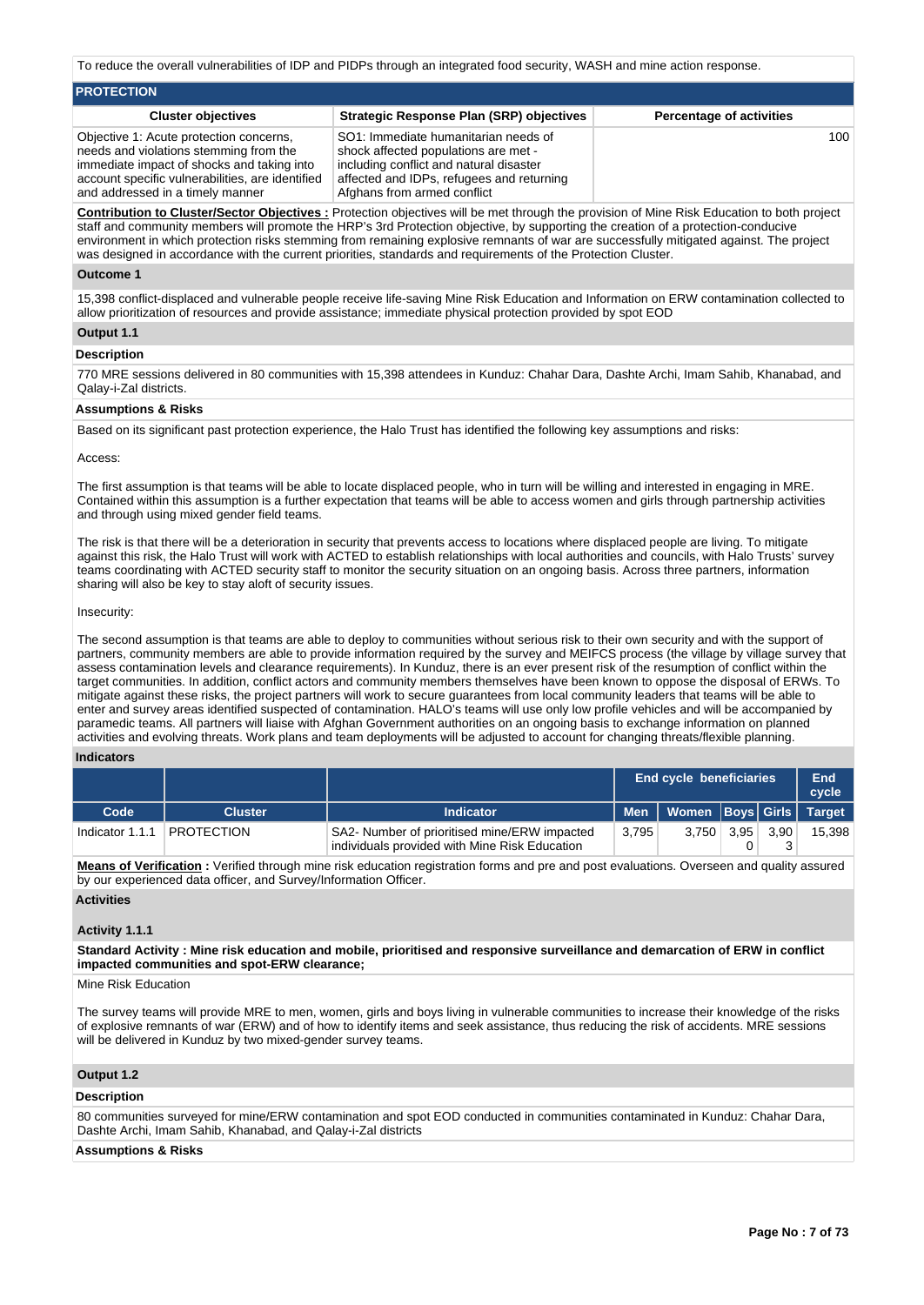# Access:

The first assumption is that teams will be able to locate community members who are willing to talk to teams about ERW and contamination. Contained within this assumption is a further expectation that teams will be able to access women and girls through partnership activities and through using mixed gender field teams.

The risk is that there will be a deterioration in security that prevents access to locations where displaced people are living. To mitigate against this risk, the Halo Trust will work with ACTED to establish relationships with local authorities and councils, with Halo Trusts' survey teams coordinating with ACTED security staff to monitor the security situation on an ongoing basis. Across three partners, information sharing will also be key to stay aloft of security issues.

#### Insecurity:

The second assumption is that teams are able to deploy to communities without serious risk to their own security and with the support of partners, community members are able to provide information required by the survey and MEIFCS process (the village by village survey that assess contamination levels and clearance requirements). In Kunduz there is an ever present risk of the resumption of conflict within the target communities. In addition, conflict actors and community members themselves have been known to oppose the disposal of ERWs. To mitigate against these risks, the project partners will work to secure guarantees from local community leaders that teams will be able to enter and survey areas identified suspected of contamination. HALO's teams will use only low profile vehicles and will be accompanied by paramedic teams. All partners will liaise with Afghan Government authorities on an ongoing basis to exchange information on planned activities and evolving threats. Work plans and team deployments will be adjusted to account for changing threats/flexible planning.

## **Indicators**

|                 |                   |                                                                                                                                                              |             | <b>End cycle beneficiaries</b> |             |             |               |
|-----------------|-------------------|--------------------------------------------------------------------------------------------------------------------------------------------------------------|-------------|--------------------------------|-------------|-------------|---------------|
| Code            | <b>Cluster</b>    | <b>Indicator</b>                                                                                                                                             | <b>Men</b>  | Women Boys Girls               |             |             | <b>Target</b> |
| Indicator 1.2.1 | <b>PROTECTION</b> | SA2- Number of individuals in prioritised<br>mine/ERW impacted communities visited by EOD<br>teams conducting surveyance, demarcation, and<br>spot-clearance | 119.0<br>85 | 117.664                        | 123,<br>946 | 122,<br>467 | 483.162       |

**Means of Verification :** Means of Verification: The EOD conducted by CHF-funded teams will be spot-checked on a regular basis by senior operations staff, both expatriate and national. The disposal methods used and type of items destroyed are recorded by each team using a specific recording form, which is crosschecked and uploaded to HALO's database by the Data Processors, before being checked by the EOD Officer. Additionally, call-outs are monitored by requiring the staff to take photographs of each demolition; HALO's Global WAD Officer reviews these pictures on a monthly basis by the EOD Officer and his deputy, and on a quarterly basis.

A note on beneficiary numbers: As this activity is reactionary, it is hard to calculate the number of beneficiaries we might reach across the project period. New contamination is expected to be very high for Kunduz across all districts, and without yet having full understanding of contamination, beneficiary numbers here are based on total village populations of estimated communities visited, taking into consideration security. Survey/EOD teams are expected to reach approximately 10 communities per month per team. This therefore includes direct and indirect beneficiaries based on the idea that communities will benefit from the removal of ERW. However, previous CHF Protection/Mine Action indicators were '# of communities' – which is a better fit for this activity.

# **Activities**

#### **Activity 1.2.1**

**Standard Activity : Mine risk education and mobile, prioritised and responsive surveillance and demarcation of ERW in conflict impacted communities and spot-ERW clearance;**

Mine and ERW Impact Free Community Survey

Halo will execute an initial sample of Mine and ERW Impact Free Community Survey (MEIFCS). This is a village-by-village survey that assess contamination levels and clearance requirements to support the Mine Action Programme of Afghanistan. MEIFCS' will be conducted throughout the project.

Survey of communities recently affected by conflict to determine their contamination status and conduct disposal of any dangerous items discovered or reported during this process. Where contamination is extensive Halo will deploy bilaterally funded Conventional Weapons Destruction (CWD) and Weapons and Ammunition Disposal (WAD) teams to dispose of the items discovered at no cost to the CHF.

Communities were selected based on a number of key prioritization points. This includes proximity to contamination, number of casualties, presence of IDPs/returnees and other vulnerable groups. The level of risk presented to beneficiaries correlates with the proximity to contamination and the number of casualties indicates the capacity of communities to cope. However, given the predicted extent of contamination after recent kinetic fighting, and increase in IDP numbers, HALO expects the first month of assessment to highlight communities most at risk. The security situation was also factored into the decision. The final number was based on the capacity of Survey/MRE teams based on previous experiences operating in heavily conflict affected provinces.

In line with the recent release of the AMAS O7-6, HALO will ensure survey activities undertaken are carried out effectively and efficiently minimizing the adverse impact on people, wildlife, vegetation and other aspects of the environment. HALO senior management, familiar with the AMAS O7-06, are obligated to ensure and oversee all operational staff pay attention to the impact of mine action activities. Senior staff are responsible for monitoring and reviewing survey activities through the lens of environmental impact. Any new staff joining HALO as part of this project will be required to familiarize themselves with environmental considerations. Teams will thus pay particular attention to the environmental conditions of the community or location of the explosive item whilst engaging the community in this assessment. HALO's MRE/Survey teams will coordinate with DMAC, or alert them to any major environmental barriers found in the targeted community. For activities outlined in this proposal specifically, generation of waste and emission of energy (where items are destroyed in situ) will be the primary areas for consideration, and staff trained subsequently. Mitigation strategies will be discussed with senior management when faced with immediate environmental considerations and an appropriate course of action documented and reported to DMAC.

#### **Activity 1.2.2**

**Standard Activity : Mine risk education and mobile, prioritised and responsive surveillance and demarcation of ERW in conflict impacted communities and spot-ERW clearance;**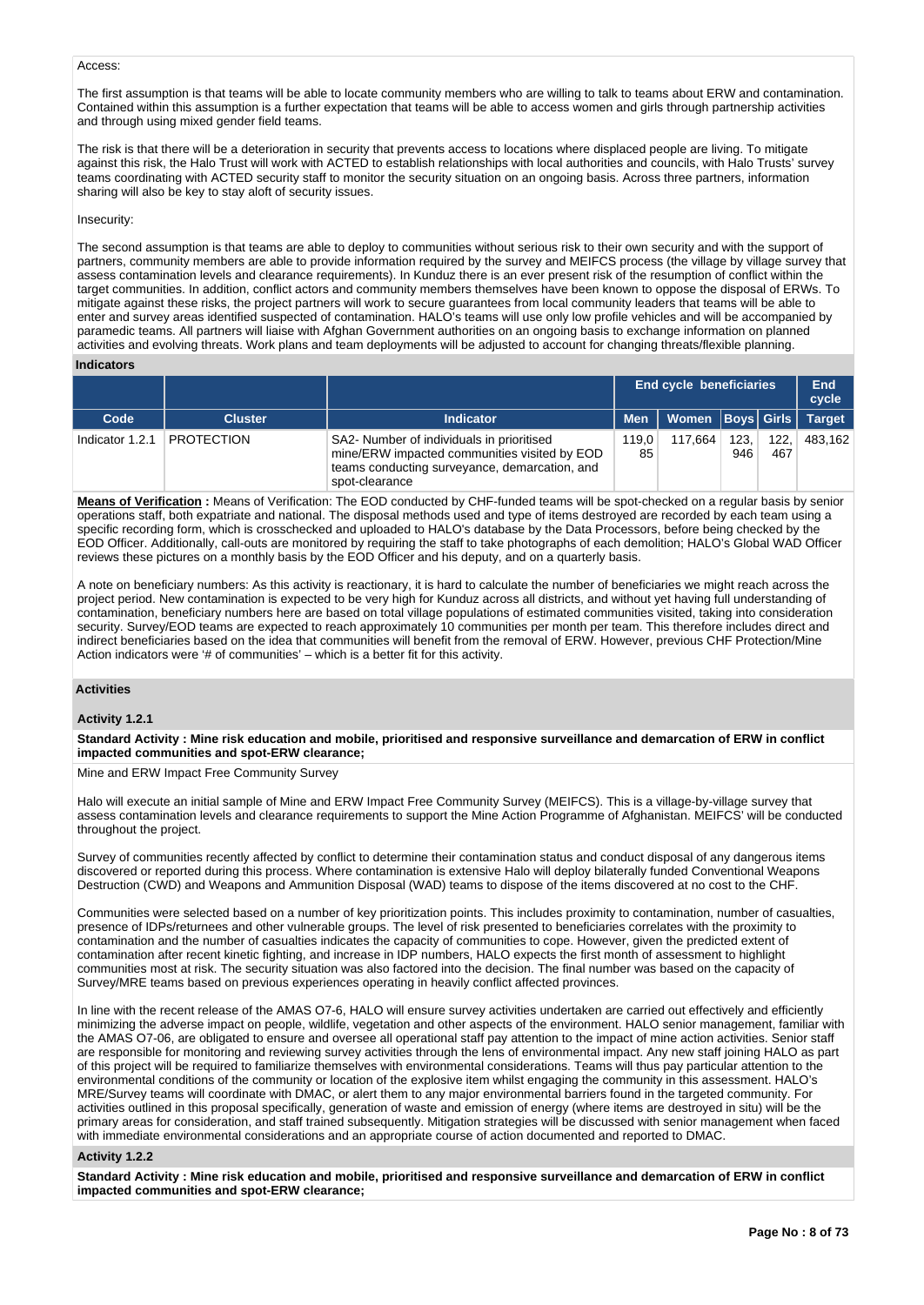Spot Explosive Ordnance Disposal (EOD) of dangerous items identified during project implementation will be conducted wherever possible by the survey teams. If the contamination is extensive or technically complex (e.g. aircraft bombs), separate bilaterally funded Conventional Weapons Destruction (CWD) and Weapons and Ammunition Disposal (WAD) teams are available to further assess and dispose of the hazards at no additional cost to the project. If a previously unreported minefield is identified, a survey will be submitted to DMAC for prioritization.

# **Additional Targets :**

| <b>FOOD SECURITY AND AGRICULTURE</b>                                                                                                                                                            |                                                                                         |                                 |  |  |  |  |  |
|-------------------------------------------------------------------------------------------------------------------------------------------------------------------------------------------------|-----------------------------------------------------------------------------------------|---------------------------------|--|--|--|--|--|
| <b>Cluster objectives</b>                                                                                                                                                                       | <b>Strategic Response Plan (SRP) objectives</b>                                         | <b>Percentage of activities</b> |  |  |  |  |  |
| Objective 2: Ensure continued and regular<br>access to food during lean season for<br>severely food insecure people, refugees and<br>prolonged IDPs at risk of hunger and acute<br>malnutrition | SO3: The impact of shock induced acute<br>vulnerability is mitigated in the medium term | 100                             |  |  |  |  |  |

**Contribution to Cluster/Sector Objectives :** This project will contribute to FSAC's objectives by reducing the high levels of food insecurity identified in prolonged IDP populations/host communities through the provision of cash for food assistance. Interventions described below will feed into FSAC Objective 2 ("ensure continued and regular access to food during lean season for severely food insecure people, refugees and prolonged IDPs at risk of hunger and acute malnutrition"), while contributing to the 3rd objective of the HRP: (to ensure that) "the impact of shock-induced vulnerability is mitigated in the medium term".

The project was designed in accordance with the current priorities, standards and requirements of FSAC.

#### **Outcome 1**

The food security status of target PIDP households in Faryab, Kunduz and Takhar provinces is improved.

# **Output 1.1**

#### **Description**

2,000 households will be provided with 2 months of cash-for-food assistance in (1) Faryab: Almar and Pashtunkot districts, (2) Kunduz: Chahar Dara Dashte Archi, Imam Sahib, Khanabad, and Qalay-i-Zal districts, and (3) Takhar: Khwaja Ghar district.

# **Assumptions & Risks**

As part of the proposed action, ACTED has identified a number of risks that may affect project delivery. These risks include a sharp deterioration of the security context in target areas that could temporarily delay the implementation of activities; the occurrence of a largescale natural disaster that may reduce physical access to target areas; and exchange rate or price fluctuations that would result in increased prices. ACTED however assumes that no significant deterioration of the security and humanitarian context will occur in target areas which would reduce the accessibility of target areas for protracted periods of time or reduce the relevance of the proposed action. Should exchange rate gains or losses occur, ACTED will engage OCHA to discuss an adaptation strategy, such as a slight modification to beneficiary target numbers.

As a CBI, specific risks have been identified relating to both the security of beneficiaries during and subsequent to cash distributions, as well as the potential for the diversion of funds. To mitigate against such risks, all distributions will take place in safe spaces that will be identified in consultation with local authorities and key stakeholders. ACTED will ensure that these spaces are easily accessible to all identified beneficiaries, especially women. Separate distribution points will be set up for women, and women will receive their cash from a female staff member, to ensure that activities are in line with appropriate protection practices. A distribution report will be produced for each caseload. All distributions will be monitored by ACTED's independent AMEU, and ACTED's Complaints Response Mechanism will be advertised as much as possible in order to encourage beneficiaries to share their feedback, complaints or suggestions.

Given the choice of transfer modality used in this intervention it was essential that ACTED take steps to mitigate against the following financial risks which include: 1) Fraud – inaccurate information that leads to inappropriate prioritization, 2) Political corruption – whereby government officials may direct implementing partners to the 'most affected areas' within their constituencies, 3) Fraud and exploitation within the beneficiary selection process which may include the registration of individuals for reasons other than selection criteria (e.g. relatives of staff) or inappropriate demands being made in exchange for registration, 4) Corruption – such as the theft of cash at any point prior to receipt by beneficiaries, 5) Fraud within the monitoring and evaluation process – such as deliberate falsification of documents or failure to implement SOPs for the prevention or detection of fraud within the programme.

To mitigate against these risks, ACTED takes the following measures: 1) to ensure beneficiary prioritization is conducted in a transparent fashion, ACTED ensures all those conducting selection receive prior training to clarify the targeting criteria. Once the list of those selected is completed, this is then reviewed by ACTED's independent AMEU department based in Kabul, before being reviewed and approved by the relevant governmental department. Part of the role of the community mobilization sessions is to inform the community on how beneficiaries are selected and that the registration process is free. Through these processes, it is more likely that an informed community will come forward (via the complaints mechanism), should any abuses of the system outlined be detected. 2) Through a combination of randomized spot checks, carried out by AMEU staff (non-project staff) and ongoing internal review by the independent finance unit, the window for corruption (theft) is minimized. 3) To ensure that the monitoring of the project is not in itself an 'enabler' of fraudulent activity, ACTED ensures that AMEU staff at Kabul level provide ongoing monitoring of field monitors, and are conducting a consistent review role over the complaints mechanism.

# **Indicators**

|                 |                                                                                                                                          |                                                                                                               | <b>End cycle beneficiaries</b> |                      |  | End<br>cycle |               |
|-----------------|------------------------------------------------------------------------------------------------------------------------------------------|---------------------------------------------------------------------------------------------------------------|--------------------------------|----------------------|--|--------------|---------------|
| Code            | <b>Cluster</b>                                                                                                                           | <b>Indicator</b>                                                                                              | <b>Men</b>                     | Women   Boys   Girls |  |              | <b>Target</b> |
| Indicator 1.1.1 | <b>FOOD SECURITY AND</b><br>AGRICULTURE                                                                                                  | SA2- Reduction in percentage of prolonged IDP<br>households with poor Food Consumption Score                  |                                |                      |  |              | 80            |
|                 | Means of Verification: Baseline and endline data, as collected through beneficiary selection assessment and post-distribution monitoring |                                                                                                               |                                |                      |  |              |               |
| Indicator 1.1.2 | <b>FOOD SECURITY AND</b><br>AGRICULTURE                                                                                                  | SA2- Number of cash interventions followed up<br>with post distribution monitoring as per CHF<br>requirements |                                |                      |  |              | 100           |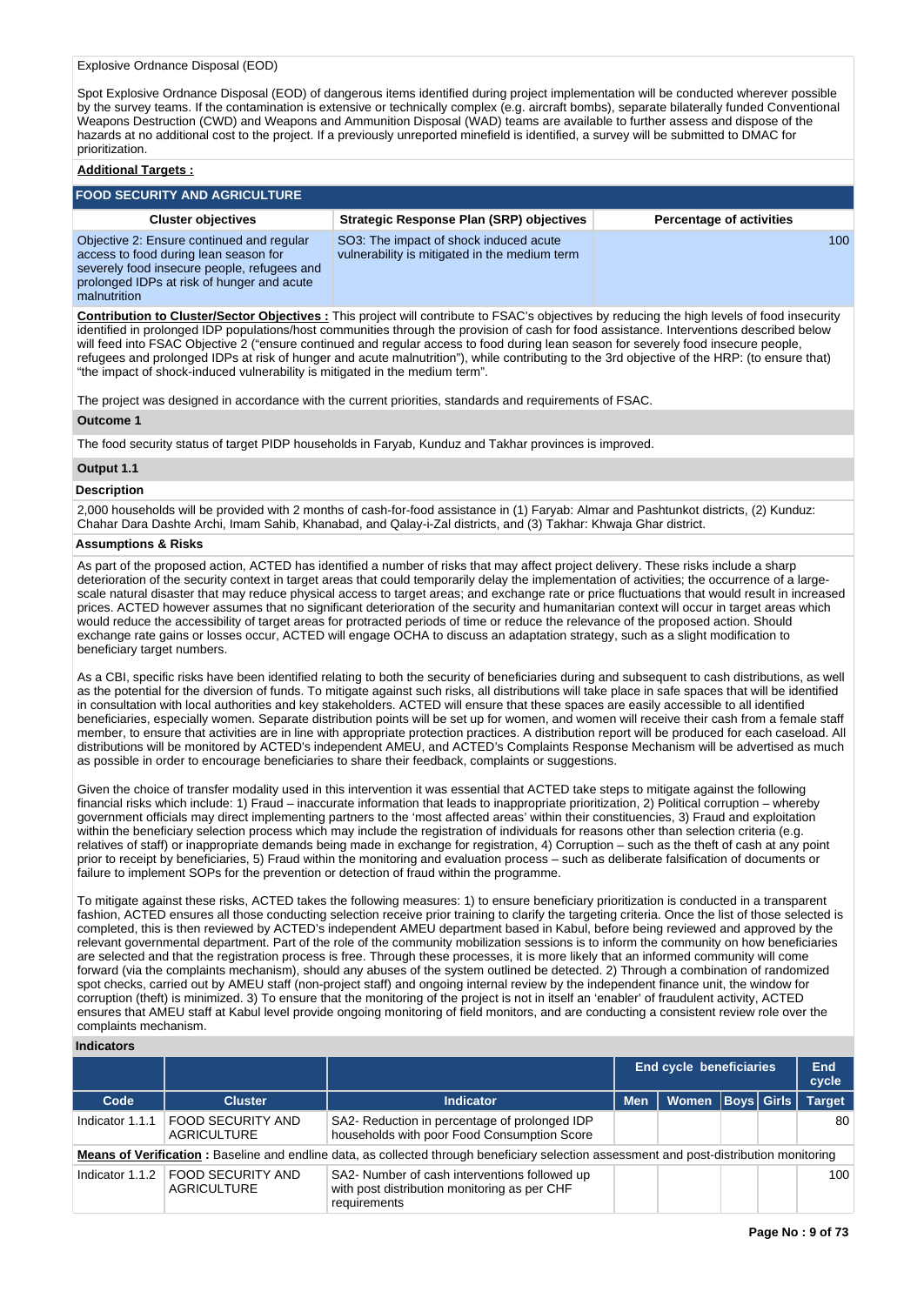| <b>Means of Verification: Post-distribution monitoring reports</b> |                                                                     |           |       |  |        |
|--------------------------------------------------------------------|---------------------------------------------------------------------|-----------|-------|--|--------|
| Indicator 1.1.3   FOOD SECURITY AND<br>AGRICULTURE                 | SA2- Number of new and prolonged IDPs<br>assisted on time with cash | $7.070 +$ | 6.930 |  | 14.000 |
| <b>Means of Verification: Beneficiary lists</b>                    |                                                                     |           |       |  |        |
|                                                                    |                                                                     |           |       |  |        |

# **Activities**

# **Activity 1.1.1**

**Standard Activity : In-kind food ration /cash assistance to severely insecure prolonged IDP families. Findings of relevant assessments undertaken within the past 6 months will be a prerequisite for funding and must be submitted along with the proposal. All cash programmes will be in accordance with CHF Minimum Requirements for Cash –Based Programming and are required to conduct Post Distribution Monitoring (PDM).**

Assessment and Beneficiary Selection

2,000 beneficiary households (including 300 households in Faryab, 1,600 in Kunduz, and 100 in Takhar) will be selected among PIDPs that have been displaced for a minimum of six months and a maximum of two years and a half. A district level breakdown is as follows: 1) Faryab: Almar and Pashtunkot 2) Kunduz: Chahar Dara Dashte Archi, Imam Sahib, Khanabad, and Qala-i-Zal, and 3) Takhar: Khwaja Ghar. In exceptional circumstances, a portion of beneficiary households may also be selected among local populations, new IDPs or returnees, so as to ensure perceived fairness and local acceptance of the intervention in specific target areas where support to prolonged IDPs may be found to be a sensitive issue. Households will be selected based on their need for food assistance, as attested by results of the HEAT survey and the prevalence of poor food consumption scores and dietary diversity, with the mostly highly vulnerable prioritized for assistance. Beneficiary selection and following distribution and sensitization will be organized on a rolling basis to cover the needs of target populations during the peak hunger season.

During the early stages of the project, ACTED will coordinate with local communities, authorities and key stakeholders to explain the project, as well as its objectives and methodology in each target area. This approach will serve to secure community buy-in and access. ACTED will then carry out a rapid assessment in identified target areas using an adapted version of the OCHA-endorsed HEAT, to determine household levels of food security (through food consumption scoring and dietary diversity). Data collected through this assessment will serve as baseline to evaluate the impact of the project on beneficiaries' food security. Baseline indicators will be calculated based on a 10% sample of the total caseload. The household-level assessment will help confirm the number, gender and age profile, and vulnerabilities of the affected population and priority needs. Where priority needs are identified that cannot be catered for by the proposed action (e.g. WASH needs protection needs, etc.), ACTED will liaise with relevant local stakeholders, humanitarian and development agencies to mobilize additional support.

ACTED will complement this household-level assessment with a rapid market assessment that will inform the decision to use cash-for-food or in-kind food assistance as an intervention modality. This market assessment will rely on focus group discussions to evaluate caseloads' access to markets, and interviews with at least three local traders to collect basic information on commodity prices. Information collected during these assessments will be compiled into a single database, that is managed by ACTED's MIS department in Kabul. ACTED will produce assessment reports that will be made available to OCHA upon request.

ACTED will closely coordinate with the Norwegian Refugee Council (NRC) at the onset of the project to ensure that the same beneficiaries are not targeted. Given that NRC will target beneficiaries through schools, NRC will share its list of target schools with ACTED to ensure no overlap in target areas. NRC and ACTED will also compare their selected beneficiary lists an address any overlap.

# **Activity 1.1.2**

**Standard Activity : In-kind food ration /cash assistance to severely insecure prolonged IDP families. Findings of relevant assessments undertaken within the past 6 months will be a prerequisite for funding and must be submitted along with the proposal. All cash programmes will be in accordance with CHF Minimum Requirements for Cash –Based Programming and are required to conduct Post Distribution Monitoring (PDM).**

#### Cash-for-Food Distributions

Unconditional cash transfers will be the preferred type of support to be provided to beneficiaries. This assumption is based upon the capacity of local markets to supply the required food products in sufficient quantities to meet the dietary needs of beneficiaries. In-kind distributions will be favored if this is not the case. The amount of cash-for-food provided under this project was determined in accordance with FSAC's "Guideline on food security and agriculture cluster response packages" and will equal USD 90 per month and per household. This amount was determined based on a culturally appropriate, FSAC-approved food basket composed by wheat flour (60kg/month), rice (29kg/month), vegetable oil (6L/month), sugar (6kg/month), salt (1kg/month), and pulses (14kg/month), considering a national average household size of seven people. Each household will therefore receive USD 180 (2 x USD 90) during two consecutive distributions. Should this amount prove to be insufficient to cover a household's needs due to price variations that may affect local markets, as evidenced by findings of ACTED's market assessment in activity 1.1.1, ACTED will engage UNOCHA to discuss an increase in the monthly amount to be distributed to beneficiaries, and a possible reduction in targets. Where necessary, ACTED will use the Hawala cash transfer system to secure such operations. This is especially likely to be the case in remote areas of Faryab province.

In order to ensure that the needs of households are catered during the hunger season (typically November to February), distributions will be undertaken on a rolling basis, as soon as assessment results are available and beneficiaries are confirmed in each target area. Distributions will take place in safe spaces that will be identified in consultation with local authorities and key stakeholders (e.g. Shuras, CDCs, etc.). ACTED will seek to ensure that these spaces are easily accessible to all identified beneficiaries, especially women. Separate distribution points will be set up for women, and women will receive their cash from a female staff member, to ensure that activities are in line with culturally appropriate protection practices. A distribution report will be produced for each caseload. All distributions will be monitored by ACTED's independent and neutral AMEU, and ACTED's Complaints Response Mechanism will be advertised as much as possible in orderto encourage beneficiaries to share their feedback, complaints or suggestions.

#### **Activity 1.1.3**

**Standard Activity : In-kind food ration /cash assistance to severely insecure prolonged IDP families. Findings of relevant assessments undertaken within the past 6 months will be a prerequisite for funding and must be submitted along with the proposal. All cash programmes will be in accordance with CHF Minimum Requirements for Cash –Based Programming and are required to conduct Post Distribution Monitoring (PDM).**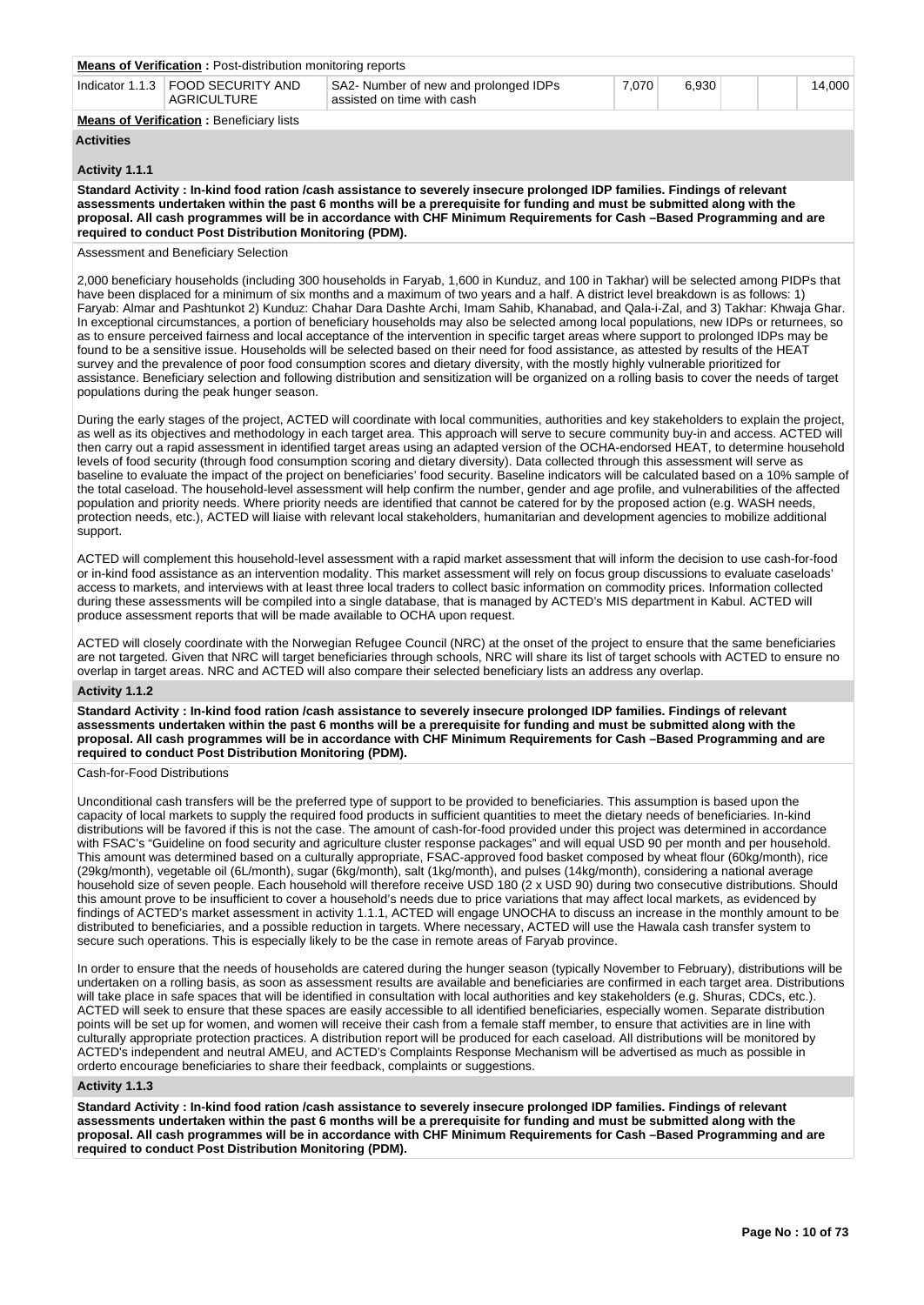#### Post Distribution Monitoring

Given that assistance will cover households' needs for a period of two consecutive months, ACTED will commit to conducting PDM surveys within two months from cash or in-kind distributions in each target area. The PDM will evaluate the process of cash or in kind food assistance delivery, as experienced by beneficiaries. In addition, ACTED will build end line questions to evaluate beneficiaries' food consumption score, dietary diversity and reliance on negative coping mechanisms into this survey. These PDMs/end lines will be conducted by staff not involved in the distribution of cash or in-kind assistance, but by ACTED's independent AMEU so as to ensure neutrality of results, and will seek to collect beneficiary feedback through a household-level survey adapted to the modality of support received. ACTED will aim to interview at least 10% of the total caseload in each location, and, as much as possible, will seek to ensure that men and women are equally represented in surveys. ACTED will hire couples of monitors to conduct the monitoring of its project, composed by one male monitor and one female monitor working in pair. Specific data collection methodology will be adopted, with female monitors going door to door to conduct monitoring, reaching out to women and enabling ACTED to collect disaggregated data. Through this system, ACTED will notably ensure that any negative impact that the project could have on women will be identified and addressed by ACTED project team.

In exceptional circumstances where ACTED cannot conduct the PDM/endline on the ground due to access constraints, this PDM/endline will be conducted over the phone. Results of the household PDM/endline survey will be filed in ACTED's database, and findings of the focus group discussions will be summarized in the PDM report. The findings of these PDMs will be compiled into a final AME report that will be shared with OCHA at final reporting stage, and will help assess the quality of the intervention, as well as its impact on affected populations, and inform future food assistance interventions. This report will provide sex-disaggregated qualitative and quantitative information, and will particularly analyse women-specific issues.

#### **Additional Targets :**

## **WATER, SANITATION AND HYGIENE**

| <b>Cluster objectives</b>                                                                                                                                                                                             | <b>Strategic Response Plan (SRP) objectives</b>                                                                                                                                                     | <b>Percentage of activities</b> |
|-----------------------------------------------------------------------------------------------------------------------------------------------------------------------------------------------------------------------|-----------------------------------------------------------------------------------------------------------------------------------------------------------------------------------------------------|---------------------------------|
| Objective 1: Ensure timely access to a<br>sufficient quantity of safe drinking water, use<br>of adequate and gender sensitive sanitation,<br>and appropriate means of hygiene practices<br>by the affected population | SO1: Immediate humanitarian needs of<br>shock affected populations are met -<br>including conflict and natural disaster<br>affected and IDPs, refugees and returning<br>Afghans from armed conflict | 100 <sup>1</sup>                |

**Contribution to Cluster/Sector Objectives :** As a multi-sector response, this project also contributes to the WASH cluster's objectives through improving access to a sufficient quantity of safe drinking water, use of adequate and gender sensitive sanitation, and appropriate means of hygiene practices by the affected population. DACAAR's action will contribute to the HRP 2017 target of providing WASH assistance to 1,137,000 people in need, 51% of whom will be female. Timely delivery of water supply will be ensured by employing appropriate technological options including water trucking, rehabilitation and disinfection of existing water points, and by promoting household treatment of water using bios and filters.

The project was designed in accordance with the current priorities, standards and requirements of the WASH cluster.

#### **Outcome 1**

Vulnerable displaced populations demonstrate improved hygiene and sanitation behavior, and use of safe water sources

# **Output 1.1**

#### **Description**

17,500 internally displaced persons and their vulnerable host community members have access to and use safe drinking water in Kunduz: Chahar Dara, Dashte Archi, Imam Sahib, Khanabad, and Qalay-i-Zal districts.

# **Assumptions & Risks**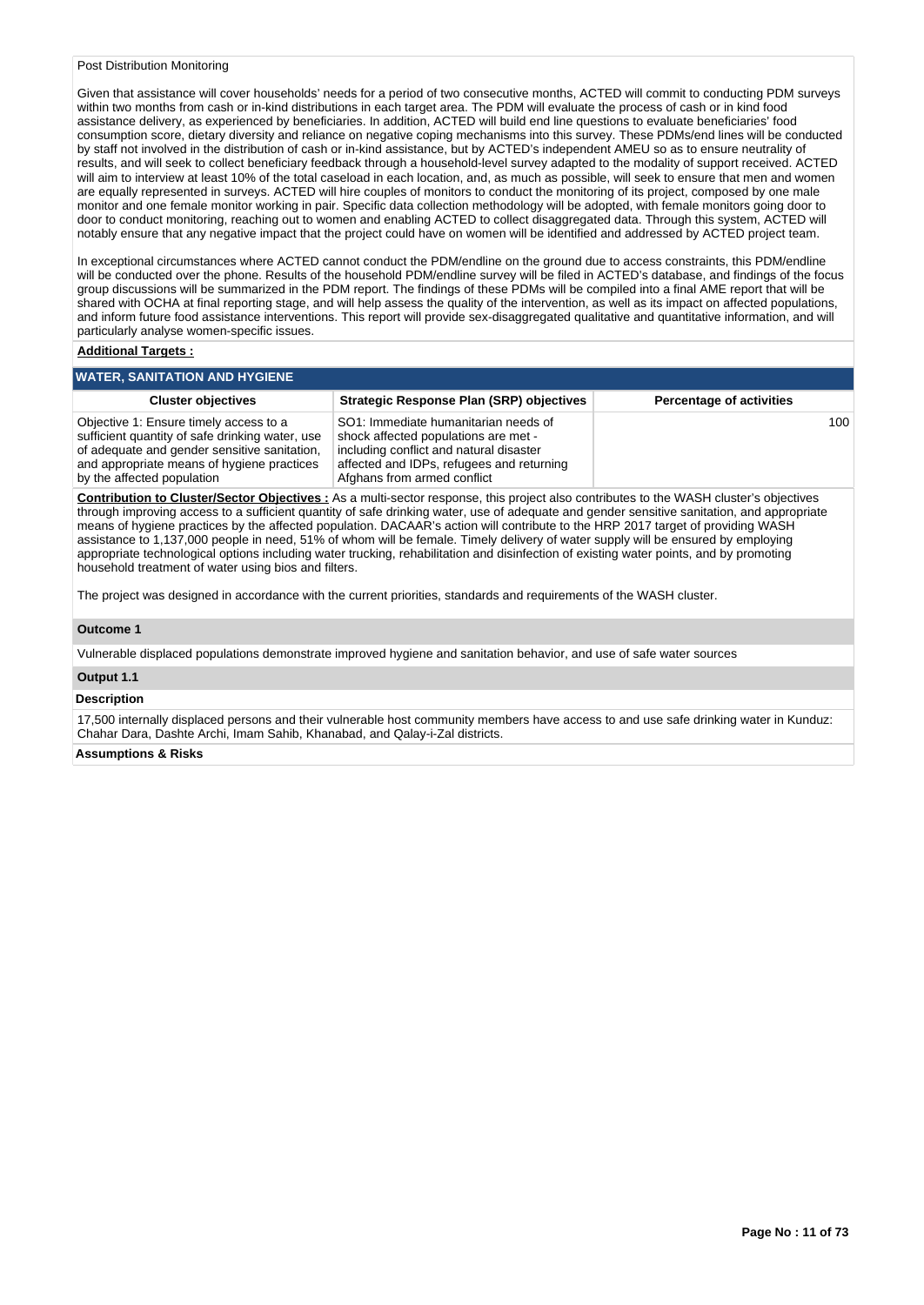Based on its significant past WASH experience, DACAAR has identified the following key assumptions and risks:

# Hydro-geological conditions are favorable

Adequate quality and sufficient quantity of ground water is vital for the provision of safe water to all beneficiaries. Salinity is of particular concern in Kunduz provinces, and will be taken into account in site selection based on the technical assessment, as well as experience of DACAAR and other NGOs locally. It is assumed that the quality and quantity of ground water is adequate and sufficient based on the above measures, but if it becomes impossible to supply certain areas with hand-pumped water or the quality of water proves to be unacceptable, then other methods including Plastic Bio-Sand Filtration (BSF) at the household level for treatment of surface water will be considered. Further, it is assumed that ground stratum is soft enough for drilling wells with percussion rigs. If problems are encountered with hard ground strata, then DACAAR will consider other methods or locations for providing safe drinking water.

#### Quality inputs are available timely for implementation

Soap and other sanitary inputs are often imported and therefore prices can depend on external factors, however it is assumed that these inputs will remain available and affordable for the communities.

#### Communities provide unskilled labour

It is assumed that the communities will contribute to the project in the form of unskilled labour. This method has proved vital in ensuring community ownership of the water points. If the benefiting community is unwilling or unable to provide the unskilled labour for various reasons this will be discussed with the CDC/elders and resolved. Should a community have genuine reasons for their inability to provide the unskilled labour, this will be accepted and provided for by the project.

#### Communities are receptive to change and use sanitation facilities

It is assumed that the communities will make use of the sanitation facilities. The hygiene education sessions will emphasize on use of the facilities. Monitoring visits, and pre and post KAP surveys will determine the extent to which the sanitation facilities are used by the targeted beneficiaries. KAP surveys will be shared with the WASH cluster for verification as to the nature of data to be collected prior to implementation. Should any issues including protection issues prevent the use of hand washing facilities this will be recorded, discussed with the beneficiary household and appropriate course of action will decided upon and taken.

#### Female participation in decision making over water point locations is taken into consideration:

It is assumed that women will participate fully in the project by taking part in decisions for the location of water points and sanitation facilities as well as in the hygiene education sessions. This is extremely important given how the collection of water often falls to female household members. Should any issues arise in this regard, this will be discussed with the CDC/community elders and appropriate course of action will be decide upon and taken. The importance of female participation will be emphasized in all preparatory community mobilizations.

## **Indicators**

|                                                 |                                                    |                                                                                                                                             | End cycle beneficiaries<br><b>End</b><br>cycle |              |                   |           |               |  |
|-------------------------------------------------|----------------------------------------------------|---------------------------------------------------------------------------------------------------------------------------------------------|------------------------------------------------|--------------|-------------------|-----------|---------------|--|
| Code                                            | <b>Cluster</b>                                     | <b>Indicator</b>                                                                                                                            | <b>Men</b>                                     | <b>Women</b> | <b>Boys</b> Girls |           | <b>Target</b> |  |
| Indicator 1.1.1                                 | <b>WATER, SANITATION</b><br><b>AND HYGIENE</b>     | SA2- Number of people in need with access to at<br>least 15lpcd of drinking water                                                           | 4,287                                          | 4,463        | 4,28<br>7         | 4,46<br>3 | 17,500        |  |
| Progress and final reports                      | <b>Means of Verification: Monitoring Reports</b>   |                                                                                                                                             |                                                |              |                   |           |               |  |
|                                                 | Indicator 1.1.2   WATER, SANITATION<br>AND HYGIENE | Number of new water points established                                                                                                      |                                                |              |                   |           | 70            |  |
| Progress Reports<br>Water User Group Agreements | <b>Means of Verification:</b> Monitoring Reports   | Beneficiary calculation: 70 new water points for 1400 families (20 families per water point). Total 9800 individuals                        |                                                |              |                   |           |               |  |
| Indicator 1.1.3                                 | <b>WATER, SANITATION</b><br><b>AND HYGIENE</b>     | Number of previously non-functional water points<br>rehabilitated                                                                           |                                                |              |                   |           | 50            |  |
| <b>Progress Reports</b>                         | <b>Means of Verification:</b> Monitoring Reports   | Beneficiary calculation: 50 rehabilitated water points for 750 families (15 families per water point). Total 5250 individuals               |                                                |              |                   |           |               |  |
| Indicator 1.1.4                                 | <b>WATER, SANITATION</b><br><b>AND HYGIENE</b>     | Number of biosand filters distributed                                                                                                       |                                                |              |                   |           | 350           |  |
| <b>Progress Reports</b>                         | <b>Means of Verification:</b> Monitoring Reports   | Beneficiary calculation: 350 bio-sand filters for 350 families (one per families). Total 2450 individuals                                   |                                                |              |                   |           |               |  |
| Indicator 1.1.5                                 | <b>WATER, SANITATION</b><br><b>AND HYGIENE</b>     | Percentage of sites for water points jointly<br>selected by women and men (40% of water points<br>will be selected with the input of women) |                                                |              |                   |           | 40            |  |
| <b>Progress Reports</b><br>context.             | <b>Means of Verification:</b> Monitoring Reports   | percentage of water points selected jointly with women based on programmatic experience and in line with possibilities within the social    |                                                |              |                   |           |               |  |
| <b>Activities</b>                               |                                                    |                                                                                                                                             |                                                |              |                   |           |               |  |
| Activity 1.1.1                                  |                                                    |                                                                                                                                             |                                                |              |                   |           |               |  |
|                                                 |                                                    | Standard Activity: Household water treatment, water trucking, safe storage solutions, rehabilitation of emergency boreholes and             |                                                |              |                   |           |               |  |

**hygiene promotion to ensure sufficient quantity of safe drinking water and appropriate means of hygiene practices for returnees and host communities in areas of high return;**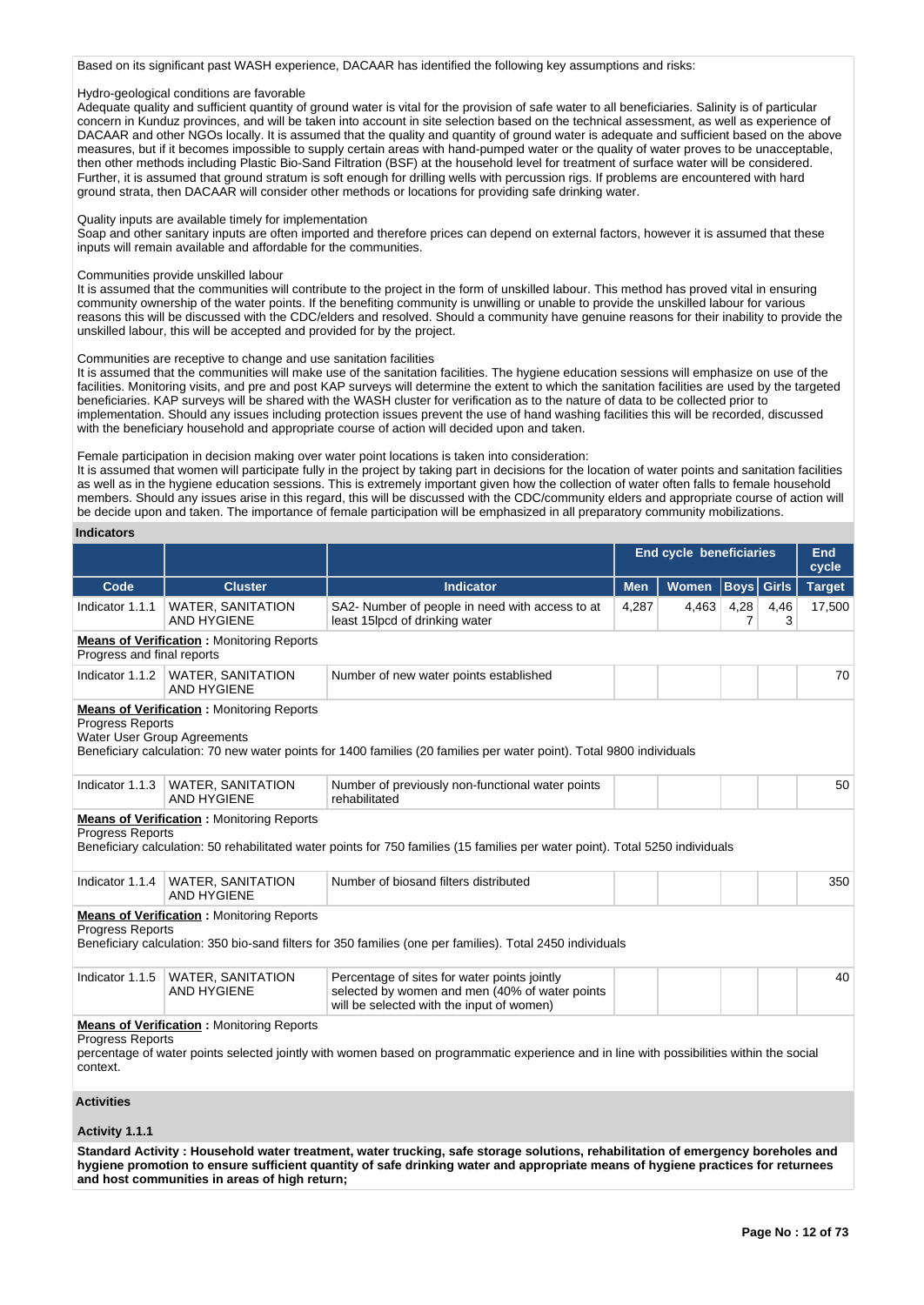Undertake needs assessment in the targeted districts to identify the specific WASH needs of IDPs and their vulnerable host communities

DACAAR will undertake a comprehensive assessment of the WASH needs of the IDPs and their vulnerable host communities in the five targeted districts of Kunduz province during the first month of the intervention in coordination with ACTED. The five districts to be assessed are: Chahar Dara Dashte Archi, Imam Sahib, Khanabad, and Qala-i-Zal. This will allow DACAAR to tailor the WASH interventions to the specific needs of each beneficiary family.

Given that a comprehensive needs assessment was not possible during project development, the targets and types of interventions are tentatively planned based on reliable available secondary information including OCHA field reports and ACAPS briefing notes as well as needs assessments in support of other projects.

#### **Activity 1.1.2**

**Standard Activity : Household water treatment, water trucking, safe storage solutions, rehabilitation of emergency boreholes and hygiene promotion to ensure sufficient quantity of safe drinking water and appropriate means of hygiene practices for returnees and host communities in areas of high return;**

Emergency provision of safe water (water-trucking)

Where a lack of access to sufficient safe drinking water is identified, water-trucking will begin as quickly as possible to provide (minimum) 15 liters per person per day to the affected population in accordance with the Sphere Standards. Water trucking will last for a maximum of 60 days during which DACAAR will seek to find more durable ways in which to provide safe drinking water (see activities below). Water tankers will fill up reservoirs placed in strategic locations from where the affected population can fetch the water through taps. The placement of the reservoirs will seek to ensure that nobody has more than 500m or 15 minutes to the closest water point. This is particularly a concern from the protection angle as it is mostly women and children who collect water in the Afghan context.

Soak pits will be constructed at the reservoirs to avoid creating pools of stagnant water. Water will be chlorinated; water quality testing will be conducted on a weekly basis to ensure the water is not contaminated. If no durable solution can be found by rehabilitating an existing water point or constructing a new water point (because of e.g. technically challenging location, land issues or lack of approval by local authorities. Water kits will be distributed in connection to the water trucking for each targeted family.

#### **Activity 1.1.3**

**Standard Activity : Household water treatment, water trucking, safe storage solutions, rehabilitation of emergency boreholes and hygiene promotion to ensure sufficient quantity of safe drinking water and appropriate means of hygiene practices for returnees and host communities in areas of high return;**

Rehabilitation of previously non-functional water points

50 water distribution networks, such as pipe schemes and wells will be rehabilitated and repaired based on high priority in the targeted areas. Each rehabilitated water source will assist approximately 15 families as per the Ministry of Rural Rehabilitation and Development (MRRD) policy, depending on the flow of the water, which may be reduced in the event of an increase in the number of new IDPs arriving in the area. In case the water points are not protected (even if there is a concrete apron), if a natural drainage is available, then the concrete draining will be elongated towards it and the natural drainage will be used. In cases in which natural drainage is not available, DACAAR will construct a soak pit. This will ensure that there is no standing water, hence reducing the spread of water borne and water washed diseases. Land ownership issues will be discussed and resolved prior to any construction work ensuring that the rehabilitated wells are accessible to all beneficiary families, particularly for women and children who are most often delegated the role of water collection.

DACAAR will rehabilitate non-functional water points in institutions affected by emergencies (schools, clinics, health posts etc) on a case by case basis once the need is identified and verified by DACAAR staff.

#### **Activity 1.1.4**

**Standard Activity : Household water treatment, water trucking, safe storage solutions, rehabilitation of emergency boreholes and hygiene promotion to ensure sufficient quantity of safe drinking water and appropriate means of hygiene practices for returnees and host communities in areas of high return;**

Establishment of new water points

In areas where rehabilitation is not possible or there is very high reliance on existing water sources, DACAAR will establish 70 new water points. As per DACAAR's SOPs, the location for these water points will be jointly selected by the beneficiary communities and DACAAR, however they will be established in areas where there is more than normal load on the existing water sources. Each water point (based on a flow rate of 7.5L/minute) will seek to benefit approximately 20 families (approximately 140 persons). Women will be involved in site selection for these new water points, whereby a minimum of 40% of the sites will jointly be selected by women beneficiaries. To encourage community buy-in and a sense of ownership, communities will also contribute to the construction work through the provision of unskilled labor. Land ownership issues will be discussed and resolved prior to any construction work ensuring that the new wells are accessible to all benefiting families, particularly for women and children who are most often delegated the role of water collection.

DACAAR will construct new water points in institutions affected by emergencies (schools, clinics, health posts etc) on a case by case basis once the need is identified and verified by DACAAR staff.

#### **Activity 1.1.5**

**Standard Activity : Household water treatment, water trucking, safe storage solutions, rehabilitation of emergency boreholes and hygiene promotion to ensure sufficient quantity of safe drinking water and appropriate means of hygiene practices for returnees and host communities in areas of high return;**

Distribution of bio-sand filters for household water treatment

DACAAR will provide the targeted beneficiaries with plastic biosand filters for household treatment of surface water in cases beneficiaries for water trucking cannot be provided with durable sources of water (new or rehabilitated water points). This may be due to a number of reasons including (but not limited to): a) land ownerships issues cannot be resolved, b) Government does not allow drilling of new wells, c) absence of/poor quality of ground water. One female member of the family will be trained to operate and maintain the biosand filter.

## **Activity 1.1.6**

**Standard Activity : Household water treatment, water trucking, safe storage solutions, rehabilitation of emergency boreholes and hygiene promotion to ensure sufficient quantity of safe drinking water and appropriate means of hygiene practices for returnees and host communities in areas of high return;**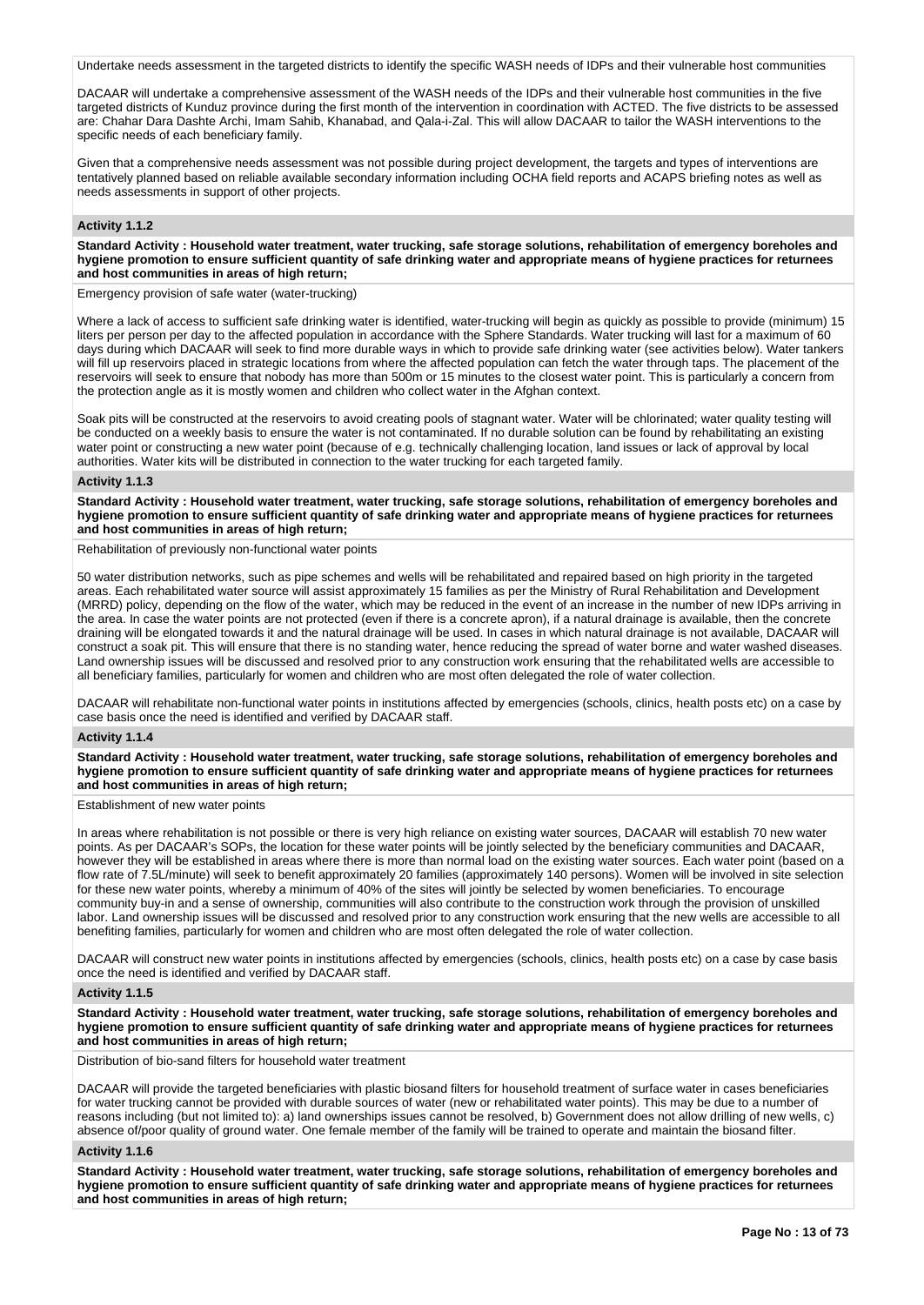Organize training on Operation and Maintenance (O&M) of hand pumps for selected caretakers in the intervention area

120 caretakers will be identified and trained on the proper usage and maintenance of hand pumps. Subsequently, they will be the focal point for the WUG and the site engineer. The caretaker also accompanies the site engineer during drilling, apron making and installation of the pumps together with a skilled technician The caretaker's role is then to ensure the proper usage, cleaning, maintenance and repair of the water point. Caretakers also receive training on chlorination.

# **Activity 1.1.7**

**Standard Activity : Household water treatment, water trucking, safe storage solutions, rehabilitation of emergency boreholes and hygiene promotion to ensure sufficient quantity of safe drinking water and appropriate means of hygiene practices for returnees and host communities in areas of high return;**

Conduct water quality tests for all newly constructed and rehabilitated water points

In order to ensure the quality of water supplied to affected people, water samples will be taken and analyzed to monitor water quality. DACAAR's Water Expertise and Training (WET) Center is well equipped in carrying out bacteriological and chemical testing. DACAAR will undertake bacteriological tests on all newly constructed and rehabilitated water points, and chemical tests on 10% of these water points.

# **Output 1.2**

# **Description**

17,500 IDPs and their vulnerable host community members are provided with hygiene education and 10,500 IDPs and vulnerable host community members are provided with sustainable household sanitation facilities in Kunduz: Chahar Dara, Dashte Archi, Imam Sahib, Khanabad, and Qalay-i-Zal districts

# **Assumptions & Risks**

#### Hydro-geological conditions are favorable

Adequate quality and sufficient quantity of ground water is vital for the provision of safe water to all beneficiaries. Salinity is of particular concern in Kunduz provinces, and will be taken into account in site selection based on the technical assessment, as well as experience of DACAAR and other NGOs locally. It is assumed that the quality and quantity of ground water is adequate and sufficient based on the above measures, but if it becomes impossible to supply certain areas with hand-pumped water or the quality of water proves to be unacceptable, then other methods including Plastic Bio-Sand Filtration (BSF) at the household level for treatment of surface water will be considered. Further, It is assumed that ground stratum is soft enough for drilling wells with percussion rigs. If problems are encountered with hard ground strata, then DACAAR will consider other methods or locations for providing safe drinking water.

#### Quality inputs are available timely for implementation

Soap and other sanitary inputs are often imported and therefore prices can depend on external factors, however it is assumed that these inputs will remain available and affordable for the communities.

#### Communities provide unskilled labour

It is assumed that the communities will contribute to the project in the form of unskilled labour. This method has proved vital in ensuring community ownership of the water points. If the benefiting community is unwilling or unable to provide the unskilled labour for various reasons this will be discussed with the CDC/elders and resolved. Should a community have genuine reasons for their inability to provide the unskilled labour, this will be accepted and provided for by the project.

## Communities are receptive to change and use sanitation facilities

It is assumed that the communities will make use of the sanitation facilities. The hygiene education sessions will emphasize on use of the facilities. Monitoring visits, and pre and post KAP surveys will determine the extent to which the sanitation facilities are used by the targeted beneficiaries. Should any issues including protection issues prevent the use of hand washing facilities this will be recorded, discussed with the beneficiary household and appropriate course of action will decided upon and taken.

# Female participation in decision making over water point locations is taken into consideration:

It is assumed that women will participate fully in the project by taking part in decisions for the location of water points and sanitation facilities as well as in the hygiene education sessions. This is extremely important given how the collection of water often falls to female household members. Should any issues arise in this regard, this will be discussed with the CDC/community elders and appropriate course of action will be decide upon and taken. The importance of female participation will be emphasized in all preparatory community mobilizations.

# **Indicators**

|                                                      |                                                        |                                                                                                                         | End cycle beneficiaries | End<br>cycle |      |                   |               |
|------------------------------------------------------|--------------------------------------------------------|-------------------------------------------------------------------------------------------------------------------------|-------------------------|--------------|------|-------------------|---------------|
| Code                                                 | <b>Cluster</b>                                         | <b>Indicator</b>                                                                                                        | <b>Men</b>              | Women        |      | <b>Boys</b> Girls | <b>Target</b> |
| Indicator 1.2.1                                      | <b>WATER, SANITATION</b><br><b>AND HYGIENE</b>         | SA2- Number of people in need with access to<br>water and soap for handwashing                                          | 4,287                   | 4,463        | 4,28 | 4,46<br>3         | 17,500        |
| Progress Reports.                                    | <b>Means of Verification:</b> Monitoring Reports       | 600 hand washing facilities per up to three closely related families. 1500 families or 10500 individuals.               |                         |              |      |                   |               |
| Indicator 1.2.2                                      | <b>WATER, SANITATION</b><br><b>AND HYGIENE</b>         | Number of people reached through Hygiene<br>Promotion                                                                   |                         |              |      |                   | 17,500        |
| <b>Progress Reports</b><br><b>Monitoring Reports</b> | <b>Means of Verification: HE Reports</b>               | Beneficiary Calculation: 2500 families or approximately 17500 individuals as identified as part of the needs assessment |                         |              |      |                   |               |
| Indicator $1.2.3$                                    | WATER, SANITATION<br><b>AND HYGIENE</b>                | Percentage of targeted community members who<br>know the importance and critical times for<br>washing hand with soap    |                         |              |      |                   | 80            |
|                                                      | <b>Means of Verification:</b> Pre and post-KAP surveys |                                                                                                                         |                         |              |      |                   |               |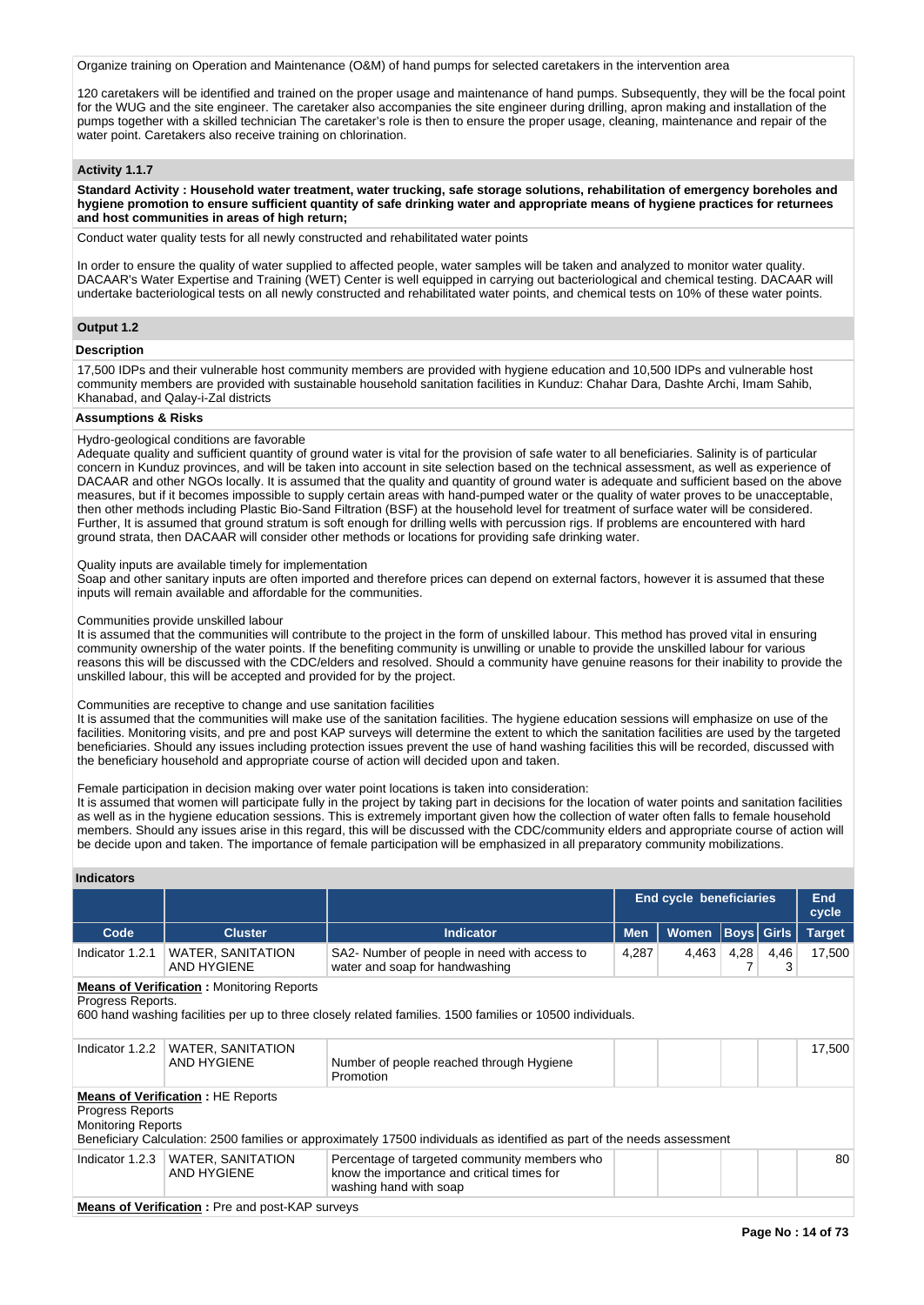| Indicator 1.2.4                          | WATER, SANITATION<br><b>AND HYGIENE</b>                                              | Number of handwashing facilities distributed                                                                                                                                                                                                                                                                                                                                                                                                                                                                                                                                                                                                                                                                                                                                                                                                                                                                                                                                                                           |       |       |           |           | 600    |
|------------------------------------------|--------------------------------------------------------------------------------------|------------------------------------------------------------------------------------------------------------------------------------------------------------------------------------------------------------------------------------------------------------------------------------------------------------------------------------------------------------------------------------------------------------------------------------------------------------------------------------------------------------------------------------------------------------------------------------------------------------------------------------------------------------------------------------------------------------------------------------------------------------------------------------------------------------------------------------------------------------------------------------------------------------------------------------------------------------------------------------------------------------------------|-------|-------|-----------|-----------|--------|
| Progress reports                         | <b>Means of Verification:</b> onitoring reports<br>residing together in one compound | Calculation: 600 hand washing facilities for 1500 families or 10500 individuals. Calculation is based on up to three closely related families<br>Note 1: Safety margin considered for occasions where the number of families per each hand washing facility is less than three.                                                                                                                                                                                                                                                                                                                                                                                                                                                                                                                                                                                                                                                                                                                                        |       |       |           |           |        |
| Indicator 1.2.5                          | WATER, SANITATION<br>AND HYGIENE                                                     | SA2- Number of people in need with access to a<br>functioning sanitation facilities                                                                                                                                                                                                                                                                                                                                                                                                                                                                                                                                                                                                                                                                                                                                                                                                                                                                                                                                    | 2,573 | 2,677 | 2,57<br>3 | 2,67<br>7 | 10,500 |
| Progress Reports<br>or 10500 individuals | <b>Means of Verification:</b> Monitoring Reports                                     | Beneficiary calculation: up to 3 closely related families per sanitation facility. 600 bath and latrine facilities planned for a total of 1500 families<br>Note: Safety margin considered for occasions where the number of families per each bath and latrine facility is less than three.                                                                                                                                                                                                                                                                                                                                                                                                                                                                                                                                                                                                                                                                                                                            |       |       |           |           |        |
| Indicator 1.2.6                          | <b>WATER, SANITATION</b><br><b>AND HYGIENE</b>                                       | Number of latrines constructed                                                                                                                                                                                                                                                                                                                                                                                                                                                                                                                                                                                                                                                                                                                                                                                                                                                                                                                                                                                         |       |       |           |           | 600    |
| Progress reports                         | <b>Means of Verification:</b> Monitoring reports                                     | Target calculation: 600 latrines each for up to three closely related families living in one compound.                                                                                                                                                                                                                                                                                                                                                                                                                                                                                                                                                                                                                                                                                                                                                                                                                                                                                                                 |       |       |           |           |        |
| Indicator 1.2.7                          | <b>WATER, SANITATION</b><br>AND HYGIENE                                              | Number of bathing facilities constructed                                                                                                                                                                                                                                                                                                                                                                                                                                                                                                                                                                                                                                                                                                                                                                                                                                                                                                                                                                               |       |       |           |           | 600    |
| Progress reports                         | <b>Means of Verification:</b> Monitoring reports                                     | Target calculation: 600 baths each for up to three closely related families living in one compound.                                                                                                                                                                                                                                                                                                                                                                                                                                                                                                                                                                                                                                                                                                                                                                                                                                                                                                                    |       |       |           |           |        |
| <b>Activities</b>                        |                                                                                      |                                                                                                                                                                                                                                                                                                                                                                                                                                                                                                                                                                                                                                                                                                                                                                                                                                                                                                                                                                                                                        |       |       |           |           |        |
| Activity 1.2.1                           |                                                                                      |                                                                                                                                                                                                                                                                                                                                                                                                                                                                                                                                                                                                                                                                                                                                                                                                                                                                                                                                                                                                                        |       |       |           |           |        |
|                                          | and host communities in areas of high return;                                        | Standard Activity: Household water treatment, water trucking, safe storage solutions, rehabilitation of emergency boreholes and<br>hygiene promotion to ensure sufficient quantity of safe drinking water and appropriate means of hygiene practices for returnees                                                                                                                                                                                                                                                                                                                                                                                                                                                                                                                                                                                                                                                                                                                                                     |       |       |           |           |        |
|                                          |                                                                                      | Conduct hygiene awareness campaigns in target villages and settlements to improve hygiene and sanitation behavior and practices                                                                                                                                                                                                                                                                                                                                                                                                                                                                                                                                                                                                                                                                                                                                                                                                                                                                                        |       |       |           |           |        |
|                                          | family will attend a minimum of three 1-day hygiene education sessions.              | The provision of safe water and combined sanitation and hygiene facilities will be accompanied by basic hygiene education to reduce the<br>risk of disease. The purpose of the hygiene promotion is to increase the level of knowledge among beneficiaries in relation to: the<br>importance of safe drinking water and adequate sanitation, WASH in relation to food safety, and personal/familial hygiene. The hygiene<br>messaging will be provided through hygiene sessions combined with visual communications materials. In Afghanistan hygiene promotion<br>must be carried out separately for men and women and thus DACAAR will employ hygiene promotion "couples" for this task. Each targeted                                                                                                                                                                                                                                                                                                               |       |       |           |           |        |
| Activity 1.2.2                           |                                                                                      |                                                                                                                                                                                                                                                                                                                                                                                                                                                                                                                                                                                                                                                                                                                                                                                                                                                                                                                                                                                                                        |       |       |           |           |        |
|                                          | and host communities in areas of high return;                                        | Standard Activity: Household water treatment, water trucking, safe storage solutions, rehabilitation of emergency boreholes and<br>hygiene promotion to ensure sufficient quantity of safe drinking water and appropriate means of hygiene practices for returnees                                                                                                                                                                                                                                                                                                                                                                                                                                                                                                                                                                                                                                                                                                                                                     |       |       |           |           |        |
|                                          | Installation of hand-washing stations                                                |                                                                                                                                                                                                                                                                                                                                                                                                                                                                                                                                                                                                                                                                                                                                                                                                                                                                                                                                                                                                                        |       |       |           |           |        |
| sessions.                                |                                                                                      | DACAAR will set up 600 hand-washing stations. The importance of hand-washing, including the correct way to wash hands and the most<br>important instances for hand washing (e.g. before eating, after going to the toilet) will be emphasized as part of the hygiene education                                                                                                                                                                                                                                                                                                                                                                                                                                                                                                                                                                                                                                                                                                                                         |       |       |           |           |        |
| Activity 1.2.3                           |                                                                                      |                                                                                                                                                                                                                                                                                                                                                                                                                                                                                                                                                                                                                                                                                                                                                                                                                                                                                                                                                                                                                        |       |       |           |           |        |
|                                          | and host communities in areas of high return;                                        | Standard Activity: Household water treatment, water trucking, safe storage solutions, rehabilitation of emergency boreholes and<br>hygiene promotion to ensure sufficient quantity of safe drinking water and appropriate means of hygiene practices for returnees                                                                                                                                                                                                                                                                                                                                                                                                                                                                                                                                                                                                                                                                                                                                                     |       |       |           |           |        |
|                                          | Establishment of emergency latrines and baths for displaced families                 |                                                                                                                                                                                                                                                                                                                                                                                                                                                                                                                                                                                                                                                                                                                                                                                                                                                                                                                                                                                                                        |       |       |           |           |        |
|                                          | and bath designs are included in the document tab.                                   | The spread of waterborne diseases is not only due to the lack of adequate safe drinking water, but is also associated with the lack of<br>adequate sanitation facilities which forces people to defecate openly, hence DACAAR will establish 600 emergency baths and latrines. In<br>cases the displaced families are living in rented accommodation (as was seen during previous actions), then the baths and latrines will be<br>established after receiving the consent of the land owner. These latrines and baths will not be communal since due to cultural constraints,<br>females have limited mobility and will not share facilities with males who are not a part of their immediate family. DACAAR will construct one<br>emergency latrine and bath for up to a maximum of three families from the same extended family (household) to ensure that sanitation<br>needs of all members are met as per Sphere standards, and that women and children can safely use these facilities. Examples of the latrine |       |       |           |           |        |
|                                          | reason there is no reference to this activity within the submitted budget            | Please note that all resources and financial needs for this activity are taken from previous/ongoing CHF funding for DACAAR. For this                                                                                                                                                                                                                                                                                                                                                                                                                                                                                                                                                                                                                                                                                                                                                                                                                                                                                  |       |       |           |           |        |
| Activity 1.2.4                           |                                                                                      |                                                                                                                                                                                                                                                                                                                                                                                                                                                                                                                                                                                                                                                                                                                                                                                                                                                                                                                                                                                                                        |       |       |           |           |        |
|                                          |                                                                                      | Standard Activity: SA2- Household water treatment, water trucking, safe storage solutions, rehabilitation of emergency boreholes<br>and hygiene promotion to ensure sufficient quantity of safe drinking water and appropriate means of hygiene practices.                                                                                                                                                                                                                                                                                                                                                                                                                                                                                                                                                                                                                                                                                                                                                             |       |       |           |           |        |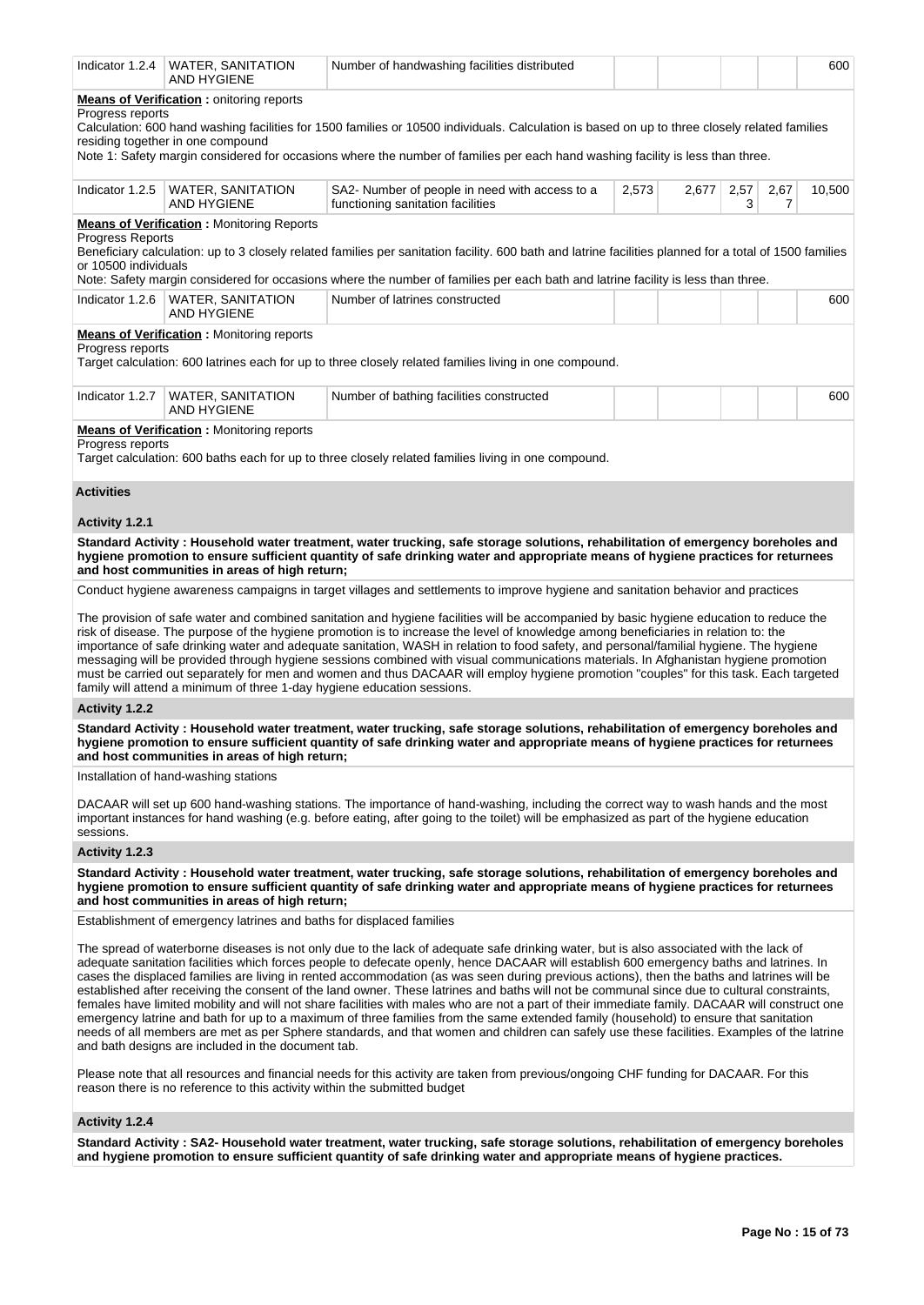Conduct Pre- Post-KAP studies and Post Distribution Monitoring in the target areas

The results of Pre-KAP and Post-KAP surveys will be compared to measure extent of change in hygiene knowledge, awareness and practices over the course of the project. The surveys give an insight into the hygiene situation at the beginning and end of the intervention to provide an overall picture of areas which have seen improvement and those which could be improved upon.

DACAAR commits to conducting PDM surveys within two months from distributions in each target area. The PDM will evaluate the process of WASH assistance delivery, as experienced by beneficiaries. These PDMs will be conducted by staff not involved in the distribution of WASH assistance so as to ensure neutrality of results, and will seek to collect beneficiary feedback through a household-level survey adapted to the modality of support received. DACAAR will aim to interview at least 10% of the total caseload in each location, and, as much as possible, will seek to ensure that men and women are equally represented in surveys. Specific data collection methodology will be adopted, with female monitors going door to door to conduct monitoring, reaching out to women and enabling DACAAR to collect disaggregated data.

In exceptional circumstances where DACAAR cannot conduct the PDM on the ground due to access constraints, this PDM will be conducted over the phone. The findings of these PDMs will be compiled into a final AME report that will be shared with OCHA at final reporting stage, and will help assess the quality of the intervention, as well as its impact on affected populations, and inform future WASH interventions. This report will provide sex-disaggregated qualitative and quantitative information, and will particularly analyse women-specific issues.

# **Additional Targets :**

# **M & R**

# **Monitoring & Reporting plan**

Each partner will ensure proper monitoring and oversight of their own project activities, however, ACTED, as the lead partner, is responsible for the overall coordination of the action and all communication with OCHA, in addition to collecting all partner reports for inclusion in the submission of interim and final reports to UNOCHA, and will provide information on an ad hoc basis, as requested. ACTED will share the AMEU baseline, and post-distribution monitoring and endline findings, as well as pictures/case studies. ACTED will ensure visibility of the CHF funding if conditions allow in target areas. The beneficiaries will be informed of the CHF funding.

In relation to the monitoring of sub-partners, through guidelines and experience, ACTED has developed both global and Afghanistanspecific tools and methodologies for M&E, including robust approaches for partnerships and monitoring tools. This includes: 1) Databasebased monitoring: Throughout the intervention's duration, performance monitoring will take place on a regular basis and in alignment with activity timelines in order to provide real-time and disaggregated feedback on project progress. ACTED's standard limited access guidelines have been incorporated into the project's design and will feed in the tailored M&E framework that the AME Manager will develop at the project onset to monitor and evaluate their implementation of the field. The M&E plan will serve coordinated by ACTED's AME Manager with inputs from ACTED's and its partners' M&E focal points and project staff. This plan provides a means to conduct quality assurance and a structure on how the programme will be reviewed and how this feeds into programme improvement and redesign. The M&E Manager will be responsible for overseeing and harmonizing tools and methodology across partners in all areas of intervention. 2) Direct monitoring: ACTED uses field monitors due to the remote management context of the operations inside Afghanistan. Through daily contact, the monitors are able to provide a robust and accurate picture of operations on the ground and the work of the implementing partners. Field monitors are trained in ACTED's offices where the security and political situation allows. They will directly capture detailed information on the technical aspects of the intervention.

ACTED has signed Teaming Agreements with both partners for the purposes of this proposal, and will sign Grant Agreements should the grant be awarded. This is to ensure a collective agreement of each parties responsibilities within the framework of the project and to ensure all partners have committed to upholding protection standards.

DACAAR's reporting and monitoring system is anchored in the Grants and Monitoring sub-department under the department of Fundraising and Communications in the main office in Kabul. Staff of the Quality Assurance Team undertake two monitoring visits to the sites targeted in the proposed project to conduct technical quality assurance checks. The Water Quality Testing Laboratory embedded in the DACAAR's WET Centre undertakes sampling and quality testing of each water point assessing bacteriological, chemical and physical quality. For the mine awareness/ERW component, Halo's Survey Team Leaders will be responsible for collecting all data on a daily basis. This information will be submitted to Halo's headquarters at the end of each week and checked by the Regional Survey Managers and uploaded to Halo's database. Halo's Survey/Data Officer and data management department will document all in-coming data, quality assure and systemize for analysis. The EOD conducted by CHF-funded teams will be spot-checked on a regular basis by senior operations staff, both expatriate and national. The disposal methods used and type of items destroyed are recorded by each team using a specific recording form, which is cross-checked and uploaded to HALO's database by the Data Processors before being checked

**Workplan**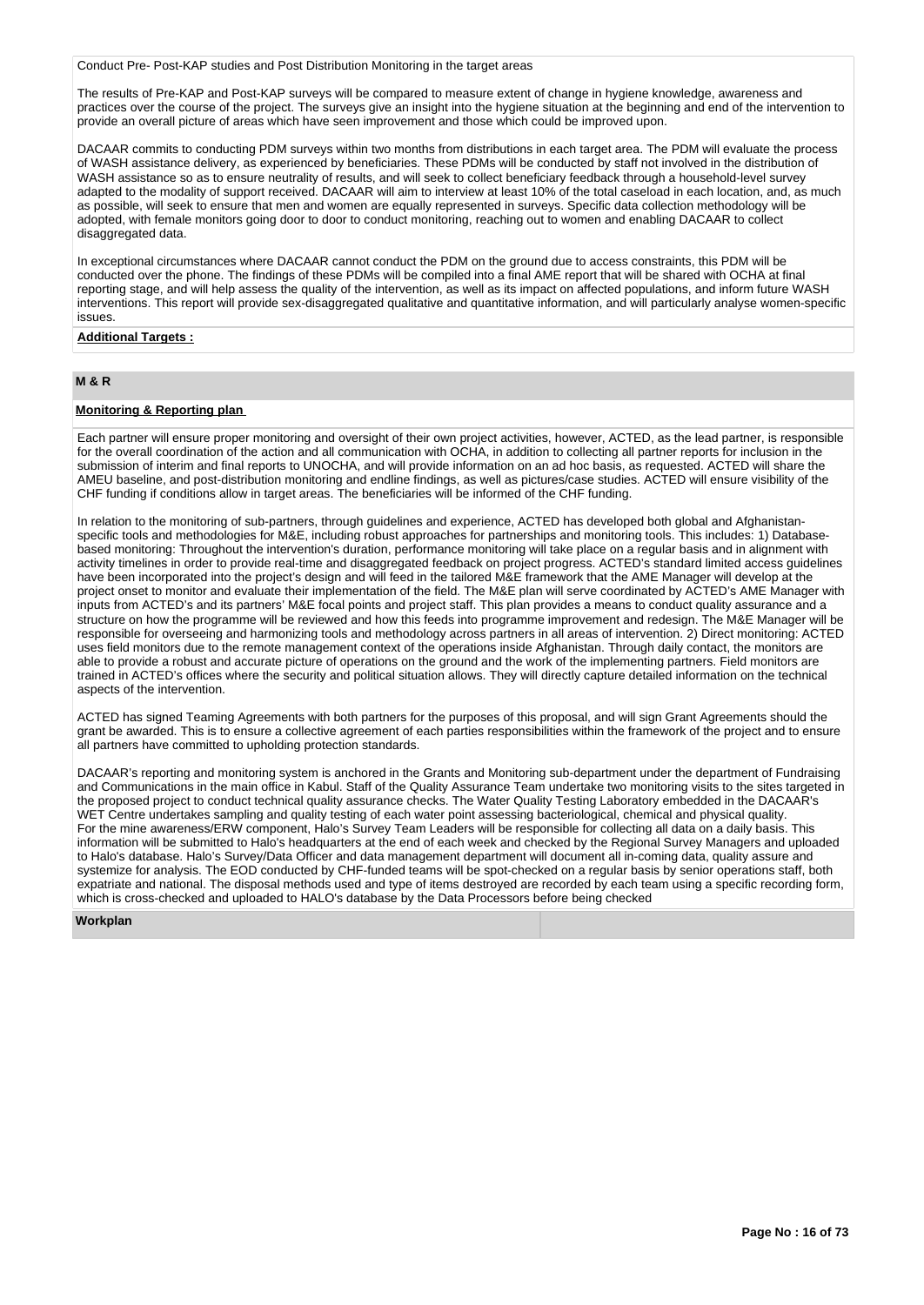| Activitydescription                                                                                                                                                                                                                                                                                                                                                                                                                                                                                                                                                                                                                                                                                                                                                                                                                                                                                                                                                                                                                                                                                                                                                                                                | Year |    |   |   |              | 5 | 6       |              | 8 | 9            | 10 | 11 | 12           |
|--------------------------------------------------------------------------------------------------------------------------------------------------------------------------------------------------------------------------------------------------------------------------------------------------------------------------------------------------------------------------------------------------------------------------------------------------------------------------------------------------------------------------------------------------------------------------------------------------------------------------------------------------------------------------------------------------------------------------------------------------------------------------------------------------------------------------------------------------------------------------------------------------------------------------------------------------------------------------------------------------------------------------------------------------------------------------------------------------------------------------------------------------------------------------------------------------------------------|------|----|---|---|--------------|---|---------|--------------|---|--------------|----|----|--------------|
| Activity 1.1.1: Assessment and Beneficiary Selection                                                                                                                                                                                                                                                                                                                                                                                                                                                                                                                                                                                                                                                                                                                                                                                                                                                                                                                                                                                                                                                                                                                                                               | 2017 |    |   |   |              |   |         |              |   |              | X  | ΙX |              |
| 2,000 beneficiary households (including 300 households in Faryab, 1,600 in<br>Kunduz, and 100 in Takhar) will be selected among PIDPs that have been<br>displaced for a minimum of six months and a maximum of two years and a half. A<br>district level breakdown is as follows: 1) Faryab: Almar and Pashtunkot 2) Kunduz:<br>Chahar Dara Dashte Archi, Imam Sahib, Khanabad, and Qala-i-Zal, and 3) Takhar:<br>Khwaja Ghar. In exceptional circumstances, a portion of beneficiary households<br>may also be selected among local populations, new IDPs or returnees, so as to<br>ensure perceived fairness and local acceptance of the intervention in specific<br>target areas where support to prolonged IDPs may be found to be a sensitive<br>issue. Households will be selected based on their need for food assistance, as<br>attested by results of the HEAT survey and the prevalence of poor food<br>consumption scores and dietary diversity, with the mostly highly vulnerable<br>prioritized for assistance. Beneficiary selection and following distribution and<br>sensitization will be organized on a rolling basis to cover the needs of target<br>populations during the peak hunger season. | 2018 |    |   |   |              |   |         |              |   |              |    |    |              |
| During the early stages of the project, ACTED will coordinate with local<br>communities, authorities and key stakeholders to explain the project, as well as its<br>objectives and methodology in each target area. This approach will serve to secure<br>community buy-in and access. ACTED will then carry out a rapid assessment in<br>identified target areas using an adapted version of the OCHA-endorsed HEAT, to<br>determine household levels of food security (through food consumption scoring<br>and dietary diversity). Data collected through this assessment will serve as<br>baseline to evaluate the impact of the project on beneficiaries' food security.<br>Baseline indicators will be calculated based on a 10% sample of the total caseload.<br>The household-level assessment will help confirm the number, gender and age<br>profile, and vulnerabilities of the affected population and priority needs. Where<br>priority needs are identified that cannot be catered for by the proposed action (e.g.<br>WASH needs, protection needs, etc.), ACTED will liaise with relevant local<br>stakeholders, humanitarian and development agencies to mobilize additional<br>support.           |      |    |   |   |              |   |         |              |   |              |    |    |              |
| ACTED will complement this household-level assessment with a rapid market<br>assessment that will inform the decision to use cash-for-food or in-kind food<br>assistance as an intervention modality. This market assessment will rely on focus<br>group discussions to evaluate caseloads' access to markets, and interviews with at<br>least three local traders to collect basic information on commodity prices.<br>Information collected during these assessments will be compiled into a single<br>database, that is managed by ACTED's MIS department in Kabul. ACTED will<br>produce assessment reports that will be made available to OCHA upon request.<br>ACTED will closely coordinate with the Norwegian Refugee Council (NRC) at the<br>onset of the project to ensure that the same beneficiaries are not targeted. Given<br>that NRC will target beneficiaries through schools, NRC will share its list of target<br>schools with ACTED to ensure no overlap in target areas. NRC and ACTED will                                                                                                                                                                                                   |      |    |   |   |              |   |         |              |   |              |    |    |              |
| also compare their selected beneficiary lists an address any overlap.                                                                                                                                                                                                                                                                                                                                                                                                                                                                                                                                                                                                                                                                                                                                                                                                                                                                                                                                                                                                                                                                                                                                              | 2017 |    |   |   |              |   |         |              |   |              | X  | X  | $\mathsf{X}$ |
| Activity 1.1.1: Mine Risk Education<br>The survey teams will provide MRE to men, women, girls and boys living in                                                                                                                                                                                                                                                                                                                                                                                                                                                                                                                                                                                                                                                                                                                                                                                                                                                                                                                                                                                                                                                                                                   | 2018 | X. | X | X | $\mathsf{X}$ |   | $X$ $X$ | $\mathsf{X}$ | X | $\mathsf{X}$ | X  |    |              |
| vulnerable communities to increase their knowledge of the risks of explosive<br>remnants of war (ERW) and of how to identify items and seek assistance, thus<br>reducing the risk of accidents. MRE sessions will be delivered in Kunduz by two<br>mixed-gender survey teams.                                                                                                                                                                                                                                                                                                                                                                                                                                                                                                                                                                                                                                                                                                                                                                                                                                                                                                                                      |      |    |   |   |              |   |         |              |   |              |    |    |              |
| Activity 1.1.1: Undertake needs assessment in the targeted districts to identify the<br>specific WASH needs of IDPs and their vulnerable host communities                                                                                                                                                                                                                                                                                                                                                                                                                                                                                                                                                                                                                                                                                                                                                                                                                                                                                                                                                                                                                                                          | 2017 |    |   |   |              |   |         |              |   |              | X  | ΙX |              |
| DACAAR will undertake a comprehensive assessment of the WASH needs of the                                                                                                                                                                                                                                                                                                                                                                                                                                                                                                                                                                                                                                                                                                                                                                                                                                                                                                                                                                                                                                                                                                                                          | 2018 |    |   |   |              |   |         |              |   |              |    |    |              |
| IDPs and their vulnerable host communities in the five targeted districts of Kunduz<br>province during the first month of the intervention in coordination with ACTED. The<br>five districts to be assessed are: Chahar Dara Dashte Archi, Imam Sahib,<br>Khanabad, and Qala-i-Zal. This will allow DACAAR to tailor the WASH<br>interventions to the specific needs of each beneficiary family.                                                                                                                                                                                                                                                                                                                                                                                                                                                                                                                                                                                                                                                                                                                                                                                                                   |      |    |   |   |              |   |         |              |   |              |    |    |              |
| Given that a comprehensive needs assessment was not possible during project<br>development, the targets and types of interventions are tentatively planned based<br>on reliable available secondary information including OCHA field reports and<br>ACAPS briefing notes as well as needs assessments in support of other projects.                                                                                                                                                                                                                                                                                                                                                                                                                                                                                                                                                                                                                                                                                                                                                                                                                                                                                |      |    |   |   |              |   |         |              |   |              |    |    |              |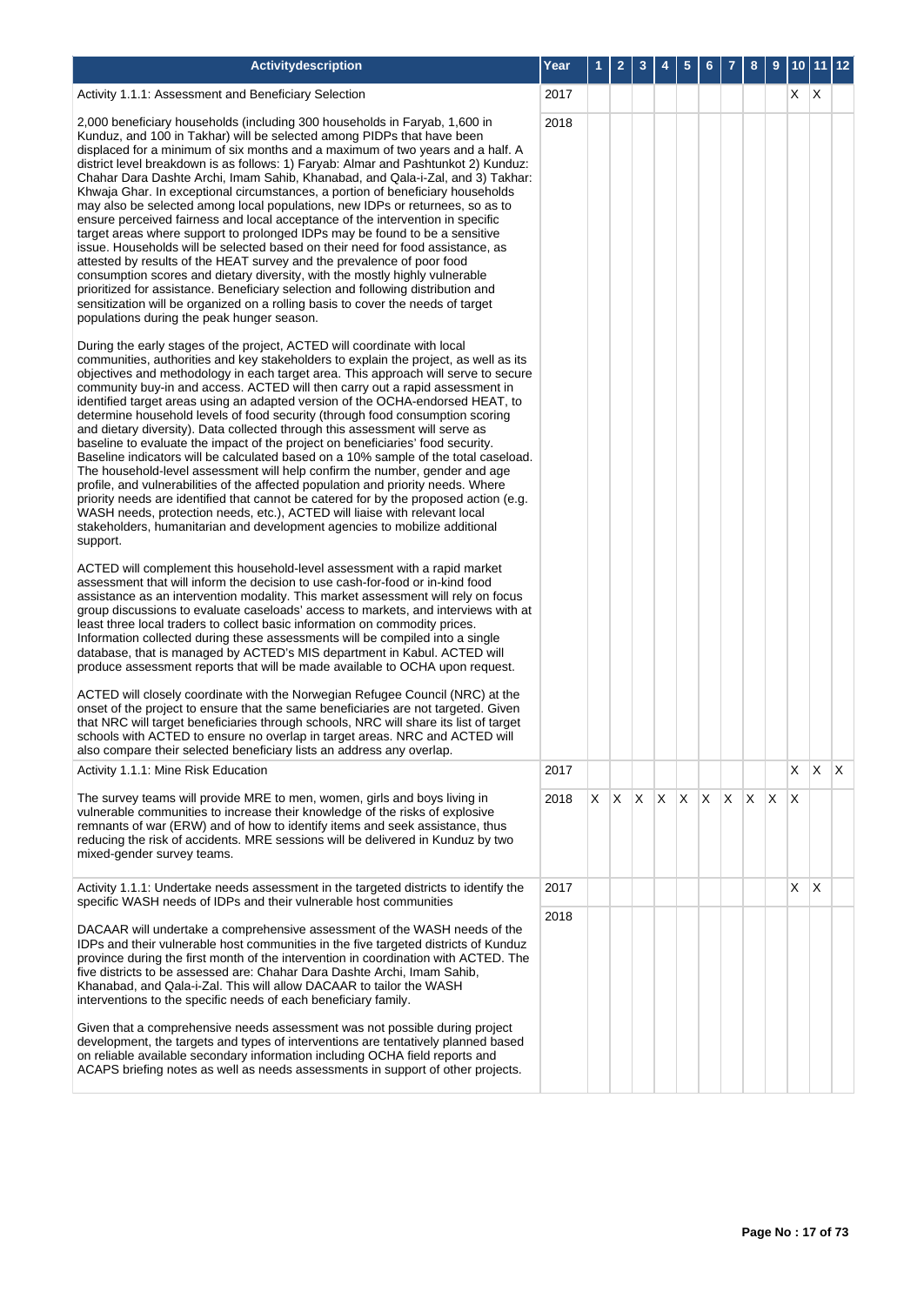| Activity 1.1.2: Cash-for-Food Distributions                                                                                                                                                                                                                                                                                                                                                                                                                                                                                                                                                                                                                                                                                                                                                                                                                                                                                                                                                                                                                                                                                                                                                                                                                                                                                                                                                                                                                                                                                                                               | 2017 |    |              |    |    |    |   |    |   |    |   | X. | X. |
|---------------------------------------------------------------------------------------------------------------------------------------------------------------------------------------------------------------------------------------------------------------------------------------------------------------------------------------------------------------------------------------------------------------------------------------------------------------------------------------------------------------------------------------------------------------------------------------------------------------------------------------------------------------------------------------------------------------------------------------------------------------------------------------------------------------------------------------------------------------------------------------------------------------------------------------------------------------------------------------------------------------------------------------------------------------------------------------------------------------------------------------------------------------------------------------------------------------------------------------------------------------------------------------------------------------------------------------------------------------------------------------------------------------------------------------------------------------------------------------------------------------------------------------------------------------------------|------|----|--------------|----|----|----|---|----|---|----|---|----|----|
| Unconditional cash transfers will be the preferred type of support to be provided to<br>beneficiaries. This assumption is based upon the capacity of local markets to<br>supply the required food products in sufficient quantities to meet the dietary needs<br>of beneficiaries. In-kind distributions will be favored if this is not the case. The<br>amount of cash-for-food provided under this project was determined in accordance<br>with FSAC's "Guideline on food security and agriculture cluster response<br>packages" and will equal USD 90 per month and per household. This amount was<br>determined based on a culturally appropriate, FSAC-approved food basket<br>composed by wheat flour (60kg/month), rice (29kg/month), vegetable oil<br>(6L/month), sugar (6kg/month), salt (1kg/month), and pulses (14kg/month),<br>considering a national average household size of seven people. Each household<br>will therefore receive USD 180 $(2 \times$ USD 90) during two consecutive distributions.<br>Should this amount prove to be insufficient to cover a household's needs due to<br>price variations that may affect local markets, as evidenced by findings of ACTED's<br>market assessment in activity 1.1.1, ACTED will engage UNOCHA to discuss an<br>increase in the monthly amount to be distributed to beneficiaries, and a possible<br>reduction in targets. Where necessary, ACTED will use the Hawala cash transfer<br>system to secure such operations. This is especially likely to be the case in remote<br>areas of Faryab province. | 2018 | X  | X            |    |    |    |   |    |   |    |   |    |    |
| In order to ensure that the needs of households are catered during the hunger<br>season (typically November to February), distributions will be undertaken on a<br>rolling basis, as soon as assessment results are available and beneficiaries are<br>confirmed in each target area. Distributions will take place in safe spaces that will<br>be identified in consultation with local authorities and key stakeholders (e.g.<br>Shuras, CDCs, etc.). ACTED will seek to ensure that these spaces are easily<br>accessible to all identified beneficiaries, especially women. Separate distribution<br>points will be set up for women, and women will receive their cash from a female<br>staff member, to ensure that activities are in line with culturally appropriate<br>protection practices. A distribution report will be produced for each caseload. All<br>distributions will be monitored by ACTED's independent and neutral AMEU, and<br>ACTED's Complaints Response Mechanism will be advertised as much as<br>possible in orderto encourage beneficiaries to share their feedback, complaints or<br>suggestions.                                                                                                                                                                                                                                                                                                                                                                                                                                          |      |    |              |    |    |    |   |    |   |    |   |    |    |
| Activity 1.1.2: Emergency provision of safe water (water-trucking)                                                                                                                                                                                                                                                                                                                                                                                                                                                                                                                                                                                                                                                                                                                                                                                                                                                                                                                                                                                                                                                                                                                                                                                                                                                                                                                                                                                                                                                                                                        | 2017 |    |              |    |    |    |   |    |   |    |   | X  | X  |
| Where a lack of access to sufficient safe drinking water is identified, water-trucking<br>will begin as quickly as possible to provide (minimum) 15 liters per person per day<br>to the affected population in accordance with the Sphere Standards. Water trucking<br>will last for a maximum of 60 days during which DACAAR will seek to find more<br>durable ways in which to provide safe drinking water (see activities below). Water<br>tankers will fill up reservoirs placed in strategic locations from where the affected<br>population can fetch the water through taps. The placement of the reservoirs will<br>seek to ensure that nobody has more than 500m or 15 minutes to the closest water<br>point. This is particularly a concern from the protection angle as it is mostly women<br>and children who collect water in the Afghan context.                                                                                                                                                                                                                                                                                                                                                                                                                                                                                                                                                                                                                                                                                                            | 2018 | X. | $\mathsf{X}$ | X. | X. | X. | X | X. | X | X. | X |    |    |
| Soak pits will be constructed at the reservoirs to avoid creating pools of stagnant<br>water. Water will be chlorinated; water quality testing will be conducted on a weekly<br>basis to ensure the water is not contaminated. If no durable solution can be found<br>by rehabilitating an existing water point or constructing a new water point (because<br>of e.g. technically challenging location, land issues or lack of approval by local<br>authorities. Water kits will be distributed in connection to the water trucking for<br>aach tarnatad family                                                                                                                                                                                                                                                                                                                                                                                                                                                                                                                                                                                                                                                                                                                                                                                                                                                                                                                                                                                                           |      |    |              |    |    |    |   |    |   |    |   |    |    |

each targeted family.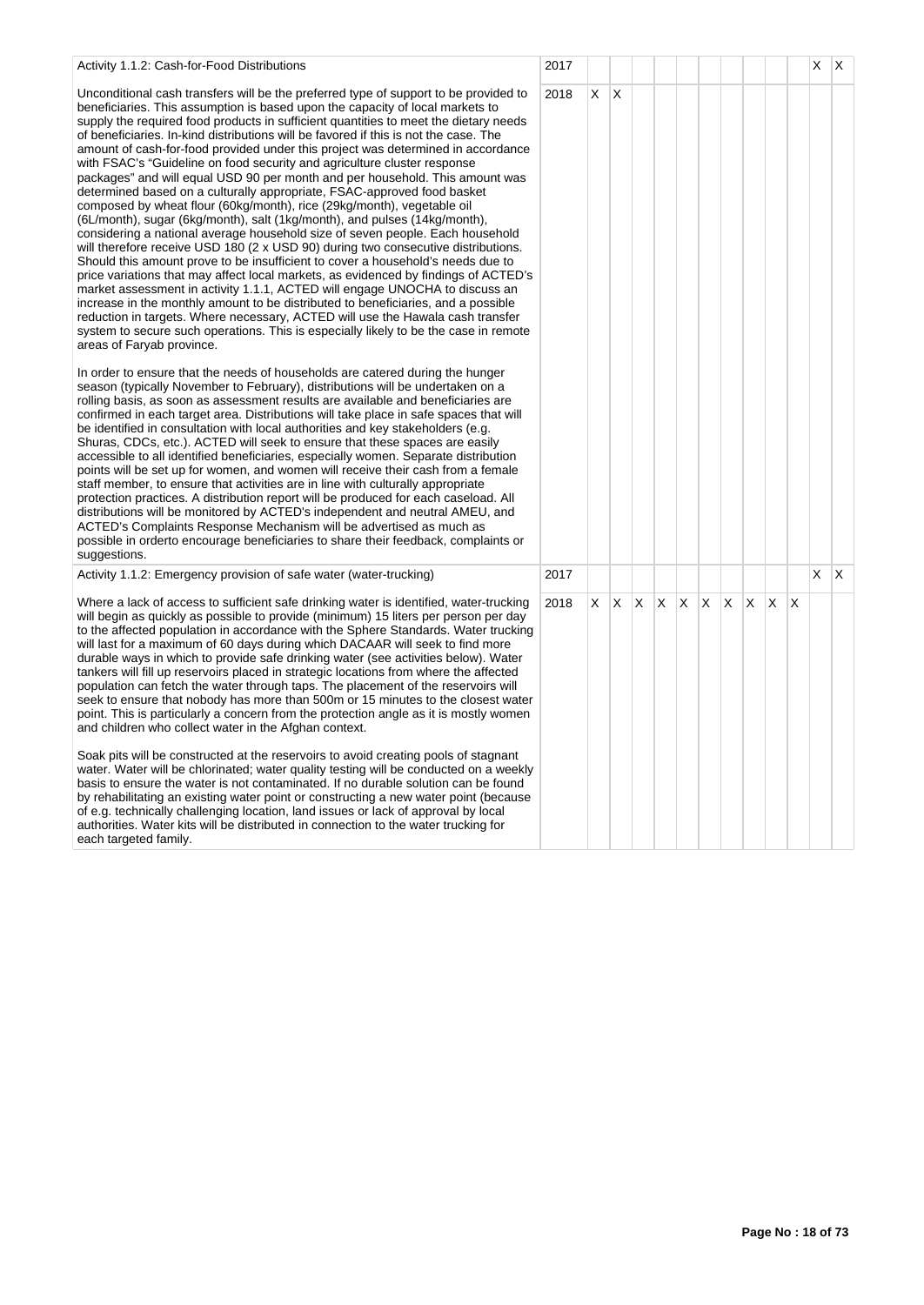| Activity 1.1.3: Post Distribution Monitoring                                                                                                                                                                                                                                                                                                                                                                                                                                                                                                                                                                                                                                                                                                                                                                                                                                                                                                                                                                                                                                                                                                                                                                                                                                                                                                                                                                                                                                                                                                                                                                                                                                                                                                                               | 2017 |   |         |         |              |              |              |    |          |     |              |         |              |
|----------------------------------------------------------------------------------------------------------------------------------------------------------------------------------------------------------------------------------------------------------------------------------------------------------------------------------------------------------------------------------------------------------------------------------------------------------------------------------------------------------------------------------------------------------------------------------------------------------------------------------------------------------------------------------------------------------------------------------------------------------------------------------------------------------------------------------------------------------------------------------------------------------------------------------------------------------------------------------------------------------------------------------------------------------------------------------------------------------------------------------------------------------------------------------------------------------------------------------------------------------------------------------------------------------------------------------------------------------------------------------------------------------------------------------------------------------------------------------------------------------------------------------------------------------------------------------------------------------------------------------------------------------------------------------------------------------------------------------------------------------------------------|------|---|---------|---------|--------------|--------------|--------------|----|----------|-----|--------------|---------|--------------|
| Given that assistance will cover households' needs for a period of two consecutive<br>months, ACTED will commit to conducting PDM surveys within two months from<br>cash or in-kind distributions in each target area. The PDM will evaluate the process<br>of cash or in kind food assistance delivery, as experienced by beneficiaries. In<br>addition, ACTED will build end line questions to evaluate beneficiaries' food<br>consumption score, dietary diversity and reliance on negative coping mechanisms<br>into this survey. These PDMs/end lines will be conducted by staff not involved in<br>the distribution of cash or in-kind assistance, but by ACTED's independent AMEU<br>so as to ensure neutrality of results, and will seek to collect beneficiary feedback<br>through a household-level survey adapted to the modality of support received.<br>ACTED will aim to interview at least 10% of the total caseload in each location,<br>and, as much as possible, will seek to ensure that men and women are equally<br>represented in surveys. ACTED will hire couples of monitors to conduct the<br>monitoring of its project, composed by one male monitor and one female monitor<br>working in pair. Specific data collection methodology will be adopted, with female<br>monitors going door to door to conduct monitoring, reaching out to women and<br>enabling ACTED to collect disaggregated data. Through this system, ACTED will<br>notably ensure that any negative impact that the project could have on women will<br>be identified and addressed by ACTED project team.<br>In exceptional circumstances where ACTED cannot conduct the PDM/endline on<br>the ground due to access constraints, this PDM/endline will be conducted over the | 2018 |   | $X$ $X$ | $X$ $X$ |              |              |              |    |          |     |              |         |              |
| phone. Results of the household PDM/endline survey will be filed in ACTED's<br>database, and findings of the focus group discussions will be summarized in the<br>PDM report. The findings of these PDMs will be compiled into a final AME report<br>that will be shared with OCHA at final reporting stage, and will help assess the<br>quality of the intervention, as well as its impact on affected populations, and inform<br>future food assistance interventions. This report will provide sex-disaggregated<br>qualitative and quantitative information, and will particularly analyse women-<br>specific issues.                                                                                                                                                                                                                                                                                                                                                                                                                                                                                                                                                                                                                                                                                                                                                                                                                                                                                                                                                                                                                                                                                                                                                  |      |   |         |         |              |              |              |    |          |     |              |         |              |
| Activity 1.1.3: Rehabilitation of previously non-functional water points                                                                                                                                                                                                                                                                                                                                                                                                                                                                                                                                                                                                                                                                                                                                                                                                                                                                                                                                                                                                                                                                                                                                                                                                                                                                                                                                                                                                                                                                                                                                                                                                                                                                                                   | 2017 |   |         |         |              |              |              |    |          |     |              | $X$ $X$ |              |
| 50 water distribution networks, such as pipe schemes and wells will be<br>rehabilitated and repaired based on high priority in the targeted areas. Each<br>rehabilitated water source will assist approximately 15 families as per the Ministry<br>of Rural Rehabilitation and Development (MRRD) policy, depending on the flow of<br>the water, which may be reduced in the event of an increase in the number of new<br>IDPs arriving in the area. In case the water points are not protected (even if there is<br>a concrete apron), if a natural drainage is available, then the concrete draining will<br>be elongated towards it and the natural drainage will be used. In cases in which<br>natural drainage is not available, DACAAR will construct a soak pit. This will<br>ensure that there is no standing water, hence reducing the spread of water borne<br>and water washed diseases. Land ownership issues will be discussed and<br>resolved prior to any construction work ensuring that the rehabilitated wells are<br>accessible to all beneficiary families, particularly for women and children who are<br>most often delegated the role of water collection.<br>DACAAR will rehabilitate non-functional water points in institutions affected by<br>emergencies (schools, clinics, health posts etc) on a case by case basis once the<br>need is identified and verified by DACAAR staff.                                                                                                                                                                                                                                                                                                                                                             | 2018 |   | $X$ $X$ | X       | $\mathsf{X}$ | $\mathsf{X}$ | $\mathsf{X}$ | X  | ΙX.      | ΙX. | $\mathsf{X}$ |         |              |
| Activity 1.1.4: Establishment of new water points                                                                                                                                                                                                                                                                                                                                                                                                                                                                                                                                                                                                                                                                                                                                                                                                                                                                                                                                                                                                                                                                                                                                                                                                                                                                                                                                                                                                                                                                                                                                                                                                                                                                                                                          | 2017 |   |         |         |              |              |              |    |          |     |              | X.      | $\mathsf{X}$ |
| In areas where rehabilitation is not possible or there is very high reliance on<br>existing water sources, DACAAR will establish 70 new water points. As per<br>DACAAR's SOPs, the location for these water points will be jointly selected by the<br>beneficiary communities and DACAAR, however they will be established in areas<br>where there is more than normal load on the existing water sources. Each water<br>point (based on a flow rate of 7.5L/minute) will seek to benefit approximately 20<br>families (approximately 140 persons). Women will be involved in site selection for<br>these new water points, whereby a minimum of 40% of the sites will jointly be<br>selected by women beneficiaries. To encourage community buy-in and a sense of<br>ownership, communities will also contribute to the construction work through the<br>provision of unskilled labor. Land ownership issues will be discussed and resolved<br>prior to any construction work ensuring that the new wells are accessible to all<br>benefiting families, particularly for women and children who are most often<br>delegated the role of water collection.                                                                                                                                                                                                                                                                                                                                                                                                                                                                                                                                                                                                                 | 2018 | X | IX.     | X.      | X            | X            | X.           | X. | <b>X</b> | X.  | ΙX.          |         |              |
| DACAAR will construct new water points in institutions affected by emergencies<br>(schools, clinics, health posts etc) on a case by case basis once the need is<br>identified and verified by DACAAR staff.                                                                                                                                                                                                                                                                                                                                                                                                                                                                                                                                                                                                                                                                                                                                                                                                                                                                                                                                                                                                                                                                                                                                                                                                                                                                                                                                                                                                                                                                                                                                                                |      |   |         |         |              |              |              |    |          |     |              |         |              |
| Activity 1.1.5: Distribution of bio-sand filters for household water treatment                                                                                                                                                                                                                                                                                                                                                                                                                                                                                                                                                                                                                                                                                                                                                                                                                                                                                                                                                                                                                                                                                                                                                                                                                                                                                                                                                                                                                                                                                                                                                                                                                                                                                             | 2017 |   |         |         |              |              |              |    |          |     |              | X.      | X            |
| DACAAR will provide the targeted beneficiaries with plastic biosand filters for<br>household treatment of surface water in cases beneficiaries for water trucking<br>cannot be provided with durable sources of water (new or rehabilitated water<br>points). This may be due to a number of reasons including (but not limited to): a)<br>land ownerships issues cannot be resolved, b) Government does not allow drilling<br>of new wells, c) absence of/poor quality of ground water. One female member of<br>the family will be trained to operate and maintain the biosand filter.                                                                                                                                                                                                                                                                                                                                                                                                                                                                                                                                                                                                                                                                                                                                                                                                                                                                                                                                                                                                                                                                                                                                                                                    | 2018 |   |         | X X X X |              | $\mathsf{X}$ | $X$ $X$      |    | IX.      | ΙX. | $\mathsf{X}$ |         |              |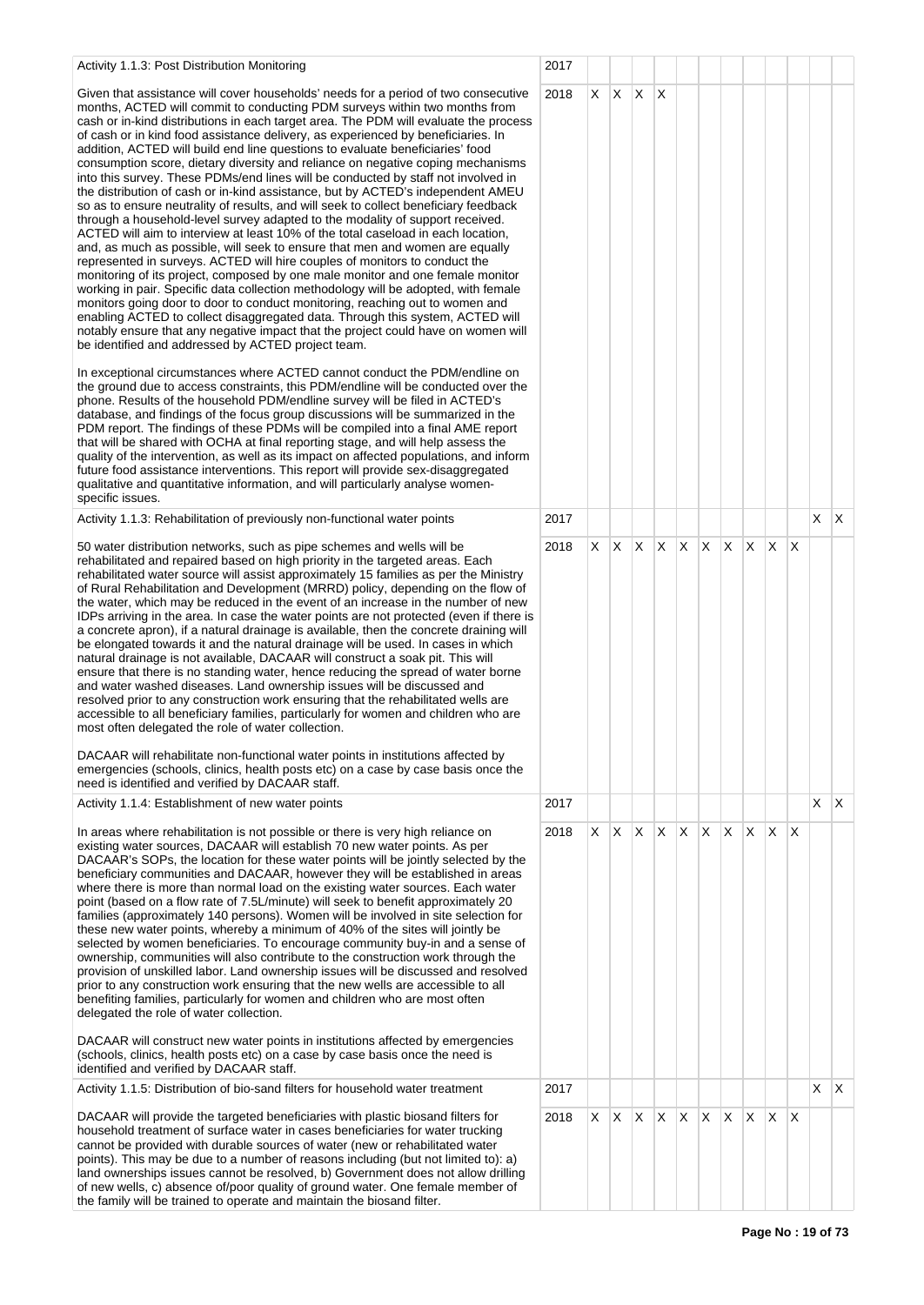| Activity 1.1.6: Organize training on Operation and Maintenance (O&M) of hand<br>pumps for selected caretakers in the intervention area                                                                                                                                                                                                                                                                                                                                                                                                                                                                                                                                                                                                                                                                                                                                                                                                                                                                                                                                                                                                                                                                                                                                                                                                                                                                                                                                                                                                                                                                                                                                                                                                                                                                                                                                                                                                                                                                                                                                                                                                                                                                                                                                                                                                                                                                                                                                                                                                                                                                                                                                                                                                                                                                                                                                                                                                                                                                                             | 2017 |    |     |                 |          |   |     |                 |          |              |              | X.           | X. |
|------------------------------------------------------------------------------------------------------------------------------------------------------------------------------------------------------------------------------------------------------------------------------------------------------------------------------------------------------------------------------------------------------------------------------------------------------------------------------------------------------------------------------------------------------------------------------------------------------------------------------------------------------------------------------------------------------------------------------------------------------------------------------------------------------------------------------------------------------------------------------------------------------------------------------------------------------------------------------------------------------------------------------------------------------------------------------------------------------------------------------------------------------------------------------------------------------------------------------------------------------------------------------------------------------------------------------------------------------------------------------------------------------------------------------------------------------------------------------------------------------------------------------------------------------------------------------------------------------------------------------------------------------------------------------------------------------------------------------------------------------------------------------------------------------------------------------------------------------------------------------------------------------------------------------------------------------------------------------------------------------------------------------------------------------------------------------------------------------------------------------------------------------------------------------------------------------------------------------------------------------------------------------------------------------------------------------------------------------------------------------------------------------------------------------------------------------------------------------------------------------------------------------------------------------------------------------------------------------------------------------------------------------------------------------------------------------------------------------------------------------------------------------------------------------------------------------------------------------------------------------------------------------------------------------------------------------------------------------------------------------------------------------------|------|----|-----|-----------------|----------|---|-----|-----------------|----------|--------------|--------------|--------------|----|
| 120 caretakers will be identified and trained on the proper usage and maintenance<br>of hand pumps. Subsequently, they will be the focal point for the WUG and the site<br>engineer. The caretaker also accompanies the site engineer during drilling, apron<br>making and installation of the pumps together with a skilled technician The<br>caretaker's role is then to ensure the proper usage, cleaning, maintenance and<br>repair of the water point. Caretakers also receive training on chlorination.                                                                                                                                                                                                                                                                                                                                                                                                                                                                                                                                                                                                                                                                                                                                                                                                                                                                                                                                                                                                                                                                                                                                                                                                                                                                                                                                                                                                                                                                                                                                                                                                                                                                                                                                                                                                                                                                                                                                                                                                                                                                                                                                                                                                                                                                                                                                                                                                                                                                                                                      | 2018 |    |     | $X$ $X$ $X$ $X$ |          |   |     | $X$ $X$ $X$     | <b>X</b> | $\mathsf{X}$ | $\mathsf{X}$ |              |    |
| Activity 1.1.7: Conduct water quality tests for all newly constructed and<br>rehabilitated water points                                                                                                                                                                                                                                                                                                                                                                                                                                                                                                                                                                                                                                                                                                                                                                                                                                                                                                                                                                                                                                                                                                                                                                                                                                                                                                                                                                                                                                                                                                                                                                                                                                                                                                                                                                                                                                                                                                                                                                                                                                                                                                                                                                                                                                                                                                                                                                                                                                                                                                                                                                                                                                                                                                                                                                                                                                                                                                                            | 2017 |    |     |                 |          |   |     |                 |          |              |              |              | X. |
| In order to ensure the quality of water supplied to affected people, water samples<br>will be taken and analyzed to monitor water quality. DACAAR's Water Expertise<br>and Training (WET) Center is well equipped in carrying out bacteriological and<br>chemical testing. DACAAR will undertake bacteriological tests on all newly<br>constructed and rehabilitated water points, and chemical tests on 10% of these<br>water points.                                                                                                                                                                                                                                                                                                                                                                                                                                                                                                                                                                                                                                                                                                                                                                                                                                                                                                                                                                                                                                                                                                                                                                                                                                                                                                                                                                                                                                                                                                                                                                                                                                                                                                                                                                                                                                                                                                                                                                                                                                                                                                                                                                                                                                                                                                                                                                                                                                                                                                                                                                                             | 2018 | X. | IX. | X               | X.       | X | IX. | $\mathsf{X}$    | ΙX.      | ΙX.          | $\mathsf{X}$ |              |    |
| Activity 1.2.1: Conduct hygiene awareness campaigns in target villages and<br>settlements to improve hygiene and sanitation behavior and practices                                                                                                                                                                                                                                                                                                                                                                                                                                                                                                                                                                                                                                                                                                                                                                                                                                                                                                                                                                                                                                                                                                                                                                                                                                                                                                                                                                                                                                                                                                                                                                                                                                                                                                                                                                                                                                                                                                                                                                                                                                                                                                                                                                                                                                                                                                                                                                                                                                                                                                                                                                                                                                                                                                                                                                                                                                                                                 | 2017 |    |     |                 |          |   |     |                 |          |              | X            | $\mathsf{X}$ | X. |
| The provision of safe water and combined sanitation and hygiene facilities will be<br>accompanied by basic hygiene education to reduce the risk of disease. The<br>purpose of the hygiene promotion is to increase the level of knowledge among<br>beneficiaries in relation to: the importance of safe drinking water and adequate<br>sanitation, WASH in relation to food safety, and personal/familial hygiene. The<br>hygiene messaging will be provided through hygiene sessions combined with<br>visual communications materials. In Afghanistan hygiene promotion must be<br>carried out separately for men and women and thus DACAAR will employ hygiene<br>promotion "couples" for this task. Each targeted family will attend a minimum of<br>three 1-day hygiene education sessions.                                                                                                                                                                                                                                                                                                                                                                                                                                                                                                                                                                                                                                                                                                                                                                                                                                                                                                                                                                                                                                                                                                                                                                                                                                                                                                                                                                                                                                                                                                                                                                                                                                                                                                                                                                                                                                                                                                                                                                                                                                                                                                                                                                                                                                    | 2018 | X  | ΙX. | $\times$        | <b>X</b> | X | IX. | $\mathsf{X}$    | <b>X</b> | $\mathsf{X}$ | $\times$     |              |    |
| Activity 1.2.1: Mine and ERW Impact Free Community Survey                                                                                                                                                                                                                                                                                                                                                                                                                                                                                                                                                                                                                                                                                                                                                                                                                                                                                                                                                                                                                                                                                                                                                                                                                                                                                                                                                                                                                                                                                                                                                                                                                                                                                                                                                                                                                                                                                                                                                                                                                                                                                                                                                                                                                                                                                                                                                                                                                                                                                                                                                                                                                                                                                                                                                                                                                                                                                                                                                                          | 2017 |    |     |                 |          |   |     |                 |          |              | X            | $\mathsf{X}$ | X. |
| Halo will execute an initial sample of Mine and ERW Impact Free Community<br>Survey (MEIFCS). This is a village-by-village survey that assess contamination<br>levels and clearance requirements to support the Mine Action Programme of<br>Afghanistan. MEIFCS' will be conducted throughout the project.<br>Survey of communities recently affected by conflict to determine their<br>contamination status and conduct disposal of any dangerous items discovered or<br>reported during this process. Where contamination is extensive Halo will deploy<br>bilaterally funded Conventional Weapons Destruction (CWD) and Weapons and<br>Ammunition Disposal (WAD) teams to dispose of the items discovered at no cost to<br>the CHF.<br>Communities were selected based on a number of key prioritization points. This<br>includes proximity to contamination, number of casualties, presence of<br>IDPs/returnees and other vulnerable groups. The level of risk presented to<br>beneficiaries correlates with the proximity to contamination and the number of<br>casualties indicates the capacity of communities to cope. However, given the<br>predicted extent of contamination after recent kinetic fighting, and increase in IDP<br>numbers, HALO expects the first month of assessment to highlight communities<br>most at risk. The security situation was also factored into the decision. The final<br>number was based on the capacity of Survey/MRE teams based on previous<br>experiences operating in heavily conflict affected provinces.<br>In line with the recent release of the AMAS O7-6, HALO will ensure survey<br>activities undertaken are carried out effectively and efficiently minimizing the<br>adverse impact on people, wildlife, vegetation and other aspects of the<br>environment. HALO senior management, familiar with the AMAS O7-06, are<br>obligated to ensure and oversee all operational staff pay attention to the impact of<br>mine action activities. Senior staff are responsible for monitoring and reviewing<br>survey activities through the lens of environmental impact. Any new staff joining<br>HALO as part of this project will be required to familiarize themselves with<br>environmental considerations. Teams will thus pay particular attention to the<br>environmental conditions of the community or location of the explosive item whilst<br>engaging the community in this assessment. HALO's MRE/Survey teams will<br>coordinate with DMAC, or alert them to any major environmental barriers found in<br>the targeted community. For activities outlined in this proposal specifically,<br>generation of waste and emission of energy (where items are destroyed in situ) will<br>be the primary areas for consideration, and staff trained subsequently. Mitigation<br>strategies will be discussed with senior management when faced with immediate<br>environmental considerations and an appropriate course of action documented and<br>reported to DMAC. | 2018 | X. | IX. | $\mathsf{X}$    | X.       |   |     | $X$ $X$ $X$ $X$ |          | ΙX.          | X            |              |    |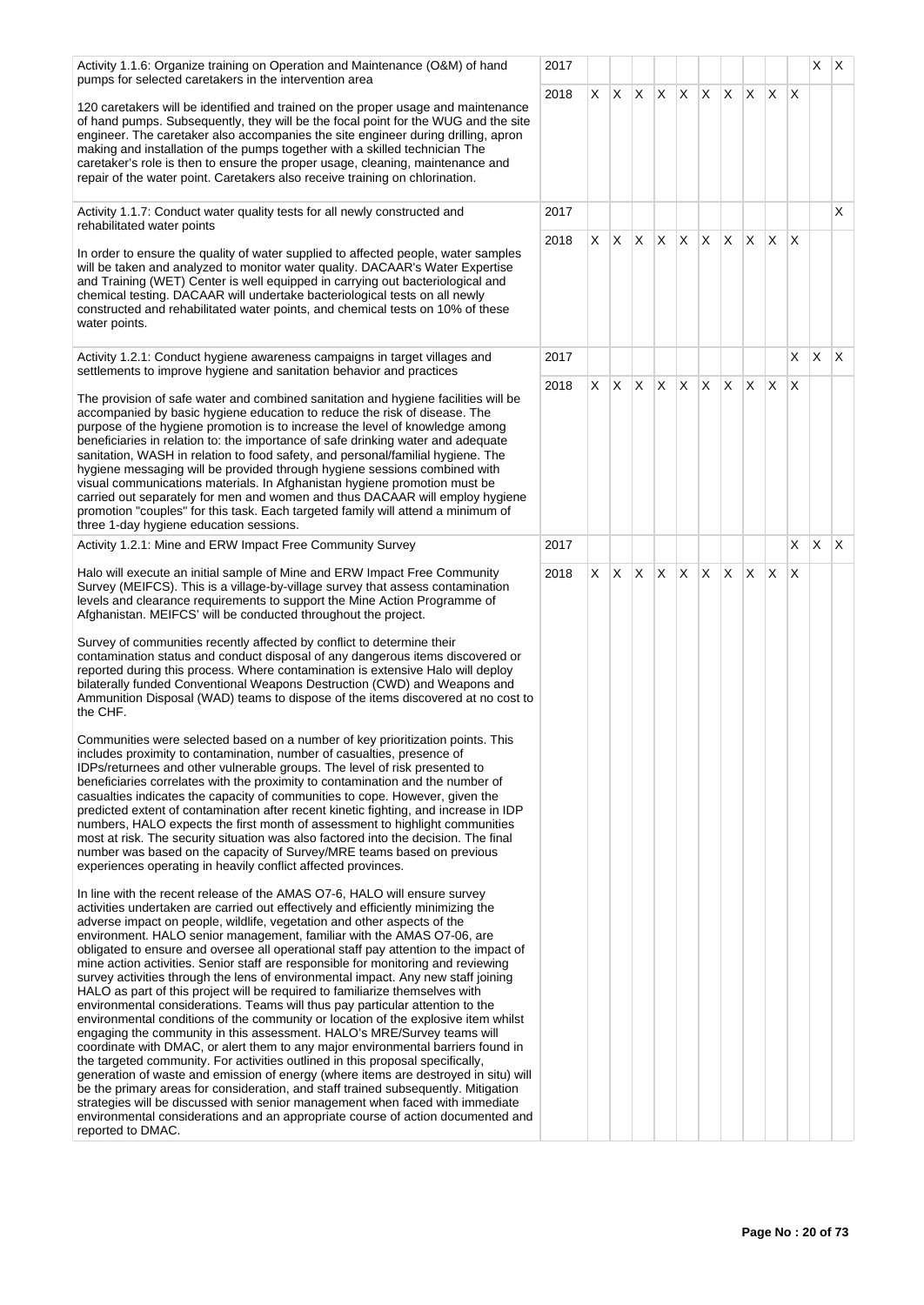| Activity 1.2.2: Explosive Ordnance Disposal (EOD)                                                                                                                                                                                                                                                                                                                                                                                                                                                                                                                                                                                                                                                                                                                                                                                                                                                                                                                                                                                                                                                                                                                                                                                                                                                                                                                                                                                                                                                                                                                                                                                                                                                                   | 2017 |    |            |    |              |              |    |                               |    |     | X | X. | $\mathsf{X}$            |
|---------------------------------------------------------------------------------------------------------------------------------------------------------------------------------------------------------------------------------------------------------------------------------------------------------------------------------------------------------------------------------------------------------------------------------------------------------------------------------------------------------------------------------------------------------------------------------------------------------------------------------------------------------------------------------------------------------------------------------------------------------------------------------------------------------------------------------------------------------------------------------------------------------------------------------------------------------------------------------------------------------------------------------------------------------------------------------------------------------------------------------------------------------------------------------------------------------------------------------------------------------------------------------------------------------------------------------------------------------------------------------------------------------------------------------------------------------------------------------------------------------------------------------------------------------------------------------------------------------------------------------------------------------------------------------------------------------------------|------|----|------------|----|--------------|--------------|----|-------------------------------|----|-----|---|----|-------------------------|
| Spot Explosive Ordnance Disposal (EOD) of dangerous items identified during<br>project implementation will be conducted wherever possible by the survey teams. If<br>the contamination is extensive or technically complex (e.g. aircraft bombs),<br>separate bilaterally funded Conventional Weapons Destruction (CWD) and<br>Weapons and Ammunition Disposal (WAD) teams are available to further assess<br>and dispose of the hazards at no additional cost to the project. If a previously<br>unreported minefield is identified, a survey will be submitted to DMAC for<br>prioritization.                                                                                                                                                                                                                                                                                                                                                                                                                                                                                                                                                                                                                                                                                                                                                                                                                                                                                                                                                                                                                                                                                                                     | 2018 | X. | X          | X. | $\mathsf{X}$ | $\mathsf{X}$ | X  | X                             | X  | ΙX. | X |    |                         |
| Activity 1.2.2: Installation of hand-washing stations                                                                                                                                                                                                                                                                                                                                                                                                                                                                                                                                                                                                                                                                                                                                                                                                                                                                                                                                                                                                                                                                                                                                                                                                                                                                                                                                                                                                                                                                                                                                                                                                                                                               | 2017 |    |            |    |              |              |    |                               |    |     | X | X. | $\mathsf{I} \mathsf{X}$ |
| DACAAR will set up 600 hand-washing stations. The importance of hand-washing,<br>including the correct way to wash hands and the most important instances for hand<br>washing (e.g. before eating, after going to the toilet) will be emphasized as part of<br>the hygiene education sessions.                                                                                                                                                                                                                                                                                                                                                                                                                                                                                                                                                                                                                                                                                                                                                                                                                                                                                                                                                                                                                                                                                                                                                                                                                                                                                                                                                                                                                      | 2018 | X. | X.         |    |              | $X$ $X$ $X$  | X. | ΙX.                           | XX |     | X |    |                         |
| Activity 1.2.3: Establishment of emergency latrines and baths for displaced families                                                                                                                                                                                                                                                                                                                                                                                                                                                                                                                                                                                                                                                                                                                                                                                                                                                                                                                                                                                                                                                                                                                                                                                                                                                                                                                                                                                                                                                                                                                                                                                                                                | 2017 |    |            |    |              |              |    |                               |    |     | X | X. | $\mathsf{X}$            |
| The spread of waterborne diseases is not only due to the lack of adequate safe<br>drinking water, but is also associated with the lack of adequate sanitation facilities<br>which forces people to defecate openly, hence DACAAR will establish 600<br>emergency baths and latrines. In cases the displaced families are living in rented<br>accommodation (as was seen during previous actions), then the baths and latrines<br>will be established after receiving the consent of the land owner. These latrines<br>and baths will not be communal since due to cultural constraints, females have<br>limited mobility and will not share facilities with males who are not a part of their<br>immediate family. DACAAR will construct one emergency latrine and bath for up to<br>a maximum of three families from the same extended family (household) to ensure<br>that sanitation needs of all members are met as per Sphere standards, and that<br>women and children can safely use these facilities. Examples of the latrine and<br>bath designs are included in the document tab.<br>Please note that all resources and financial needs for this activity are taken from<br>previous/ongoing CHF funding for DACAAR. For this reason there is no reference<br>to this activity within the submitted budget                                                                                                                                                                                                                                                                                                                                                                                                | 2018 |    | $X \mid X$ |    |              |              |    | $ X $ $ X $ $ X $ $ X $ $ X $ |    |     | X |    |                         |
| Activity 1.2.4: Conduct Pre- Post-KAP studies and Post Distribution Monitoring in<br>the target areas                                                                                                                                                                                                                                                                                                                                                                                                                                                                                                                                                                                                                                                                                                                                                                                                                                                                                                                                                                                                                                                                                                                                                                                                                                                                                                                                                                                                                                                                                                                                                                                                               | 2017 |    |            |    |              |              |    |                               |    |     |   | X. | $\mathsf{I} \mathsf{X}$ |
| The results of Pre-KAP and Post-KAP surveys will be compared to measure extent<br>of change in hygiene knowledge, awareness and practices over the course of the<br>project. The surveys give an insight into the hygiene situation at the beginning and<br>end of the intervention to provide an overall picture of areas which have seen<br>improvement and those which could be improved upon.<br>DACAAR commits to conducting PDM surveys within two months from distributions<br>in each target area. The PDM will evaluate the process of WASH assistance<br>delivery, as experienced by beneficiaries. These PDMs will be conducted by staff<br>not involved in the distribution of WASH assistance so as to ensure neutrality of<br>results, and will seek to collect beneficiary feedback through a household-level<br>survey adapted to the modality of support received. DACAAR will aim to interview<br>at least 10% of the total caseload in each location, and, as much as possible, will<br>seek to ensure that men and women are equally represented in surveys. Specific<br>data collection methodology will be adopted, with female monitors going door to<br>door to conduct monitoring, reaching out to women and enabling DACAAR to<br>collect disaggregated data.<br>In exceptional circumstances where DACAAR cannot conduct the PDM on the<br>ground due to access constraints, this PDM will be conducted over the phone. The<br>findings of these PDMs will be compiled into a final AME report that will be shared<br>with OCHA at final reporting stage, and will help assess the quality of the<br>intervention, as well as its impact on affected populations, and inform future WASH | 2018 |    |            |    |              |              |    |                               |    | X.  | Х |    |                         |
| interventions. This report will provide sex-disaggregated qualitative and<br>quantitative information, and will particularly analyse women-specific issues.                                                                                                                                                                                                                                                                                                                                                                                                                                                                                                                                                                                                                                                                                                                                                                                                                                                                                                                                                                                                                                                                                                                                                                                                                                                                                                                                                                                                                                                                                                                                                         |      |    |            |    |              |              |    |                               |    |     |   |    |                         |
| <b>OTHER INFO</b>                                                                                                                                                                                                                                                                                                                                                                                                                                                                                                                                                                                                                                                                                                                                                                                                                                                                                                                                                                                                                                                                                                                                                                                                                                                                                                                                                                                                                                                                                                                                                                                                                                                                                                   |      |    |            |    |              |              |    |                               |    |     |   |    |                         |
| <b>Accountability to Affected Populations</b>                                                                                                                                                                                                                                                                                                                                                                                                                                                                                                                                                                                                                                                                                                                                                                                                                                                                                                                                                                                                                                                                                                                                                                                                                                                                                                                                                                                                                                                                                                                                                                                                                                                                       |      |    |            |    |              |              |    |                               |    |     |   |    |                         |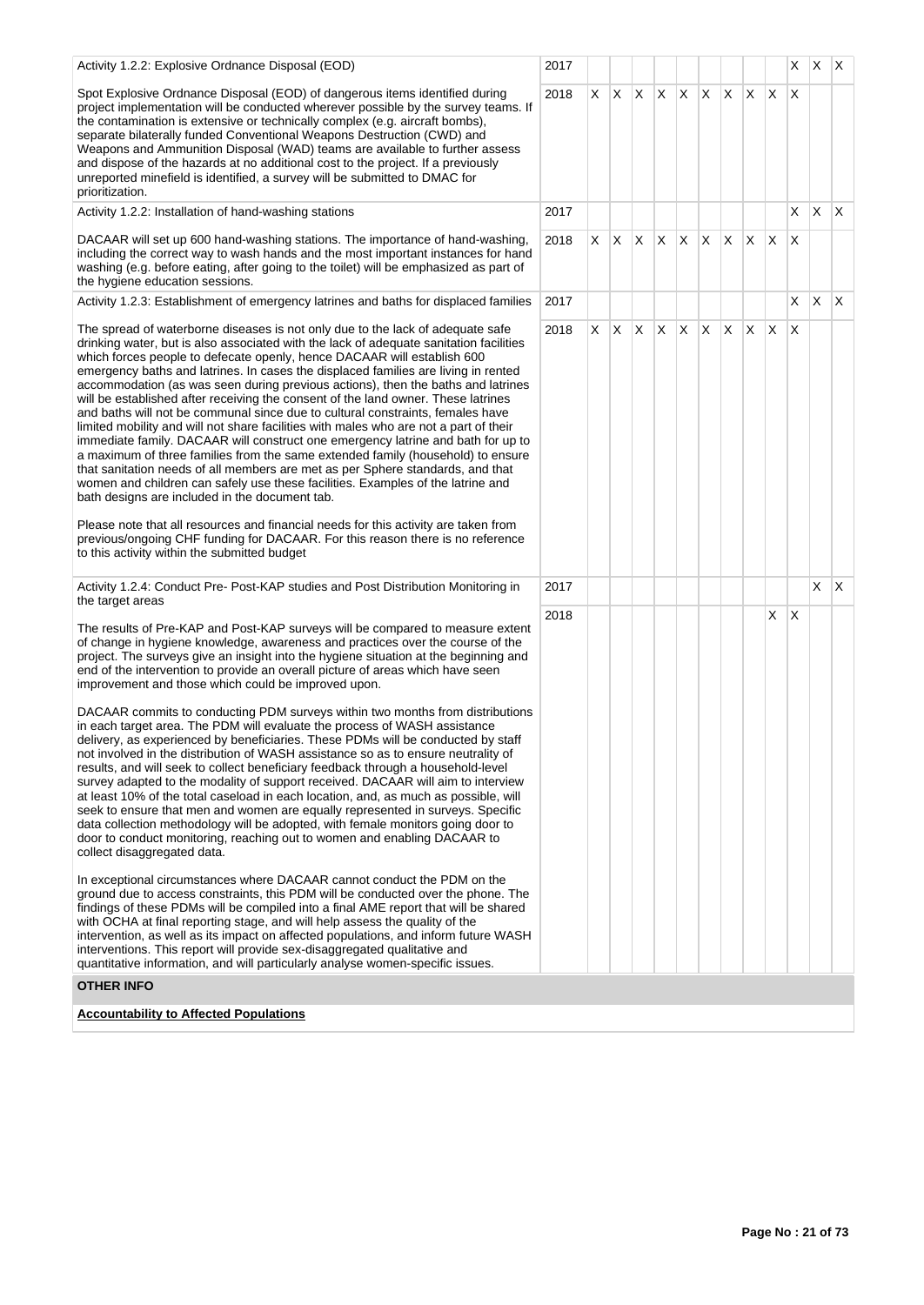As part of the design of the proposed action, ACTED consulted with target populations in Faryab, Kunduz and Takhar so as to best identify their vulnerabilities and needs, particularly focusing on female beneficiaries. This consultation of beneficiaries, that will continue throughout the project through household and community-level assessments and post-distribution monitoring, is an essential element of ACTED's approach to accountability to affected populations. In accordance with FSAC's approach to AAP, ACTED will use FSAC's uniform, nationwide approach regarding acceptable humanitarian standards to avoid inequality, harm, and promote an efficient utilization of resources. The preferred use of cash transfers over in-kind assistance (wherever market conditions allows it) is in line with the HRP 2017, that promotes cash assistance as an efficient method to help households affected by disasters or conflict to meet their basic needs while upholding their dignity. Agencies are starting to transition away from in-kind assistance towards cash-based interventions, as a growing body of evidence demonstrates the appropriateness of cash programming with regards to humanitarian efficiency, flexibility and speed, and as markets mostly remain operational or quickly rebound despite conflict and geographic isolation.

The use of the adapted HEAT will ensure that beneficiaries are selected based on neutral and transparent criteria, and the rapid market assessment will help ensure that the cash or in-kind modality of intervention is informed by local market realities and is therefore best suited to meet beneficiaries' needs. Given that prolonged IDP caseloads often live in close proximity to host communities, ACTED will identify a portion of beneficiaries among host communities, in accordance with their needs and vulnerability criteria. This approach will both ensure the local acceptance of the interventions by not fully excluding host communities, and will also help demonstrate accountability as a common, transparent set of criteria will be used to identify all beneficiary households.

ACTED will also demonstrate accountability to beneficiaries by mainstreaming protection principles in its implementation of project activities, particularly taking into consideration the specific constraints and risks faced by female beneficiaries. ACTED will notably ensure that distribution sites are safe and secure. These sites will be identified in coordination with local authorities and community stakeholders. ACTED will organize separate distribution times for women to as to reduce their exposure to potential protection risks.

In addition, as previously mentioned, ACTED will advertise its Complaints Response Mechanism to beneficiaries and local communities as part of all project activities (assessments, distributions, post-distribution surveys), and will encourage beneficiaries to submit any complaints, comments or suggestions to ACTED. This phone line is managed by ACTED's independent AMEU. This mechanism will not only allow ACTED to identify and address issues that may not have been reported before at field level as part of the project, but will also allow ACTED to improve the design of future interventions as needed and share lessons learnt.

All partners are not only accountable to beneficiaries, but are also accountable to other stakeholders, especially the government. Government staff are welcome to visit the project sites to conduct monitoring visits. Moreover, all partners will submit regular reports to the relevant ministries (ANDMA, MRRD, Ministry of Refugees and Returnees (MORR) and the Ministry of Economy etc) to ensure full transparency.

# **Implementation Plan**

ACTED will recruit a project team as soon as the project starts, including a dedicated Project Manager in Kunduz and a Deputy Project Manager in Faryab, five monitors, ten community mobilizers, and three cashiers (one in each province).

After all partners take part in the initial outreach to the local government and communities to explain the project and secure community buyin, monitors will perform a door-to-door verification in the first month of the project, based on estimated numbers of eligible household beneficiaries identified during the above mentioned survey in target areas. Beneficiaries will be identified and confirmed following a household-level survey using the HEAT (that will also aim to collect baseline/pre-KAP data) (coordinated between DACAAR and ACTED), and a rapid market assessment will be conducted in parallel in target areas to determine whether in-kind assistance should be provided instead of cash.

ACTED will then organize cash-for-food distributions, amounting to USD 90 per month per household, for a period of two months. Where the delivery of cash assistance is not recommended, ACTED will instead deliver two-month food parcels. In parallel, both male and female beneficiaries will then be invited to take part in sensitization sessions that will aim to increase their knowledge of cooking and nutrition practices. Post-distribution monitoring surveys will take place within four weeks of distributions, and an endline/post-KAP survey will be conducted during the last month of the project.

Once beneficiary selection is completed DACAAR will consult with CDCs and/or other existing relevant local structures on all issues, such as the locations for establishment for new water points and dates/locations of water tankering. DACAAR's engineering team will carry out detailed survey to finalize the feasibility and environmental issues for water points. DACAAR will then establish 70 new water points and rehabilitate a further 50 pre-existing water points. To ensure rapid access to safe drinking water, DACAAR will also provide water trucking for up to a maximum of 60 days, based on the cluster standard provision of up to 15 liters per person per day. DACAAR will also construct 600 hand washing facilities to fight the spread of waterborne disease. The action will also include soft components such as the distribution of bio-sand filters. In addition, DACAAR will target 2,500 families for hygiene promotion trainings.

HALO's Survey teams will prioritize actions in communities/areas already identified by ACTED/DACAAR as containing significant populations of selected and verified FSAC/WASH beneficiaries, and these sites will be the main candidates for HALOs initial sample surveying. HALO would then seek contact with community leaders i.e. elders and shura members. The Survey/EOD team will then record information received from community members on local contamination and make a number of assessments as to the right action to take. This could include disposal in situ or reaching out to our WAD/CWD teams who can deal with larger explosive ordnance. Simultaneously, MRE team members will be assessing the vulnerability of the population to determine a need for mine risk education. Team members will identify health clinics/schools/mosques and other places where MRE can take place and organize a time appropriate to the target population. This may mean they return at a later date or conduct MRE immediately given the acute vulnerabilities of the population.

Whilst also conducting the MEIFCS village by village survey our Survey/EOD team members will also be on standby to respond to any call outs across the give districts. These call outs may come from the local population or via ACTED and DACAAR.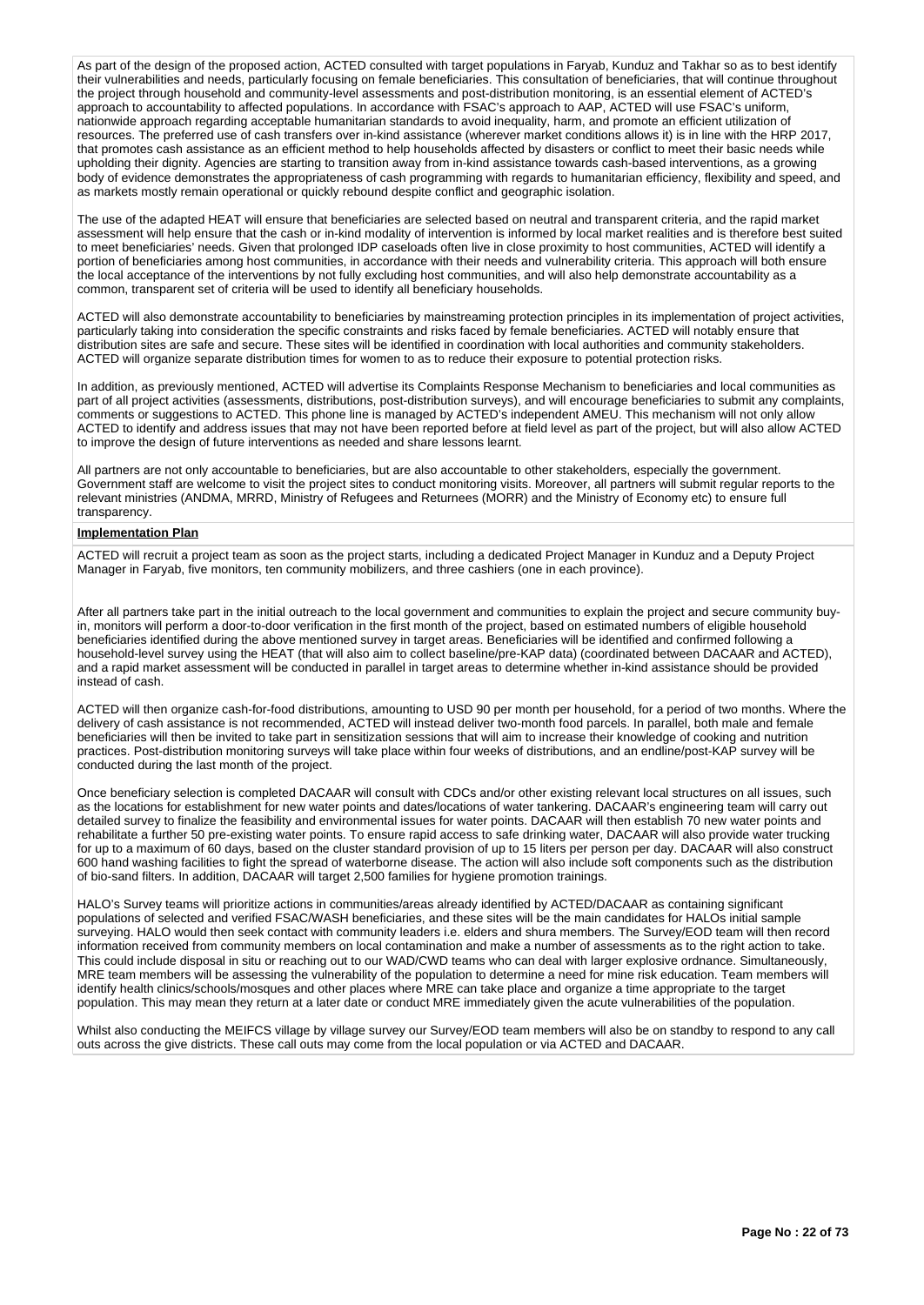# **Coordination with other Organizations in project area**

| Name of the organization                                                      | Areas/activities of collaboration and rationale                                                                                                                                                                                                                                                                                                                                                                                                                                                                                                                                                                                                                                                                                                                                                                                                                                                                                                                                                                        |
|-------------------------------------------------------------------------------|------------------------------------------------------------------------------------------------------------------------------------------------------------------------------------------------------------------------------------------------------------------------------------------------------------------------------------------------------------------------------------------------------------------------------------------------------------------------------------------------------------------------------------------------------------------------------------------------------------------------------------------------------------------------------------------------------------------------------------------------------------------------------------------------------------------------------------------------------------------------------------------------------------------------------------------------------------------------------------------------------------------------|
| <b>FSAC/WASH/PROTECTION Clusters</b>                                          | All partners have coordinated with FSAC/WASH and Protection<br>clusters (including the Mine Action Group) when writing this proposal.<br>This has allowed for a harmonization of approach with the other<br>CHF-funded partners, and contributed to geographical coverage to<br>avoid overlap. All partners will continue to coordinate closely with<br>FSAC/WASH/Protection clusters during the project implementation,<br>by participating in meetings at national and provincial level and by<br>reporting through the existing channels on the progress of all<br>activities. Partners will also ensure that all interventions remain in<br>line with cluster standards that may evolve over time. If and when it<br>is necessary to create new tools or methodologies, REACH will<br>coordinate closely with the Assessment Working Group and relevant<br>clusters, so as to avoid any duplication of efforts. Cluster members<br>will be closely associated in the analysis through presentation of<br>findings. |
| <b>UNOCHA</b>                                                                 | All partners will continue to coordinate closely with UNOCHA (with<br>ACTED taking the lead). This coordination will notably serve to<br>ensure that project activities do not overlap with those of other<br>organizations in the same target areas. ACTED will share baseline<br>and endline data, collected through the beneficiary selection<br>assessment and the post-distribution monitoring survey, as<br>requested so as to contribute to humanitarian or early recovery<br>coordination and to longer-term development programming.                                                                                                                                                                                                                                                                                                                                                                                                                                                                          |
| Provincial Disaster Management Committee (PDMC)                               | Where deemed relevant, partners will attend meetings at the PDMC<br>to discuss IDP situation and keep informed of latest response and<br>gap in targeting IDPs                                                                                                                                                                                                                                                                                                                                                                                                                                                                                                                                                                                                                                                                                                                                                                                                                                                         |
| Directorate/Ministry of Rural Rehabilitation and Development<br>(DRRD)/(MRRD) | Partners will also participate at WSG meetings in Kabul and facilitate<br>their involvement in site selection and monitoring of the project.<br>Partners will report to this ministry on a quarterly basis.                                                                                                                                                                                                                                                                                                                                                                                                                                                                                                                                                                                                                                                                                                                                                                                                            |
| Directorates/Ministry of Economy                                              | It will be necessary for partners to acquire permission for project<br>implementation from the MoE and report to this ministry on activities<br>on a semi-annual basis                                                                                                                                                                                                                                                                                                                                                                                                                                                                                                                                                                                                                                                                                                                                                                                                                                                 |
| <b>District Authorities</b>                                                   | District authorities will be included in the village selection, and<br>partners will help facilitate their monitoring of project progress.                                                                                                                                                                                                                                                                                                                                                                                                                                                                                                                                                                                                                                                                                                                                                                                                                                                                             |
| <b>Provincial Governors Office</b>                                            | Partners will attend coordination meetings at the Provincial<br>Governors office to keep abreast of the latest development allowing<br>staff to better coordinate with government and non-governmental<br>entities and ensure support to the project from the given office.                                                                                                                                                                                                                                                                                                                                                                                                                                                                                                                                                                                                                                                                                                                                            |
| Other CHF implementing partners and/or food security I/NGOs                   | All partners will coordinate closely with other CHF actors in Faryab,<br>Kunduz and Takhar provinces to ensure that there is no geographical<br>overlap cash for food/WASH assistance to the same caseloads (i.e.<br>prolonged IDPs), and that intervention standards are harmonized<br>amongst CHF partners. This coordination will also help raise<br>partners' awareness towards local needs that may be identified in<br>their respective areas of coverage and that cannot be addressed<br>through their own programming.                                                                                                                                                                                                                                                                                                                                                                                                                                                                                         |
| UNMAS/DMAC                                                                    | Survey teams receive requests for call-outs from local communities,<br>police, governmental and non-governmental agencies and through a<br>hotline run by DMAC. Our explosives stores are audited on a regular<br>basis by senior management and a monthly return is provided to<br>DMAC of our total holdings. Explosives usage is reported monthly to<br>local police departments and quarterly to the Engineering<br>Department of the Ministry of Interior. Location and prioritization of<br>MRE teams is coordinated in discussion with DMAC to avoid<br>duplication of sessions. On a monthly basis, number of sessions and<br>attendees will be reported upwards to DMAC for a collective picture<br>of Afghanistan's targeted MRE activities. Any lessons learned or<br>opportunity to improve activities will be discussed in the MRE<br>Working group and benefit the MAPA (Mine Action Programme<br>Afghanistan) and wider stakeholders.                                                                   |
| ReportHub                                                                     | ACTED and DACAAR will regularly report on their achievements to<br>the FSAC and WASH Clusters through monthly reports submitted on<br>the ReportHub platform.                                                                                                                                                                                                                                                                                                                                                                                                                                                                                                                                                                                                                                                                                                                                                                                                                                                          |
| COAR and NRC                                                                  | ACTED will coordinate with COAR in Takhar and with NRC in Faryab<br>in order to avoid any risk of overlap as part of its food security<br>interventions.                                                                                                                                                                                                                                                                                                                                                                                                                                                                                                                                                                                                                                                                                                                                                                                                                                                               |
| <b>Environment Marker Of The Project</b>                                      |                                                                                                                                                                                                                                                                                                                                                                                                                                                                                                                                                                                                                                                                                                                                                                                                                                                                                                                                                                                                                        |
| B+: Medium environmental impact with mitigation(sector guidance)              |                                                                                                                                                                                                                                                                                                                                                                                                                                                                                                                                                                                                                                                                                                                                                                                                                                                                                                                                                                                                                        |

# **Gender Marker Of The Project**

1-The project is designed to contribute in some limited way to gender equality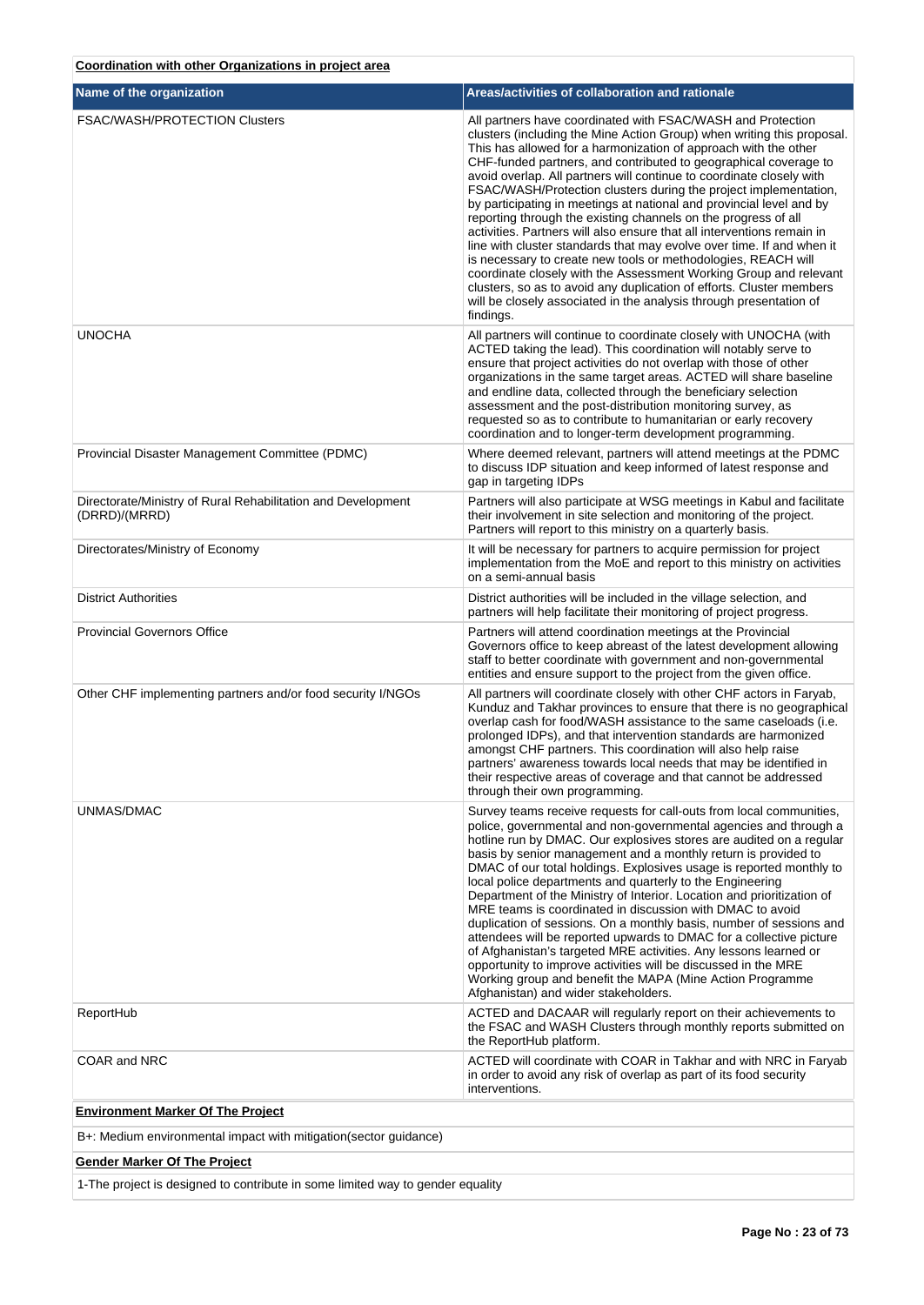#### **Justify Chosen Gender Marker Code**

Through prioritizing the most vulnerable, including female headed HH, the project proposes to achieve improvements in gender equality. A gender analysis was included in this project's needs assessments, including female monitors and female-friendly questionnaires, so as to collect specific information on their needs. This approach was followed by all three partners. The project will seek to engage and consult female beneficiaries as part of beneficiary selection, baseline, PDM surveys, and endline, and will systematically collect sex-disaggregated data. The project will also seek to address women's vulnerabilities and needs by prioritizing the selection of vulnerable, female-headed HH; ensuring the safety, security and accessibility of distribution sites for women; and providing women-only sensitization sessions. Female beneficiaries will be assessed and assisted by female staff, and there will be separate distribution points and times for women (even if these take place in the same location as the general distributions). Given women's traditional role within HHs, and especially the fact that they are generally responsible for cooking, female beneficiaries and their wider HHs will largely benefit nutrition and food security sensitization activities, and WASH education sessions. During the beneficiary selection and the project implementation, the partners will guarantee safe and equal access to inclusive and non-discriminatory provision of services.

DACAAR has a solid experience in adapted assistance, mitigation of negative effects and inclusion of relevant age and gender groups in the design, implementation and evaluation of the actions. The hygiene promoter couples DACAAR employs for hygiene promotion in the communities are also Mahram (e.g. husband and wife, father and daughter, etc) keeping in mind the cultural context of working in Afghanistan. Since women and children mostly go to fetch water from the wells, selection of at least 40% water points is also done together with women beneficiaries to avoid protection issues they may face.

Taking lessons learned from previous MRE grants, Halo's mixed gender survey team will reach women/girls in conjunction with ACTED and DACAAR. Halo recognizes the importance of accessing women and girls through MRE, survey and spot EOD clearance. Women and children are injured or killed by mines and ERW, particularly when collecting firewood or water, which are the responsibilities of female HH members in many rural areas. Children are at particular risk from items of UXO, which are often exposed on the soil surface and may function if moved, opened, etc. HALO's mixed gender teams have reported that women provide less precise information on some issues, (i.e. local history of the conflict, details of mine/ERW accidents, etc). Analysis of Halo's MRE data so far in 2017 indicates the highest proportion of women attend MRE sessions at health centres and mosques whereas the highest proportion of girls attend MRE sessions at village centres and IDP camps. Partner coordination will endeavor to take into consideration this information.

As for the Environment Marker: as a priority, DACAAR will work to rehabilitate and repair dysfunctional wells. If there are no dysfunctional wells cannot be repaired or are discharging unsafe water, DACAAR will establish new wells. These new water points may have effects on the environment. Appropriate technology will be used to ensure effectiveness, efficiency and cost-effectiveness. Water points may impact on the water table, and hence the environment. DACAAR will carry out an Initial Environment Impact Assessment before establishing any water point. DACAAR has a network of groundwater monitoring to gauge the water table and hydrological situation. This data will be used to establish potential locations of water points to ensure minimum impact while at the same time ensuring that enough safe water is discharged, in line with the Sphere standards.

#### **Protection Mainstreaming**

To ensure the full integration of protection considerations across the three components, a number of measures for protection mainstreaming, as prescribed by the Protection Cluster are incorporated into the project approach, through: 1) Specific data on vulnerable groups, such as female or disabled headed households, is collected as standard across all partners' beneficiary selection criteria, 2) As an element of complementarity, DACAAR will also gather perceptions of local mine/ERW threats from beneficiaries as integrated into data collection tools (with HALO's oversight), which will then be passed on to Halo for consideration in survey planning and EOD action. 3) All partners involved in distributions will collectively ensure that the location of facilities and the routes to them are distant from threats of violence; especially the risk or threat of GBV and attacks from armed groups. This will be ensured through both joint community mobilizations and ongoing information sharing based on community sourced data, as well as inputs from each organisations security focal point. All distributions involving female beneficiaries will either take place at separate sites or within a different time frame to male beneficiaries. 4) Partners will coordinate with local community elders to negotiate the timings and duration of distributions, this will ensure adequate time is provided for individuals to realistically access these distributions. This includes a commitment to giving adequate notice and accurate information as to the timing and location of distributions and any requirements on the part of the beneficiary, as well as monitoring such distributions (through PDMs) to inform the modality of future distributions to maximise access. 5) For individuals with reduced mobility, all partners commit to the provision of special arrangements (such as home visits) to ensure they have equal access to the aid to which they are entitled. 6) To ensure infrastructure are made accessible to individuals with disabilities, DACAAR will engage with community members and conduct spot visits to check for the nature of adaptations required to ensure all individuals and groups can access and use the facilities in safety and with dignity. 7) Regarding confidentiality and privacy, a number of measures are in place, for example, ACTED's beneficiaries are, as standard, allotted a reference number upon selection which minimizes the risk of third parties being able to identify beneficiaries should any project data be misappropriated. In addition, KAP surveys and other data collection tools will be shared with the relevant clusters to ensure data collection is relevant and does not go beyond the scope of promoting the well-being of the individual. In relation to privacy, as stated previously, all data collection which includes females will be conducted by female field staff. Regarding the WASH component specifically, protection is integrated into WASH awareness sessions through briefing women and girls about privacy norms in shared shelters, latrines, wash areas. (All WASH facilities are built according to cluster standards, thus already incorporate strategies linked to gender mainstreaming). 8) As mentioned above, ACTED will advertise its Complaints Response Mechanism throughout all partners' activities so that beneficiaries can report misconduct of staff or incidents of rights violations, as well as share any other comments or suggestions. This provides a facility through which beneficiaries can actively assert their rights and hold all project partners to the responsibilities. This Complaints Response Mechanism consists of a phone line that is managed at Kabul-level by ACTED's independent and neutral AMEU staff. 9) In addition, all project staff will be aware of and will abide by ACTED's Code of Conduct and essential protection principles. Any reported violation of the Code of Conduct or Do No Harm principles will be investigated.

#### **Country Specific Information**

**Safety and Security**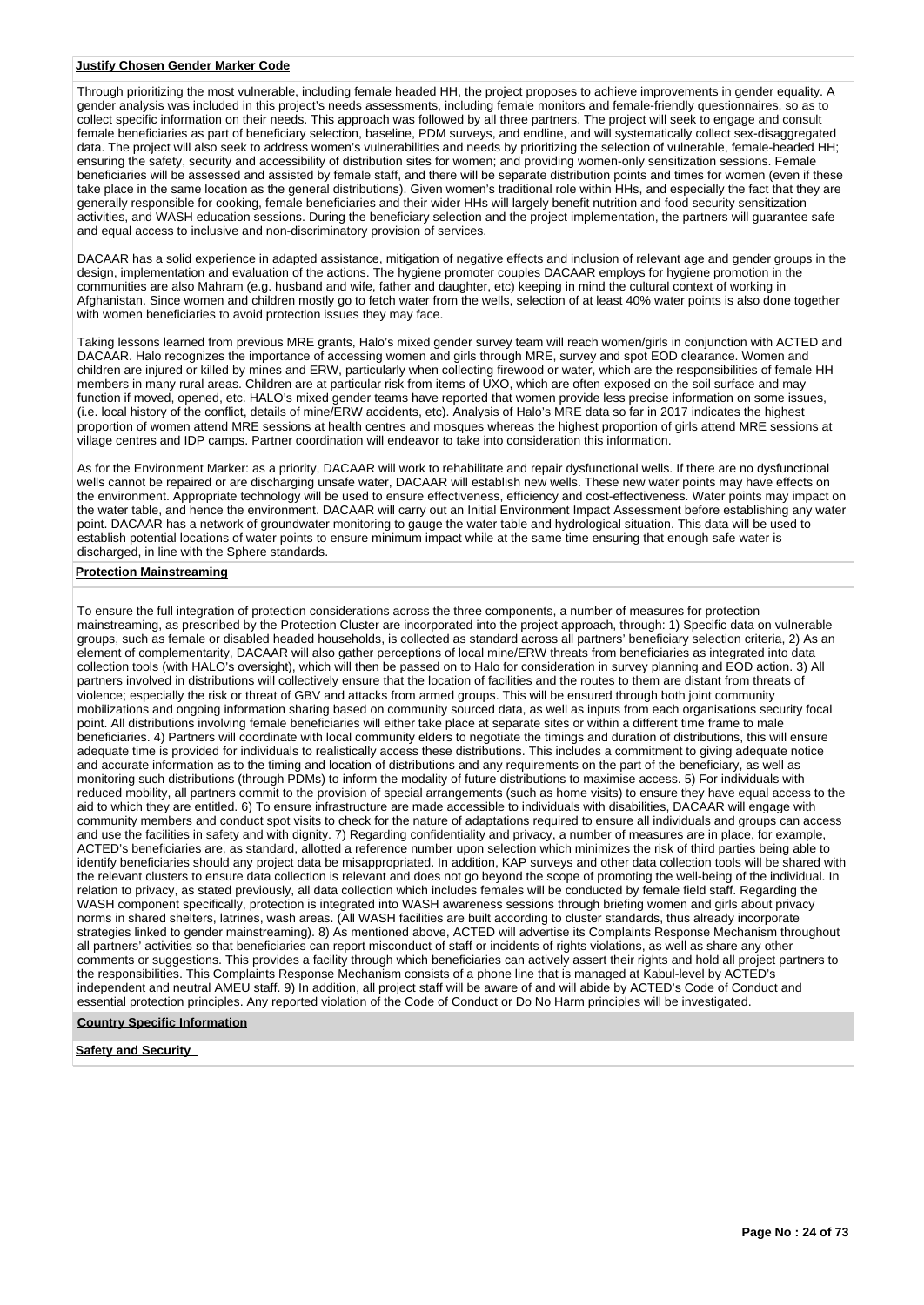ACTED's Security department in each area will monitor and log all movements and submit detailed information to ACTED's Country Security team in Kabul on a daily basis. Security staff for both ACTED and DACAAR will coordinate closely throughout implementation, while also benefitting from Mine Risk Education trainings provided by HALO. HALO has already conducted a preliminary security assessment to determine which districts it is safe for partner teams to work in within Kunduz. All partners will prioritize the hiring of locally-sourced Community Liaison staff and will travel in unmarked vehicles when necessary to ensure the safety of staff deployed under this project.

ACTED Afghanistan has a Country Security Plan, as well as area-specific security plans and procedures. ACTED also has a Security department headed by an experienced, international Country Security Manager, and dedicated staff in Faryab, Kunduz and Takhar provinces. This team collects and disseminates up-to-date information on any threat that may affect project staff and operations on a daily basis, and takes prompt action whenever required.

Risks associated with distribution activities include attacks, threats, extortion, theft and intimidation against beneficiaries as part of cash or food distributions. In areas where this issue is identified, ACTED and DACAAR will endeavor to ensure that distribution points are located as close as possible to beneficiaries' homes and will ensure that interventions (particularly cash-based interventions) are not diverted by AOGs or criminal groups, notably by coordinating closely with local authorities and stakeholders, and by selecting beneficiaries through a neutral, transparent, and vulnerability-based approach.

Given the highly dynamic security context in the target districts, it is paramount that a thorough local-level review of the security situation be executed prior to the commencement of project activities. To this end, all partners commit to the preparation and submission of a Security and Risk Analysis report to the HFU before the end of October 2017.

However, with ACTED's ongoing operations in many of the target areas, as part of ACTED's standard security approach, a number of recent security trends have been identified: the highest record of incidents in the region (as of September 2017) remained in Kunduz province with up to 20 AOG incidents taking place on a weekly basis. Fighting between AOG's and security forces took place in Chaha Dara, Imam Sahib, Khanabad and Dashte Archi. ANSF activity against the AOG is underway through Kunduz and Takhar in the northern districts. The main road between Kunduz and Takhar is open for traffic while still is not safe for NGOs still the operation is ongoing for clearance. The Taliban set conditions during the winter phase of its yearlong campaign, Operation Omari, to target provincial capitals during its upcoming spring 2017 offensive. Taliban militants attacked security posts and district centers near the provincial capital of Kunduz. Tens of thousands of people were displaced, living in shelters, spread across large tracts of countryside. Although the insurgents were pushed back, many observers believe it is only a matter of time before a determined assault will be attempted.

The International NGO Safety Organisation (INSO), reported that in the first two weeks on September, Faryab province had a relatively low level of conflict with 31 security incidents reported, noting however that Almar district was the exception, with regular AOG activity, recording five incidents in a fortnight. Almar depends heavily upon two political groups (Jamiat and Junbesh) to provide security, however these do not cooperate currently due to personal disputes between leaders. This dispute has allowed AOGs to push forward: AOGs have been increasingly able to threaten the Maymana-Almar Road, via access from Shah Qasimi in the bordering area between Pashtun Kot and Almar.

# **Access**

The corner stone of ACTED's access to the target areas is through its previous NSP programming in Faryab, Takhar and Kunduz. Through supporting in the development of local governance structures and widespread community infrastructure projects, ACTED has been able to garner extensive community-level acceptance even in remote and contested areas. Access has been clearly demonstrated through the household level assessment conducted to support the beneficiary targeting for this allocation, which included over 1,000 household surveys across all targeted districts. ACTED has had development programming in Faryab, including Almar and Pashtunkot for over 10 years. ACTED has provided cash assistance to newly displaced IDPs in Khanabad, Imam Sahib, Qala E Zal, Chahardara, and Khwaja Ghar through the Emergency Response Mechanism within the past 12 months. A recent access success experienced by DACAAR and ACTED has been assessing and assisting IDPs in the Jungle area of Imam Sahib, which had been inaccessible for humanitarian agencies for almost a decade. ACTED will now utilize this access to target prolonged IDPs in these areas.

Recognizing that the target areas of the intervention often have dynamic security environments, ACTED will use its provincial level security focal points, as well as local contacts, to monitor road security and changes in the local context during the project period. Adjustments will be made to project implementation should access change.

The following stakeholders will be used to ensure that access is maintained throughout the duration of the project: local leaders/elders, CDC leaders, ACTED staff from the target areas, local government, etc. These stakeholders will be the conduits between the implementing agencies and AOGs should access negotiations be necessary. High level community integration will also allow ACTED to increase its potential to access vulnerable individuals and households, who are often overlooked in assessments due to their marginalization and decreased level of visibility. Site selection for activities will be consultative with community focal points. It's important to note that the implementing agencies have already established the necessary access networks for project implementation.

ACTED will support DACAAR and Halo Trust in ensuring they can access areas where they don't have current programming, however all partners have extensive experience in conducting programming in challenging security contexts across the country, including Kunduz: DACAAR has been implementing activities in Kunduz provinces since 2013. A majority of the projects implemented were WASH and given that WASH activities require robust and continuous community mobilization, the interventions have allowed DACAAR to build strong relationships with the communities it has served. DACAAR considers CDCs as the primary point of contact and partner in implementing projects. Going into new areas, DACAAR makes use of its existing network of CDC leaders to open communications channels with new CDCs. DACAAR also prioritizes the hiring of local staff wherever possible as this promotes improved access and higher acceptance.

HALO expects to access beneficiaries in need through ACTED's well established community liaison strategies in this province. Before activities commence, Halo staff will explain the aims of the project and activities to community leaders, formally requesting permission to return and work within the community. This will happen in month one alongside MEIFCS/assessments. Halo has conducted a preliminary security assessment to determine which districts it is safe for Halo teams to work in. Senior staff will monitor the security situation in each area and make any changes necessary to the deployment plan for the teams in the event of a sudden deterioration in security in the districts planned.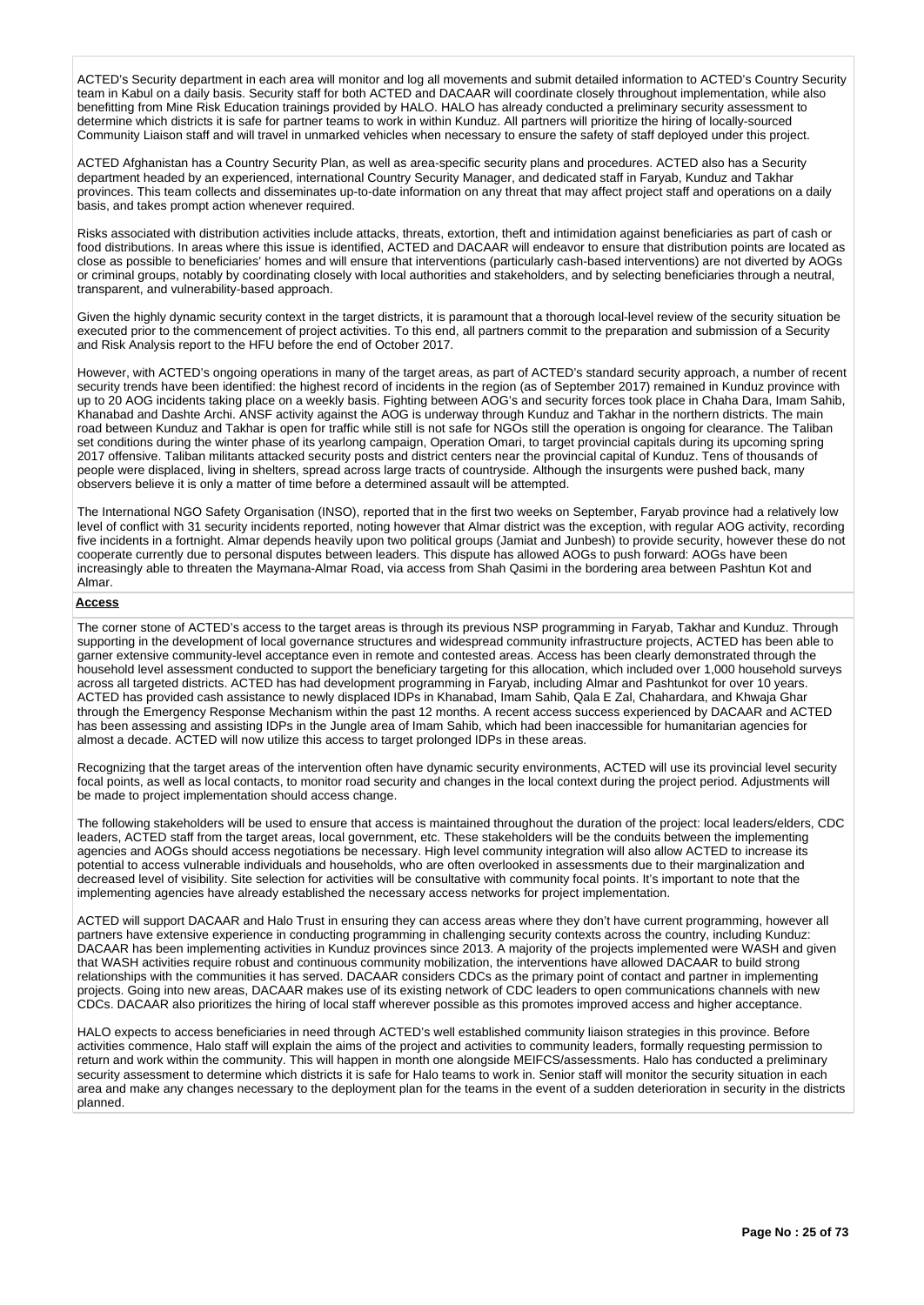# **BUDGET**

| Code | <b>Budget Line Description</b>                                                                                                                                                                                                                                                                                                                                                                                                                                                                                                                                                                             |   | $D / S$ Quantity | <b>Unit</b><br>cost         | <b>Duration</b><br>Recurran charged<br>ce | $\%$<br>to CHF | <b>Total Cost</b> |
|------|------------------------------------------------------------------------------------------------------------------------------------------------------------------------------------------------------------------------------------------------------------------------------------------------------------------------------------------------------------------------------------------------------------------------------------------------------------------------------------------------------------------------------------------------------------------------------------------------------------|---|------------------|-----------------------------|-------------------------------------------|----------------|-------------------|
|      | 1. Staff and Other Personnel Costs                                                                                                                                                                                                                                                                                                                                                                                                                                                                                                                                                                         |   |                  |                             |                                           |                |                   |
| 1.1  | Program - Livelihood Technical Coordinator (International)                                                                                                                                                                                                                                                                                                                                                                                                                                                                                                                                                 | D |                  | $1 \overline{5,500}$<br>.00 | 12                                        | 25.00          | 16,500.00         |
|      | ACTED employs international staff managers based in Kabul or Mazar. The Technical coordinator supervises all the Livelihood<br>project, coordinate the action with partners, FSAC clusters, and WG. He will directly supervise the Project Manager in Kunduz.<br>The unit cost includes base salary as per ACTED's pay scale as well as all applicable cost in line with ACTED's HR Manual<br>(benefits, R&R).<br>1 person*12 months*5,500 USD*25% = 16,500 USD                                                                                                                                            |   |                  |                             |                                           |                |                   |
| 1.2  | Program - AMEU Manager (International)                                                                                                                                                                                                                                                                                                                                                                                                                                                                                                                                                                     | D |                  | $1 \, 6,500$<br>.00         | 12                                        | 16.50          | 12,870.00         |
|      | ACTED employs international staff managers based in Kabul or Mazar. The AMEU Manager prepares ToR, methodology and<br>tools for AMEU Officers, develop M&E plan, conduct baseline, PDM and endline. Oversee AMEU team will be responsible for<br>regular monitoring of the project. The unit cost includes base salary as per ACTED's pay scale as well as all applicable cost in line<br>with ACTED's HR Manual (benefits, R&R).<br>1 person*12 months*6,500 USD*16.5% = 12,870 USD                                                                                                                       |   |                  |                             |                                           |                |                   |
| 1.3  | Program - Project Manager (Kunduz)                                                                                                                                                                                                                                                                                                                                                                                                                                                                                                                                                                         | D |                  | $1 \mid 1,100$<br>.00       | 12                                        | 50.00          | 6.600.00          |
|      | "The project manager is in charge of following-up with the project implementation of the overall project, coordinating the team,<br>and consolidating information from his area of intervention. He will also be the focal point between field and capital, and will<br>directly respond to the Technical Coordinator and the Country Director. The unit cost includes base salary as per ACTED's pay<br>scale as well as all applicable benefits in line with ACTED's HR Manual.<br>1 person*12 months*1,100 USD*50% = 6,600 USD"                                                                         |   |                  |                             |                                           |                |                   |
| 1.4  | Program - Deputy Project Manager (Faryab)                                                                                                                                                                                                                                                                                                                                                                                                                                                                                                                                                                  | D | 1 <sup>1</sup>   | 950.0<br>0                  | 12                                        | 50.00          | 5,700.00          |
|      | "The deputy project manager is in charge of following-up with the project implementation in Faryab province, coordinating the<br>team, and consolidating information from his area of intervention. He will be also the focal point between field and capital, and will<br>directly respond to the Project Manager. The unit cost includes base salary as per ACTED's pay scale as well as all applicable<br>benefits in line with ACTED's HR Manual.<br>1 person*12 months*950 USD*50% = 5,700 USD"                                                                                                       |   |                  |                             |                                           |                |                   |
| 1.5  | Program - AMEU Monitors                                                                                                                                                                                                                                                                                                                                                                                                                                                                                                                                                                                    | D | 5 <sup>1</sup>   | 550.0<br>0                  | 12                                        | 50.00          | 16,500.00         |
|      | "Include 3 AMEU Officers (2 males + 1 female) for Kunduz and Takhar provinces, and 2 AMEU Officers (1 male + 1 female) for<br>Faryab province. Responsible for managing the assessment at a Base Level, consolidating the data and reporting to AMEU<br>Manager. Allocated to the project to ensure a consistent coordination of the beneficiary verification, assessments and the<br>monitoring of the implementation. The unit cost includes base salary as per ACTED's pay scale as well as all applicable benefits<br>in line with ACTED's HR Manual.<br>5 persons*12 months*550 USD*50% = 16,500 USD" |   |                  |                             |                                           |                |                   |
| 1.6  | Program - Community Mobilizers                                                                                                                                                                                                                                                                                                                                                                                                                                                                                                                                                                             | D | 10 <sup>1</sup>  | 450.0<br>0                  | 12                                        | 50.00          | 27,000.00         |
|      | "Include 6 Community Mobilizers (3 males + 3 females) for Takhar province, 2 Community Mobilizers (1 male + 1 female) for<br>Kunduz province, and 2 Community Mobilizers (1 male + 1 female) for Faryab Province. Community mobilizers will be in charge<br>of ensuring field assesment to prepare intervention, and will ensure activities planning and set up. The unit cost includes base<br>salary as per ACTED's pay scale as well as all applicable benefits in line with ACTED's HR Manual.<br>10 persons*12 months*450 USD*50% = 27,000 USD"                                                       |   |                  |                             |                                           |                |                   |
| 1.7  | Program - Complaint Responses Mecanism Officer                                                                                                                                                                                                                                                                                                                                                                                                                                                                                                                                                             | D | 1 <sup>1</sup>   | 480.0<br>0                  | 12                                        | 25.00          | 1,440.00          |
|      | "The Complaint Responses Mecanism Officer prepares leaflets and tools for the complaint mecanism, he/she will be handling the<br>phone line, and will supervise with the AMEU Manager the checking of all the complaints. The unit cost includes base salary as<br>per ACTED's pay scale as well as all applicable benefits in line with ACTED's HR Manual.<br>1 person*12 months*480 USD*25% = 1,440 USD"                                                                                                                                                                                                 |   |                  |                             |                                           |                |                   |
| 1.8  | Program - Cashiers                                                                                                                                                                                                                                                                                                                                                                                                                                                                                                                                                                                         | D |                  | 3   600.0<br>0              | 12                                        | 25.00          | 5,400.00          |
|      | "Include 1 Cashier per province. Each cashier is reponsible for the day-to-day cash management, and they will be responsible for<br>the two (2) cash distributions. The unit cost includes base salary as per ACTED's pay scale as well as all applicable benefits in<br>line with ACTED's HR Manual.<br>3 persons*12 months*600 USD*25% = 5,400 USD"                                                                                                                                                                                                                                                      |   |                  |                             |                                           |                |                   |
| 1.9  | Program - Driver                                                                                                                                                                                                                                                                                                                                                                                                                                                                                                                                                                                           | D |                  | 4   450.0<br>0              | 12                                        | 50.00          | 10,800.00         |
|      | "Include 2 Drivers for Takhar province, 1 driver for Kunduz province and 1 driver for Faryab province. One driver per each ACTED<br>car allocated for this project. The unit cost includes base salary as per ACTED's pay scale as well as all applicable benefits in line<br>with ACTED's HR Manual.<br>4 persons*12 months*450 USD*50% = 10,800 USD"                                                                                                                                                                                                                                                     |   |                  |                             |                                           |                |                   |
| 1.10 | Kabul - Country Director (International)                                                                                                                                                                                                                                                                                                                                                                                                                                                                                                                                                                   | S |                  | $1 \, 9,000$<br>.00         | 12                                        | 8.50           | 9,180.00          |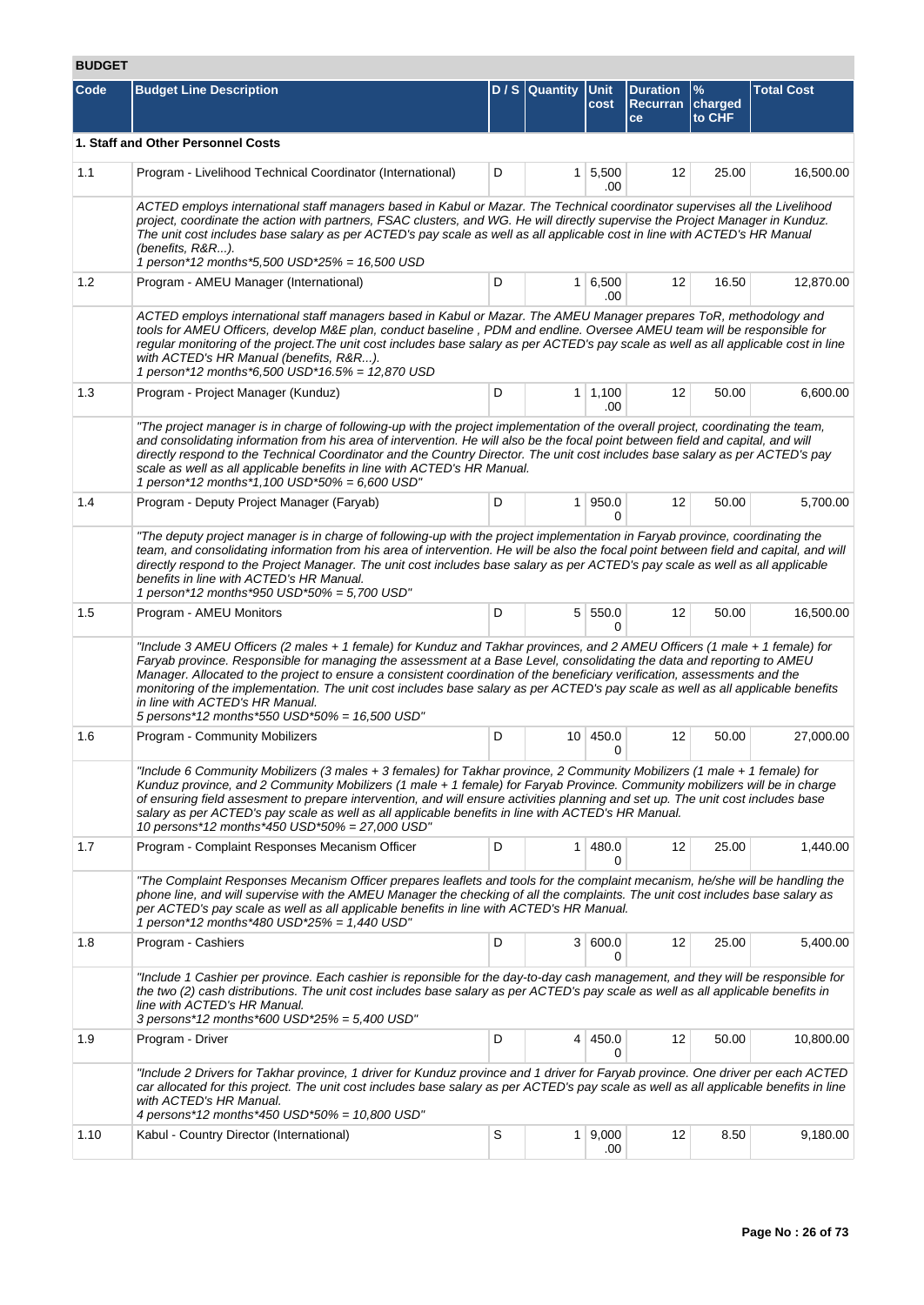|      | ACTED employs international staff managers based in Kabul or Mazar. The Country Director is responsible for ACTED's mission<br>in Afghanistan. The unit cost includes base salary as per ACTED's pay scale as well as all applicable cost in line with ACTED's<br>HR Manual (benefits, R&R).<br>1 person*12 months*9,000 USD (including salary + 500 USD perdiem + 5 USD Food Allowance per day + 50 USD of insurance<br>$costs$ ) *8.5% = 9,180 USD                                                                                                                         |   |                |                              |    |       |          |  |  |
|------|------------------------------------------------------------------------------------------------------------------------------------------------------------------------------------------------------------------------------------------------------------------------------------------------------------------------------------------------------------------------------------------------------------------------------------------------------------------------------------------------------------------------------------------------------------------------------|---|----------------|------------------------------|----|-------|----------|--|--|
| 1.11 | Kabul - Country Logistic Manager (International)                                                                                                                                                                                                                                                                                                                                                                                                                                                                                                                             | S |                | 1 6,500<br>.00               | 12 | 8.50  | 6,630.00 |  |  |
|      | ACTED employs international staff managers based in Kabul or Mazar. The Country Finance Manager is responsible for<br>Financial and HR Oversight of ACTED Afghanistan, ensures financial and HR management, compliance, and transparency. The<br>unit cost includes base salary as per ACTED's pay scale as well as all applicable cost in line with ACTED's HR Manual (benefits,<br>R&R…).<br>1 person*12 months*6,500 USD (including salary + 500 USD perdiem + 5 USD Food Allowance per day + 50 USD of insurance<br>costs) $*8.5\% = 6.630$ USD                          |   |                |                              |    |       |          |  |  |
| 1.12 | Kabul - Project Development Manager (International)                                                                                                                                                                                                                                                                                                                                                                                                                                                                                                                          | S |                | 1 6,500<br>.00               | 12 | 8.50  | 6,630.00 |  |  |
|      | ACTED employs international staff managers based in Kabul. The employee will supervise all reporting activities, including<br>liaison and reports to/with OCHA. S/he will participate to coordination and cluster meetings in Kabul. The unit cost includes base<br>salary as per ACTED's pay scale as well as all applicable cost in line with ACTED's HR Manual (benefits, R&R).<br>1 person*12 months*6,500 USD (including salary + 500 USD perdiem + 5 USD Food Allowance per day + 50 USD of insurance<br>costs) $*8.5\% = 6,630$ USD                                   |   |                |                              |    |       |          |  |  |
| 1.13 | Kabul - Support Managers (Log, Fin, Admin, Sec, Audit)                                                                                                                                                                                                                                                                                                                                                                                                                                                                                                                       | S |                | $5 \mid 1,880$<br>.00        | 12 | 8.50  | 9,588.00 |  |  |
|      | "ACTED employs support staff managers based in Kabul, including finance, logistics, human resources, audit  to ensure project<br>procurement and administration is properly maintain, respecting donors compliancy, and internal procedures. They are<br>responsible for Kabul office and also all the field offices. The unit cost includes base salary as per ACTED's pay scale as well as<br>all applicable benefits in line with ACTED's HR Manual.<br>5 persons*12 months*1,880 USD (average of monthly costs for the pre-identified staff members)*8.5% = 9,588 USD"   |   |                |                              |    |       |          |  |  |
| 1.14 | Kabul - Support Officers (Log, Fin, Admin, Sec, Audit)                                                                                                                                                                                                                                                                                                                                                                                                                                                                                                                       | S |                | $5 \mid 1,173$<br>.00.       | 12 | 8.50  | 5,982.30 |  |  |
|      | "ACTED employs support staff officers based in Kabul, including finance, logistics, human resources, audit  to ensure project<br>procurement and administration is properly maintained, respecting donors compliancy, and internal procedures. They are<br>responsible for Kabul office and also all the field offices. The unit cost includes base salary as per ACTED's pay scale as well as<br>all applicable benefits in line with ACTED's HR Manual.<br>5 persons*12 months*1,173 USD (average of monthly costs for the pre-identified staff members)*8.5% = 5,982 USD" |   |                |                              |    |       |          |  |  |
| 1.15 | Kabul - Support Staff (Guard, Cook, Cleaner)                                                                                                                                                                                                                                                                                                                                                                                                                                                                                                                                 | S |                | 13 528.0<br><sup>0</sup>     | 12 | 8.50  | 7,001.28 |  |  |
|      | "ACTED employs national staff such as drivers, guards, cooks and cleaners for its premises. The unit cost includes base salary<br>as per ACTED's pay scale as well as all applicable benefits in line with ACTED's HR Manual.<br>13 persons*12 months*528 USD (average of monthly costs for the pre-identified staff members)*8.5% = 7,001 USD"                                                                                                                                                                                                                              |   |                |                              |    |       |          |  |  |
| 1.16 | Faryab - Area Coordinator                                                                                                                                                                                                                                                                                                                                                                                                                                                                                                                                                    | S |                | $1 \overline{)3.204}$<br>.00 | 12 | 12.50 | 4,806.00 |  |  |
|      | "ACTED area coordinator is in charge of the overall supervision in his area ensuring activities are running according to the plan,<br>representation with local autorities and doners, as well as context analysis in term of security. The unit cost includes base salary<br>as per ACTED's pay scale as well as all applicable benefits in line with ACTED's HR Manual.<br>1 person*12 months*3,204 USD*12.5% = 4,806 USD"                                                                                                                                                 |   |                |                              |    |       |          |  |  |
| 1.17 | Faryab - Base Manager                                                                                                                                                                                                                                                                                                                                                                                                                                                                                                                                                        | S |                | $1 \mid 2,033$<br>.00        | 12 | 12.50 | 3,049.50 |  |  |
|      | "ACTED base manager is in charge of the overall supervision in his province ensuring activities are running according to the plan,<br>as well as context analysis in terms of security. The unit cost includes base salary as per ACTED's pay scale as well as all<br>applicable benefits in line with ACTED's HR Manual.<br>1 person*12 months*2,033 USD*12.5% = 3,050 USD"                                                                                                                                                                                                 |   |                |                              |    |       |          |  |  |
| 1.18 | Faryab - Support Officers and Assistants (Log, Fin, Admin,<br>Sec, Audit)                                                                                                                                                                                                                                                                                                                                                                                                                                                                                                    | S | 7 <sup>1</sup> | 869.0<br>0                   | 12 | 12.50 | 9,124.50 |  |  |
|      | ACTED employs support staff officers based in Faryab Province, including finance, logistics, human resources, audit  to ensure<br>project procurement and administration is properly maintain, respecting donors compliancy, and internal procedures. They are<br>responsible for their field office and sub-bases. The unit cost includes base salary as per ACTED's pay scale as well as all<br>applicable benefits in line with ACTED's HR Manual.<br>7 persons*12 months*869 USD (average of monthly costs for the pre-identified staff members)*12.5% = 9,125 USD       |   |                |                              |    |       |          |  |  |
| 1.19 | Faryab - Support Staff (Guard, Cook, Cleaner)                                                                                                                                                                                                                                                                                                                                                                                                                                                                                                                                | S |                | 5 370.0<br>0                 | 12 | 12.50 | 2,775.00 |  |  |
|      | "ACTED employs national staff such as drivers, guards, cooks and cleaners for its premises. The unit cost includes base salary<br>as per ACTED's pay scale as well as all applicable benefits in line with ACTED's HR Manual.<br>5 persons*12 months*370 USD (average of monthly costs for the pre-identified staff members)*12.5% = 2,775 USD"                                                                                                                                                                                                                              |   |                |                              |    |       |          |  |  |
| 1.20 | Kunduz - Base Manager                                                                                                                                                                                                                                                                                                                                                                                                                                                                                                                                                        | S |                | $1 \mid 1,163$<br>.00        | 12 | 16.50 | 2,302.74 |  |  |
|      | "Kunduz office is a recent and small size office, so most of the support come from Takhar office. ACTED base manager is in<br>charge of the overall supervision in his province ensuring activities are running according to the plan, as well as context analysis<br>in terms of security. The unit cost includes base salary as per ACTED's pay scale as well as all applicable benefits in line with<br><b>ACTED's HR Manual.</b><br>1 person*12 months*1,163 USD*16.5% = 2,303 USD"                                                                                      |   |                |                              |    |       |          |  |  |
| 1.21 | Kunduz - Support Officers and Assistants (Log, Fin, Admin,<br>Sec, Audit)                                                                                                                                                                                                                                                                                                                                                                                                                                                                                                    | S |                | 2 802.0<br>0                 | 12 | 16.50 | 3,175.92 |  |  |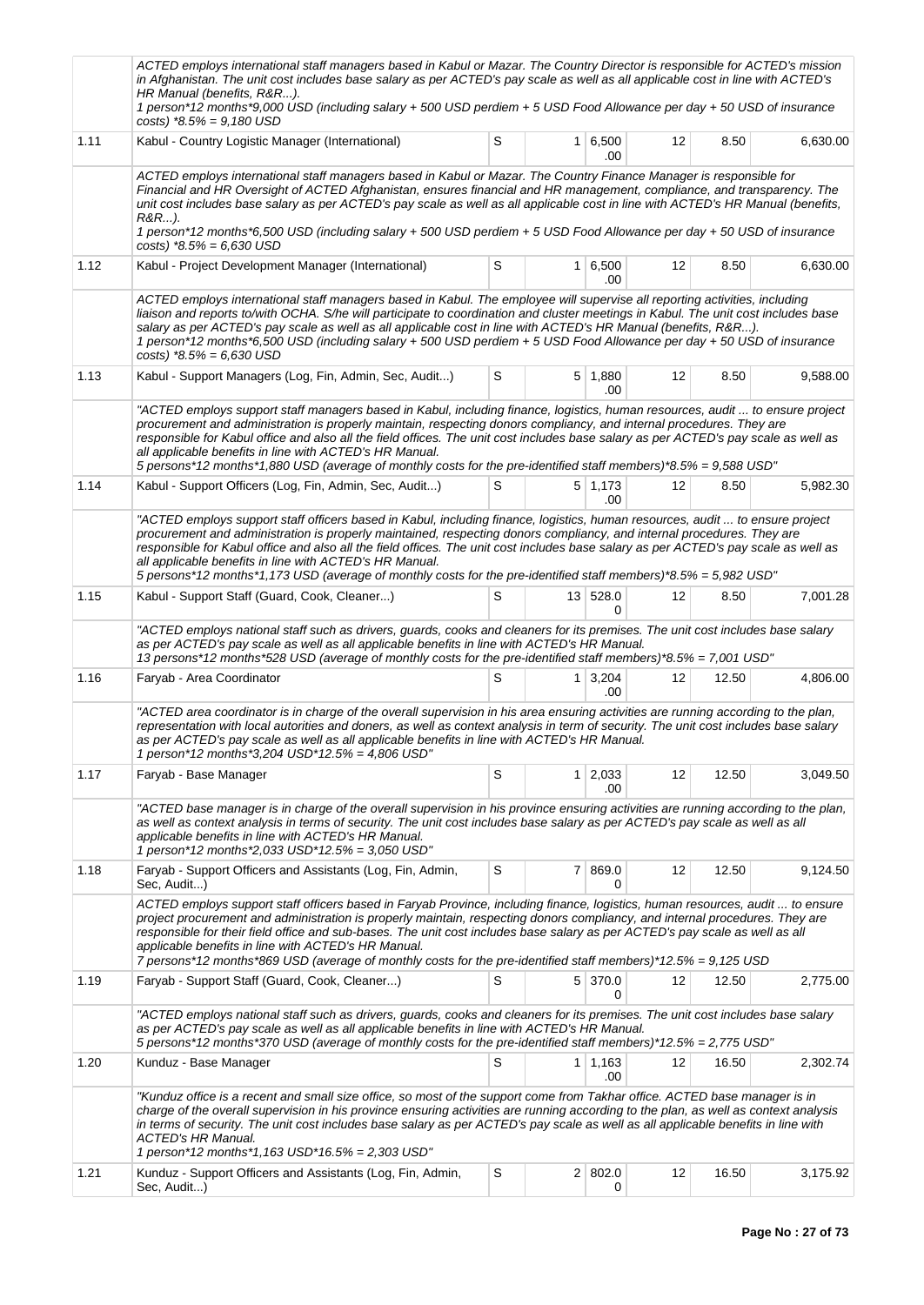|      | Kunduz office is a recent and small size office, so most of the support comes from Takhar office. ACTED employs one support<br>staff officers and one assistant based in Kunduz Province, including finance, logistics, human resources, audit  to ensure<br>project procurement and administration is properly maintained, respecting donors compliancy, and internal procedures. They are<br>responsible for their field office and sub-bases. The unit cost includes base salary as per ACTED's pay scale as well as all<br>applicable benefits in line with ACTED's HR Manual.<br>1 person*12 months*802 USD*16.5% = 3,176 USD                                                                                                                            |       |          |                |                         |        |            |  |  |  |  |
|------|---------------------------------------------------------------------------------------------------------------------------------------------------------------------------------------------------------------------------------------------------------------------------------------------------------------------------------------------------------------------------------------------------------------------------------------------------------------------------------------------------------------------------------------------------------------------------------------------------------------------------------------------------------------------------------------------------------------------------------------------------------------|-------|----------|----------------|-------------------------|--------|------------|--|--|--|--|
| 1.22 | Kunduz - Support Staff (Guard, Cook, Cleaner)                                                                                                                                                                                                                                                                                                                                                                                                                                                                                                                                                                                                                                                                                                                 | S     |          | 5 336.0<br>0   | 12                      | 16.50  | 3,326.40   |  |  |  |  |
|      | "Kunduz office is a recent and small size office, so most of the support comes from Takhar office. ACTED employs national staff<br>such as drivers, guards, cooks and cleaners for its premises. The unit cost includes base salary as per ACTED's pay scale as<br>well as all applicable benefits in line with ACTED's HR Manual.<br>5 persons*12 months*336 USD (average of monthly costs for the pre-identified staff members)*16.5% = 3,326 USD"                                                                                                                                                                                                                                                                                                          |       |          |                |                         |        |            |  |  |  |  |
| 1.23 | Takhar - Base Manager                                                                                                                                                                                                                                                                                                                                                                                                                                                                                                                                                                                                                                                                                                                                         | 25.00 | 8,091.00 |                |                         |        |            |  |  |  |  |
|      | "Takhar office is the main base of operation for Takhar and Kunduz provinces, people will directly support the program<br>implementation in Kunduz districts. ACTED base manager is in charge of the overall supervision in his province ensuring<br>activities are running according to the plan, as well as context analysis in term of security. The unit cost includes base salary as<br>per ACTED's pay scale as well as all applicable benefits in line with ACTED's HR Manual.<br>1 person*12 months*2,697 USD*25% = 8,091 USD"                                                                                                                                                                                                                        |       |          |                |                         |        |            |  |  |  |  |
| 1.24 | Takhar - Support Officers (Log, Fin, Admin, Sec, Audit)                                                                                                                                                                                                                                                                                                                                                                                                                                                                                                                                                                                                                                                                                                       | S     |          | 3   868.0<br>0 | 12                      | 25.00  | 7,812.00   |  |  |  |  |
|      | "Takhar office is the main base of operation for Takhar and Kunduz provinces, people will directly support the program<br>implementation in Kunduz districts. ACTED employs three support staff officers and one assistant based in Takhar Province,<br>including finance, logistics, human resources, audit  to ensure project procurement and administration is properly maintained,<br>respecting donors compliancy, and internal procedures. They are responsible for their field office and sub-bases. The unit cost<br>includes base salary as per ACTED's pay scale as well as all applicable benefits in line with ACTED's HR Manual.<br>3 persons*12 months*868 USD (average of monthly costs for the pre-identified staff members)*25% = 7,812 USD" |       |          |                |                         |        |            |  |  |  |  |
| 1.25 | Takhar - Support Staff (Guard, Cook, Cleaner)                                                                                                                                                                                                                                                                                                                                                                                                                                                                                                                                                                                                                                                                                                                 | S     |          | 5 396.0<br>0   | 12                      | 25.00  | 5,940.00   |  |  |  |  |
|      | "Takhar office is the main base of operation for Takhar and Kunduz provinces, people will directly support the program<br>implementation in Kunduz districts. ACTED employs national staff such as drivers, guards, cooks and cleaners for its premises.<br>The unit cost includes base salary as per ACTED's pay scale as well as all applicable benefits in line with ACTED's HR Manual.<br>5 persons*12 months*396 USD (average of monthly costs for the pre-identified staff members)*25% = 5,940 USD"                                                                                                                                                                                                                                                    |       |          |                |                         |        |            |  |  |  |  |
|      | <b>Section Total</b>                                                                                                                                                                                                                                                                                                                                                                                                                                                                                                                                                                                                                                                                                                                                          |       |          |                |                         |        | 198,224.64 |  |  |  |  |
|      | 2. Supplies, Commodities, Materials                                                                                                                                                                                                                                                                                                                                                                                                                                                                                                                                                                                                                                                                                                                           |       |          |                |                         |        |            |  |  |  |  |
| 2.1  | Act. 1.1.1 - Assessment & Beneficiaries Selection<br>(refreshment, printing, supplies, )                                                                                                                                                                                                                                                                                                                                                                                                                                                                                                                                                                                                                                                                      | D     | 2000     | 1.00           | $\mathbf{1}$            | 100.00 | 2,000.00   |  |  |  |  |
|      | "ACTED will conduct assessments in order to select the 2,000 beneficiairies (1,600 in Kunduz + 300 in Faryab province + 100 in<br>Takhar province) most vulnerable. An amount of USD 1 per beneficiairy is taken in order to cover all the expenses regarding the<br>assessment : enumerators, training of the enumerators, printing<br>2,000 beneficiaries x 1 USD x 1 assessment = 2,000 USD"                                                                                                                                                                                                                                                                                                                                                               |       |          |                |                         |        |            |  |  |  |  |
| 2.2  | Act. 1.1.1 - Sensitization Cost (Printing, kitchen set, gaz )                                                                                                                                                                                                                                                                                                                                                                                                                                                                                                                                                                                                                                                                                                 | D     | 2000     | 1.00           | 1                       | 100.00 | 2,000.00   |  |  |  |  |
|      | "In order to give a proper sensitization regarding good cooking practices and dietary diversity, leaflets will be printed and<br>demonstration will be implemented. ACTED will purchase kitchen sets, gaz and food. A amount of 1 USD per beneficiairy has<br>been chosen based on ACTED's past experience.<br>2,000 beneficiaries x 1 USD x 1 assessment = 2,000 USD"                                                                                                                                                                                                                                                                                                                                                                                        |       |          |                |                         |        |            |  |  |  |  |
| 2.3  | Act. 1.1.2 - Cash for food distribution (Takhar)                                                                                                                                                                                                                                                                                                                                                                                                                                                                                                                                                                                                                                                                                                              | D     |          | 100 90.00      | 2                       | 100.00 | 18,000.00  |  |  |  |  |
|      | "ACTED will distribute twice an amount of 90 USD to 100 beneficiairies in Takhar province.<br>100 beneficiaries x 90 USD x 2 distributions = 18,000 USD"                                                                                                                                                                                                                                                                                                                                                                                                                                                                                                                                                                                                      |       |          |                |                         |        |            |  |  |  |  |
| 2.4  | Act. 1.1.2 - Cash for food distribution (Kunduz)                                                                                                                                                                                                                                                                                                                                                                                                                                                                                                                                                                                                                                                                                                              | D     |          | 1600 90.00     | 2                       | 100.00 | 288,000.00 |  |  |  |  |
|      | "ACTED will distribute twice an amount of 90 USD to 1,600 beneficiairies in Kunduz province.<br>1,600 beneficiaries x 90 USD x 2 distributions = 288,000 USD"                                                                                                                                                                                                                                                                                                                                                                                                                                                                                                                                                                                                 |       |          |                |                         |        |            |  |  |  |  |
| 2.5  | Act. 1.1.2 - Cash for food distribution (Faryab)                                                                                                                                                                                                                                                                                                                                                                                                                                                                                                                                                                                                                                                                                                              | D     |          | 300 90.00      | $\overline{\mathbf{c}}$ | 100.00 | 54,000.00  |  |  |  |  |
|      | "ACTED will distribute twice an amount of 90 USD to 300 beneficiairies in Faryab province.<br>300 beneficiaries x 90 USD x 2 distributions = 54,000 USD"                                                                                                                                                                                                                                                                                                                                                                                                                                                                                                                                                                                                      |       |          |                |                         |        |            |  |  |  |  |
| 2.6  | Act. 1.1.2 - Transfer fees (Faryab beneficiairies)                                                                                                                                                                                                                                                                                                                                                                                                                                                                                                                                                                                                                                                                                                            | D     | 0.01     | 360,0<br>00.00 | 1                       | 100.00 | 3,600.00   |  |  |  |  |
|      | "In order to transfer cash to the distribution areas, ACTED will use Hawala, a percentage of 1% regarding the overall amount<br>distribute is necessary as transfert fees.<br>360,000 USD (Amount of the cash distribution) $x 1\% = 3600$ USD"                                                                                                                                                                                                                                                                                                                                                                                                                                                                                                               |       |          |                |                         |        |            |  |  |  |  |
| 2.7  | Act. 1.1.2 - Distribution Cost (Renting, security, )                                                                                                                                                                                                                                                                                                                                                                                                                                                                                                                                                                                                                                                                                                          | D     | 2000     | 0.50           | 2                       | 100.00 | 2,000.00   |  |  |  |  |
|      | "In order that each cash distribution happens in a secure place, and that activities are in line with culturally appropriate protection<br>practices, ACTED will adapt the chosen place. An amount of 1 USD per beneficiairy has been chosen based on ACTED's past<br>experience.<br>2,000 beneficiaries x 0.5 USD x 2 distributions = $2,000$ USD"                                                                                                                                                                                                                                                                                                                                                                                                           |       |          |                |                         |        |            |  |  |  |  |
| 2.8  | Act. 1.1.3 - Post Distribution Monitoring (refreshment, printing,<br>supplies, )                                                                                                                                                                                                                                                                                                                                                                                                                                                                                                                                                                                                                                                                              | D     | 200      | 1.00           | 1                       | 100.00 | 200.00     |  |  |  |  |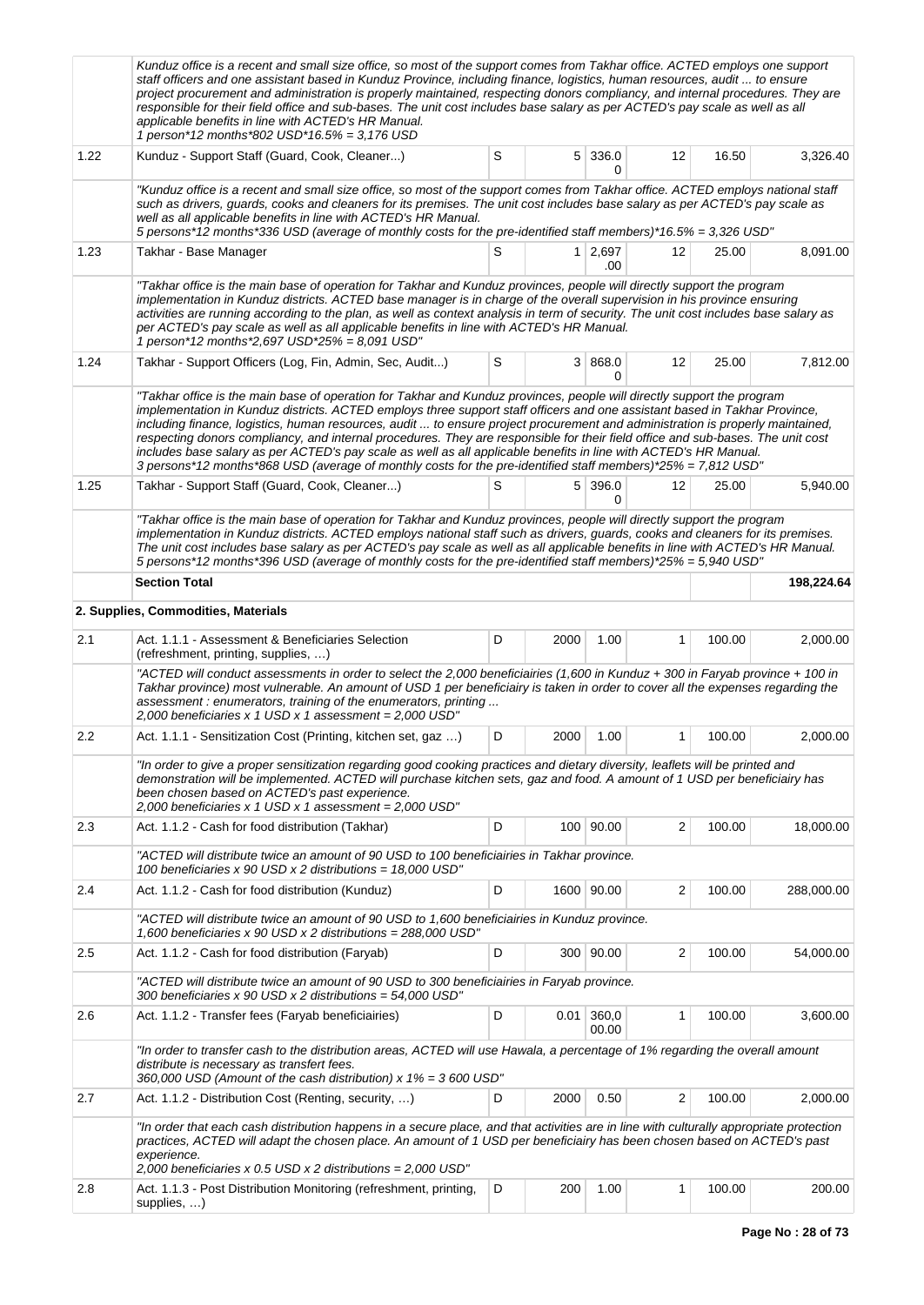|              | "ACTED will conduct a post-distribution monitoring and will assess 10% of the beneficiairies (200 beneficiairies). An amount of<br>USD 1 per beneficiairy is needed in order to cover all the expenses regarding the assessment : enumerators, training of the<br>enumerators, printing<br>200 beneficiaries x 1 USD x 1 PDM = 200 USD"      |   |                |               |              |        |            |
|--------------|----------------------------------------------------------------------------------------------------------------------------------------------------------------------------------------------------------------------------------------------------------------------------------------------------------------------------------------------|---|----------------|---------------|--------------|--------|------------|
| 2.9          | ACTED - Transerval - Complaint mechanism                                                                                                                                                                                                                                                                                                     | D | 3000           | 0.15          | 1            | 100.00 | 450.00     |
|              | "In order to insure transparency regarding the project ACTED will print 3,000 leaflets (2,000 beneficiairies x 150%) with the<br>Complaint Mechanisme ACTED number on it. Leaflets will be available during the distribution for beneficiairies, and non-<br>beneficiairies.<br>3,000 leaflets x 0.15 USD of printing cost each = $450$ USD" |   |                |               |              |        |            |
|              | <b>Section Total</b>                                                                                                                                                                                                                                                                                                                         |   |                |               |              |        | 370,250.00 |
| 3. Equipment |                                                                                                                                                                                                                                                                                                                                              |   |                |               |              |        |            |
| 3.1          | Laptop                                                                                                                                                                                                                                                                                                                                       | S | 3              | 700.0<br>0    | 1            | 100.00 | 2,100.00   |
|              | "ACTED will purchase 3 computers (1 per each province) for the staff to use for this project, including for all project-related email<br>communication, analysis of data, database management, and creating reports and analyses.<br>3 computers x 700 USD per computer x $100\% = 2,100 \text{ USD}$ "                                      |   |                |               |              |        |            |
| 3.2          | Smartphone                                                                                                                                                                                                                                                                                                                                   | D |                | 10 300.0<br>0 | 1            | 100.00 | 3,000.00   |
|              | "ACTED will purchase 10 phones for the staff to use for this project, including for all project-related assessment, PDM &<br>communication.<br>10 phones x 300 USD per computer x $100\% = 3,000$ USD"                                                                                                                                       |   |                |               |              |        |            |
|              | <b>Section Total</b>                                                                                                                                                                                                                                                                                                                         |   |                |               |              |        | 5,100.00   |
|              | <b>4. Contractual Services</b>                                                                                                                                                                                                                                                                                                               |   |                |               |              |        |            |
| 4.1          | Vehicles costs for Takhar - Adhoc Rental vehicle                                                                                                                                                                                                                                                                                             | D |                | 44 40.00      | 1            | 100.00 | 1,760.00   |
|              | "Upon needs, ACTED will rent adhoc vehicles in Takhar province in order to insure the implementation of the activities, the<br>assessment and PDM of the project. The cost includes rental cost and driver.<br>44 days (2 months x 22 open days) x 40 USD per day = 1,760 USD"                                                               |   |                |               |              |        |            |
| 4.2          | Vehicles costs for Faryab - Adhoc Rental vehicle                                                                                                                                                                                                                                                                                             | D |                | 44 40.00      | $\mathbf{1}$ | 100.00 | 1,760.00   |
|              | "Upon needs, ACTED will rent adhoc vehicles in Faryab province in order to insure the implementation of the activities, the<br>assessment and PDM of the project. The cost includes rental cost and driver.<br>44 days (2 months x 22 open days) x 40 USD per day = 1,760 USD"                                                               |   |                |               |              |        |            |
| 4.3          | Vehicles costs for Kunduz - Adhoc Rental vehicle                                                                                                                                                                                                                                                                                             | D |                | 22 40.00      | $\mathbf{1}$ | 100.00 | 880.00     |
|              | "Upon needs, ACTED will rent adhoc vehicles in Kunduz province in order to insure the implementation of the activities, the<br>assessment and PDM of the project. The cost includes rental cost and driver.<br>22 days (1 month x 22 open days) x 40 USD per day = 880 USD"                                                                  |   |                |               |              |        |            |
|              | <b>Section Total</b>                                                                                                                                                                                                                                                                                                                         |   | 4,400.00       |               |              |        |            |
| 5. Travel    |                                                                                                                                                                                                                                                                                                                                              |   |                |               |              |        |            |
| 5.1          | International Flight                                                                                                                                                                                                                                                                                                                         | S | 2              | 1,800         | 1            | 100.00 | 3,600.00   |
|              | "ACTED will fly expatriate staffs to/from Kabul.<br>2 international flights (Round trips) x 1,800 USD per flight x 100% = 3,600 USD"                                                                                                                                                                                                         |   |                | .00           |              |        |            |
| 5.2          | In-Country Flight                                                                                                                                                                                                                                                                                                                            | D | 4              | 221.0<br>0    | 12           | 50.00  | 5,304.00   |
|              | "ACTED will fly expatriate and national staffs to/from implementing Areas. 2 flights per month from/to Faryab province and flights<br>per month from/to Takhar/Kunduz province<br>4 national flights (Round trips) x 221 USD per flight x 12 months x 50% = 5,304 USD"                                                                       |   |                |               |              |        |            |
| 5.3          | Vehicles costs - ACTED vehicles - Fuel, Maintenance                                                                                                                                                                                                                                                                                          | D |                | 4 450.0<br>0  | 12           | 50.00  | 10,800.00  |
|              | "Include 2 cars for Takhar province, 1 car for Kunduz Province and 1 car for Faryab province. ACTED will provide vehicles for<br>staff use during the project. Vehicle cost includes fuel, maintenance, legal documents for ACTED cars.<br>4 vehicles x 450 USD per vehicle per month x 12 months x 50%= 10,800 USD"                         |   |                |               |              |        |            |
|              | <b>Section Total</b>                                                                                                                                                                                                                                                                                                                         |   |                |               |              |        | 19,704.00  |
|              | 6. Transfers and Grants to Counterparts                                                                                                                                                                                                                                                                                                      |   |                |               |              |        |            |
| 6.1          | HALO - Sub-Grant                                                                                                                                                                                                                                                                                                                             | D | $\overline{7}$ | 19,68<br>7.71 | $\mathbf{1}$ | 100.00 | 137,814.00 |
|              | Budget detail and narrative section in Annex VIII.                                                                                                                                                                                                                                                                                           |   |                |               |              |        |            |
| 6.2          | DACAAR - Sub-Grant                                                                                                                                                                                                                                                                                                                           | D | 7 <sup>1</sup> | 85,17<br>5.47 | 1            | 100.00 | 596,228.28 |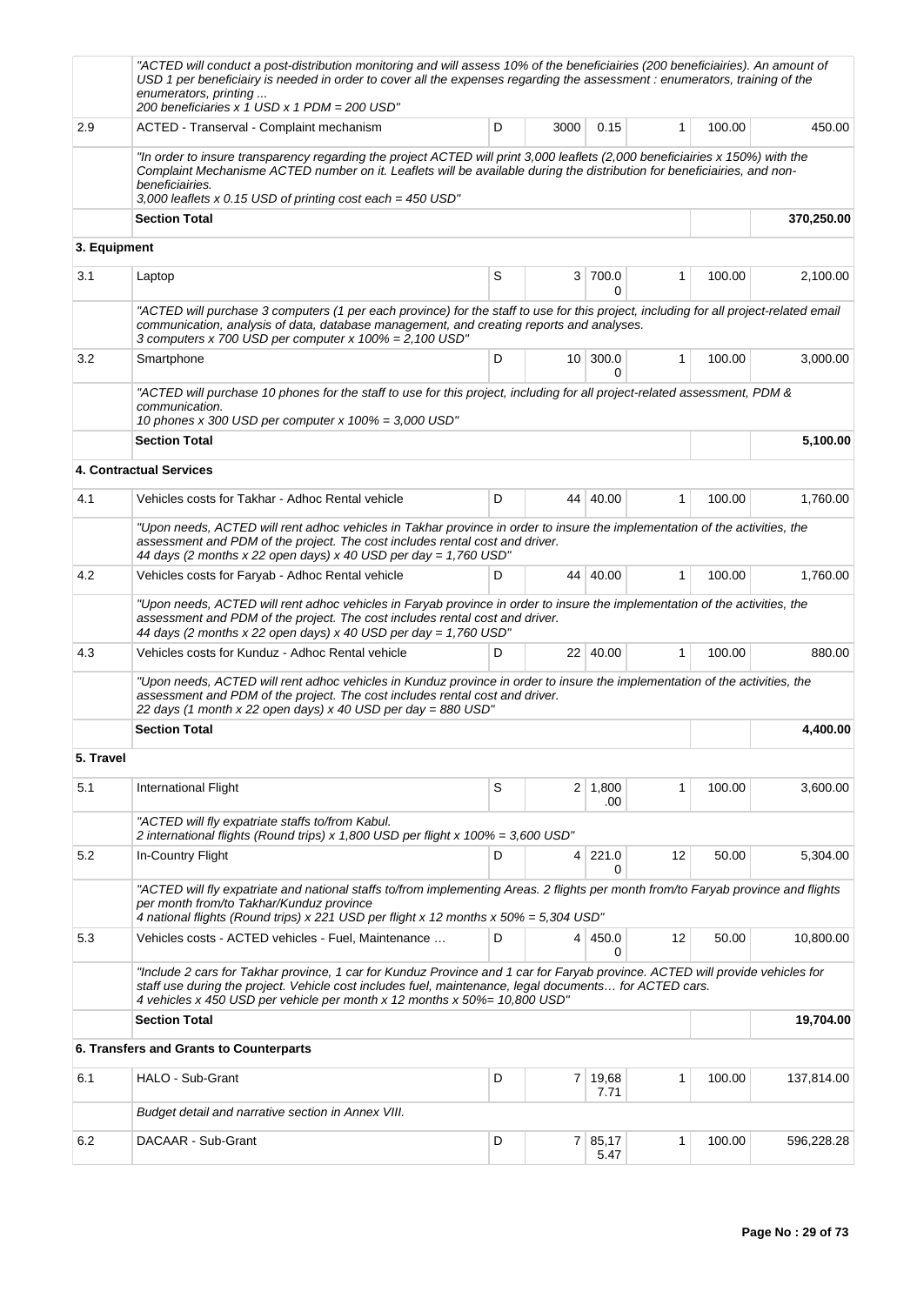|      | Budget detail and narrative section in Annex VIII.                                                                                                                                                                                                                                                                                                |                       |                 |                       |              |        |            |  |  |
|------|---------------------------------------------------------------------------------------------------------------------------------------------------------------------------------------------------------------------------------------------------------------------------------------------------------------------------------------------------|-----------------------|-----------------|-----------------------|--------------|--------|------------|--|--|
|      | <b>Section Total</b>                                                                                                                                                                                                                                                                                                                              |                       |                 |                       |              |        | 734,042.28 |  |  |
|      | 7. General Operating and Other Direct Costs                                                                                                                                                                                                                                                                                                       |                       |                 |                       |              |        |            |  |  |
| 7.1  | Program - Perdiem for National Staff (or food purchase)                                                                                                                                                                                                                                                                                           | D                     |                 | 138 50.00             | $\mathbf{1}$ | 100.00 | 6,900.00   |  |  |
|      | ACTED will provide perdiem (50 USD per month) or will purchase food for the same amount, in order to cover food cost for<br>program staff members.<br>138 months budgeted in Chapter "Staff and Other Personnel Costs" x 50 USD = 6,900 USD                                                                                                       |                       |                 |                       |              |        |            |  |  |
| 7.2  | Kabul - Perdiem for National Staff (or food purchase)                                                                                                                                                                                                                                                                                             | S                     |                 | 23 50.00              | $\mathbf{1}$ | 100.00 | 1,150.00   |  |  |
|      | ACTED will provide perdiem (50 USD per month) or will purchase food for the same amount, in order to cover food cost for Kabul<br>staff members.<br>23 months budgeted in Chapter "Staff and Other Personnel Costs" x 50 USD = 1,150 USD                                                                                                          |                       |                 |                       |              |        |            |  |  |
| 7.3  | Kabul - Office Supplies (toners, )                                                                                                                                                                                                                                                                                                                | $1 \mid 1,500$<br>.00 | 12              | 8.50                  | 1,530.00     |        |            |  |  |
|      | Office consumable and stationnaries for the Kabul office, as per monthly average over the past year.<br>1 office x 1,500 USD per month x 12 months x $8.5\% = 1,530$ USD                                                                                                                                                                          |                       |                 |                       |              |        |            |  |  |
| 7.4  | Kabul - Communication Costs (internet, mobile )                                                                                                                                                                                                                                                                                                   | S                     |                 | $1 \mid 1,500$<br>.00 | 12           | 8.50   | 1,530.00   |  |  |
|      | ACTED will provide staff from Kabul with internet, a phone, and 3G service for this project, as per monthly average over the past<br>year.<br>1 office x 1,500 USD per month x 12 months x $8.5\% = 1,530$ USD                                                                                                                                    |                       |                 |                       |              |        |            |  |  |
| 7.5  | Mission - IT equipment maintenance                                                                                                                                                                                                                                                                                                                | S                     | 1 <sup>1</sup>  | 500.0<br>0            | 12           | 8.50   | 510.00     |  |  |
|      | ACTED will repair and maintain its IT equipment in order to fully equip its program and support team, both at coordination and<br>field level, as per monthly average over the past year.<br>1 month x 500 USD per month x 12 months x $8.5% = 510$ USD                                                                                           |                       |                 |                       |              |        |            |  |  |
| 7.6  | Kabul - Office Rental                                                                                                                                                                                                                                                                                                                             | S                     | 1               | 16,00<br>0.00         | 12           | 4.25   | 8,160.00   |  |  |
|      | ACTED's offices, guesthouses and workshop in Kabul will be use during this project. The rent will be paid on a monthly basis.<br>1 office x 16,000 USD per month representing the 4 premises (1 office at 4,500 USD + 1 guesthouse at 11,500 USD + 1 worksop<br>400 USD = 16,400 USD round down to 16,000 USD) x 12 months x $4.25\% = 8,160$ USD |                       |                 |                       |              |        |            |  |  |
| 7.7  | Kabul - Office monthly fees (energy, ) & maintenance                                                                                                                                                                                                                                                                                              | S                     |                 | $1 \mid 2,425$<br>.00 | 12           | 8.50   | 2,473.50   |  |  |
|      | ACTED's offices and guesthouses in Kabul will be used during this project. The energy, maintenance, and utilities will be paid on<br>a monthly basis, as per monthly average over the past year.<br>1 office x 2,425 USD per month representing the 4 premises (2 offices + 1 guesthouse + 1 worksop) x 12 months x $8.5\% = 2,474$<br>USD        |                       |                 |                       |              |        |            |  |  |
| 7.8  | Kabul - Administratives Costs (bank, taxes, insurance )                                                                                                                                                                                                                                                                                           | S                     |                 | 1 670.5<br>0          | 12           | 8.50   | 683.91     |  |  |
|      | ACTED will cover administrative costs during the project, as per monthly average over the past year.<br>1 mission x 670.5 USD per month x 12 months x $8.5\% = 684$ USD                                                                                                                                                                           |                       |                 |                       |              |        |            |  |  |
| 7.9  | Faryab - Subsistance Allowance for National Staff (or food<br>purchase)                                                                                                                                                                                                                                                                           | S                     | 21 <sup>1</sup> | 50.00                 | 1            | 100.00 | 1,050.00   |  |  |
|      | ACTED will provide perdiem (50 USD per month) or will purchase food for the same amount, in order to cover food cost for<br>Faryab staff members.<br>21 months budgeted in Chapter "Staff and Other Personnel Costs" x 50 USD = 1,050 USD                                                                                                         |                       |                 |                       |              |        |            |  |  |
| 7.10 | Faryab - Office Supplies (toners, )                                                                                                                                                                                                                                                                                                               | S                     | 1 <sup>1</sup>  | 900.0<br>0            | 12           | 12.50  | 1,350.00   |  |  |
|      | Office consumable and stationnaries for the Faryad office and sub-offices, as per monthly average over the past year.<br>1 province x 900 USD per month x 12 months x 12.5% = 1,350 USD                                                                                                                                                           |                       |                 |                       |              |        |            |  |  |
| 7.11 | Faryab - Communication Costs (internet, mobile )                                                                                                                                                                                                                                                                                                  | S                     | $\mathbf{1}$    | 620.0                 | 12           | 12.50  | 930.00     |  |  |
|      | ACTED will provide staff from Faryab province with internet, a phone, and 3G service for this project, as per monthly average<br>over the past year.<br>1 province x 620 USD per month x 12 months x 12.5% = 930 USD                                                                                                                              |                       |                 |                       |              |        |            |  |  |
| 7.12 | Faryab - Office rental, monthly fees (energy ) & maintenance S                                                                                                                                                                                                                                                                                    |                       | 1               | 3,300<br>.00          | 12           | 12.50  | 4,950.00   |  |  |
|      | ACTED's offices, guesthouses and sub-offices in Faryab province will be used during this project. The rent, energy, maintenance,<br>and utilities will be paid on a monthly basis, as per monthly average over the past year.<br>1 province x 3,300 USD per month x 12 months x 12.5% = 4,950 USD                                                 |                       |                 |                       |              |        |            |  |  |
| 7.13 | Faryab - Administratives Costs (bank, taxes, insurance )                                                                                                                                                                                                                                                                                          | S                     | $\mathbf{1}$    | 600.0<br>0            | 12           | 12.50  | 900.00     |  |  |
|      | "ACTED will cover administrative costs during the project.<br>1 mission x 600 USD per month x 12 months x 12.5% = 900 USD"                                                                                                                                                                                                                        |                       |                 |                       |              |        |            |  |  |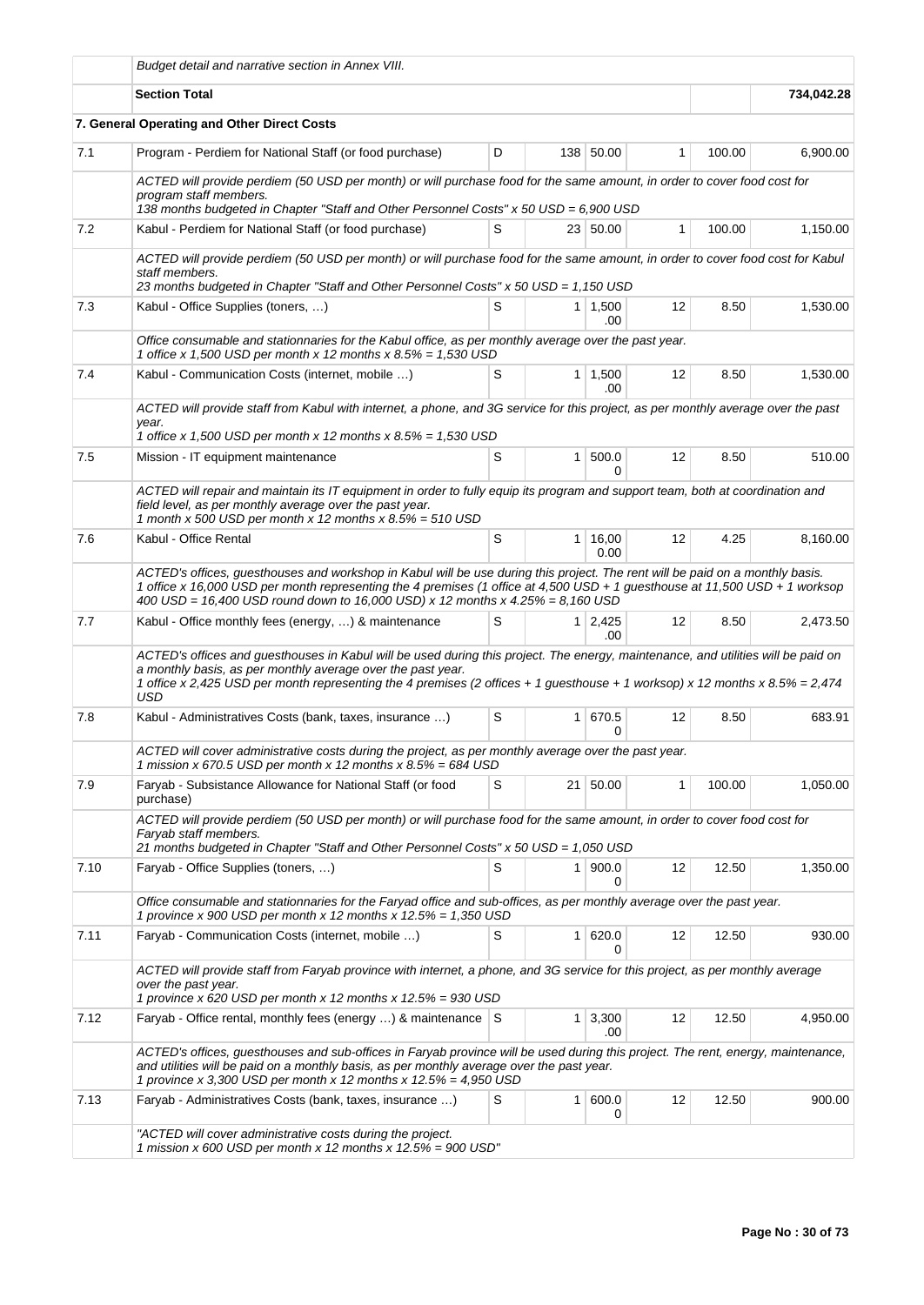| 7.14                             | Kunduz - Subsistance Allowance for National Staff (or food<br>purchase)                                                                                                                                                                                                                             |      |                | 16 50.00               | 1                 | 100.00 | 800.00       |  |  |  |  |
|----------------------------------|-----------------------------------------------------------------------------------------------------------------------------------------------------------------------------------------------------------------------------------------------------------------------------------------------------|------|----------------|------------------------|-------------------|--------|--------------|--|--|--|--|
|                                  | ACTED will provide perdiem (50 USD per month) or will purchase food for the same amount, in order to cover food cost for<br>Kunduz staff members.<br>16 months budgeted in Chapter "Staff and Other Personnel Costs" x 50 USD = 800 USD                                                             |      |                |                        |                   |        |              |  |  |  |  |
| 7.15                             | S<br>Kunduz - Office Supplies (toners, )<br>300.0<br>16.50<br>1 <sup>1</sup><br>12<br>594.00                                                                                                                                                                                                        |      |                |                        |                   |        |              |  |  |  |  |
|                                  |                                                                                                                                                                                                                                                                                                     |      |                | 0                      |                   |        |              |  |  |  |  |
|                                  | Office consumable and stationnaries for the Kunduz office and sub-offices, as per monthly average over the past year.<br>1 province x 300 USD per month x 12 months x 16.5% = 594 USD                                                                                                               |      |                |                        |                   |        |              |  |  |  |  |
| 7.16                             | Kunduz - Communication Costs (internet, mobile )                                                                                                                                                                                                                                                    | S    | 1              | 180.0<br>0             | 12                | 16.50  | 356.40       |  |  |  |  |
|                                  | ACTED will provide staff from Kunduz province with internet, a phone, and 3G service for this project, as per monthly average<br>over the past year.<br>1 province x 180 USD per month x 12 months x 16.5% = 356 USD                                                                                |      |                |                        |                   |        |              |  |  |  |  |
| 7.17                             | Kunduz - Office rental, monthly fees (energy ) &<br>maintenance                                                                                                                                                                                                                                     | S    |                | $1 \mid 1,263$<br>.00. | 12                | 16.50  | 2,500.74     |  |  |  |  |
|                                  | ACTED's offices, guesthouses and sub-offices in Kunduz province will be use during this project. The rent, energy, maintenance,<br>and utilities will be paid on a monthly basis, as per monthly average over the past year.<br>1 province x 1,236 USD per month x 12 months x $16.5\% = 2,501$ USD |      |                |                        |                   |        |              |  |  |  |  |
| 7.18                             | Kunduz - Administratives Costs (bank, taxes, insurance )                                                                                                                                                                                                                                            | S    | $\mathbf{1}$   | 350.0<br>0             | 12                | 16.50  | 693.00       |  |  |  |  |
|                                  | "ACTED will cover administrative costs during the project, as per monthly average over the past year.<br>1 mission x 350 USD per month x 12 months x $16.5% = 693$ USD"                                                                                                                             |      |                |                        |                   |        |              |  |  |  |  |
| 7.19                             | Takhar - Subsistance Allowance for National Staff (or food<br>purchase)                                                                                                                                                                                                                             | S    |                | 30 50.00               | $\mathbf{1}$      | 100.00 | 1,500.00     |  |  |  |  |
|                                  | ACTED will provide perdiem (50 USD per month) or will purchase food for the same amount, in order to cover food cost for<br>Takhar staff members.<br>30 months budgeted in Chapter "Staff and Other Personnel Costs" x 50 USD = 1,500 USD                                                           |      |                |                        |                   |        |              |  |  |  |  |
| 7.20                             | Takhar - Office Supplies (toners, )                                                                                                                                                                                                                                                                 | S    | 1 <sup>1</sup> | 900.0<br>0             | 12                | 25.00  | 2,700.00     |  |  |  |  |
|                                  | "Office consumable and stationnaries for the Takhar office and sub-offices, as per monthly average over the past year.<br>1 province x 900 USD per month x 12 months x $25% = 2,700$ USD"                                                                                                           |      |                |                        |                   |        |              |  |  |  |  |
| 7.21                             | Takhar - Communication Costs (internet, mobile )                                                                                                                                                                                                                                                    | S    | 1              | 530.0<br><sup>0</sup>  | 12                | 25.00  | 1,590.00     |  |  |  |  |
|                                  | "ACTED will provide staff from Takhar province with internet, a phone, and 3G service for this project, as per monthly average<br>over the past year.<br>1 province x 530 USD per month x 12 months x 25% = 1,590 USD"                                                                              |      |                |                        |                   |        |              |  |  |  |  |
| 7.22                             | Takhar - Office rental, monthly fees (energy ) & maintenance S                                                                                                                                                                                                                                      |      | 1              | 1,700<br>.00           | $12 \overline{ }$ | 25.00  | 5,100.00     |  |  |  |  |
|                                  | "ACTED's offices, guesthouses and sub-offices in Takhar province will be use during this project. The rent, energy, maintenance,<br>and utilities will be paid on a monthly basis, as per monthly average over the past year.<br>1 province x 1,700 USD per month x 12 months x $25% = 5,100$ USD"  |      |                |                        |                   |        |              |  |  |  |  |
| 7.23                             | Takhar - Administratives Costs (bank, taxes, insurance )                                                                                                                                                                                                                                            | S    | 1 <sup>1</sup> | 450.0<br>0             | 12                | 25.00  | 1,350.00     |  |  |  |  |
|                                  | "ACTED will cover administrative costs during the project, as per monthly average over the past year.<br>1 mission x 450 USD per month x 12 months x $25% = 1,350$ USD"                                                                                                                             |      |                |                        |                   |        |              |  |  |  |  |
|                                  | <b>Section Total</b>                                                                                                                                                                                                                                                                                |      |                |                        |                   |        | 49,301.55    |  |  |  |  |
| <b>SubTotal</b><br>11,677.0<br>1 |                                                                                                                                                                                                                                                                                                     |      |                |                        |                   |        | 1,381,022.47 |  |  |  |  |
| Direct                           |                                                                                                                                                                                                                                                                                                     |      |                | 1,237,506.28           |                   |        |              |  |  |  |  |
| Support                          |                                                                                                                                                                                                                                                                                                     |      |                | 143,516.19             |                   |        |              |  |  |  |  |
| <b>PSC Cost</b>                  |                                                                                                                                                                                                                                                                                                     |      |                |                        |                   |        |              |  |  |  |  |
| <b>PSC Cost Percent</b>          |                                                                                                                                                                                                                                                                                                     | 7.00 |                |                        |                   |        |              |  |  |  |  |
| <b>PSC Amount</b>                |                                                                                                                                                                                                                                                                                                     |      |                | 96,671.57              |                   |        |              |  |  |  |  |
| <b>Total Cost</b>                |                                                                                                                                                                                                                                                                                                     |      |                |                        |                   |        | 1,477,694.04 |  |  |  |  |
| <b>Project Locations</b>         |                                                                                                                                                                                                                                                                                                     |      |                |                        |                   |        |              |  |  |  |  |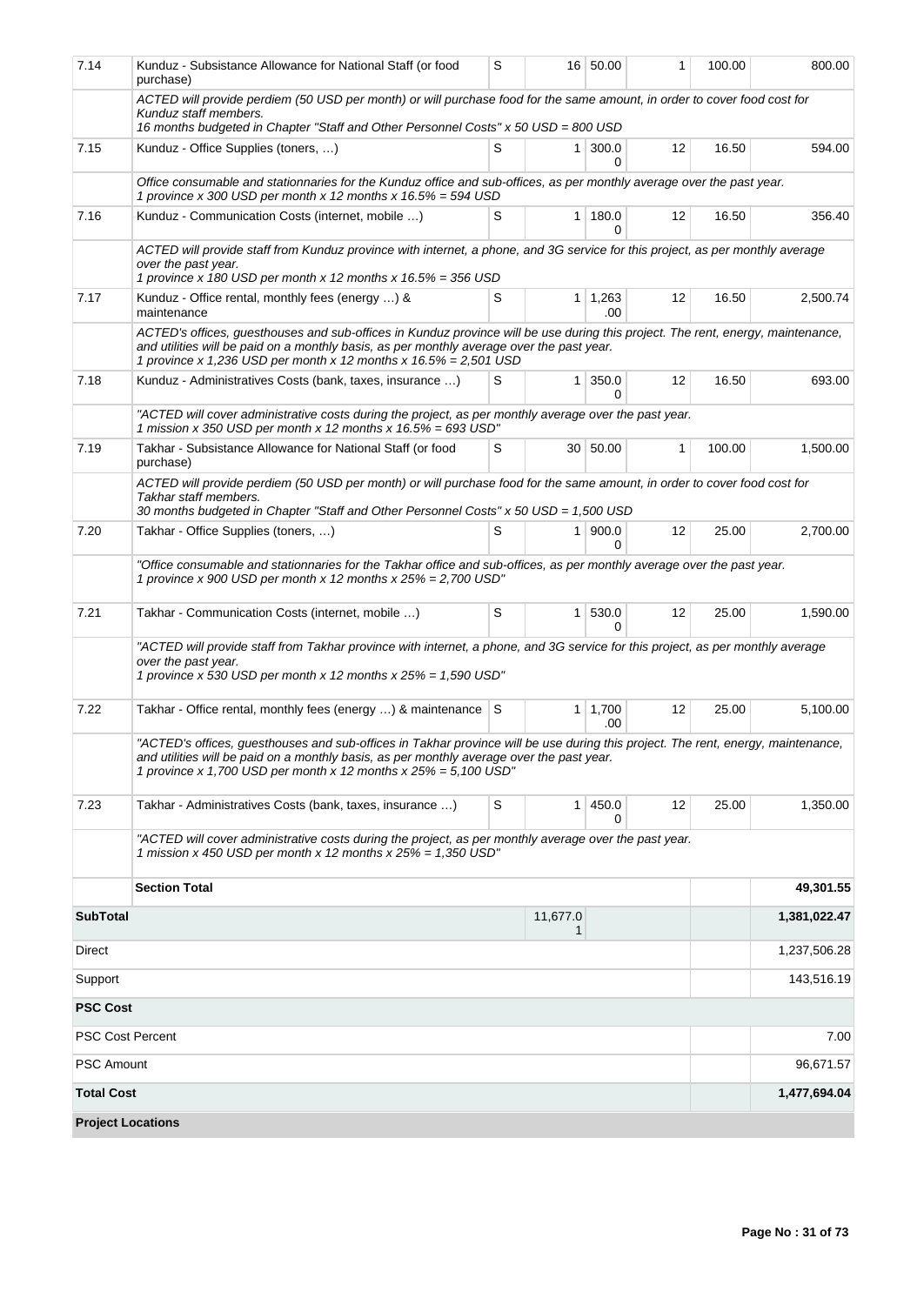| <b>Location</b>      | <b>Estimated</b><br>percentage<br>of budget<br>for each<br><b>location</b> |            | <b>Estimated number of beneficiaries</b> | for each location |       |              | <b>Activity Name</b>                                                                                                                                                                                                                                                                                                                                                                                                                                                                                                                                                                                                                                                                                                                                                                                                                                                                                                                                                                                                                                                                                                                                                                                                                                                                                                                                                                                                                                                                                                                                                                                                                                                                                                                                                                                                                                                                                                                                                                                                                                                                                                                                                                                                                                                                                                                                                                                                                                                                                                                                                                                                                                                                                                                                                                                                        |
|----------------------|----------------------------------------------------------------------------|------------|------------------------------------------|-------------------|-------|--------------|-----------------------------------------------------------------------------------------------------------------------------------------------------------------------------------------------------------------------------------------------------------------------------------------------------------------------------------------------------------------------------------------------------------------------------------------------------------------------------------------------------------------------------------------------------------------------------------------------------------------------------------------------------------------------------------------------------------------------------------------------------------------------------------------------------------------------------------------------------------------------------------------------------------------------------------------------------------------------------------------------------------------------------------------------------------------------------------------------------------------------------------------------------------------------------------------------------------------------------------------------------------------------------------------------------------------------------------------------------------------------------------------------------------------------------------------------------------------------------------------------------------------------------------------------------------------------------------------------------------------------------------------------------------------------------------------------------------------------------------------------------------------------------------------------------------------------------------------------------------------------------------------------------------------------------------------------------------------------------------------------------------------------------------------------------------------------------------------------------------------------------------------------------------------------------------------------------------------------------------------------------------------------------------------------------------------------------------------------------------------------------------------------------------------------------------------------------------------------------------------------------------------------------------------------------------------------------------------------------------------------------------------------------------------------------------------------------------------------------------------------------------------------------------------------------------------------------|
|                      |                                                                            | <b>Men</b> | Women                                    | Boys              | Girls | <b>Total</b> |                                                                                                                                                                                                                                                                                                                                                                                                                                                                                                                                                                                                                                                                                                                                                                                                                                                                                                                                                                                                                                                                                                                                                                                                                                                                                                                                                                                                                                                                                                                                                                                                                                                                                                                                                                                                                                                                                                                                                                                                                                                                                                                                                                                                                                                                                                                                                                                                                                                                                                                                                                                                                                                                                                                                                                                                                             |
| Takhar -> Khwajaghar | 2                                                                          | 126        | 133                                      | 231               | 210   |              | 700 Activity 1.1.1 : Assessment and Beneficiary<br>Selection<br>2,000 beneficiary households (including 300<br>households in Faryab, 1,600 in Kunduz, and 100<br>in Takhar) will be selected among PIDPs that<br>have been displaced for a minimum of six<br>months and a maximum of two years and a half.<br>A district level breakdown is as follows: 1)<br>Faryab: Almar and Pashtunkot 2) Kunduz:<br>Chahar Dara Dashte Archi, Imam Sahib,<br>Khanabad, and Qala-i-Zal, and 3) Takhar:<br>Khwaja Ghar. In exceptional circumstances, a<br>portion of beneficiary households may also be<br>selected among local populations, new IDPs or<br>returnees, so as to ensure perceived fairness<br>and local acceptance of the intervention in<br>specific target areas where support to prolonged<br>IDPs may be found to be a sensitive issue.<br>Households will be selected based on their need<br>for food assistance, as attested by results of the<br>HEAT survey and the prevalence of poor food<br>consumption scores and dietary diversity, with<br>the mostly highly vulnerable prioritized for<br>assistance. Beneficiary selection and following<br>distribution and sensitization will be organized on<br>a rolling basis to cover the needs of target<br>populations during the peak hunger season.<br>During the early stages of the project, ACTED<br>will coordinate with local communities, authorities<br>and key stakeholders to explain the project, as<br>well as its objectives and methodology in each<br>target area. This approach will serve to secure<br>community buy-in and access. ACTED will then<br>carry out a rapid assessment in identified target<br>areas using an adapted version of the OCHA-<br>endorsed HEAT, to determine household levels<br>of food security (through food consumption<br>scoring and dietary diversity). Data collected<br>through this assessment will serve as baseline to<br>evaluate the impact of the project on<br>beneficiaries' food security. Baseline indicators<br>will be calculated based on a 10% sample of the<br>total caseload. The household-level assessment<br>will help confirm the number, gender and age<br>profile, and vulnerabilities of the affected<br>population and priority needs. Where priority<br>needs are identified that cannot be catered for by<br>the proposed action (e.g. WASH needs,<br>protection needs, etc.), ACTED will liaise with<br>relevant local stakeholders, humanitarian and<br>development agencies to mobilize additional<br>support.<br>ACTED will complement this household-level<br>assessment with a rapid market assessment that<br>will inform the decision to use cash-for-food or in-<br>kind food assistance as an intervention modality.<br>This market assessment will rely on focus group |
|                      |                                                                            |            |                                          |                   |       |              | discussions to evaluate caseloads' access to<br>markets, and interviews with at least three local<br>traders to collect basic information on commodity<br>prices. Information collected during these<br>assessments will be compiled into a single<br>database, that is managed by ACTED's MIS<br>department in Kabul. ACTED will produce<br>assessment reports that will be made available to<br>OCHA upon request.<br>ACTED will closely coordinate with the<br>Norwegian Refugee Council (NRC) at the onset<br>of the project to ensure that the same<br>beneficiaries are not targeted. Given that NRC                                                                                                                                                                                                                                                                                                                                                                                                                                                                                                                                                                                                                                                                                                                                                                                                                                                                                                                                                                                                                                                                                                                                                                                                                                                                                                                                                                                                                                                                                                                                                                                                                                                                                                                                                                                                                                                                                                                                                                                                                                                                                                                                                                                                                  |
|                      |                                                                            |            |                                          |                   |       |              |                                                                                                                                                                                                                                                                                                                                                                                                                                                                                                                                                                                                                                                                                                                                                                                                                                                                                                                                                                                                                                                                                                                                                                                                                                                                                                                                                                                                                                                                                                                                                                                                                                                                                                                                                                                                                                                                                                                                                                                                                                                                                                                                                                                                                                                                                                                                                                                                                                                                                                                                                                                                                                                                                                                                                                                                                             |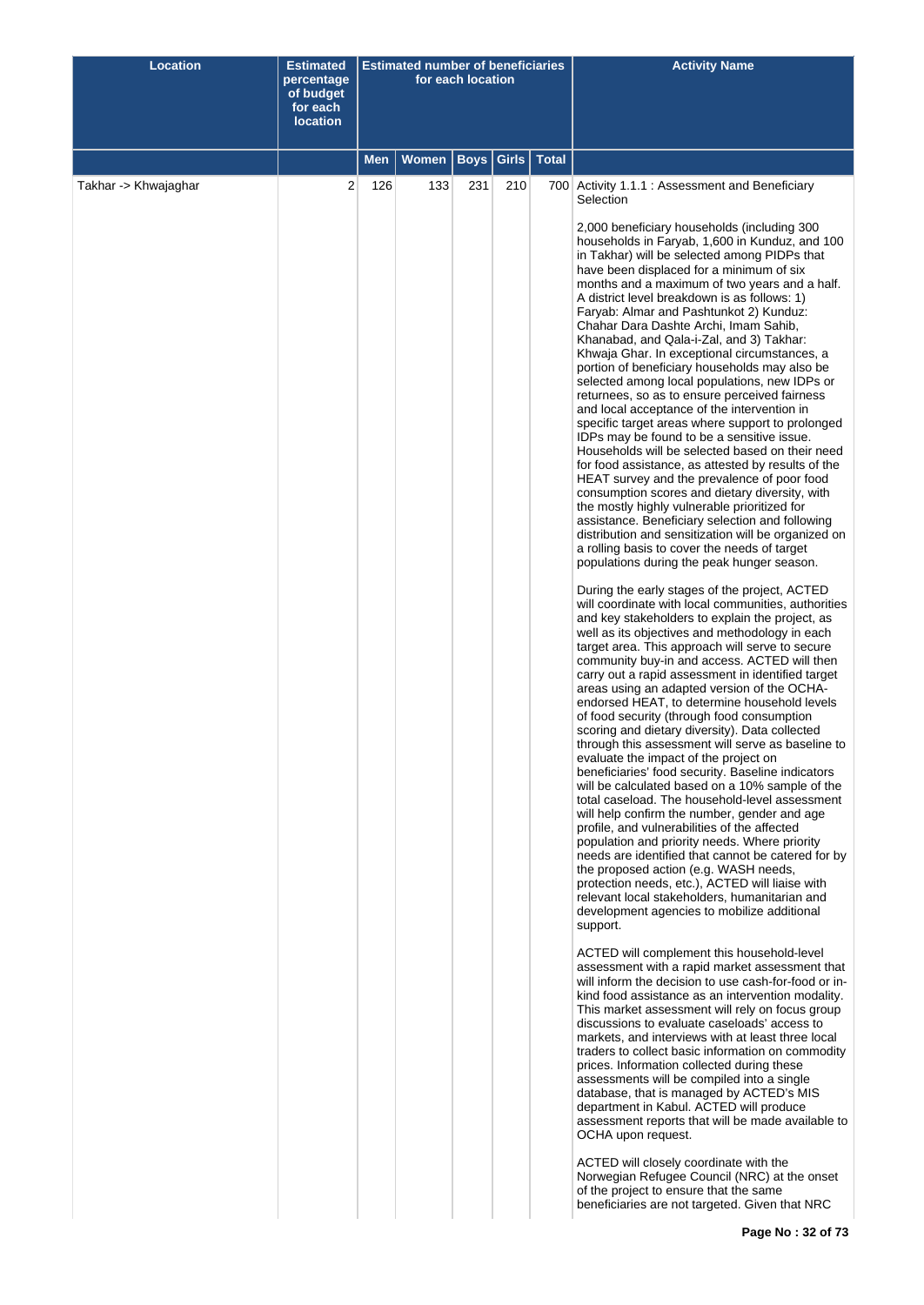will target beneficiaries through schools, NRC will share its list of target schools with ACTED to ensure no overlap in target areas. NRC and ACTED will also compare their selected beneficiary lists an address any overlap. Activity 1.1.2 : Cash-for-Food Distributions

Unconditional cash transfers will be the preferred type of support to be provided to beneficiaries. This assumption is based upon the capacity of local markets to supply the required food products in sufficient quantities to meet the dietary needs of beneficiaries. In-kind distributions will be favored if this is not the case. The amount of cash-for-food provided under this project was determined in accordance with FSAC's "Guideline on food security and agriculture cluster response packages" and will equal USD 90 per month and per household. This amount was determined based on a culturally appropriate, FSAC-approved food basket composed by wheat flour (60kg/month), rice (29kg/month), vegetable oil (6L/month), sugar (6kg/month), salt (1kg/month), and pulses (14kg/month), considering a national average household size of seven people. Each household will therefore receive USD 180 (2 x USD 90) during two consecutive distributions. Should this amount prove to be insufficient to cover a household's needs due to price variations that may affect local markets, as evidenced by findings of ACTED's market assessment in activity 1.1.1, ACTED will engage UNOCHA to discuss an increase in the monthly amount to be distributed to beneficiaries, and a possible reduction in targets. Where necessary, ACTED will use the Hawala cash transfer system to secure such operations. This is especially likely to be the case in remote areas of Faryab province.

In order to ensure that the needs of households are catered during the hunger season (typically November to February), distributions will be undertaken on a rolling basis, as soon as assessment results are available and beneficiaries are confirmed in each target area. Distributions will take place in safe spaces that will be identified in consultation with local authorities and key stakeholders (e.g. Shuras, CDCs, etc.). ACTED will seek to ensure that these spaces are easily accessible to all identified beneficiaries, especially women. Separate distribution points will be set up for women, and women will receive their cash from a female staff member, to ensure that activities are in line with culturally appropriate protection practices. A distribution report will be produced for each caseload. All distributions will be monitored by ACTED's independent and neutral AMEU, and ACTED's Complaints Response Mechanism will be advertised as much as possible in orderto encourage beneficiaries to share their feedback, complaints or suggestions. Activity 1.1.3 : Post Distribution Monitoring

Given that assistance will cover households' needs for a period of two consecutive months, ACTED will commit to conducting PDM surveys within two months from cash or in-kind distributions in each target area. The PDM will evaluate the process of cash or in kind food assistance delivery, as experienced by beneficiaries. In addition, ACTED will build end line questions to evaluate beneficiaries' food consumption score, dietary diversity and reliance on negative coping mechanisms into this survey. These PDMs/end lines will be conducted by staff not involved in the distribution of cash or in-kind assistance, but by ACTED's independent AMEU so as to ensure neutrality of results, and will seek to collect beneficiary feedback through a household-level survey adapted to the modality

**Page No : 33 of 73**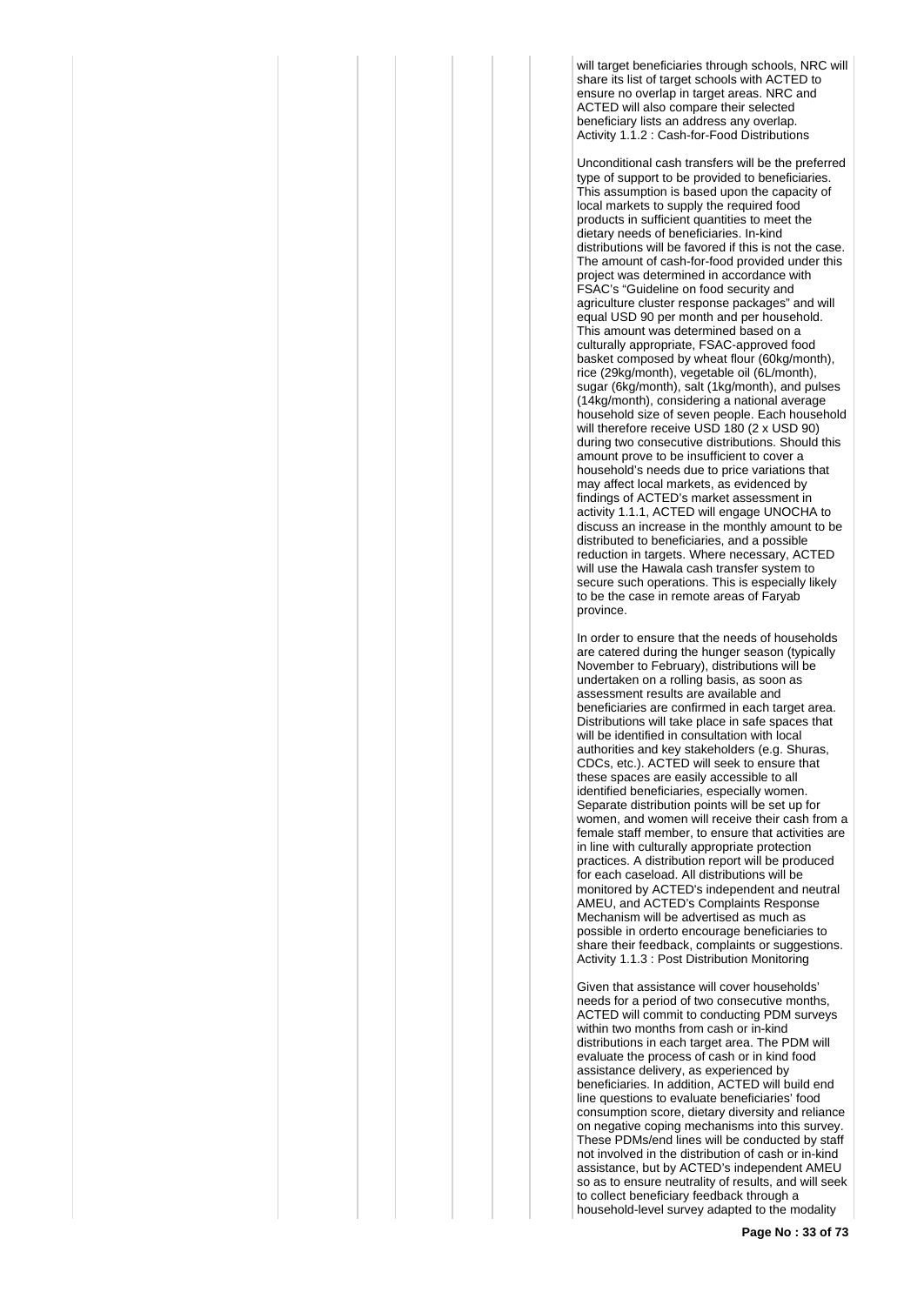|                     |               |                    |   |   | of support received. ACTED will aim to interview<br>at least 10% of the total caseload in each<br>location, and, as much as possible, will seek to<br>ensure that men and women are equally<br>represented in surveys. ACTED will hire couples<br>of monitors to conduct the monitoring of its<br>project, composed by one male monitor and one<br>female monitor working in pair. Specific data<br>collection methodology will be adopted, with<br>female monitors going door to door to conduct<br>monitoring, reaching out to women and enabling<br>ACTED to collect disaggregated data. Through<br>this system, ACTED will notably ensure that any<br>negative impact that the project could have on<br>women will be identified and addressed by<br>ACTED project team.<br>In exceptional circumstances where ACTED<br>cannot conduct the PDM/endline on the ground<br>due to access constraints, this PDM/endline will<br>be conducted over the phone. Results of the<br>household PDM/endline survey will be filed in<br>ACTED's database, and findings of the focus<br>group discussions will be summarized in the<br>PDM report. The findings of these PDMs will be<br>compiled into a final AME report that will be<br>shared with OCHA at final reporting stage, and<br>will help assess the quality of the intervention, as<br>well as its impact on affected populations, and<br>inform future food assistance interventions. This<br>report will provide sex-disaggregated qualitative<br>and quantitative information, and will particularly<br>analyse women-specific issues. |
|---------------------|---------------|--------------------|---|---|-----------------------------------------------------------------------------------------------------------------------------------------------------------------------------------------------------------------------------------------------------------------------------------------------------------------------------------------------------------------------------------------------------------------------------------------------------------------------------------------------------------------------------------------------------------------------------------------------------------------------------------------------------------------------------------------------------------------------------------------------------------------------------------------------------------------------------------------------------------------------------------------------------------------------------------------------------------------------------------------------------------------------------------------------------------------------------------------------------------------------------------------------------------------------------------------------------------------------------------------------------------------------------------------------------------------------------------------------------------------------------------------------------------------------------------------------------------------------------------------------------------------------------------------------------------------------------------------------|
| Kunduz -> Emamsaheb | 18 17,39<br>4 | 18,360 31,88 28,98 | 9 | 9 | 96,63 Activity 1.1.1 : Undertake needs assessment in<br>2 the targeted districts to identify the specific<br>WASH needs of IDPs and their vulnerable host<br>communities                                                                                                                                                                                                                                                                                                                                                                                                                                                                                                                                                                                                                                                                                                                                                                                                                                                                                                                                                                                                                                                                                                                                                                                                                                                                                                                                                                                                                      |
|                     |               |                    |   |   | DACAAR will undertake a comprehensive<br>assessment of the WASH needs of the IDPs and<br>their vulnerable host communities in the five<br>targeted districts of Kunduz province during the<br>first month of the intervention in coordination with<br>ACTED. The five districts to be assessed are:<br>Chahar Dara Dashte Archi, Imam Sahib,<br>Khanabad, and Qala-i-Zal. This will allow<br>DACAAR to tailor the WASH interventions to the<br>specific needs of each beneficiary family.                                                                                                                                                                                                                                                                                                                                                                                                                                                                                                                                                                                                                                                                                                                                                                                                                                                                                                                                                                                                                                                                                                     |
|                     |               |                    |   |   | Given that a comprehensive needs assessment<br>was not possible during project development, the<br>targets and types of interventions are tentatively<br>planned based on reliable available secondary<br>information including OCHA field reports and<br>ACAPS briefing notes as well as needs<br>assessments in support of other projects.                                                                                                                                                                                                                                                                                                                                                                                                                                                                                                                                                                                                                                                                                                                                                                                                                                                                                                                                                                                                                                                                                                                                                                                                                                                  |
|                     |               |                    |   |   | Activity 1.1.1 : Mine Risk Education                                                                                                                                                                                                                                                                                                                                                                                                                                                                                                                                                                                                                                                                                                                                                                                                                                                                                                                                                                                                                                                                                                                                                                                                                                                                                                                                                                                                                                                                                                                                                          |
|                     |               |                    |   |   | The survey teams will provide MRE to men,<br>women, girls and boys living in vulnerable<br>communities to increase their knowledge of the<br>risks of explosive remnants of war (ERW) and of<br>how to identify items and seek assistance, thus<br>reducing the risk of accidents. MRE sessions will<br>be delivered in Kunduz by two mixed-gender<br>survey teams.                                                                                                                                                                                                                                                                                                                                                                                                                                                                                                                                                                                                                                                                                                                                                                                                                                                                                                                                                                                                                                                                                                                                                                                                                           |
|                     |               |                    |   |   | Activity 1.1.1 : Assessment and Beneficiary<br>Selection                                                                                                                                                                                                                                                                                                                                                                                                                                                                                                                                                                                                                                                                                                                                                                                                                                                                                                                                                                                                                                                                                                                                                                                                                                                                                                                                                                                                                                                                                                                                      |
|                     |               |                    |   |   | 2,000 beneficiary households (including 300<br>households in Faryab, 1,600 in Kunduz, and 100<br>in Takhar) will be selected among PIDPs that<br>have been displaced for a minimum of six<br>months and a maximum of two years and a half.<br>A district level breakdown is as follows: 1)<br>Faryab: Almar and Pashtunkot 2) Kunduz:<br>Chahar Dara Dashte Archi, Imam Sahib,<br>Khanabad, and Qala-i-Zal, and 3) Takhar:<br>Khwaja Ghar. In exceptional circumstances, a<br>portion of beneficiary households may also be                                                                                                                                                                                                                                                                                                                                                                                                                                                                                                                                                                                                                                                                                                                                                                                                                                                                                                                                                                                                                                                                   |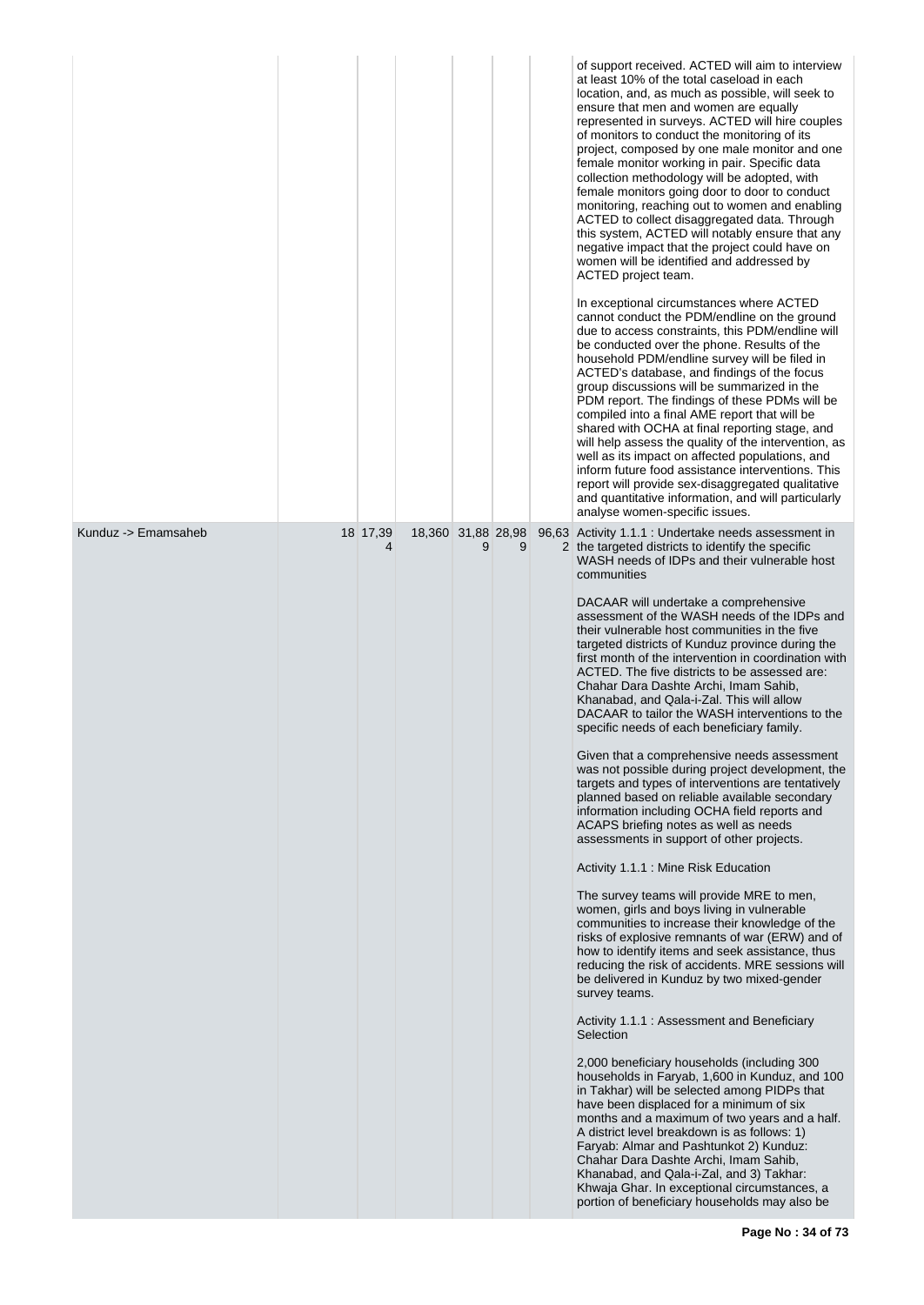selected among local populations, new IDPs or returnees, so as to ensure perceived fairness and local acceptance of the intervention in specific target areas where support to prolonged IDPs may be found to be a sensitive issue. Households will be selected based on their need for food assistance, as attested by results of the HEAT survey and the prevalence of poor food consumption scores and dietary diversity, with the mostly highly vulnerable prioritized for assistance. Beneficiary selection and following distribution and sensitization will be organized on a rolling basis to cover the needs of target populations during the peak hunger season.

During the early stages of the project, ACTED will coordinate with local communities, authorities and key stakeholders to explain the project, as well as its objectives and methodology in each target area. This approach will serve to secure community buy-in and access. ACTED will then carry out a rapid assessment in identified target areas using an adapted version of the OCHAendorsed HEAT, to determine household levels of food security (through food consumption scoring and dietary diversity). Data collected through this assessment will serve as baseline to evaluate the impact of the project on beneficiaries' food security. Baseline indicators will be calculated based on a 10% sample of the total caseload. The household-level assessment will help confirm the number, gender and age profile, and vulnerabilities of the affected population and priority needs. Where priority needs are identified that cannot be catered for by the proposed action (e.g. WASH needs, protection needs, etc.), ACTED will liaise with relevant local stakeholders, humanitarian and development agencies to mobilize additional support.

ACTED will complement this household-level assessment with a rapid market assessment that will inform the decision to use cash-for-food or inkind food assistance as an intervention modality. This market assessment will rely on focus group discussions to evaluate caseloads' access to markets, and interviews with at least three local traders to collect basic information on commodity prices. Information collected during these assessments will be compiled into a single database, that is managed by ACTED's MIS department in Kabul. ACTED will produce assessment reports that will be made available to OCHA upon request.

ACTED will closely coordinate with the Norwegian Refugee Council (NRC) at the onset of the project to ensure that the same beneficiaries are not targeted. Given that NRC will target beneficiaries through schools, NRC will share its list of target schools with ACTED to ensure no overlap in target areas. NRC and ACTED will also compare their selected beneficiary lists an address any overlap. Activity 1.1.2 : Cash-for-Food Distributions

Unconditional cash transfers will be the preferred type of support to be provided to beneficiaries. This assumption is based upon the capacity of local markets to supply the required food products in sufficient quantities to meet the dietary needs of beneficiaries. In-kind distributions will be favored if this is not the case. The amount of cash-for-food provided under this project was determined in accordance with FSAC's "Guideline on food security and agriculture cluster response packages" and will equal USD 90 per month and per household. This amount was determined based on a culturally appropriate, FSAC-approved food basket composed by wheat flour (60kg/month), rice (29kg/month), vegetable oil (6L/month),

**Page No : 35 of 73**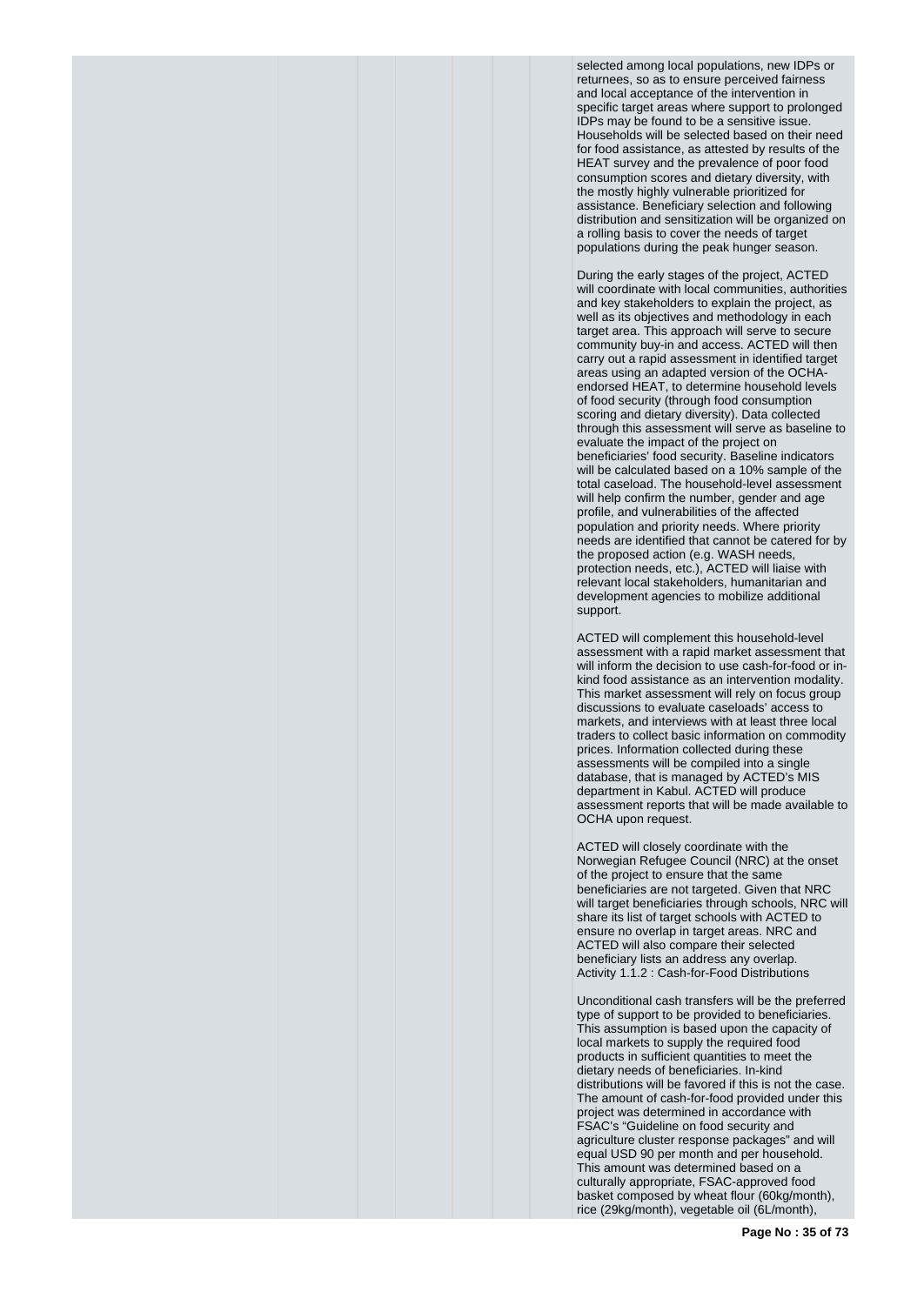sugar (6kg/month), salt (1kg/month), and pulses (14kg/month), considering a national average household size of seven people. Each household will therefore receive USD 180 (2 x USD 90) during two consecutive distributions. Should this amount prove to be insufficient to cover a household's needs due to price variations that may affect local markets, as evidenced by findings of ACTED's market assessment in activity 1.1.1, ACTED will engage UNOCHA to discuss an increase in the monthly amount to be distributed to beneficiaries, and a possible reduction in targets. Where necessary, ACTED will use the Hawala cash transfer system to secure such operations. This is especially likely to be the case in remote areas of Faryab province.

In order to ensure that the needs of households are catered during the hunger season (typically November to February), distributions will be undertaken on a rolling basis, as soon as assessment results are available and beneficiaries are confirmed in each target area. Distributions will take place in safe spaces that will be identified in consultation with local authorities and key stakeholders (e.g. Shuras, CDCs, etc.). ACTED will seek to ensure that these spaces are easily accessible to all identified beneficiaries, especially women. Separate distribution points will be set up for women, and women will receive their cash from a female staff member, to ensure that activities are in line with culturally appropriate protection practices. A distribution report will be produced for each caseload. All distributions will be monitored by ACTED's independent and neutral AMEU, and ACTED's Complaints Response Mechanism will be advertised as much as possible in orderto encourage beneficiaries to share their feedback, complaints or suggestions. Activity 1.1.2 : Emergency provision of safe water (water-trucking)

Where a lack of access to sufficient safe drinking water is identified, water-trucking will begin as quickly as possible to provide (minimum) 15 liters per person per day to the affected population in accordance with the Sphere Standards. Water trucking will last for a maximum of 60 days during which DACAAR will seek to find more durable ways in which to provide safe drinking water (see activities below). Water tankers will fill up reservoirs placed in strategic locations from where the affected population can fetch the water through taps. The placement of the reservoirs will seek to ensure that nobody has more than 500m or 15 minutes to the closest water point. This is particularly a concern from the protection angle as it is mostly women and children who collect water in the Afghan context.

Soak pits will be constructed at the reservoirs to avoid creating pools of stagnant water. Water will be chlorinated; water quality testing will be conducted on a weekly basis to ensure the water is not contaminated. If no durable solution can be found by rehabilitating an existing water point or constructing a new water point (because of e.g. technically challenging location, land issues or lack of approval by local authorities. Water kits will be distributed in connection to the water trucking for each targeted family. Activity 1.1.3 : Rehabilitation of previously nonfunctional water points

50 water distribution networks, such as pipe schemes and wells will be rehabilitated and repaired based on high priority in the targeted areas. Each rehabilitated water source will assist approximately 15 families as per the Ministry of Rural Rehabilitation and Development (MRRD) policy, depending on the flow of the water, which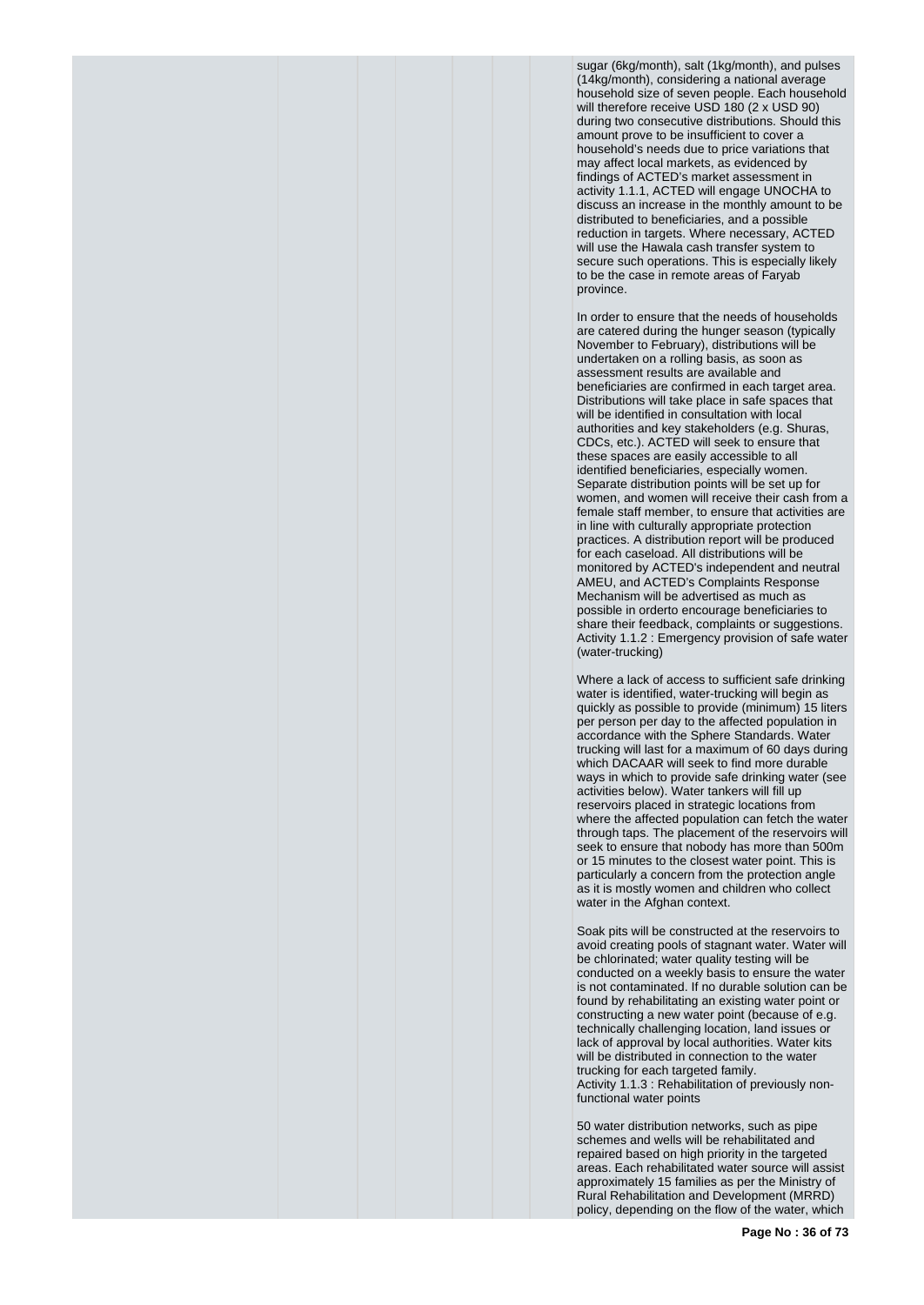may be reduced in the event of an increase in the number of new IDPs arriving in the area. In case the water points are not protected (even if there is a concrete apron), if a natural drainage is available, then the concrete draining will be elongated towards it and the natural drainage will be used. In cases in which natural drainage is not available, DACAAR will construct a soak pit. This will ensure that there is no standing water, hence reducing the spread of water borne and water washed diseases. Land ownership issues will be discussed and resolved prior to any construction work ensuring that the rehabilitated wells are accessible to all beneficiary families, particularly for women and children who are most often delegated the role of water collection.

DACAAR will rehabilitate non-functional water points in institutions affected by emergencies (schools, clinics, health posts etc) on a case by case basis once the need is identified and verified by DACAAR staff. Activity 1.1.3 : Post Distribution Monitoring

Given that assistance will cover households' needs for a period of two consecutive months, ACTED will commit to conducting PDM surveys within two months from cash or in-kind distributions in each target area. The PDM will evaluate the process of cash or in kind food assistance delivery, as experienced by beneficiaries. In addition, ACTED will build end line questions to evaluate beneficiaries' food consumption score, dietary diversity and reliance on negative coping mechanisms into this survey. These PDMs/end lines will be conducted by staff not involved in the distribution of cash or in-kind assistance, but by ACTED's independent AMEU so as to ensure neutrality of results, and will seek to collect beneficiary feedback through a household-level survey adapted to the modality of support received. ACTED will aim to interview at least 10% of the total caseload in each location, and, as much as possible, will seek to ensure that men and women are equally represented in surveys. ACTED will hire couples of monitors to conduct the monitoring of its project, composed by one male monitor and one female monitor working in pair. Specific data collection methodology will be adopted, with female monitors going door to door to conduct monitoring, reaching out to women and enabling ACTED to collect disaggregated data. Through this system, ACTED will notably ensure that any negative impact that the project could have on women will be identified and addressed by ACTED project team.

In exceptional circumstances where ACTED cannot conduct the PDM/endline on the ground due to access constraints, this PDM/endline will be conducted over the phone. Results of the household PDM/endline survey will be filed in ACTED's database, and findings of the focus group discussions will be summarized in the PDM report. The findings of these PDMs will be compiled into a final AME report that will be shared with OCHA at final reporting stage, and will help assess the quality of the intervention, as well as its impact on affected populations, and inform future food assistance interventions. This report will provide sex-disaggregated qualitative and quantitative information, and will particularly analyse women-specific issues. Activity 1.1.4 : Establishment of new water points

In areas where rehabilitation is not possible or there is very high reliance on existing water sources, DACAAR will establish 70 new water points. As per DACAAR's SOPs, the location for these water points will be jointly selected by the beneficiary communities and DACAAR, however they will be established in areas where there is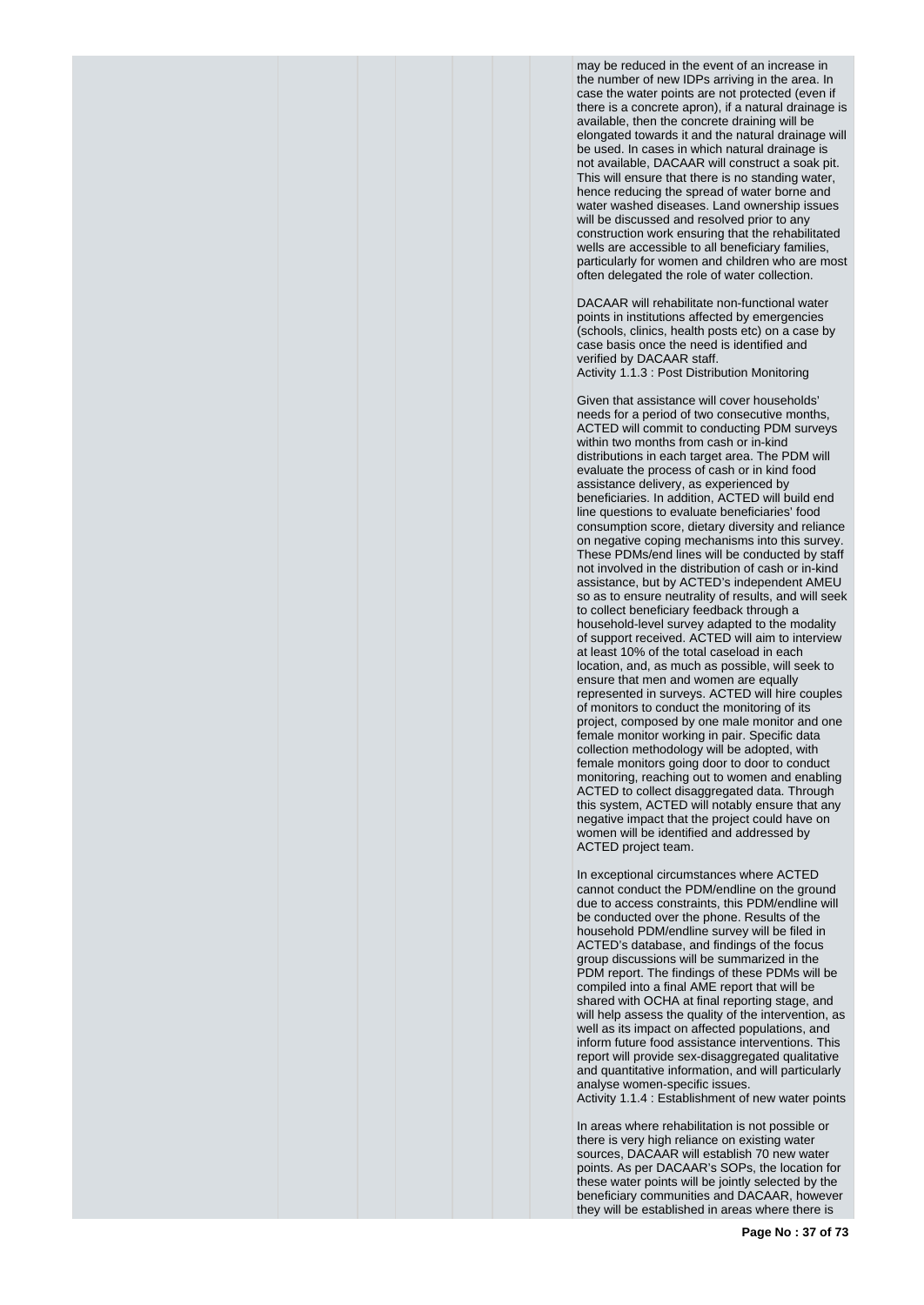more than normal load on the existing water sources. Each water point (based on a flow rate of 7.5L/minute) will seek to benefit approximately 20 families (approximately 140 persons). Women will be involved in site selection for these new water points, whereby a minimum of 40% of the sites will jointly be selected by women beneficiaries. To encourage community buy-in and a sense of ownership, communities will also contribute to the construction work through the provision of unskilled labor. Land ownership issues will be discussed and resolved prior to any construction work ensuring that the new wells are accessible to all benefiting families, particularly for women and children who are most often delegated the role of water collection.

DACAAR will construct new water points in institutions affected by emergencies (schools, clinics, health posts etc) on a case by case basis once the need is identified and verified by DACAAR staff.

Activity 1.1.5 : Distribution of bio-sand filters for household water treatment

DACAAR will provide the targeted beneficiaries with plastic biosand filters for household treatment of surface water in cases beneficiaries for water trucking cannot be provided with durable sources of water (new or rehabilitated water points). This may be due to a number of reasons including (but not limited to): a) land ownerships issues cannot be resolved, b) Government does not allow drilling of new wells, c) absence of/poor quality of ground water. One female member of the family will be trained to operate and maintain the biosand filter. Activity 1.1.6 : Organize training on Operation and Maintenance (O&M) of hand pumps for selected caretakers in the intervention area

120 caretakers will be identified and trained on the proper usage and maintenance of hand pumps. Subsequently, they will be the focal point for the WUG and the site engineer. The caretaker also accompanies the site engineer during drilling, apron making and installation of the pumps together with a skilled technician The caretaker's role is then to ensure the proper usage, cleaning, maintenance and repair of the water point. Caretakers also receive training on chlorination.

Activity 1.1.7 : Conduct water quality tests for all newly constructed and rehabilitated water points

In order to ensure the quality of water supplied to affected people, water samples will be taken and analyzed to monitor water quality. DACAAR's Water Expertise and Training (WET) Center is well equipped in carrying out bacteriological and chemical testing. DACAAR will undertake bacteriological tests on all newly constructed and rehabilitated water points, and chemical tests on 10% of these water points.

Activity 1.2.1 : Conduct hygiene awareness campaigns in target villages and settlements to improve hygiene and sanitation behavior and practices

The provision of safe water and combined sanitation and hygiene facilities will be accompanied by basic hygiene education to reduce the risk of disease. The purpose of the hygiene promotion is to increase the level of knowledge among beneficiaries in relation to: the importance of safe drinking water and adequate sanitation, WASH in relation to food safety, and personal/familial hygiene. The hygiene messaging will be provided through hygiene sessions combined with visual communications materials. In Afghanistan hygiene promotion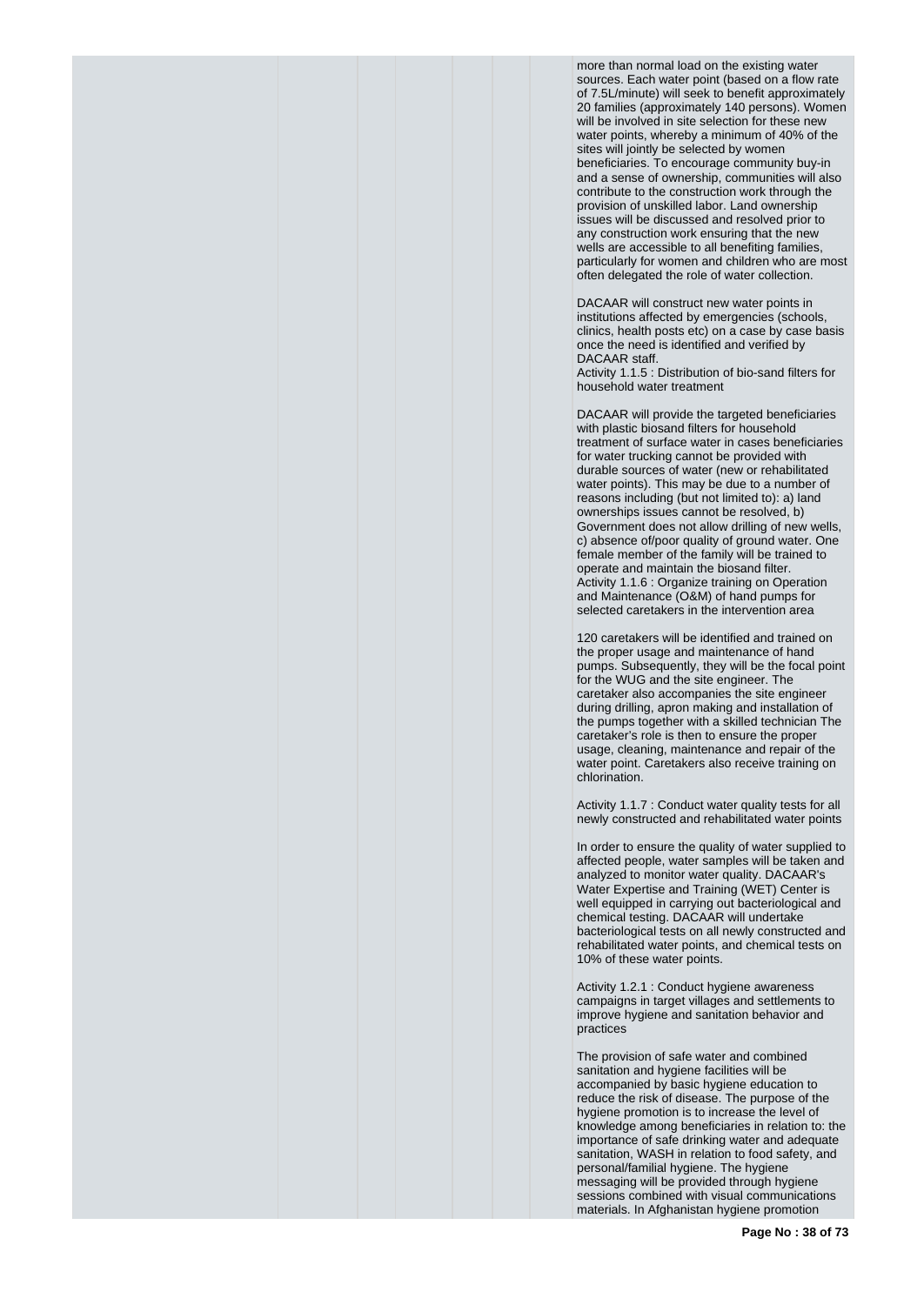must be carried out separately for men and women and thus DACAAR will employ hygiene promotion "couples" for this task. Each targeted family will attend a minimum of three 1-day hygiene education sessions. Activity 1.2.1 : Mine and ERW Impact Free Community Survey

Halo will execute an initial sample of Mine and ERW Impact Free Community Survey (MEIFCS). This is a village-by-village survey that assess contamination levels and clearance requirements to support the Mine Action Programme of Afghanistan. MEIFCS' will be conducted throughout the project.

Survey of communities recently affected by conflict to determine their contamination status and conduct disposal of any dangerous items discovered or reported during this process. Where contamination is extensive Halo will deploy bilaterally funded Conventional Weapons Destruction (CWD) and Weapons and Ammunition Disposal (WAD) teams to dispose of the items discovered at no cost to the CHF.

Communities were selected based on a number of key prioritization points. This includes proximity to contamination, number of casualties, presence of IDPs/returnees and other vulnerable groups. The level of risk presented to beneficiaries correlates with the proximity to contamination and the number of casualties indicates the capacity of communities to cope. However, given the predicted extent of contamination after recent kinetic fighting, and increase in IDP numbers, HALO expects the first month of assessment to highlight communities most at risk. The security situation was also factored into the decision. The final number was based on the capacity of Survey/MRE teams based on previous experiences operating in heavily conflict affected provinces.

In line with the recent release of the AMAS O7-6, HALO will ensure survey activities undertaken are carried out effectively and efficiently minimizing the adverse impact on people, wildlife, vegetation and other aspects of the environment. HALO senior management, familiar with the AMAS O7-06, are obligated to ensure and oversee all operational staff pay attention to the impact of mine action activities. Senior staff are responsible for monitoring and reviewing survey activities through the lens of environmental impact. Any new staff joining HALO as part of this project will be required to familiarize themselves with environmental considerations. Teams will thus pay particular attention to the environmental conditions of the community or location of the explosive item whilst engaging the community in this assessment. HALO's MRE/Survey teams will coordinate with DMAC, or alert them to any major environmental barriers found in the targeted community. For activities outlined in this proposal specifically, generation of waste and emission of energy (where items are destroyed in situ) will be the primary areas for consideration, and staff trained subsequently. Mitigation strategies will be discussed with senior management when faced with immediate environmental considerations and an appropriate course of action documented and reported to DMAC.

Activity 1.2.2 : Explosive Ordnance Disposal (EOD)

Spot Explosive Ordnance Disposal (EOD) of dangerous items identified during project implementation will be conducted wherever possible by the survey teams. If the contamination is extensive or technically complex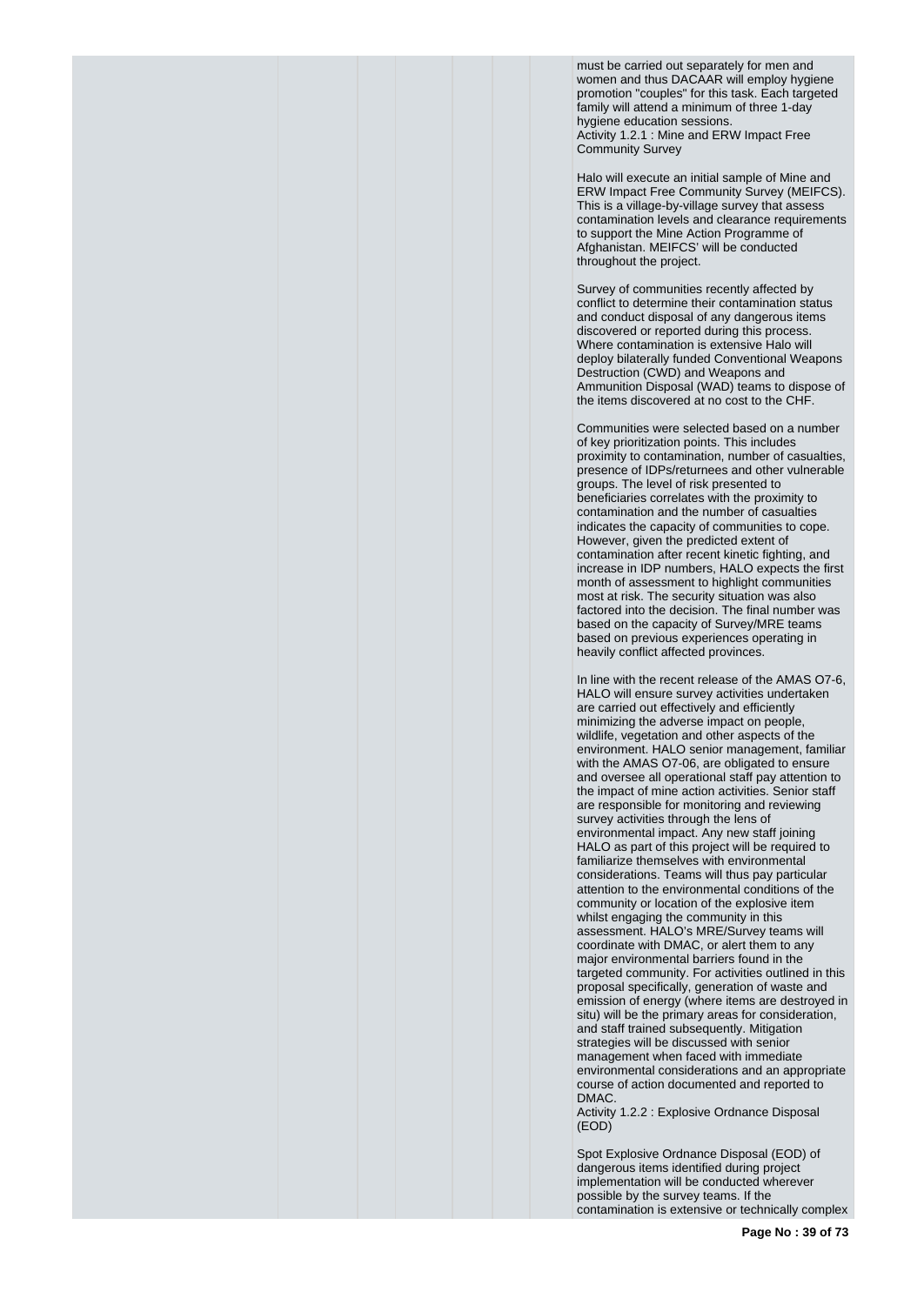(e.g. aircraft bombs), separate bilaterally funded Conventional Weapons Destruction (CWD) and Weapons and Ammunition Disposal (WAD) teams are available to further assess and dispose of the hazards at no additional cost to the project. If a previously unreported minefield is identified, a survey will be submitted to DMAC for prioritization.

Activity 1.2.2 : Installation of hand-washing stations

DACAAR will set up 600 hand-washing stations. The importance of hand-washing, including the correct way to wash hands and the most important instances for hand washing (e.g. before eating, after going to the toilet) will be emphasized as part of the hygiene education sessions.

Activity 1.2.3 : Establishment of emergency latrines and baths for displaced families

The spread of waterborne diseases is not only due to the lack of adequate safe drinking water, but is also associated with the lack of adequate sanitation facilities which forces people to defecate openly, hence DACAAR will establish 600 emergency baths and latrines. In cases the displaced families are living in rented accommodation (as was seen during previous actions), then the baths and latrines will be established after receiving the consent of the land owner. These latrines and baths will not be communal since due to cultural constraints, females have limited mobility and will not share facilities with males who are not a part of their immediate family. DACAAR will construct one emergency latrine and bath for up to a maximum of three families from the same extended family (household) to ensure that sanitation needs of all members are met as per Sphere standards, and that women and children can safely use these facilities. Examples of the latrine and bath designs are included in the document tab.

Please note that all resources and financial needs for this activity are taken from previous/ongoing CHF funding for DACAAR. For this reason there is no reference to this activity within the submitted budget

Activity 1.2.4 : Conduct Pre- Post-KAP studies and Post Distribution Monitoring in the target areas

The results of Pre-KAP and Post-KAP surveys will be compared to measure extent of change in hygiene knowledge, awareness and practices over the course of the project. The surveys give an insight into the hygiene situation at the beginning and end of the intervention to provide an overall picture of areas which have seen improvement and those which could be improved upon.

DACAAR commits to conducting PDM surveys within two months from distributions in each target area. The PDM will evaluate the process of WASH assistance delivery, as experienced by beneficiaries. These PDMs will be conducted by staff not involved in the distribution of WASH assistance so as to ensure neutrality of results, and will seek to collect beneficiary feedback through a household-level survey adapted to the modality of support received. DACAAR will aim to interview at least 10% of the total caseload in each location, and, as much as possible, will seek to ensure that men and women are equally represented in surveys. Specific data collection methodology will be adopted, with female monitors going door to door to conduct monitoring, reaching out to women and enabling DACAAR to collect disaggregated data.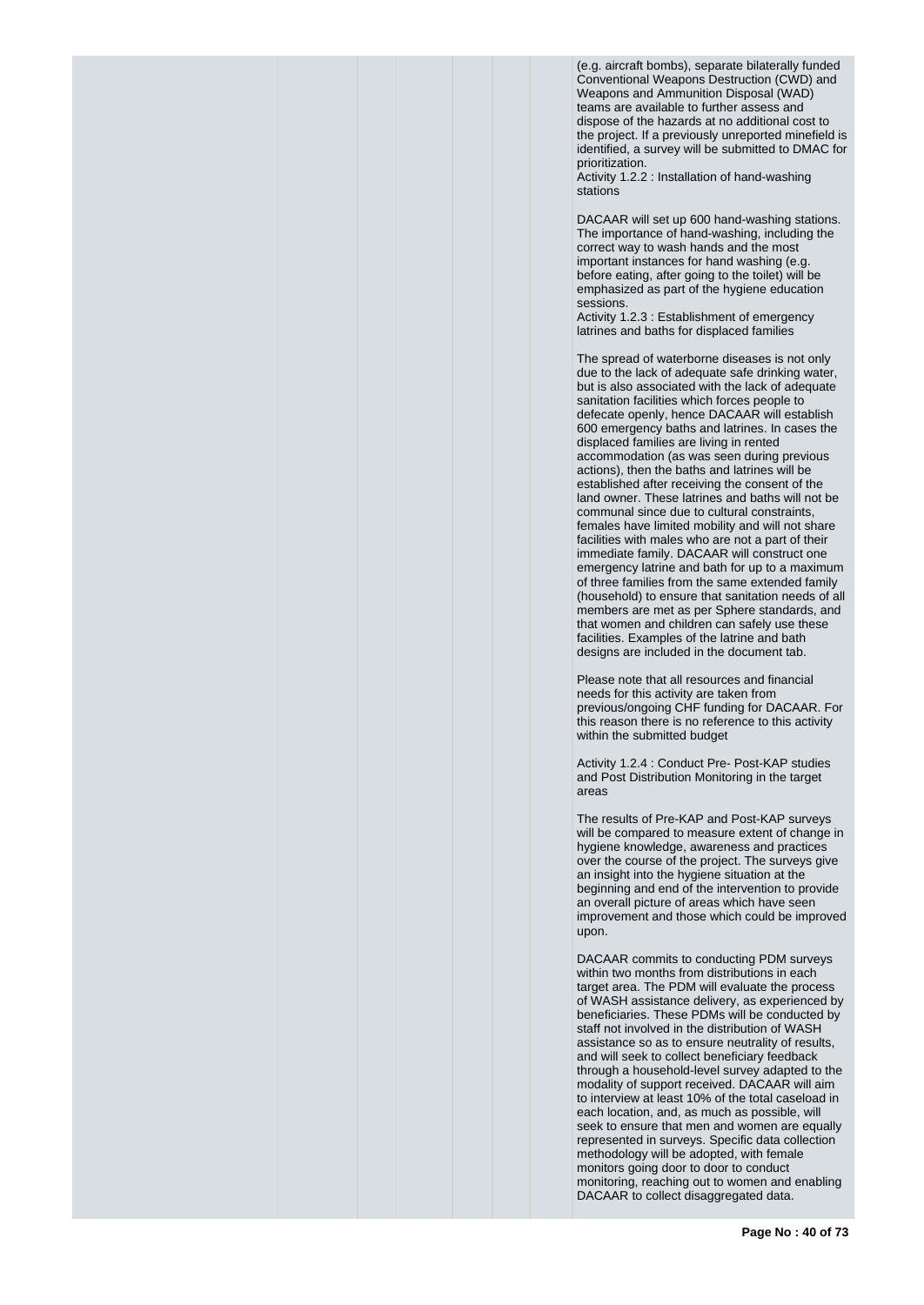|                      |               |                    |   |   | In exceptional circumstances where DACAAR<br>cannot conduct the PDM on the ground due to<br>access constraints, this PDM will be conducted<br>over the phone. The findings of these PDMs will<br>be compiled into a final AME report that will be<br>shared with OCHA at final reporting stage, and<br>will help assess the quality of the intervention, as<br>well as its impact on affected populations, and<br>inform future WASH interventions. This report will<br>provide sex-disaggregated qualitative and<br>quantitative information, and will particularly<br>analyse women-specific issues.                                                                                                                                                                                                                                                                                                                                                                                                                                                                                                                                                                                                                                                                                                                                                                                                                                                                                                                                                                                                                                                                                                                                                                                                                                                                                                                                                                                                                                                                                                                                                                                                                                                                                                                                                                                                                                                                                                                                                                                                                                                                                                                                                                                                                                                                                                                                                                                                                                                               |
|----------------------|---------------|--------------------|---|---|----------------------------------------------------------------------------------------------------------------------------------------------------------------------------------------------------------------------------------------------------------------------------------------------------------------------------------------------------------------------------------------------------------------------------------------------------------------------------------------------------------------------------------------------------------------------------------------------------------------------------------------------------------------------------------------------------------------------------------------------------------------------------------------------------------------------------------------------------------------------------------------------------------------------------------------------------------------------------------------------------------------------------------------------------------------------------------------------------------------------------------------------------------------------------------------------------------------------------------------------------------------------------------------------------------------------------------------------------------------------------------------------------------------------------------------------------------------------------------------------------------------------------------------------------------------------------------------------------------------------------------------------------------------------------------------------------------------------------------------------------------------------------------------------------------------------------------------------------------------------------------------------------------------------------------------------------------------------------------------------------------------------------------------------------------------------------------------------------------------------------------------------------------------------------------------------------------------------------------------------------------------------------------------------------------------------------------------------------------------------------------------------------------------------------------------------------------------------------------------------------------------------------------------------------------------------------------------------------------------------------------------------------------------------------------------------------------------------------------------------------------------------------------------------------------------------------------------------------------------------------------------------------------------------------------------------------------------------------------------------------------------------------------------------------------------------|
| Kunduz -> Qala-e-Zal | 18 17,39<br>4 | 18,360 31,88 28,98 | 9 | 9 | 96,63 Activity 1.1.1 : Undertake needs assessment in<br>2 the targeted districts to identify the specific<br>WASH needs of IDPs and their vulnerable host<br>communities<br>DACAAR will undertake a comprehensive<br>assessment of the WASH needs of the IDPs and<br>their vulnerable host communities in the five<br>targeted districts of Kunduz province during the<br>first month of the intervention in coordination with<br>ACTED. The five districts to be assessed are:<br>Chahar Dara Dashte Archi, Imam Sahib,<br>Khanabad, and Qala-i-Zal. This will allow<br>DACAAR to tailor the WASH interventions to the<br>specific needs of each beneficiary family.<br>Given that a comprehensive needs assessment<br>was not possible during project development, the<br>targets and types of interventions are tentatively<br>planned based on reliable available secondary<br>information including OCHA field reports and<br>ACAPS briefing notes as well as needs<br>assessments in support of other projects.<br>Activity 1.1.1 : Mine Risk Education<br>The survey teams will provide MRE to men,<br>women, girls and boys living in vulnerable<br>communities to increase their knowledge of the<br>risks of explosive remnants of war (ERW) and of<br>how to identify items and seek assistance, thus<br>reducing the risk of accidents. MRE sessions will<br>be delivered in Kunduz by two mixed-gender<br>survey teams.<br>Activity 1.1.1 : Assessment and Beneficiary<br>Selection<br>2,000 beneficiary households (including 300<br>households in Faryab, 1,600 in Kunduz, and 100<br>in Takhar) will be selected among PIDPs that<br>have been displaced for a minimum of six<br>months and a maximum of two years and a half.<br>A district level breakdown is as follows: 1)<br>Faryab: Almar and Pashtunkot 2) Kunduz:<br>Chahar Dara Dashte Archi, Imam Sahib,<br>Khanabad, and Qala-i-Zal, and 3) Takhar:<br>Khwaja Ghar. In exceptional circumstances, a<br>portion of beneficiary households may also be<br>selected among local populations, new IDPs or<br>returnees, so as to ensure perceived fairness<br>and local acceptance of the intervention in<br>specific target areas where support to prolonged<br>IDPs may be found to be a sensitive issue.<br>Households will be selected based on their need<br>for food assistance, as attested by results of the<br>HEAT survey and the prevalence of poor food<br>consumption scores and dietary diversity, with<br>the mostly highly vulnerable prioritized for<br>assistance. Beneficiary selection and following<br>distribution and sensitization will be organized on<br>a rolling basis to cover the needs of target<br>populations during the peak hunger season.<br>During the early stages of the project, ACTED<br>will coordinate with local communities, authorities<br>and key stakeholders to explain the project, as<br>well as its objectives and methodology in each<br>target area. This approach will serve to secure<br>community buy-in and access. ACTED will then |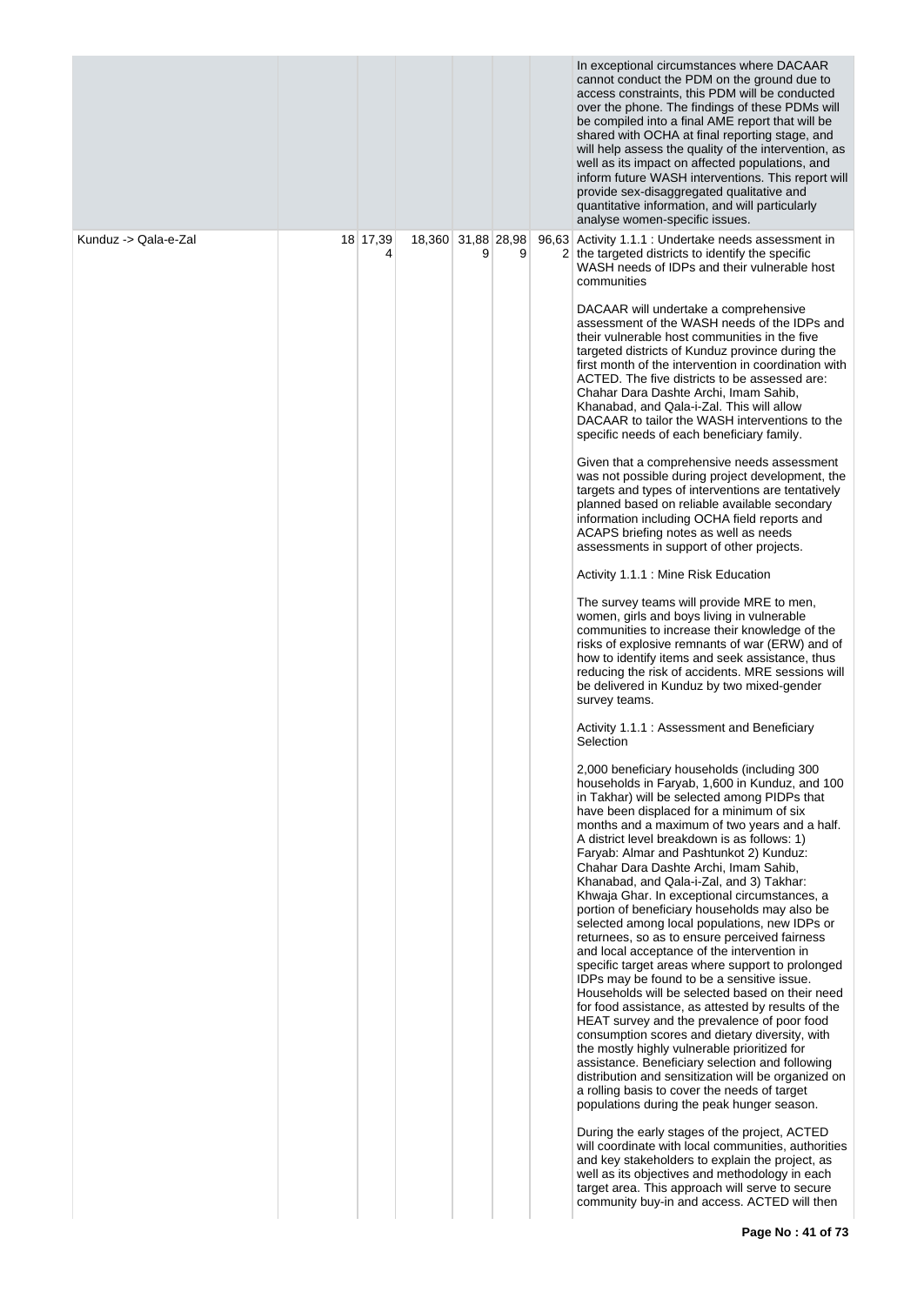carry out a rapid assessment in identified target areas using an adapted version of the OCHAendorsed HEAT, to determine household levels of food security (through food consumption scoring and dietary diversity). Data collected through this assessment will serve as baseline to evaluate the impact of the project on beneficiaries' food security. Baseline indicators will be calculated based on a 10% sample of the total caseload. The household-level assessment will help confirm the number, gender and age profile, and vulnerabilities of the affected population and priority needs. Where priority needs are identified that cannot be catered for by the proposed action (e.g. WASH needs, protection needs, etc.), ACTED will liaise with relevant local stakeholders, humanitarian and development agencies to mobilize additional support.

ACTED will complement this household-level assessment with a rapid market assessment that will inform the decision to use cash-for-food or inkind food assistance as an intervention modality. This market assessment will rely on focus group discussions to evaluate caseloads' access to markets, and interviews with at least three local traders to collect basic information on commodity prices. Information collected during these assessments will be compiled into a single database, that is managed by ACTED's MIS department in Kabul. ACTED will produce assessment reports that will be made available to OCHA upon request.

ACTED will closely coordinate with the Norwegian Refugee Council (NRC) at the onset of the project to ensure that the same beneficiaries are not targeted. Given that NRC will target beneficiaries through schools, NRC will share its list of target schools with ACTED to ensure no overlap in target areas. NRC and ACTED will also compare their selected beneficiary lists an address any overlap. Activity 1.1.2 : Cash-for-Food Distributions

Unconditional cash transfers will be the preferred type of support to be provided to beneficiaries. This assumption is based upon the capacity of local markets to supply the required food products in sufficient quantities to meet the dietary needs of beneficiaries. In-kind distributions will be favored if this is not the case. The amount of cash-for-food provided under this project was determined in accordance with FSAC's "Guideline on food security and agriculture cluster response packages" and will equal USD 90 per month and per household. This amount was determined based on a culturally appropriate, FSAC-approved food basket composed by wheat flour (60kg/month), rice (29kg/month), vegetable oil (6L/month), sugar (6kg/month), salt (1kg/month), and pulses (14kg/month), considering a national average household size of seven people. Each household will therefore receive USD 180 (2 x USD 90) during two consecutive distributions. Should this amount prove to be insufficient to cover a household's needs due to price variations that may affect local markets, as evidenced by findings of ACTED's market assessment in activity 1.1.1, ACTED will engage UNOCHA to discuss an increase in the monthly amount to be distributed to beneficiaries, and a possible reduction in targets. Where necessary, ACTED will use the Hawala cash transfer system to secure such operations. This is especially likely to be the case in remote areas of Faryab province.

In order to ensure that the needs of households are catered during the hunger season (typically November to February), distributions will be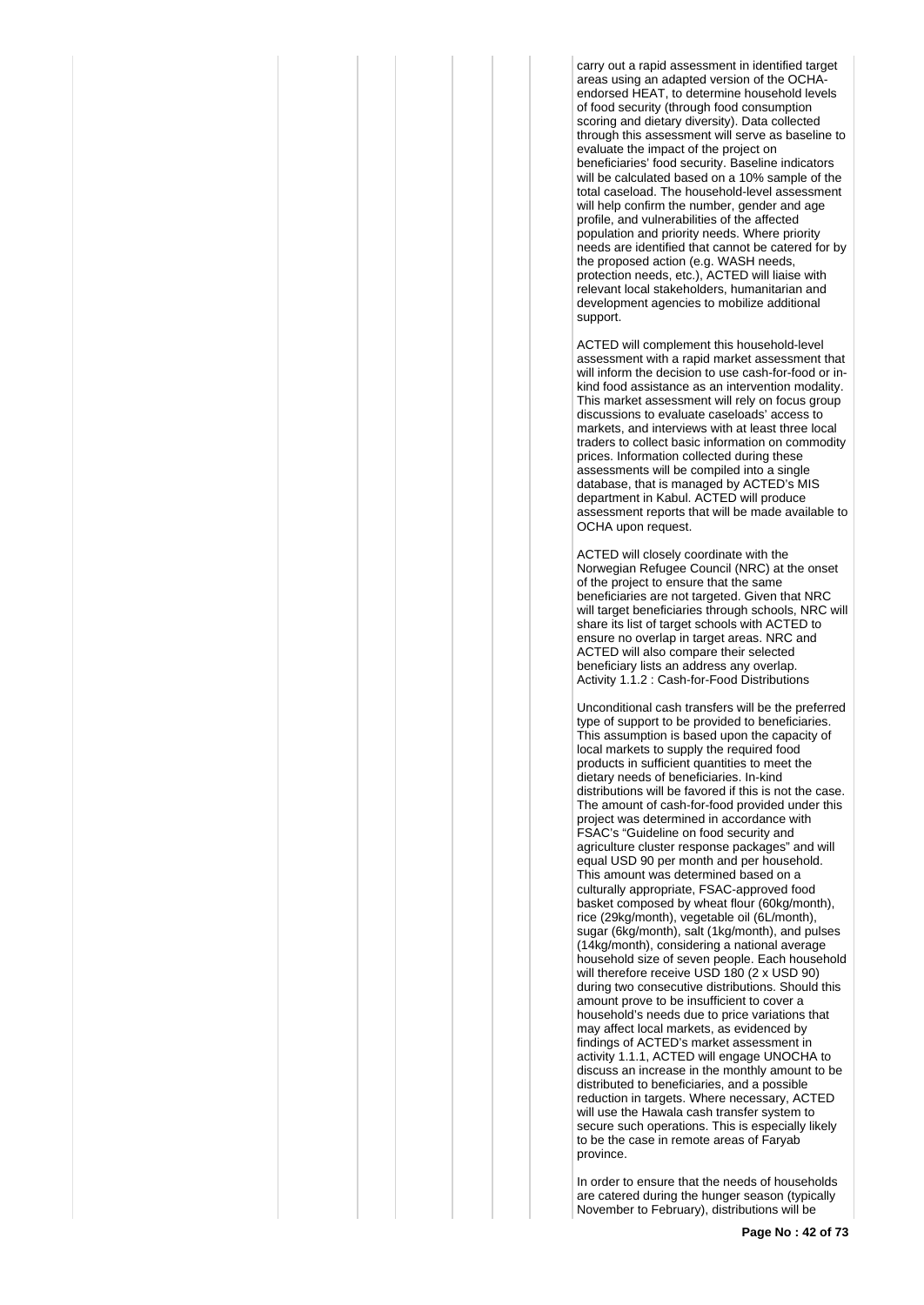undertaken on a rolling basis, as soon as assessment results are available and beneficiaries are confirmed in each target area. Distributions will take place in safe spaces that will be identified in consultation with local authorities and key stakeholders (e.g. Shuras, CDCs, etc.). ACTED will seek to ensure that these spaces are easily accessible to all identified beneficiaries, especially women. Separate distribution points will be set up for women, and women will receive their cash from a female staff member, to ensure that activities are in line with culturally appropriate protection practices. A distribution report will be produced for each caseload. All distributions will be monitored by ACTED's independent and neutral AMEU, and ACTED's Complaints Response Mechanism will be advertised as much as possible in orderto encourage beneficiaries to share their feedback, complaints or suggestions. Activity 1.1.2 : Emergency provision of safe water (water-trucking)

Where a lack of access to sufficient safe drinking water is identified, water-trucking will begin as quickly as possible to provide (minimum) 15 liters per person per day to the affected population in accordance with the Sphere Standards. Water trucking will last for a maximum of 60 days during which DACAAR will seek to find more durable ways in which to provide safe drinking water (see activities below). Water tankers will fill up reservoirs placed in strategic locations from where the affected population can fetch the water through taps. The placement of the reservoirs will seek to ensure that nobody has more than 500m or 15 minutes to the closest water point. This is particularly a concern from the protection angle as it is mostly women and children who collect water in the Afghan context.

Soak pits will be constructed at the reservoirs to avoid creating pools of stagnant water. Water will be chlorinated; water quality testing will be conducted on a weekly basis to ensure the water is not contaminated. If no durable solution can be found by rehabilitating an existing water point or constructing a new water point (because of e.g. technically challenging location, land issues or lack of approval by local authorities. Water kits will be distributed in connection to the water trucking for each targeted family. Activity 1.1.3 : Rehabilitation of previously nonfunctional water points

50 water distribution networks, such as pipe schemes and wells will be rehabilitated and repaired based on high priority in the targeted areas. Each rehabilitated water source will assist approximately 15 families as per the Ministry of Rural Rehabilitation and Development (MRRD) policy, depending on the flow of the water, which may be reduced in the event of an increase in the number of new IDPs arriving in the area. In case the water points are not protected (even if there is a concrete apron), if a natural drainage is available, then the concrete draining will be elongated towards it and the natural drainage will be used. In cases in which natural drainage is not available, DACAAR will construct a soak pit. This will ensure that there is no standing water, hence reducing the spread of water borne and water washed diseases. Land ownership issues will be discussed and resolved prior to any construction work ensuring that the rehabilitated wells are accessible to all beneficiary families, particularly for women and children who are most often delegated the role of water collection.

DACAAR will rehabilitate non-functional water points in institutions affected by emergencies (schools, clinics, health posts etc) on a case by case basis once the need is identified and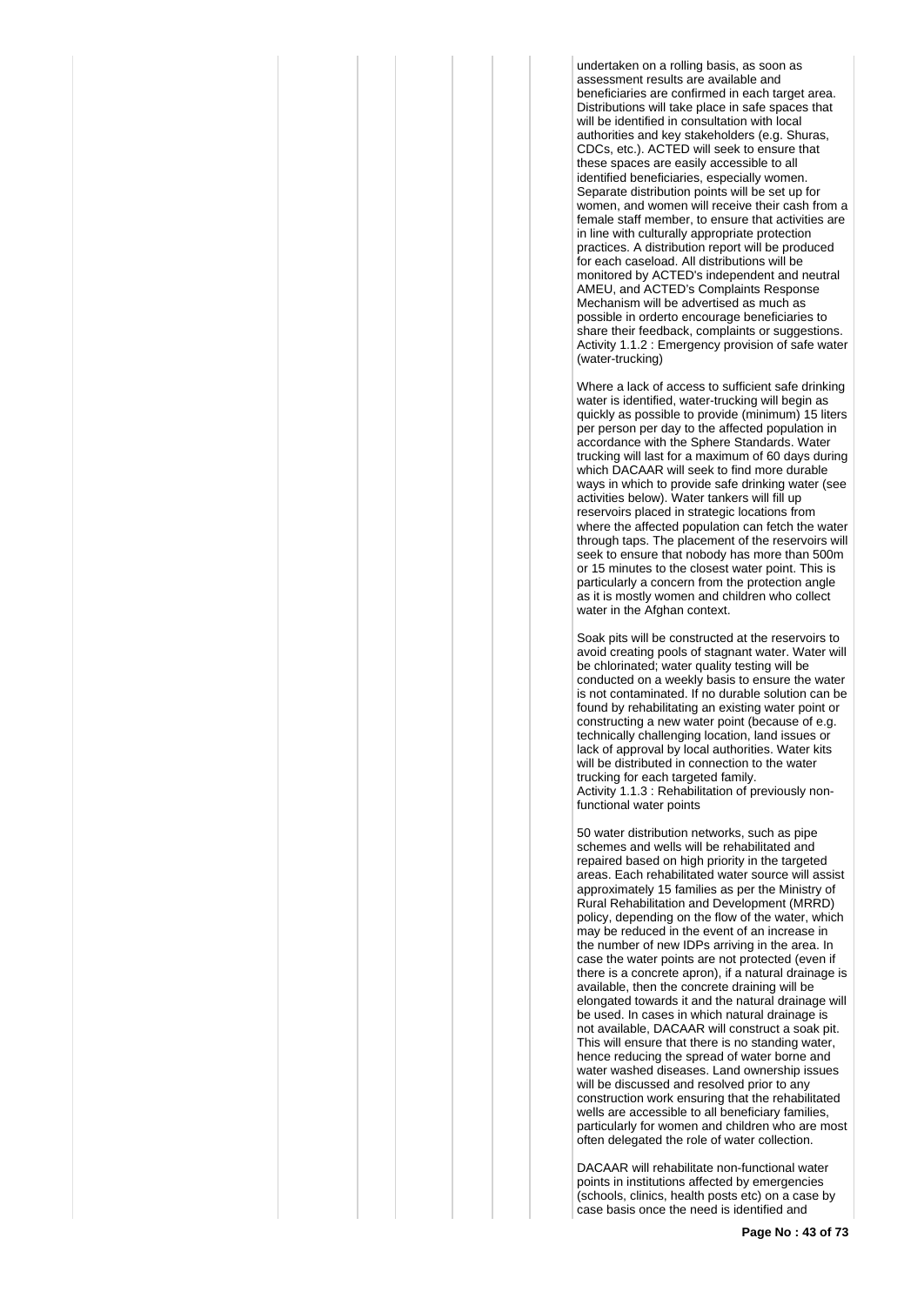verified by DACAAR staff. Activity 1.1.3 : Post Distribution Monitoring

Given that assistance will cover households' needs for a period of two consecutive months, ACTED will commit to conducting PDM surveys within two months from cash or in-kind distributions in each target area. The PDM will evaluate the process of cash or in kind food assistance delivery, as experienced by beneficiaries. In addition, ACTED will build end line questions to evaluate beneficiaries' food consumption score, dietary diversity and reliance on negative coping mechanisms into this survey. These PDMs/end lines will be conducted by staff not involved in the distribution of cash or in-kind assistance, but by ACTED's independent AMEU so as to ensure neutrality of results, and will seek to collect beneficiary feedback through a household-level survey adapted to the modality of support received. ACTED will aim to interview at least 10% of the total caseload in each location, and, as much as possible, will seek to ensure that men and women are equally represented in surveys. ACTED will hire couples of monitors to conduct the monitoring of its project, composed by one male monitor and one female monitor working in pair. Specific data collection methodology will be adopted, with female monitors going door to door to conduct monitoring, reaching out to women and enabling ACTED to collect disaggregated data. Through this system, ACTED will notably ensure that any negative impact that the project could have on women will be identified and addressed by ACTED project team.

In exceptional circumstances where ACTED cannot conduct the PDM/endline on the ground due to access constraints, this PDM/endline will be conducted over the phone. Results of the household PDM/endline survey will be filed in ACTED's database, and findings of the focus group discussions will be summarized in the PDM report. The findings of these PDMs will be compiled into a final AME report that will be shared with OCHA at final reporting stage, and will help assess the quality of the intervention, as well as its impact on affected populations, and inform future food assistance interventions. This report will provide sex-disaggregated qualitative and quantitative information, and will particularly analyse women-specific issues. Activity 1.1.4 : Establishment of new water points

In areas where rehabilitation is not possible or there is very high reliance on existing water sources, DACAAR will establish 70 new water points. As per DACAAR's SOPs, the location for these water points will be jointly selected by the beneficiary communities and DACAAR, however they will be established in areas where there is more than normal load on the existing water sources. Each water point (based on a flow rate of 7.5L/minute) will seek to benefit approximately 20 families (approximately 140 persons). Women will be involved in site selection for these new water points, whereby a minimum of 40% of the sites will jointly be selected by women beneficiaries. To encourage community buy-in and a sense of ownership, communities will also contribute to the construction work through the provision of unskilled labor. Land ownership issues will be discussed and resolved prior to any construction work ensuring that the new wells are accessible to all benefiting families, particularly for women and children who are most often delegated the role of water collection.

DACAAR will construct new water points in institutions affected by emergencies (schools, clinics, health posts etc) on a case by case basis once the need is identified and verified by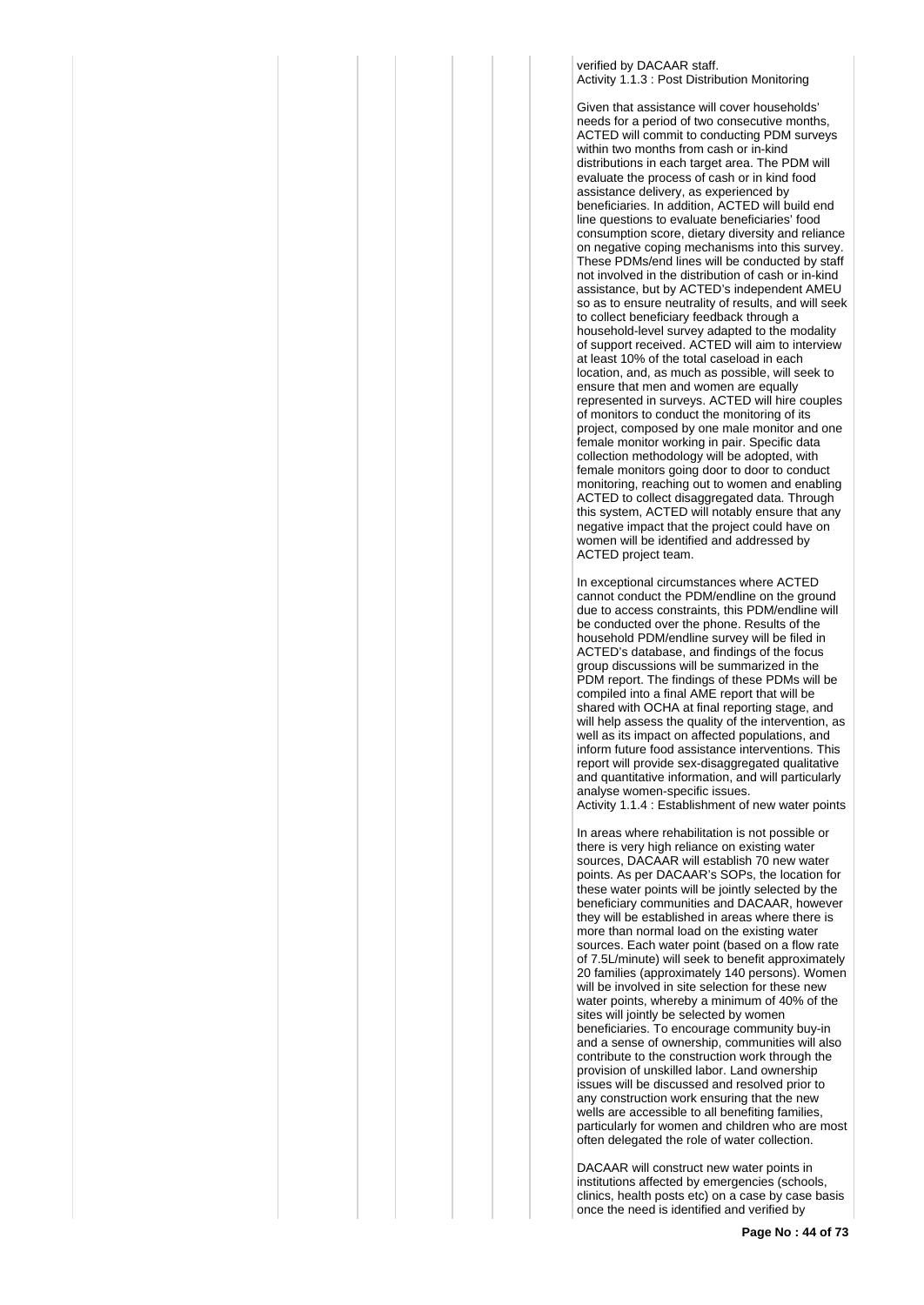## DACAAR staff.

Activity 1.1.5 : Distribution of bio-sand filters for household water treatment

DACAAR will provide the targeted beneficiaries with plastic biosand filters for household treatment of surface water in cases beneficiaries for water trucking cannot be provided with durable sources of water (new or rehabilitated water points). This may be due to a number of reasons including (but not limited to): a) land ownerships issues cannot be resolved, b) Government does not allow drilling of new wells, c) absence of/poor quality of ground water. One female member of the family will be trained to operate and maintain the biosand filter. Activity 1.1.6 : Organize training on Operation and Maintenance (O&M) of hand pumps for selected caretakers in the intervention area

120 caretakers will be identified and trained on the proper usage and maintenance of hand pumps. Subsequently, they will be the focal point for the WUG and the site engineer. The caretaker also accompanies the site engineer during drilling, apron making and installation of the pumps together with a skilled technician The caretaker's role is then to ensure the proper usage, cleaning, maintenance and repair of the water point. Caretakers also receive training on chlorination.

Activity 1.1.7 : Conduct water quality tests for all newly constructed and rehabilitated water points

In order to ensure the quality of water supplied to affected people, water samples will be taken and analyzed to monitor water quality. DACAAR's Water Expertise and Training (WET) Center is well equipped in carrying out bacteriological and chemical testing. DACAAR will undertake bacteriological tests on all newly constructed and rehabilitated water points, and chemical tests on 10% of these water points.

Activity 1.2.1 : Conduct hygiene awareness campaigns in target villages and settlements to improve hygiene and sanitation behavior and practices

The provision of safe water and combined sanitation and hygiene facilities will be accompanied by basic hygiene education to reduce the risk of disease. The purpose of the hygiene promotion is to increase the level of knowledge among beneficiaries in relation to: the importance of safe drinking water and adequate sanitation, WASH in relation to food safety, and personal/familial hygiene. The hygiene messaging will be provided through hygiene sessions combined with visual communications materials. In Afghanistan hygiene promotion must be carried out separately for men and women and thus DACAAR will employ hygiene promotion "couples" for this task. Each targeted family will attend a minimum of three 1-day hygiene education sessions. Activity 1.2.1 : Mine and ERW Impact Free Community Survey

Halo will execute an initial sample of Mine and ERW Impact Free Community Survey (MEIFCS). This is a village-by-village survey that assess contamination levels and clearance requirements to support the Mine Action Programme of Afghanistan. MEIFCS' will be conducted throughout the project.

Survey of communities recently affected by conflict to determine their contamination status and conduct disposal of any dangerous items discovered or reported during this process. Where contamination is extensive Halo will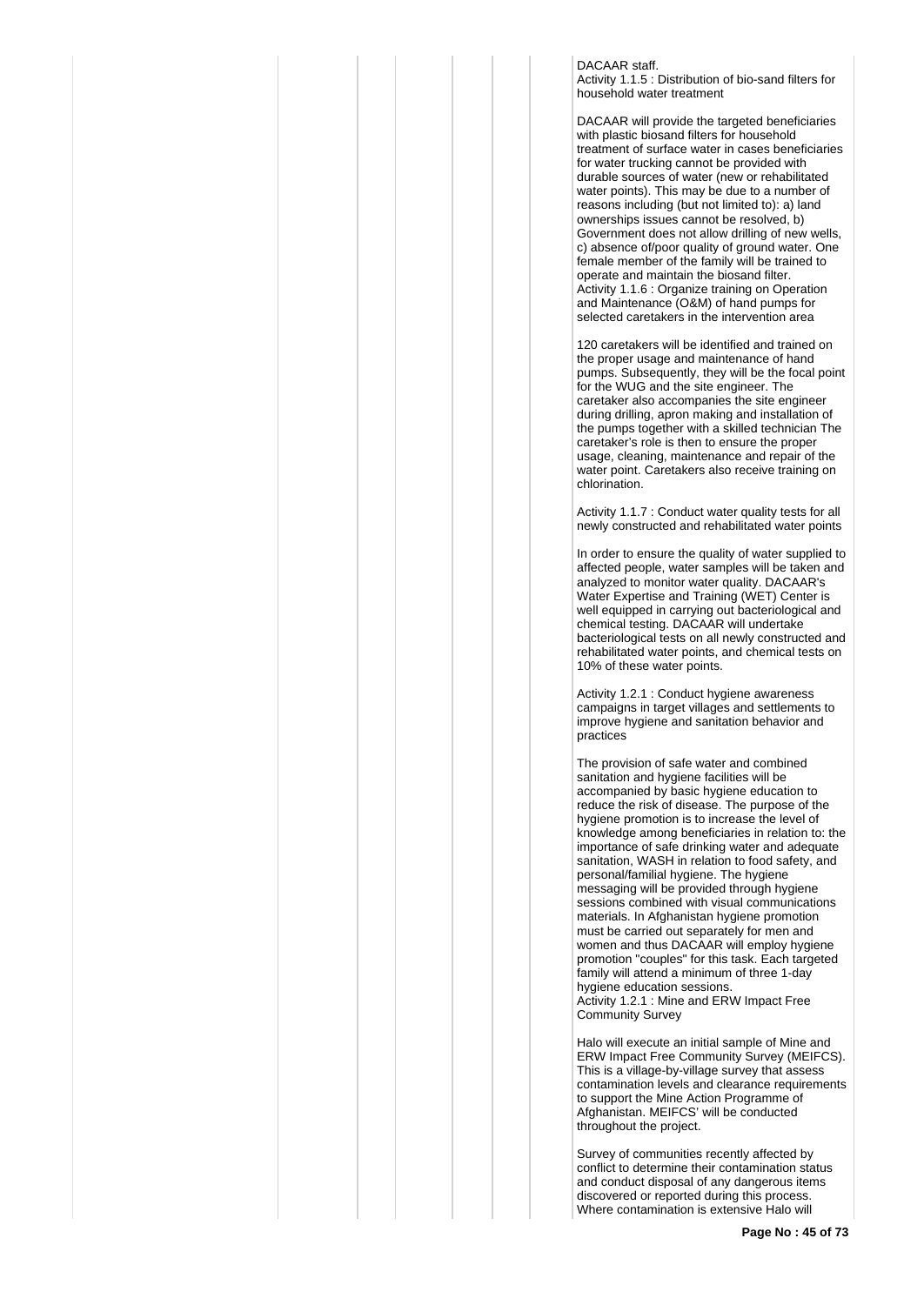deploy bilaterally funded Conventional Weapons Destruction (CWD) and Weapons and Ammunition Disposal (WAD) teams to dispose of the items discovered at no cost to the CHF.

Communities were selected based on a number of key prioritization points. This includes proximity to contamination, number of casualties, presence of IDPs/returnees and other vulnerable groups. The level of risk presented to beneficiaries correlates with the proximity to contamination and the number of casualties indicates the capacity of communities to cope. However, given the predicted extent of contamination after recent kinetic fighting, and increase in IDP numbers, HALO expects the first month of assessment to highlight communities most at risk. The security situation was also factored into the decision. The final number was based on the capacity of Survey/MRE teams based on previous experiences operating in heavily conflict affected provinces.

In line with the recent release of the AMAS O7-6, HALO will ensure survey activities undertaken are carried out effectively and efficiently minimizing the adverse impact on people, wildlife, vegetation and other aspects of the environment. HALO senior management, familiar with the AMAS O7-06, are obligated to ensure and oversee all operational staff pay attention to the impact of mine action activities. Senior staff are responsible for monitoring and reviewing survey activities through the lens of environmental impact. Any new staff joining HALO as part of this project will be required to familiarize themselves with environmental considerations. Teams will thus pay particular attention to the environmental conditions of the community or location of the explosive item whilst engaging the community in this assessment. HALO's MRE/Survey teams will coordinate with DMAC, or alert them to any major environmental barriers found in the targeted community. For activities outlined in this proposal specifically, generation of waste and emission of energy (where items are destroyed in situ) will be the primary areas for consideration, and staff trained subsequently. Mitigation strategies will be discussed with senior management when faced with immediate environmental considerations and an appropriate course of action documented and reported to DMAC.

Activity 1.2.2 : Explosive Ordnance Disposal (EOD)

Spot Explosive Ordnance Disposal (EOD) of dangerous items identified during project implementation will be conducted wherever possible by the survey teams. If the contamination is extensive or technically complex (e.g. aircraft bombs), separate bilaterally funded Conventional Weapons Destruction (CWD) and Weapons and Ammunition Disposal (WAD) teams are available to further assess and dispose of the hazards at no additional cost to the project. If a previously unreported minefield is identified, a survey will be submitted to DMAC for prioritization.

Activity 1.2.2 : Installation of hand-washing stations

DACAAR will set up 600 hand-washing stations. The importance of hand-washing, including the correct way to wash hands and the most important instances for hand washing (e.g. before eating, after going to the toilet) will be emphasized as part of the hygiene education sessions.

Activity 1.2.3 : Establishment of emergency latrines and baths for displaced families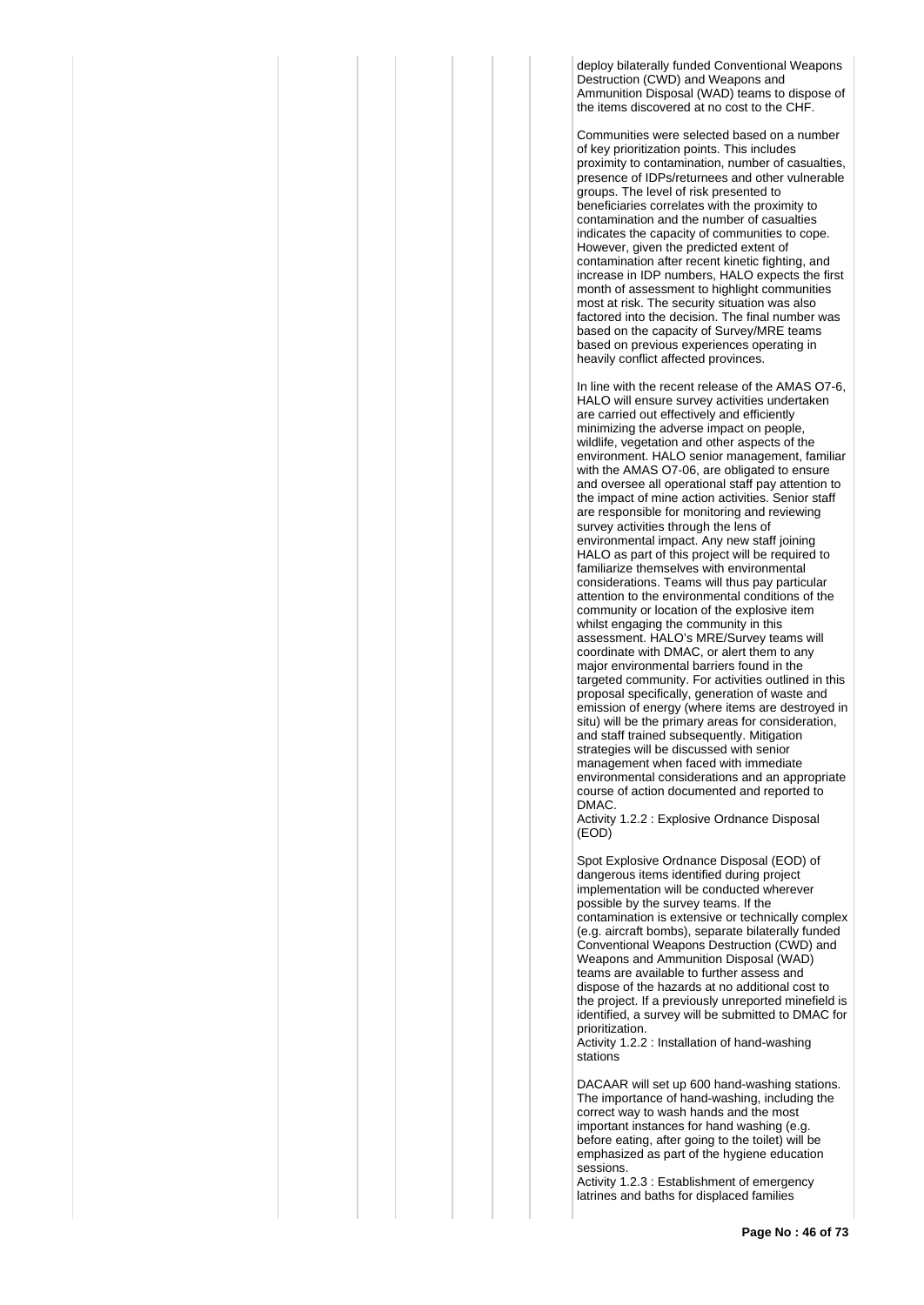|                     |               |                    |   |   | The spread of waterborne diseases is not only<br>due to the lack of adequate safe drinking water,<br>but is also associated with the lack of adequate<br>sanitation facilities which forces people to<br>defecate openly, hence DACAAR will establish<br>600 emergency baths and latrines. In cases the<br>displaced families are living in rented<br>accommodation (as was seen during previous<br>actions), then the baths and latrines will be<br>established after receiving the consent of the<br>land owner. These latrines and baths will not be<br>communal since due to cultural constraints.<br>females have limited mobility and will not share<br>facilities with males who are not a part of their<br>immediate family. DACAAR will construct one<br>emergency latrine and bath for up to a maximum<br>of three families from the same extended family<br>(household) to ensure that sanitation needs of all<br>members are met as per Sphere standards, and<br>that women and children can safely use these<br>facilities. Examples of the latrine and bath<br>designs are included in the document tab.<br>Please note that all resources and financial<br>needs for this activity are taken from<br>previous/ongoing CHF funding for DACAAR. For<br>this reason there is no reference to this activity<br>within the submitted budget<br>Activity 1.2.4 : Conduct Pre- Post-KAP studies<br>and Post Distribution Monitoring in the target<br>areas<br>The results of Pre-KAP and Post-KAP surveys<br>will be compared to measure extent of change in<br>hygiene knowledge, awareness and practices<br>over the course of the project. The surveys give<br>an insight into the hygiene situation at the<br>beginning and end of the intervention to provide<br>an overall picture of areas which have seen<br>improvement and those which could be improved<br>upon.<br>DACAAR commits to conducting PDM surveys<br>within two months from distributions in each<br>target area. The PDM will evaluate the process<br>of WASH assistance delivery, as experienced by<br>beneficiaries. These PDMs will be conducted by<br>staff not involved in the distribution of WASH<br>assistance so as to ensure neutrality of results,<br>and will seek to collect beneficiary feedback<br>through a household-level survey adapted to the<br>modality of support received. DACAAR will aim<br>to interview at least 10% of the total caseload in<br>each location, and, as much as possible, will<br>seek to ensure that men and women are equally<br>represented in surveys. Specific data collection<br>methodology will be adopted, with female<br>monitors going door to door to conduct<br>monitoring, reaching out to women and enabling<br>DACAAR to collect disaggregated data.<br>In exceptional circumstances where DACAAR<br>cannot conduct the PDM on the ground due to<br>access constraints, this PDM will be conducted<br>over the phone. The findings of these PDMs will<br>be compiled into a final AME report that will be<br>shared with OCHA at final reporting stage, and<br>will help assess the quality of the intervention, as<br>well as its impact on affected populations, and<br>inform future WASH interventions. This report will<br>provide sex-disaggregated qualitative and<br>quantitative information, and will particularly |
|---------------------|---------------|--------------------|---|---|------------------------------------------------------------------------------------------------------------------------------------------------------------------------------------------------------------------------------------------------------------------------------------------------------------------------------------------------------------------------------------------------------------------------------------------------------------------------------------------------------------------------------------------------------------------------------------------------------------------------------------------------------------------------------------------------------------------------------------------------------------------------------------------------------------------------------------------------------------------------------------------------------------------------------------------------------------------------------------------------------------------------------------------------------------------------------------------------------------------------------------------------------------------------------------------------------------------------------------------------------------------------------------------------------------------------------------------------------------------------------------------------------------------------------------------------------------------------------------------------------------------------------------------------------------------------------------------------------------------------------------------------------------------------------------------------------------------------------------------------------------------------------------------------------------------------------------------------------------------------------------------------------------------------------------------------------------------------------------------------------------------------------------------------------------------------------------------------------------------------------------------------------------------------------------------------------------------------------------------------------------------------------------------------------------------------------------------------------------------------------------------------------------------------------------------------------------------------------------------------------------------------------------------------------------------------------------------------------------------------------------------------------------------------------------------------------------------------------------------------------------------------------------------------------------------------------------------------------------------------------------------------------------------------------------------------------------------------------------------------------------------------------------------------------------------------------------------------------------------------------------------------------------------------------------------------------------------------------------------------------------------------------------------------------------------------------------------------------------------------|
| Kunduz -> Chardarah | 18 17,39<br>4 | 18,360 31,88 28,98 | 9 | 9 | analyse women-specific issues.<br>96,63 Activity 1.1.1 : Undertake needs assessment in<br>2 the targeted districts to identify the specific<br>WASH needs of IDPs and their vulnerable host                                                                                                                                                                                                                                                                                                                                                                                                                                                                                                                                                                                                                                                                                                                                                                                                                                                                                                                                                                                                                                                                                                                                                                                                                                                                                                                                                                                                                                                                                                                                                                                                                                                                                                                                                                                                                                                                                                                                                                                                                                                                                                                                                                                                                                                                                                                                                                                                                                                                                                                                                                                                                                                                                                                                                                                                                                                                                                                                                                                                                                                                                                                                                                            |
|                     |               |                    |   |   | communities<br>DACAAR will undertake a comprehensive<br>assessment of the WASH needs of the IDPs and<br>their vulnerable host communities in the five                                                                                                                                                                                                                                                                                                                                                                                                                                                                                                                                                                                                                                                                                                                                                                                                                                                                                                                                                                                                                                                                                                                                                                                                                                                                                                                                                                                                                                                                                                                                                                                                                                                                                                                                                                                                                                                                                                                                                                                                                                                                                                                                                                                                                                                                                                                                                                                                                                                                                                                                                                                                                                                                                                                                                                                                                                                                                                                                                                                                                                                                                                                                                                                                                  |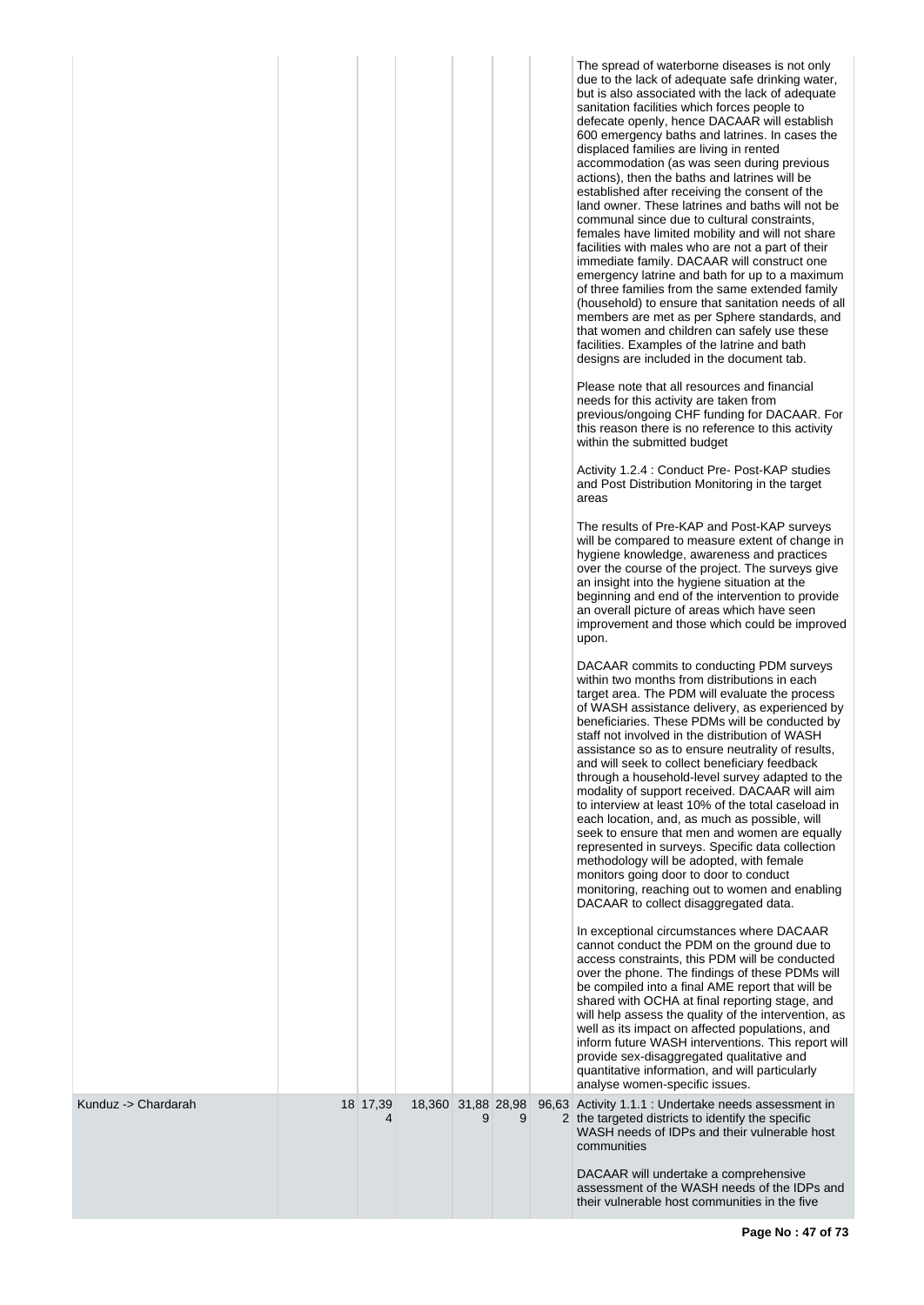targeted districts of Kunduz province during the first month of the intervention in coordination with ACTED. The five districts to be assessed are: Chahar Dara Dashte Archi, Imam Sahib, Khanabad, and Qala-i-Zal. This will allow DACAAR to tailor the WASH interventions to the specific needs of each beneficiary family.

Given that a comprehensive needs assessment was not possible during project development, the targets and types of interventions are tentatively planned based on reliable available secondary information including OCHA field reports and ACAPS briefing notes as well as needs assessments in support of other projects.

Activity 1.1.1 : Mine Risk Education

The survey teams will provide MRE to men, women, girls and boys living in vulnerable communities to increase their knowledge of the risks of explosive remnants of war (ERW) and of how to identify items and seek assistance, thus reducing the risk of accidents. MRE sessions will be delivered in Kunduz by two mixed-gender survey teams.

Activity 1.1.1 : Assessment and Beneficiary **Selection** 

2,000 beneficiary households (including 300 households in Faryab, 1,600 in Kunduz, and 100 in Takhar) will be selected among PIDPs that have been displaced for a minimum of six months and a maximum of two years and a half. A district level breakdown is as follows: 1) Faryab: Almar and Pashtunkot 2) Kunduz: Chahar Dara Dashte Archi, Imam Sahib, Khanabad, and Qala-i-Zal, and 3) Takhar: Khwaja Ghar. In exceptional circumstances, a portion of beneficiary households may also be selected among local populations, new IDPs or returnees, so as to ensure perceived fairness and local acceptance of the intervention in specific target areas where support to prolonged IDPs may be found to be a sensitive issue. Households will be selected based on their need for food assistance, as attested by results of the HEAT survey and the prevalence of poor food consumption scores and dietary diversity, with the mostly highly vulnerable prioritized for assistance. Beneficiary selection and following distribution and sensitization will be organized on a rolling basis to cover the needs of target populations during the peak hunger season.

During the early stages of the project, ACTED will coordinate with local communities, authorities and key stakeholders to explain the project, as well as its objectives and methodology in each target area. This approach will serve to secure community buy-in and access. ACTED will then carry out a rapid assessment in identified target areas using an adapted version of the OCHAendorsed HEAT, to determine household levels of food security (through food consumption scoring and dietary diversity). Data collected through this assessment will serve as baseline to evaluate the impact of the project on beneficiaries' food security. Baseline indicators will be calculated based on a 10% sample of the total caseload. The household-level assessment will help confirm the number, gender and age profile, and vulnerabilities of the affected population and priority needs. Where priority needs are identified that cannot be catered for by the proposed action (e.g. WASH needs, protection needs, etc.), ACTED will liaise with relevant local stakeholders, humanitarian and development agencies to mobilize additional support.

ACTED will complement this household-level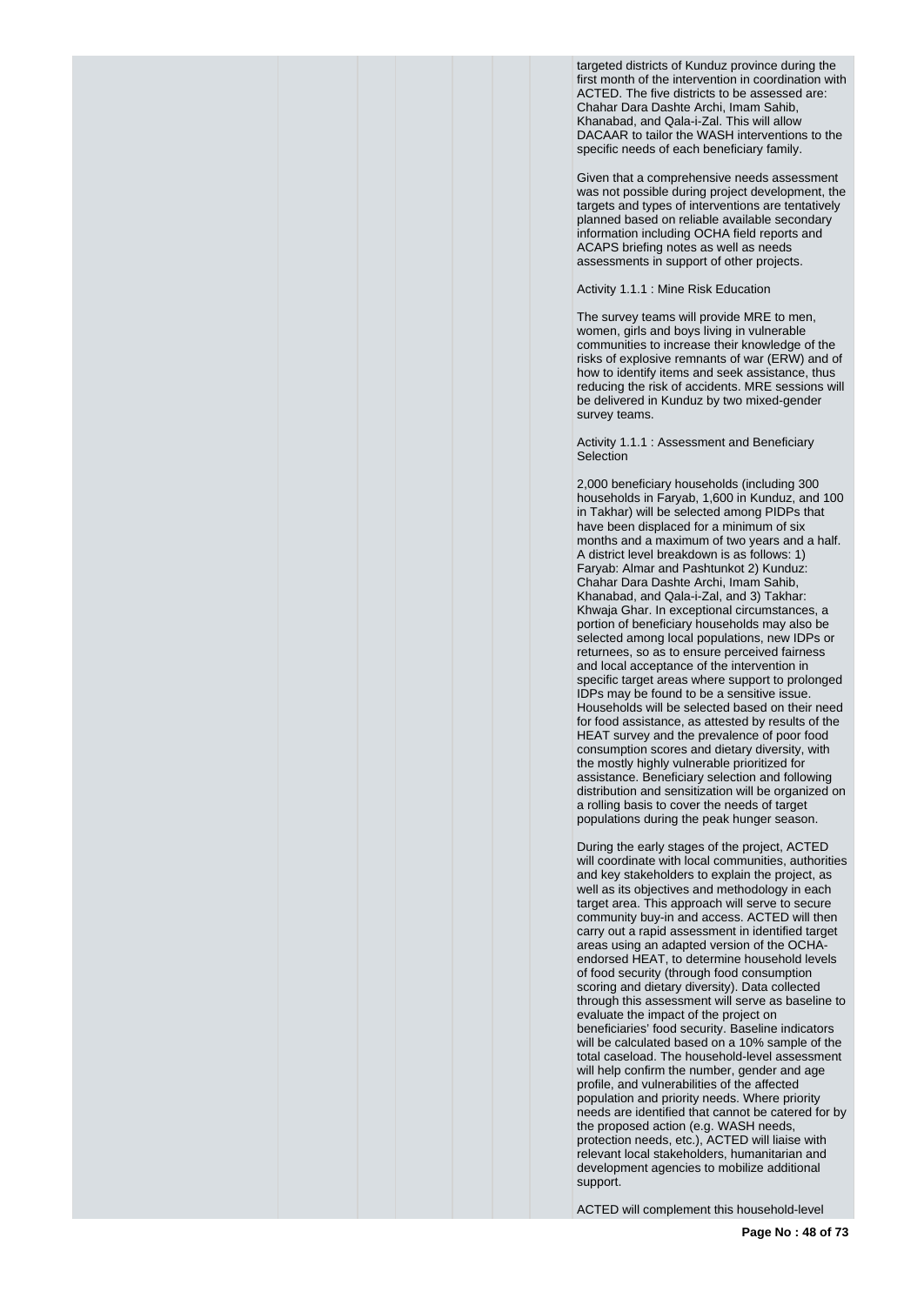assessment with a rapid market assessment that will inform the decision to use cash-for-food or inkind food assistance as an intervention modality. This market assessment will rely on focus group discussions to evaluate caseloads' access to markets, and interviews with at least three local traders to collect basic information on commodity prices. Information collected during these assessments will be compiled into a single database, that is managed by ACTED's MIS department in Kabul. ACTED will produce assessment reports that will be made available to OCHA upon request.

ACTED will closely coordinate with the Norwegian Refugee Council (NRC) at the onset of the project to ensure that the same beneficiaries are not targeted. Given that NRC will target beneficiaries through schools, NRC will share its list of target schools with ACTED to ensure no overlap in target areas. NRC and ACTED will also compare their selected beneficiary lists an address any overlap. Activity 1.1.2 : Cash-for-Food Distributions

Unconditional cash transfers will be the preferred type of support to be provided to beneficiaries. This assumption is based upon the capacity of local markets to supply the required food products in sufficient quantities to meet the dietary needs of beneficiaries. In-kind distributions will be favored if this is not the case. The amount of cash-for-food provided under this project was determined in accordance with FSAC's "Guideline on food security and agriculture cluster response packages" and will equal USD 90 per month and per household. This amount was determined based on a culturally appropriate, FSAC-approved food basket composed by wheat flour (60kg/month), rice (29kg/month), vegetable oil (6L/month), sugar (6kg/month), salt (1kg/month), and pulses (14kg/month), considering a national average household size of seven people. Each household will therefore receive USD 180 (2 x USD 90) during two consecutive distributions. Should this amount prove to be insufficient to cover a household's needs due to price variations that may affect local markets, as evidenced by findings of ACTED's market assessment in activity 1.1.1, ACTED will engage UNOCHA to discuss an increase in the monthly amount to be distributed to beneficiaries, and a possible reduction in targets. Where necessary, ACTED will use the Hawala cash transfer system to secure such operations. This is especially likely to be the case in remote areas of Faryab province.

In order to ensure that the needs of households are catered during the hunger season (typically November to February), distributions will be undertaken on a rolling basis, as soon as assessment results are available and beneficiaries are confirmed in each target area. Distributions will take place in safe spaces that will be identified in consultation with local authorities and key stakeholders (e.g. Shuras, CDCs, etc.). ACTED will seek to ensure that these spaces are easily accessible to all identified beneficiaries, especially women. Separate distribution points will be set up for women, and women will receive their cash from a female staff member, to ensure that activities are in line with culturally appropriate protection practices. A distribution report will be produced for each caseload. All distributions will be monitored by ACTED's independent and neutral AMEU, and ACTED's Complaints Response Mechanism will be advertised as much as possible in orderto encourage beneficiaries to share their feedback, complaints or suggestions. Activity 1.1.2 : Emergency provision of safe water

**Page No : 49 of 73**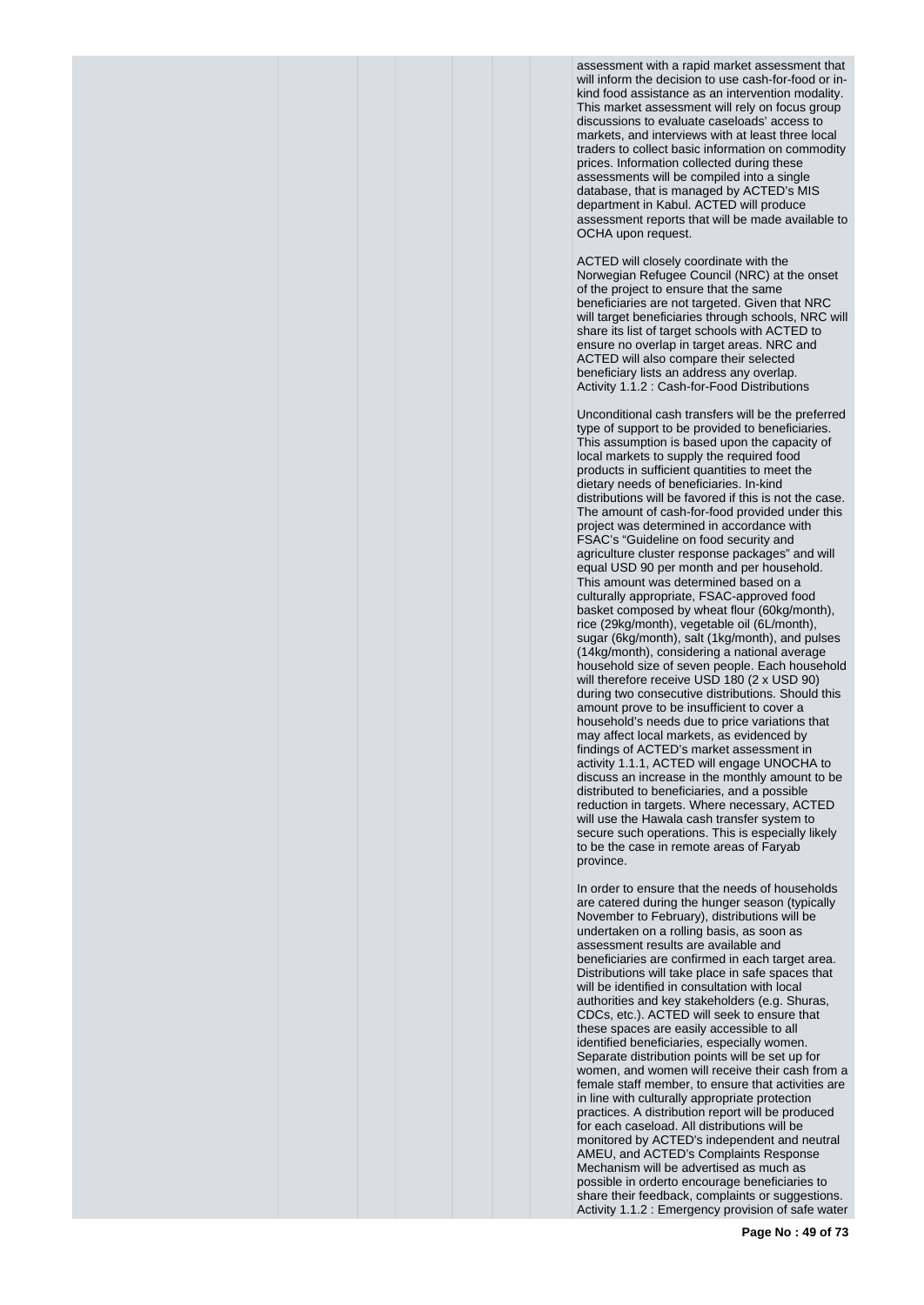## (water-trucking)

Where a lack of access to sufficient safe drinking water is identified, water-trucking will begin as quickly as possible to provide (minimum) 15 liters per person per day to the affected population in accordance with the Sphere Standards. Water trucking will last for a maximum of 60 days during which DACAAR will seek to find more durable ways in which to provide safe drinking water (see activities below). Water tankers will fill up reservoirs placed in strategic locations from where the affected population can fetch the water through taps. The placement of the reservoirs will seek to ensure that nobody has more than 500m or 15 minutes to the closest water point. This is particularly a concern from the protection angle as it is mostly women and children who collect water in the Afghan context.

Soak pits will be constructed at the reservoirs to avoid creating pools of stagnant water. Water will be chlorinated; water quality testing will be conducted on a weekly basis to ensure the water is not contaminated. If no durable solution can be found by rehabilitating an existing water point or constructing a new water point (because of e.g. technically challenging location, land issues or lack of approval by local authorities. Water kits will be distributed in connection to the water trucking for each targeted family. Activity 1.1.3 : Rehabilitation of previously nonfunctional water points

50 water distribution networks, such as pipe schemes and wells will be rehabilitated and repaired based on high priority in the targeted areas. Each rehabilitated water source will assist approximately 15 families as per the Ministry of Rural Rehabilitation and Development (MRRD) policy, depending on the flow of the water, which may be reduced in the event of an increase in the number of new IDPs arriving in the area. In case the water points are not protected (even if there is a concrete apron), if a natural drainage is available, then the concrete draining will be elongated towards it and the natural drainage will be used. In cases in which natural drainage is not available, DACAAR will construct a soak pit. This will ensure that there is no standing water, hence reducing the spread of water borne and water washed diseases. Land ownership issues will be discussed and resolved prior to any construction work ensuring that the rehabilitated wells are accessible to all beneficiary families, particularly for women and children who are most often delegated the role of water collection.

DACAAR will rehabilitate non-functional water points in institutions affected by emergencies (schools, clinics, health posts etc) on a case by case basis once the need is identified and verified by DACAAR staff.

Activity 1.1.3 : Post Distribution Monitoring

Given that assistance will cover households' needs for a period of two consecutive months, ACTED will commit to conducting PDM surveys within two months from cash or in-kind distributions in each target area. The PDM will evaluate the process of cash or in kind food assistance delivery, as experienced by beneficiaries. In addition, ACTED will build end line questions to evaluate beneficiaries' food consumption score, dietary diversity and reliance on negative coping mechanisms into this survey. These PDMs/end lines will be conducted by staff not involved in the distribution of cash or in-kind assistance, but by ACTED's independent AMEU so as to ensure neutrality of results, and will seek to collect beneficiary feedback through a household-level survey adapted to the modality of support received. ACTED will aim to interview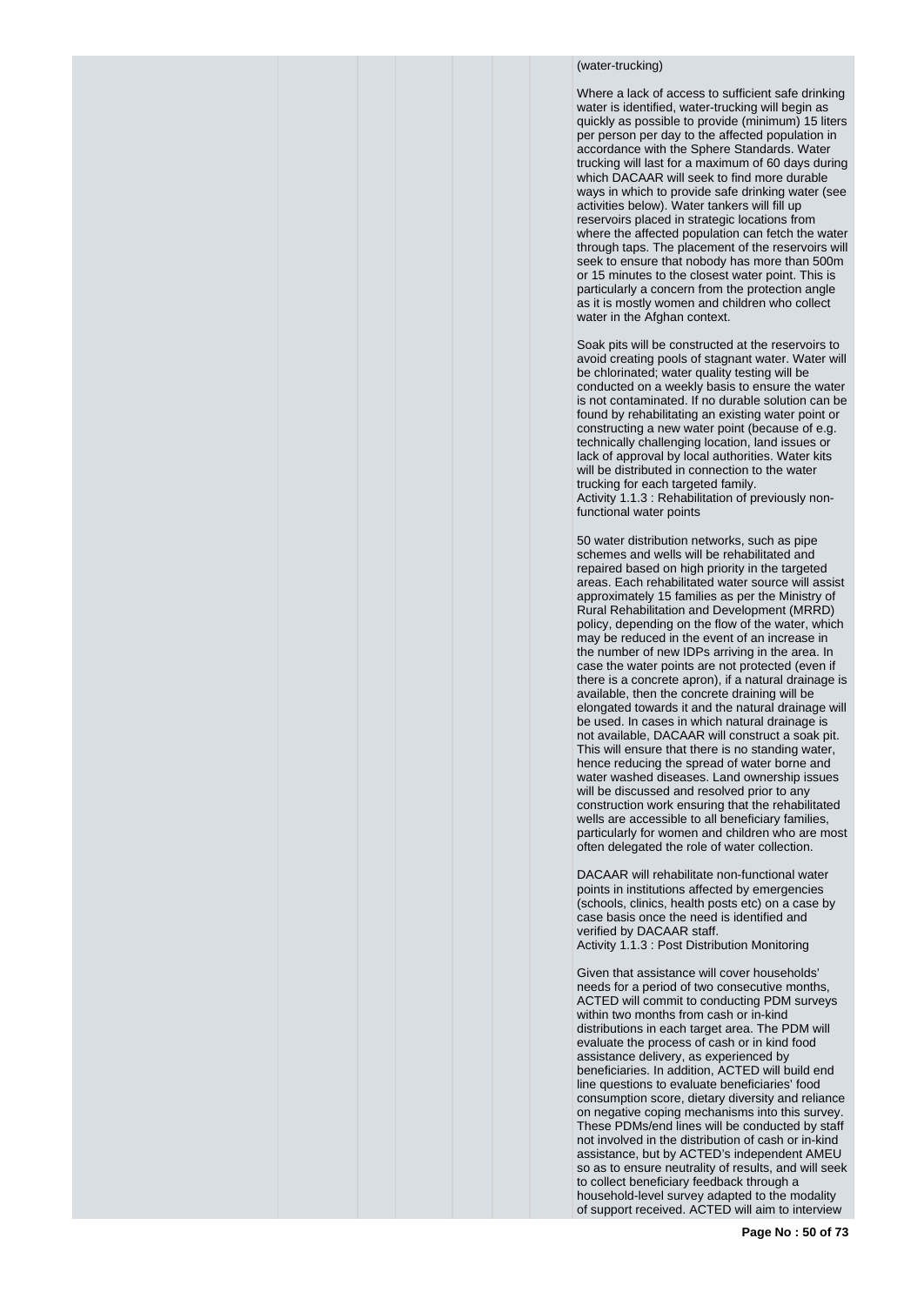at least 10% of the total caseload in each location, and, as much as possible, will seek to ensure that men and women are equally represented in surveys. ACTED will hire couples of monitors to conduct the monitoring of its project, composed by one male monitor and one female monitor working in pair. Specific data collection methodology will be adopted, with female monitors going door to door to conduct monitoring, reaching out to women and enabling ACTED to collect disaggregated data. Through this system, ACTED will notably ensure that any negative impact that the project could have on women will be identified and addressed by ACTED project team.

In exceptional circumstances where ACTED cannot conduct the PDM/endline on the ground due to access constraints, this PDM/endline will be conducted over the phone. Results of the household PDM/endline survey will be filed in ACTED's database, and findings of the focus group discussions will be summarized in the PDM report. The findings of these PDMs will be compiled into a final AME report that will be shared with OCHA at final reporting stage, and will help assess the quality of the intervention, as well as its impact on affected populations, and inform future food assistance interventions. This report will provide sex-disaggregated qualitative and quantitative information, and will particularly analyse women-specific issues.

Activity 1.1.4 : Establishment of new water points

In areas where rehabilitation is not possible or there is very high reliance on existing water sources, DACAAR will establish 70 new water points. As per DACAAR's SOPs, the location for these water points will be jointly selected by the beneficiary communities and DACAAR, however they will be established in areas where there is more than normal load on the existing water sources. Each water point (based on a flow rate of 7.5L/minute) will seek to benefit approximately 20 families (approximately 140 persons). Women will be involved in site selection for these new water points, whereby a minimum of 40% of the sites will jointly be selected by women beneficiaries. To encourage community buy-in and a sense of ownership, communities will also contribute to the construction work through the provision of unskilled labor. Land ownership issues will be discussed and resolved prior to any construction work ensuring that the new wells are accessible to all benefiting families, particularly for women and children who are most often delegated the role of water collection.

DACAAR will construct new water points in institutions affected by emergencies (schools, clinics, health posts etc) on a case by case basis once the need is identified and verified by DACAAR staff.

Activity 1.1.5 : Distribution of bio-sand filters for household water treatment

DACAAR will provide the targeted beneficiaries with plastic biosand filters for household treatment of surface water in cases beneficiaries for water trucking cannot be provided with durable sources of water (new or rehabilitated water points). This may be due to a number of reasons including (but not limited to): a) land ownerships issues cannot be resolved, b) Government does not allow drilling of new wells, c) absence of/poor quality of ground water. One female member of the family will be trained to operate and maintain the biosand filter. Activity 1.1.6 : Organize training on Operation and Maintenance (O&M) of hand pumps for selected caretakers in the intervention area

120 caretakers will be identified and trained on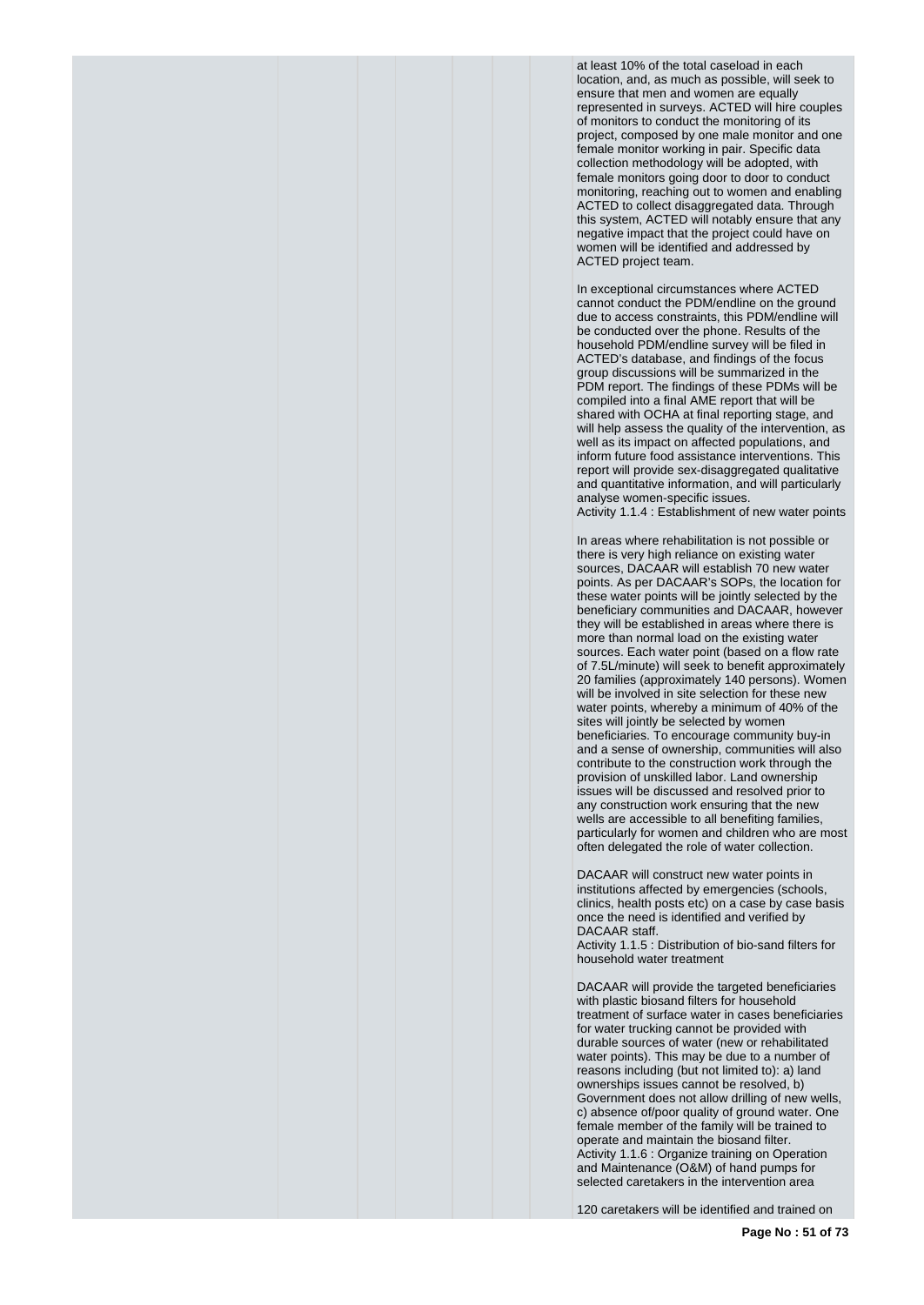the proper usage and maintenance of hand pumps. Subsequently, they will be the focal point for the WUG and the site engineer. The caretaker also accompanies the site engineer during drilling, apron making and installation of the pumps together with a skilled technician The caretaker's role is then to ensure the proper usage, cleaning, maintenance and repair of the water point. Caretakers also receive training on chlorination.

Activity 1.1.7 : Conduct water quality tests for all newly constructed and rehabilitated water points

In order to ensure the quality of water supplied to affected people, water samples will be taken and analyzed to monitor water quality. DACAAR's Water Expertise and Training (WET) Center is well equipped in carrying out bacteriological and chemical testing. DACAAR will undertake bacteriological tests on all newly constructed and rehabilitated water points, and chemical tests on 10% of these water points.

Activity 1.2.1 : Conduct hygiene awareness campaigns in target villages and settlements to improve hygiene and sanitation behavior and practices

The provision of safe water and combined sanitation and hygiene facilities will be accompanied by basic hygiene education to reduce the risk of disease. The purpose of the hygiene promotion is to increase the level of knowledge among beneficiaries in relation to: the importance of safe drinking water and adequate sanitation, WASH in relation to food safety, and personal/familial hygiene. The hygiene messaging will be provided through hygiene sessions combined with visual communications materials. In Afghanistan hygiene promotion must be carried out separately for men and women and thus DACAAR will employ hygiene promotion "couples" for this task. Each targeted family will attend a minimum of three 1-day hygiene education sessions. Activity 1.2.1 : Mine and ERW Impact Free Community Survey

Halo will execute an initial sample of Mine and ERW Impact Free Community Survey (MEIFCS). This is a village-by-village survey that assess contamination levels and clearance requirements to support the Mine Action Programme of Afghanistan. MEIFCS' will be conducted throughout the project.

Survey of communities recently affected by conflict to determine their contamination status and conduct disposal of any dangerous items discovered or reported during this process. Where contamination is extensive Halo will deploy bilaterally funded Conventional Weapons Destruction (CWD) and Weapons and Ammunition Disposal (WAD) teams to dispose of the items discovered at no cost to the CHF.

Communities were selected based on a number of key prioritization points. This includes proximity to contamination, number of casualties, presence of IDPs/returnees and other vulnerable groups. The level of risk presented to beneficiaries correlates with the proximity to contamination and the number of casualties indicates the capacity of communities to cope. However, given the predicted extent of contamination after recent kinetic fighting, and increase in IDP numbers, HALO expects the first month of assessment to highlight communities most at risk. The security situation was also factored into the decision. The final number was based on the capacity of Survey/MRE teams based on previous experiences operating in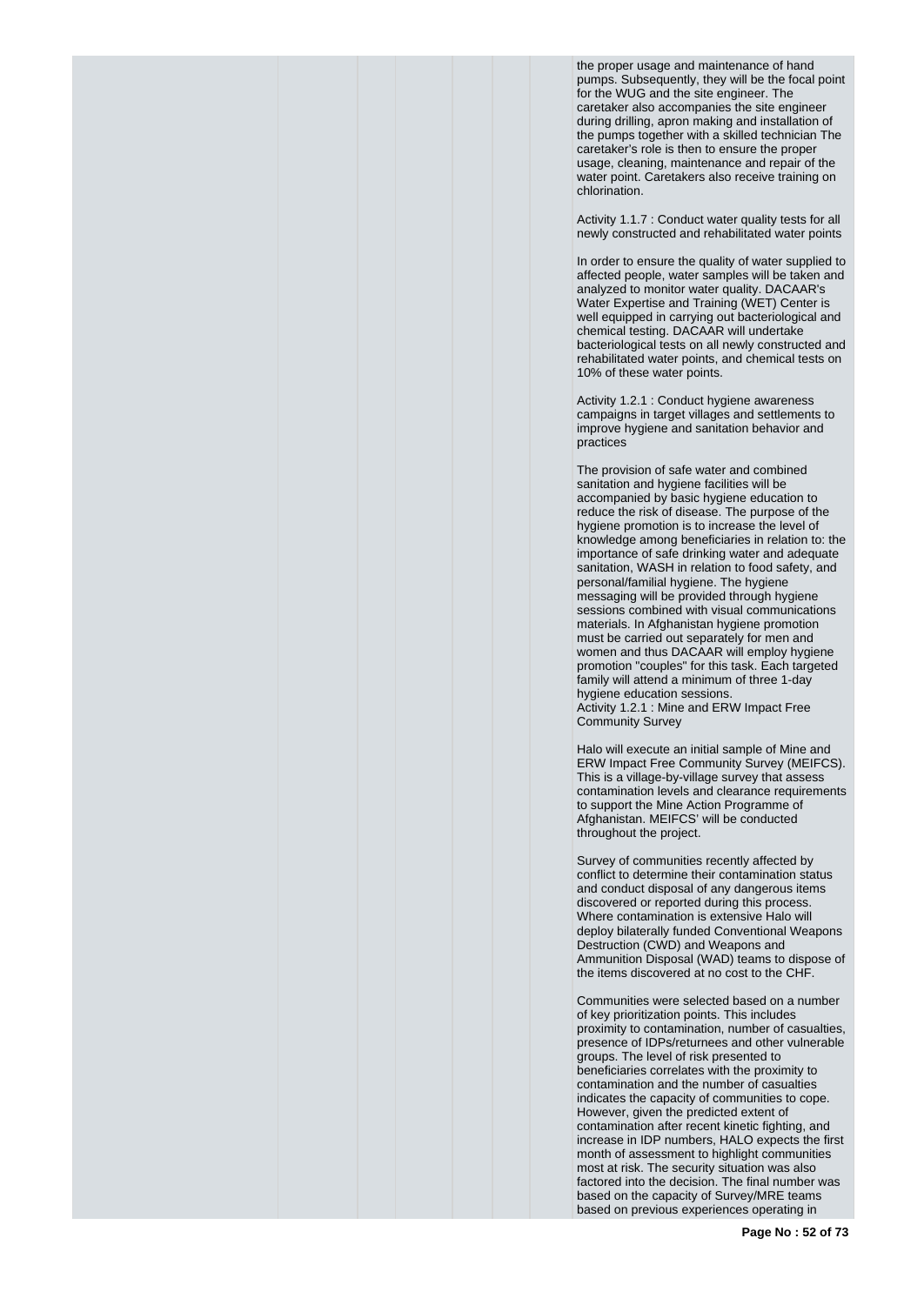heavily conflict affected provinces.

In line with the recent release of the AMAS O7-6, HALO will ensure survey activities undertaken are carried out effectively and efficiently minimizing the adverse impact on people, wildlife, vegetation and other aspects of the environment. HALO senior management, familiar with the AMAS O7-06, are obligated to ensure and oversee all operational staff pay attention to the impact of mine action activities. Senior staff are responsible for monitoring and reviewing survey activities through the lens of environmental impact. Any new staff joining HALO as part of this project will be required to familiarize themselves with environmental considerations. Teams will thus pay particular attention to the environmental conditions of the community or location of the explosive item whilst engaging the community in this assessment. HALO's MRE/Survey teams will coordinate with DMAC, or alert them to any major environmental barriers found in the targeted community. For activities outlined in this proposal specifically, generation of waste and emission of energy (where items are destroyed in situ) will be the primary areas for consideration, and staff trained subsequently. Mitigation strategies will be discussed with senior management when faced with immediate environmental considerations and an appropriate course of action documented and reported to **DMAC** 

Activity 1.2.2 : Explosive Ordnance Disposal (EOD)

Spot Explosive Ordnance Disposal (EOD) of dangerous items identified during project implementation will be conducted wherever possible by the survey teams. If the contamination is extensive or technically complex (e.g. aircraft bombs), separate bilaterally funded Conventional Weapons Destruction (CWD) and Weapons and Ammunition Disposal (WAD) teams are available to further assess and dispose of the hazards at no additional cost to the project. If a previously unreported minefield is identified, a survey will be submitted to DMAC for prioritization.

Activity 1.2.2 : Installation of hand-washing stations

DACAAR will set up 600 hand-washing stations. The importance of hand-washing, including the correct way to wash hands and the most important instances for hand washing (e.g. before eating, after going to the toilet) will be emphasized as part of the hygiene education sessions.

Activity 1.2.3 : Establishment of emergency latrines and baths for displaced families

The spread of waterborne diseases is not only due to the lack of adequate safe drinking water, but is also associated with the lack of adequate sanitation facilities which forces people to defecate openly, hence DACAAR will establish 600 emergency baths and latrines. In cases the displaced families are living in rented accommodation (as was seen during previous actions), then the baths and latrines will be established after receiving the consent of the land owner. These latrines and baths will not be communal since due to cultural constraints, females have limited mobility and will not share facilities with males who are not a part of their immediate family. DACAAR will construct one emergency latrine and bath for up to a maximum of three families from the same extended family (household) to ensure that sanitation needs of all members are met as per Sphere standards, and that women and children can safely use these facilities. Examples of the latrine and bath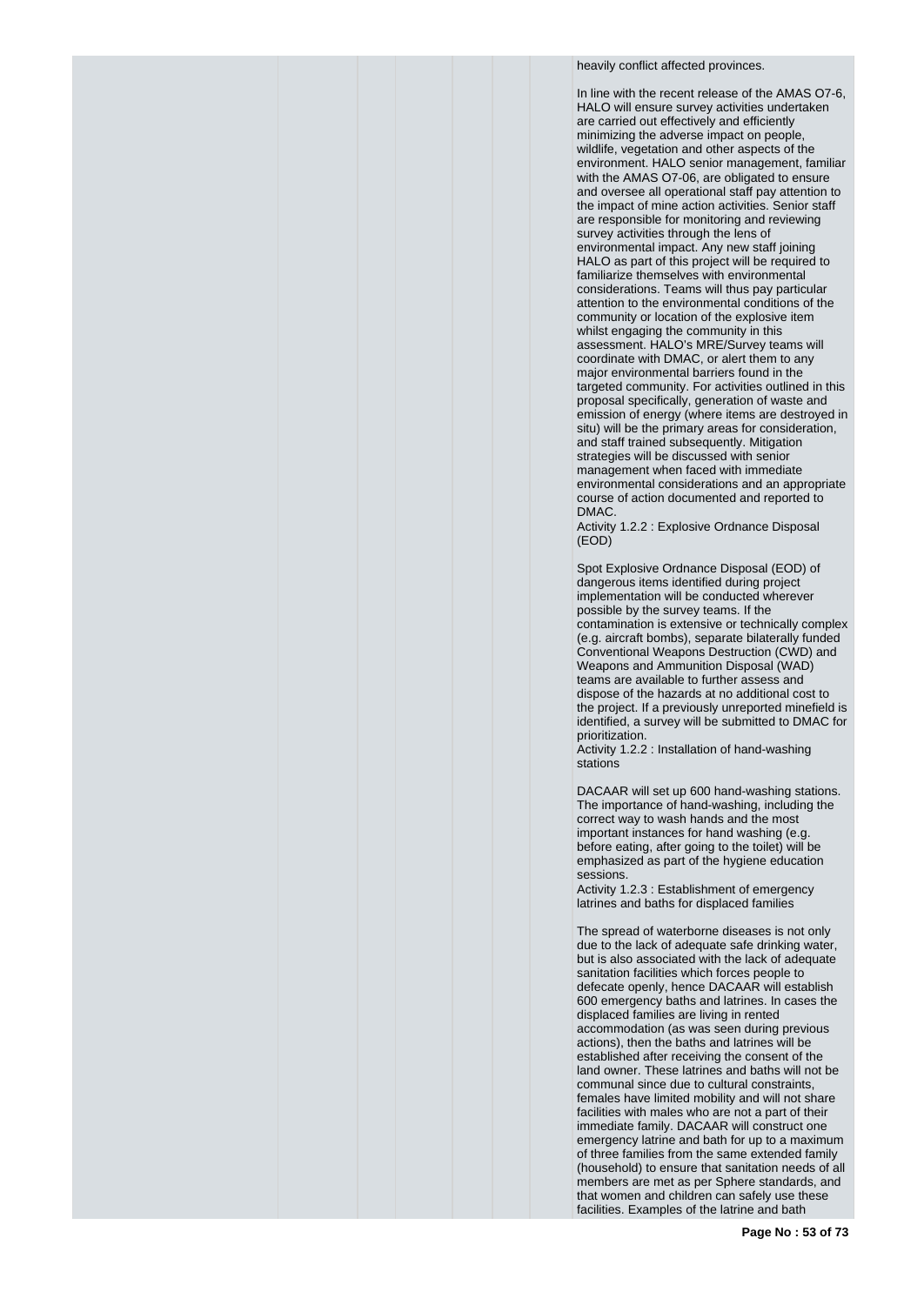|                    |               |                    |   |   | designs are included in the document tab.                                                                                                                                                                                                                                                                                                                                                                                                                                                                                                                                                                                                                                                                                                                                                                                                                                                               |
|--------------------|---------------|--------------------|---|---|---------------------------------------------------------------------------------------------------------------------------------------------------------------------------------------------------------------------------------------------------------------------------------------------------------------------------------------------------------------------------------------------------------------------------------------------------------------------------------------------------------------------------------------------------------------------------------------------------------------------------------------------------------------------------------------------------------------------------------------------------------------------------------------------------------------------------------------------------------------------------------------------------------|
|                    |               |                    |   |   | Please note that all resources and financial<br>needs for this activity are taken from<br>previous/ongoing CHF funding for DACAAR. For<br>this reason there is no reference to this activity<br>within the submitted budget                                                                                                                                                                                                                                                                                                                                                                                                                                                                                                                                                                                                                                                                             |
|                    |               |                    |   |   | Activity 1.2.4 : Conduct Pre- Post-KAP studies<br>and Post Distribution Monitoring in the target<br>areas                                                                                                                                                                                                                                                                                                                                                                                                                                                                                                                                                                                                                                                                                                                                                                                               |
|                    |               |                    |   |   | The results of Pre-KAP and Post-KAP surveys<br>will be compared to measure extent of change in<br>hygiene knowledge, awareness and practices<br>over the course of the project. The surveys give<br>an insight into the hygiene situation at the<br>beginning and end of the intervention to provide<br>an overall picture of areas which have seen<br>improvement and those which could be improved<br>upon.                                                                                                                                                                                                                                                                                                                                                                                                                                                                                           |
|                    |               |                    |   |   | DACAAR commits to conducting PDM surveys<br>within two months from distributions in each<br>target area. The PDM will evaluate the process<br>of WASH assistance delivery, as experienced by<br>beneficiaries. These PDMs will be conducted by<br>staff not involved in the distribution of WASH<br>assistance so as to ensure neutrality of results,<br>and will seek to collect beneficiary feedback<br>through a household-level survey adapted to the<br>modality of support received. DACAAR will aim<br>to interview at least 10% of the total caseload in<br>each location, and, as much as possible, will<br>seek to ensure that men and women are equally<br>represented in surveys. Specific data collection<br>methodology will be adopted, with female<br>monitors going door to door to conduct<br>monitoring, reaching out to women and enabling<br>DACAAR to collect disaggregated data. |
|                    |               |                    |   |   | In exceptional circumstances where DACAAR<br>cannot conduct the PDM on the ground due to<br>access constraints, this PDM will be conducted<br>over the phone. The findings of these PDMs will<br>be compiled into a final AME report that will be<br>shared with OCHA at final reporting stage, and<br>will help assess the quality of the intervention, as<br>well as its impact on affected populations, and<br>inform future WASH interventions. This report will<br>provide sex-disaggregated qualitative and<br>quantitative information, and will particularly<br>analyse women-specific issues.                                                                                                                                                                                                                                                                                                  |
| Kunduz -> Khanabad | 18 17,39<br>4 | 18,360 31,88 28,98 | 9 | 9 | 96,63 Activity 1.1.1 : Undertake needs assessment in<br>2 the targeted districts to identify the specific<br>WASH needs of IDPs and their vulnerable host<br>communities<br>DACAAR will undertake a comprehensive                                                                                                                                                                                                                                                                                                                                                                                                                                                                                                                                                                                                                                                                                       |
|                    |               |                    |   |   | assessment of the WASH needs of the IDPs and<br>their vulnerable host communities in the five<br>targeted districts of Kunduz province during the<br>first month of the intervention in coordination with<br>ACTED. The five districts to be assessed are:<br>Chahar Dara Dashte Archi, Imam Sahib,<br>Khanabad, and Qala-i-Zal. This will allow<br>DACAAR to tailor the WASH interventions to the<br>specific needs of each beneficiary family.                                                                                                                                                                                                                                                                                                                                                                                                                                                        |
|                    |               |                    |   |   | Given that a comprehensive needs assessment<br>was not possible during project development, the<br>targets and types of interventions are tentatively<br>planned based on reliable available secondary<br>information including OCHA field reports and<br>ACAPS briefing notes as well as needs<br>assessments in support of other projects.                                                                                                                                                                                                                                                                                                                                                                                                                                                                                                                                                            |
|                    |               |                    |   |   | Activity 1.1.1 : Mine Risk Education<br>The survey teams will provide MRE to men,<br>women, girls and boys living in vulnerable<br>communities to increase their knowledge of the                                                                                                                                                                                                                                                                                                                                                                                                                                                                                                                                                                                                                                                                                                                       |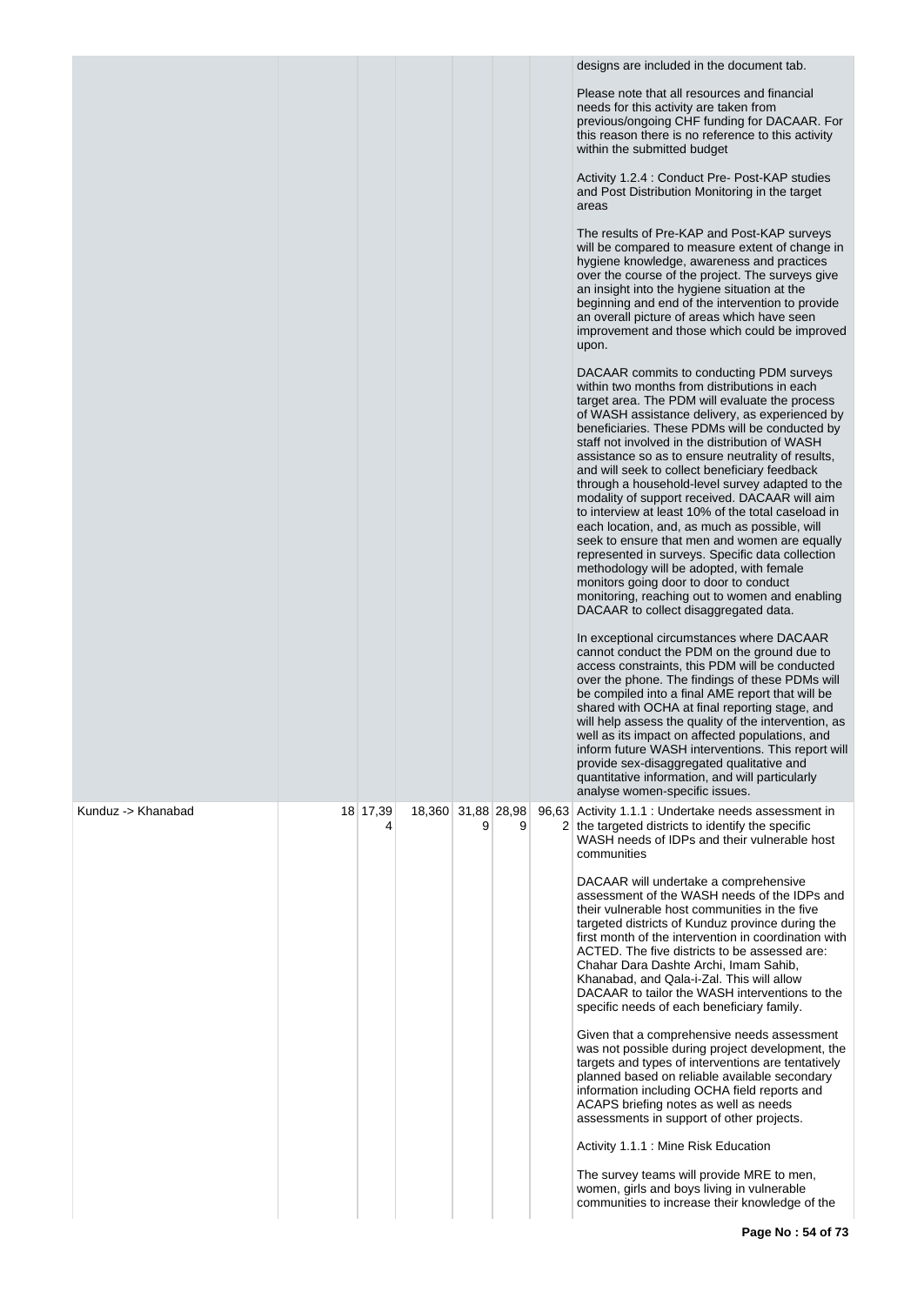risks of explosive remnants of war (ERW) and of how to identify items and seek assistance, thus reducing the risk of accidents. MRE sessions will be delivered in Kunduz by two mixed-gender survey teams.

Activity 1.1.1 · Assessment and Beneficiary Selection

2,000 beneficiary households (including 300 households in Faryab, 1,600 in Kunduz, and 100 in Takhar) will be selected among PIDPs that have been displaced for a minimum of six months and a maximum of two years and a half. A district level breakdown is as follows: 1) Faryab: Almar and Pashtunkot 2) Kunduz: Chahar Dara Dashte Archi, Imam Sahib, Khanabad, and Qala-i-Zal, and 3) Takhar: Khwaja Ghar. In exceptional circumstances, a portion of beneficiary households may also be selected among local populations, new IDPs or returnees, so as to ensure perceived fairness and local acceptance of the intervention in specific target areas where support to prolonged IDPs may be found to be a sensitive issue. Households will be selected based on their need for food assistance, as attested by results of the HEAT survey and the prevalence of poor food consumption scores and dietary diversity, with the mostly highly vulnerable prioritized for assistance. Beneficiary selection and following distribution and sensitization will be organized on a rolling basis to cover the needs of target populations during the peak hunger season.

During the early stages of the project, ACTED will coordinate with local communities, authorities and key stakeholders to explain the project, as well as its objectives and methodology in each target area. This approach will serve to secure community buy-in and access. ACTED will then carry out a rapid assessment in identified target areas using an adapted version of the OCHAendorsed HEAT, to determine household levels of food security (through food consumption scoring and dietary diversity). Data collected through this assessment will serve as baseline to evaluate the impact of the project on beneficiaries' food security. Baseline indicators will be calculated based on a 10% sample of the total caseload. The household-level assessment will help confirm the number, gender and age profile, and vulnerabilities of the affected population and priority needs. Where priority needs are identified that cannot be catered for by the proposed action (e.g. WASH needs, protection needs, etc.), ACTED will liaise with relevant local stakeholders, humanitarian and development agencies to mobilize additional support.

ACTED will complement this household-level assessment with a rapid market assessment that will inform the decision to use cash-for-food or inkind food assistance as an intervention modality. This market assessment will rely on focus group discussions to evaluate caseloads' access to markets, and interviews with at least three local traders to collect basic information on commodity prices. Information collected during these assessments will be compiled into a single database, that is managed by ACTED's MIS department in Kabul. ACTED will produce assessment reports that will be made available to OCHA upon request.

ACTED will closely coordinate with the Norwegian Refugee Council (NRC) at the onset of the project to ensure that the same beneficiaries are not targeted. Given that NRC will target beneficiaries through schools, NRC will share its list of target schools with ACTED to ensure no overlap in target areas. NRC and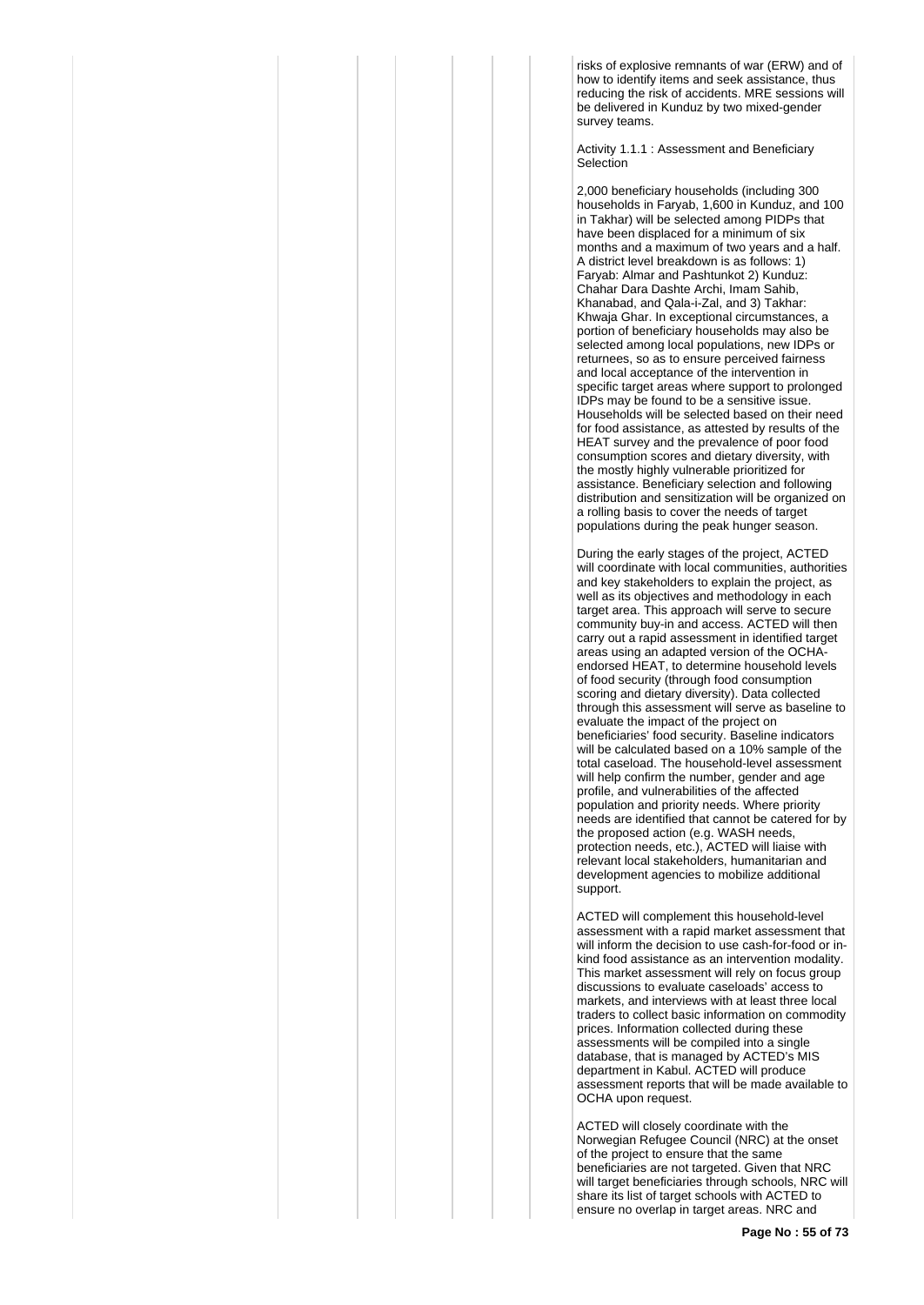ACTED will also compare their selected beneficiary lists an address any overlap. Activity 1.1.2 : Cash-for-Food Distributions

Unconditional cash transfers will be the preferred type of support to be provided to beneficiaries. This assumption is based upon the capacity of local markets to supply the required food products in sufficient quantities to meet the dietary needs of beneficiaries. In-kind distributions will be favored if this is not the case. The amount of cash-for-food provided under this project was determined in accordance with FSAC's "Guideline on food security and agriculture cluster response packages" and will equal USD 90 per month and per household. This amount was determined based on a culturally appropriate, FSAC-approved food basket composed by wheat flour (60kg/month), rice (29kg/month), vegetable oil (6L/month), sugar (6kg/month), salt (1kg/month), and pulses (14kg/month), considering a national average household size of seven people. Each household will therefore receive USD 180 (2 x USD 90) during two consecutive distributions. Should this amount prove to be insufficient to cover a household's needs due to price variations that may affect local markets, as evidenced by findings of ACTED's market assessment in activity 1.1.1, ACTED will engage UNOCHA to discuss an increase in the monthly amount to be distributed to beneficiaries, and a possible reduction in targets. Where necessary, ACTED will use the Hawala cash transfer system to secure such operations. This is especially likely to be the case in remote areas of Faryab province.

In order to ensure that the needs of households are catered during the hunger season (typically November to February), distributions will be undertaken on a rolling basis, as soon as assessment results are available and beneficiaries are confirmed in each target area. Distributions will take place in safe spaces that will be identified in consultation with local authorities and key stakeholders (e.g. Shuras, CDCs, etc.). ACTED will seek to ensure that these spaces are easily accessible to all identified beneficiaries, especially women. Separate distribution points will be set up for women, and women will receive their cash from a female staff member, to ensure that activities are in line with culturally appropriate protection practices. A distribution report will be produced for each caseload. All distributions will be monitored by ACTED's independent and neutral AMEU, and ACTED's Complaints Response Mechanism will be advertised as much as possible in orderto encourage beneficiaries to share their feedback, complaints or suggestions. Activity 1.1.2 : Emergency provision of safe water (water-trucking)

Where a lack of access to sufficient safe drinking water is identified, water-trucking will begin as quickly as possible to provide (minimum) 15 liters per person per day to the affected population in accordance with the Sphere Standards. Water trucking will last for a maximum of 60 days during which DACAAR will seek to find more durable ways in which to provide safe drinking water (see activities below). Water tankers will fill up reservoirs placed in strategic locations from where the affected population can fetch the water through taps. The placement of the reservoirs will seek to ensure that nobody has more than 500m or 15 minutes to the closest water point. This is particularly a concern from the protection angle as it is mostly women and children who collect water in the Afghan context.

Soak pits will be constructed at the reservoirs to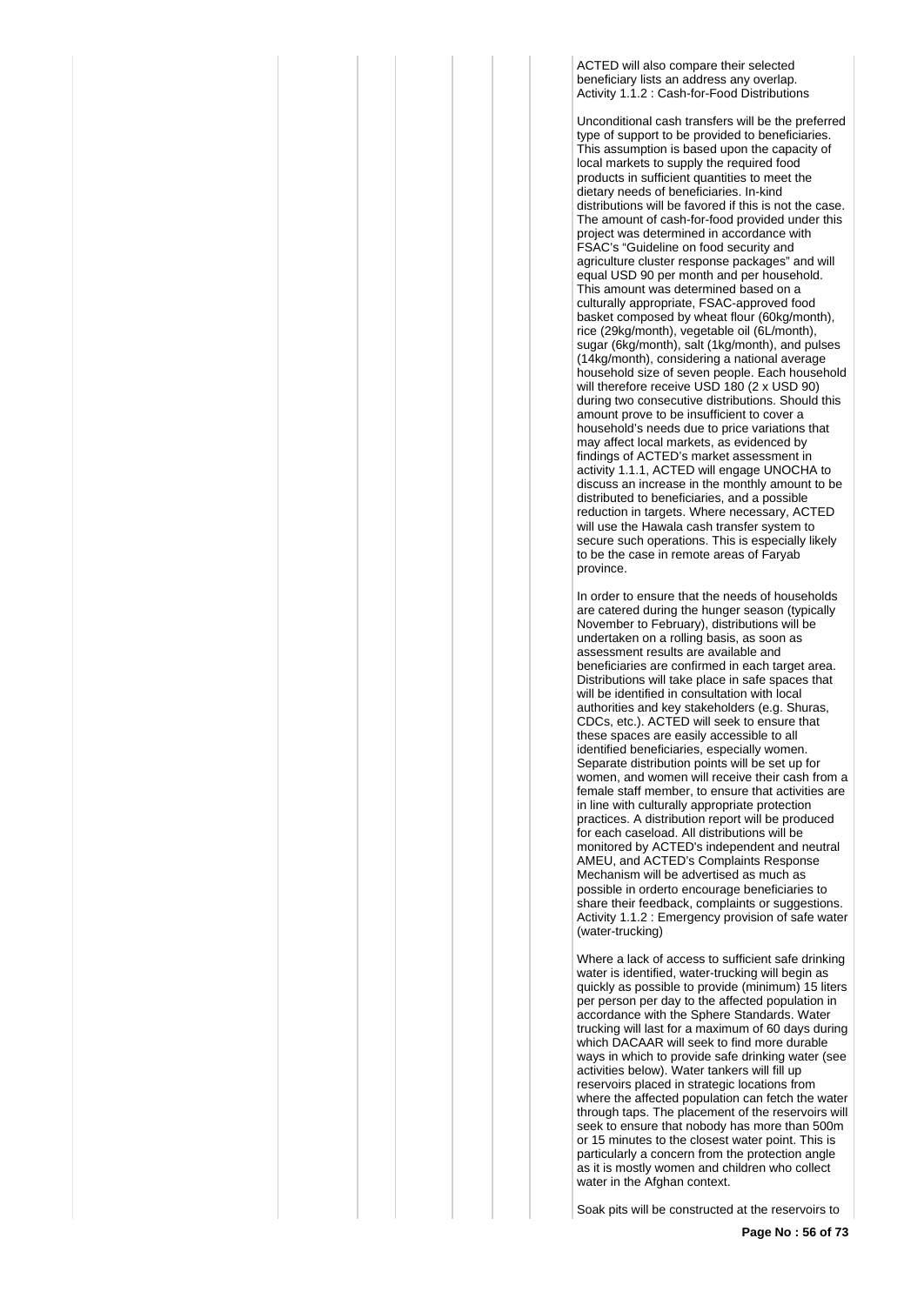avoid creating pools of stagnant water. Water will be chlorinated; water quality testing will be conducted on a weekly basis to ensure the water is not contaminated. If no durable solution can be found by rehabilitating an existing water point or constructing a new water point (because of e.g. technically challenging location, land issues or lack of approval by local authorities. Water kits will be distributed in connection to the water trucking for each targeted family. Activity 1.1.3 : Rehabilitation of previously nonfunctional water points

50 water distribution networks, such as pipe schemes and wells will be rehabilitated and repaired based on high priority in the targeted areas. Each rehabilitated water source will assist approximately 15 families as per the Ministry of Rural Rehabilitation and Development (MRRD) policy, depending on the flow of the water, which may be reduced in the event of an increase in the number of new IDPs arriving in the area. In case the water points are not protected (even if there is a concrete apron), if a natural drainage is available, then the concrete draining will be elongated towards it and the natural drainage will be used. In cases in which natural drainage is not available, DACAAR will construct a soak pit. This will ensure that there is no standing water, hence reducing the spread of water borne and water washed diseases. Land ownership issues will be discussed and resolved prior to any construction work ensuring that the rehabilitated wells are accessible to all beneficiary families, particularly for women and children who are most often delegated the role of water collection.

DACAAR will rehabilitate non-functional water points in institutions affected by emergencies (schools, clinics, health posts etc) on a case by case basis once the need is identified and verified by DACAAR staff.

Activity 1.1.3 : Post Distribution Monitoring

Given that assistance will cover households' needs for a period of two consecutive months, ACTED will commit to conducting PDM surveys within two months from cash or in-kind distributions in each target area. The PDM will evaluate the process of cash or in kind food assistance delivery, as experienced by beneficiaries. In addition, ACTED will build end line questions to evaluate beneficiaries' food consumption score, dietary diversity and reliance on negative coping mechanisms into this survey. These PDMs/end lines will be conducted by staff not involved in the distribution of cash or in-kind assistance, but by ACTED's independent AMEU so as to ensure neutrality of results, and will seek to collect beneficiary feedback through a household-level survey adapted to the modality of support received. ACTED will aim to interview at least 10% of the total caseload in each location, and, as much as possible, will seek to ensure that men and women are equally represented in surveys. ACTED will hire couples of monitors to conduct the monitoring of its project, composed by one male monitor and one female monitor working in pair. Specific data collection methodology will be adopted, with female monitors going door to door to conduct monitoring, reaching out to women and enabling ACTED to collect disaggregated data. Through this system, ACTED will notably ensure that any negative impact that the project could have on women will be identified and addressed by ACTED project team.

In exceptional circumstances where ACTED cannot conduct the PDM/endline on the ground due to access constraints, this PDM/endline will be conducted over the phone. Results of the household PDM/endline survey will be filed in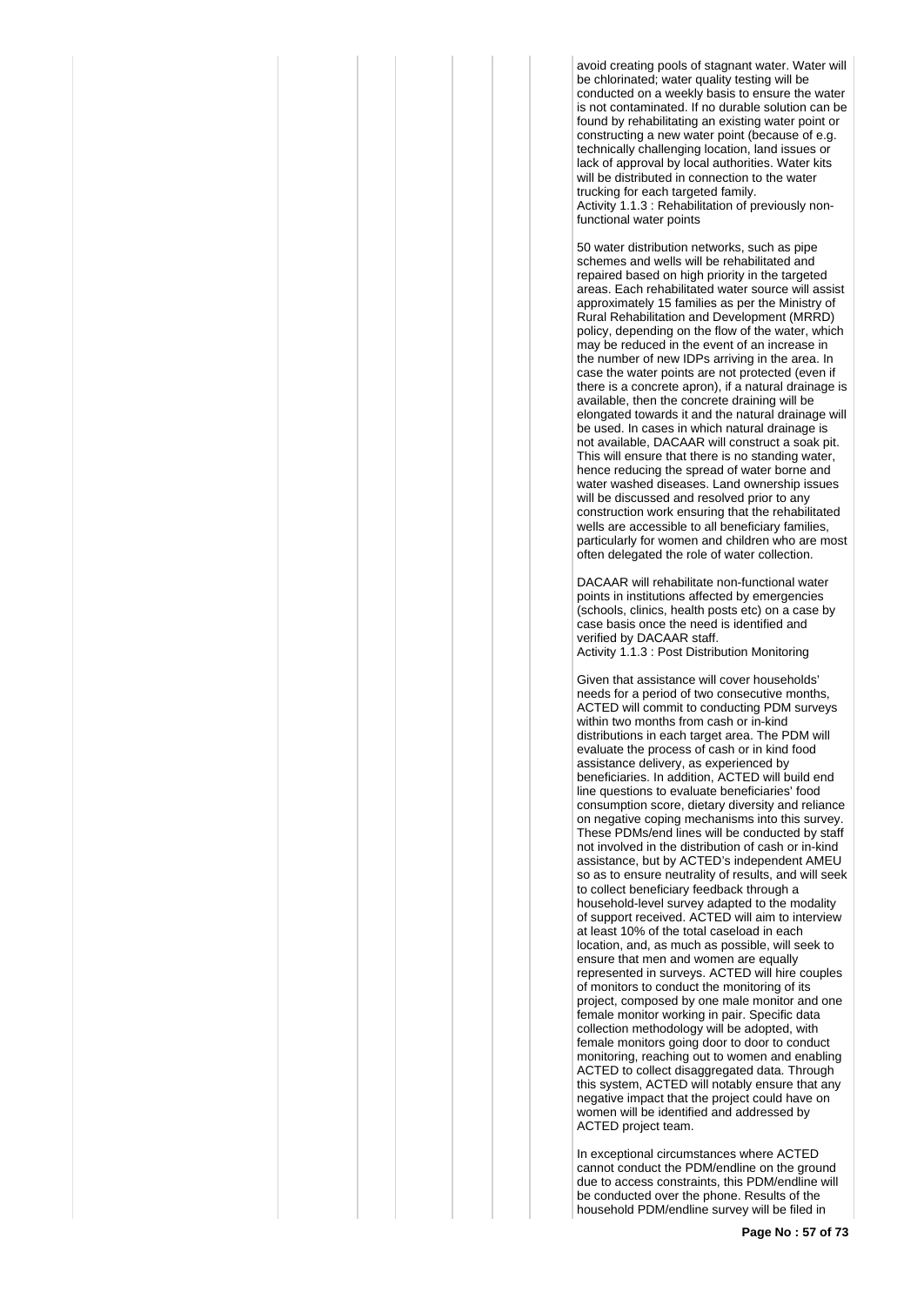ACTED's database, and findings of the focus group discussions will be summarized in the PDM report. The findings of these PDMs will be compiled into a final AME report that will be shared with OCHA at final reporting stage, and will help assess the quality of the intervention, as well as its impact on affected populations, and inform future food assistance interventions. This report will provide sex-disaggregated qualitative and quantitative information, and will particularly analyse women-specific issues.

Activity 1.1.4 : Establishment of new water points

In areas where rehabilitation is not possible or there is very high reliance on existing water sources, DACAAR will establish 70 new water points. As per DACAAR's SOPs, the location for these water points will be jointly selected by the beneficiary communities and DACAAR, however they will be established in areas where there is more than normal load on the existing water sources. Each water point (based on a flow rate of 7.5L/minute) will seek to benefit approximately 20 families (approximately 140 persons). Women will be involved in site selection for these new water points, whereby a minimum of 40% of the sites will jointly be selected by women beneficiaries. To encourage community buy-in and a sense of ownership, communities will also contribute to the construction work through the provision of unskilled labor. Land ownership issues will be discussed and resolved prior to any construction work ensuring that the new wells are accessible to all benefiting families, particularly for women and children who are most often delegated the role of water collection.

DACAAR will construct new water points in institutions affected by emergencies (schools, clinics, health posts etc) on a case by case basis once the need is identified and verified by DACAAR staff.

Activity 1.1.5 : Distribution of bio-sand filters for household water treatment

DACAAR will provide the targeted beneficiaries with plastic biosand filters for household treatment of surface water in cases beneficiaries for water trucking cannot be provided with durable sources of water (new or rehabilitated water points). This may be due to a number of reasons including (but not limited to): a) land ownerships issues cannot be resolved, b) Government does not allow drilling of new wells, c) absence of/poor quality of ground water. One female member of the family will be trained to operate and maintain the biosand filter. Activity 1.1.6 : Organize training on Operation and Maintenance (O&M) of hand pumps for selected caretakers in the intervention area

120 caretakers will be identified and trained on the proper usage and maintenance of hand pumps. Subsequently, they will be the focal point for the WUG and the site engineer. The caretaker also accompanies the site engineer during drilling, apron making and installation of the pumps together with a skilled technician The caretaker's role is then to ensure the proper usage, cleaning, maintenance and repair of the water point. Caretakers also receive training on chlorination.

Activity 1.1.7 : Conduct water quality tests for all newly constructed and rehabilitated water points

In order to ensure the quality of water supplied to affected people, water samples will be taken and analyzed to monitor water quality. DACAAR's Water Expertise and Training (WET) Center is well equipped in carrying out bacteriological and chemical testing. DACAAR will undertake bacteriological tests on all newly constructed and

**Page No : 58 of 73**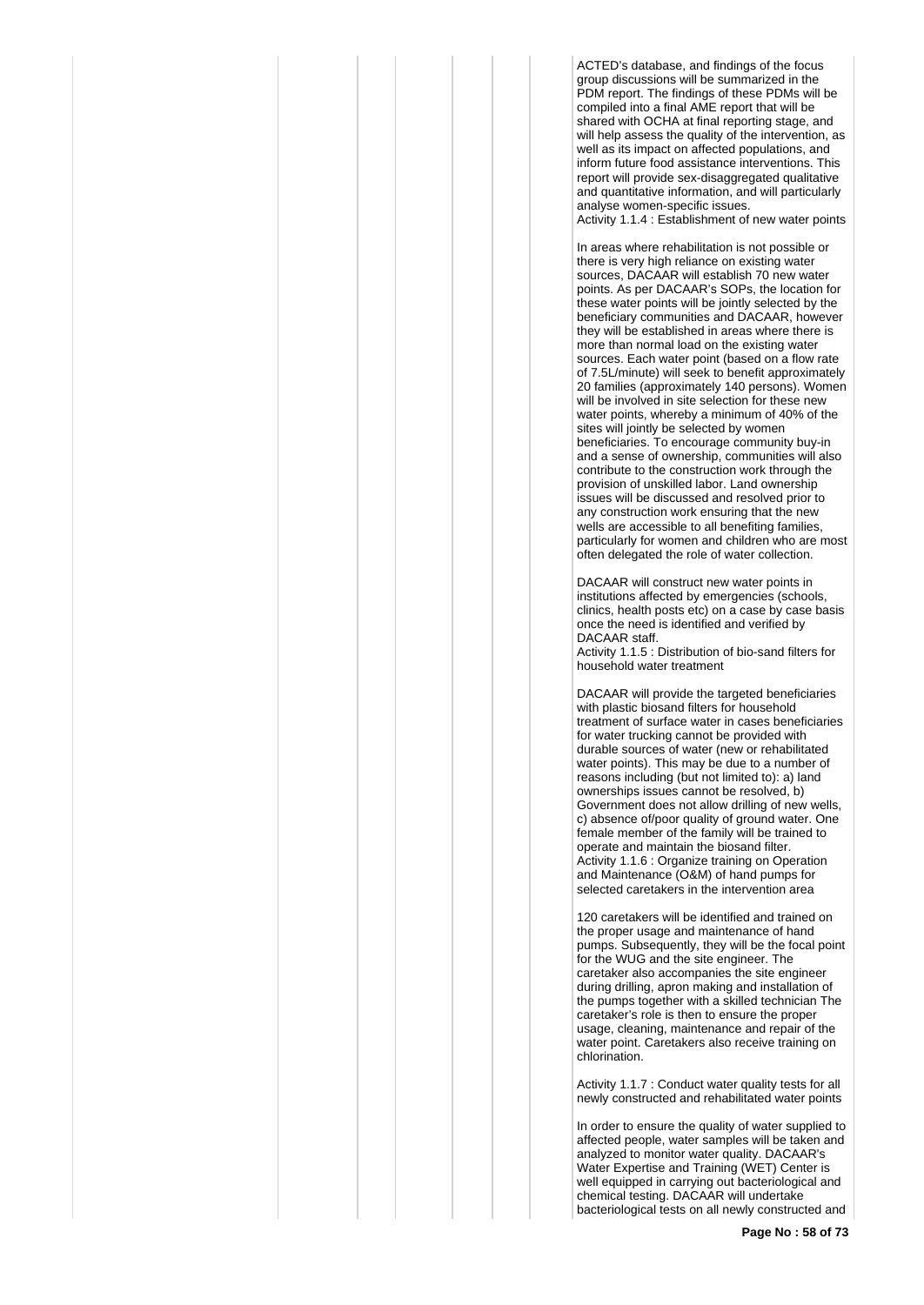rehabilitated water points, and chemical tests on 10% of these water points.

Activity 1.2.1 : Conduct hygiene awareness campaigns in target villages and settlements to improve hygiene and sanitation behavior and practices

The provision of safe water and combined sanitation and hygiene facilities will be accompanied by basic hygiene education to reduce the risk of disease. The purpose of the hygiene promotion is to increase the level of knowledge among beneficiaries in relation to: the importance of safe drinking water and adequate sanitation, WASH in relation to food safety, and personal/familial hygiene. The hygiene messaging will be provided through hygiene sessions combined with visual communications materials. In Afghanistan hygiene promotion must be carried out separately for men and women and thus DACAAR will employ hygiene promotion "couples" for this task. Each targeted family will attend a minimum of three 1-day hygiene education sessions. Activity 1.2.1 : Mine and ERW Impact Free Community Survey

Halo will execute an initial sample of Mine and ERW Impact Free Community Survey (MEIFCS). This is a village-by-village survey that assess contamination levels and clearance requirements to support the Mine Action Programme of Afghanistan. MEIFCS' will be conducted throughout the project.

Survey of communities recently affected by conflict to determine their contamination status and conduct disposal of any dangerous items discovered or reported during this process. Where contamination is extensive Halo will deploy bilaterally funded Conventional Weapons Destruction (CWD) and Weapons and Ammunition Disposal (WAD) teams to dispose of the items discovered at no cost to the CHF.

Communities were selected based on a number of key prioritization points. This includes proximity to contamination, number of casualties, presence of IDPs/returnees and other vulnerable groups. The level of risk presented to beneficiaries correlates with the proximity to contamination and the number of casualties indicates the capacity of communities to cope. However, given the predicted extent of contamination after recent kinetic fighting, and increase in IDP numbers, HALO expects the first month of assessment to highlight communities most at risk. The security situation was also factored into the decision. The final number was based on the capacity of Survey/MRE teams based on previous experiences operating in heavily conflict affected provinces.

In line with the recent release of the AMAS O7-6, HALO will ensure survey activities undertaken are carried out effectively and efficiently minimizing the adverse impact on people, wildlife, vegetation and other aspects of the environment. HALO senior management, familiar with the AMAS O7-06, are obligated to ensure and oversee all operational staff pay attention to the impact of mine action activities. Senior staff are responsible for monitoring and reviewing survey activities through the lens of environmental impact. Any new staff joining HALO as part of this project will be required to familiarize themselves with environmental considerations. Teams will thus pay particular attention to the environmental conditions of the community or location of the explosive item whilst engaging the community in this assessment. HALO's MRE/Survey teams will

**Page No : 59 of 73**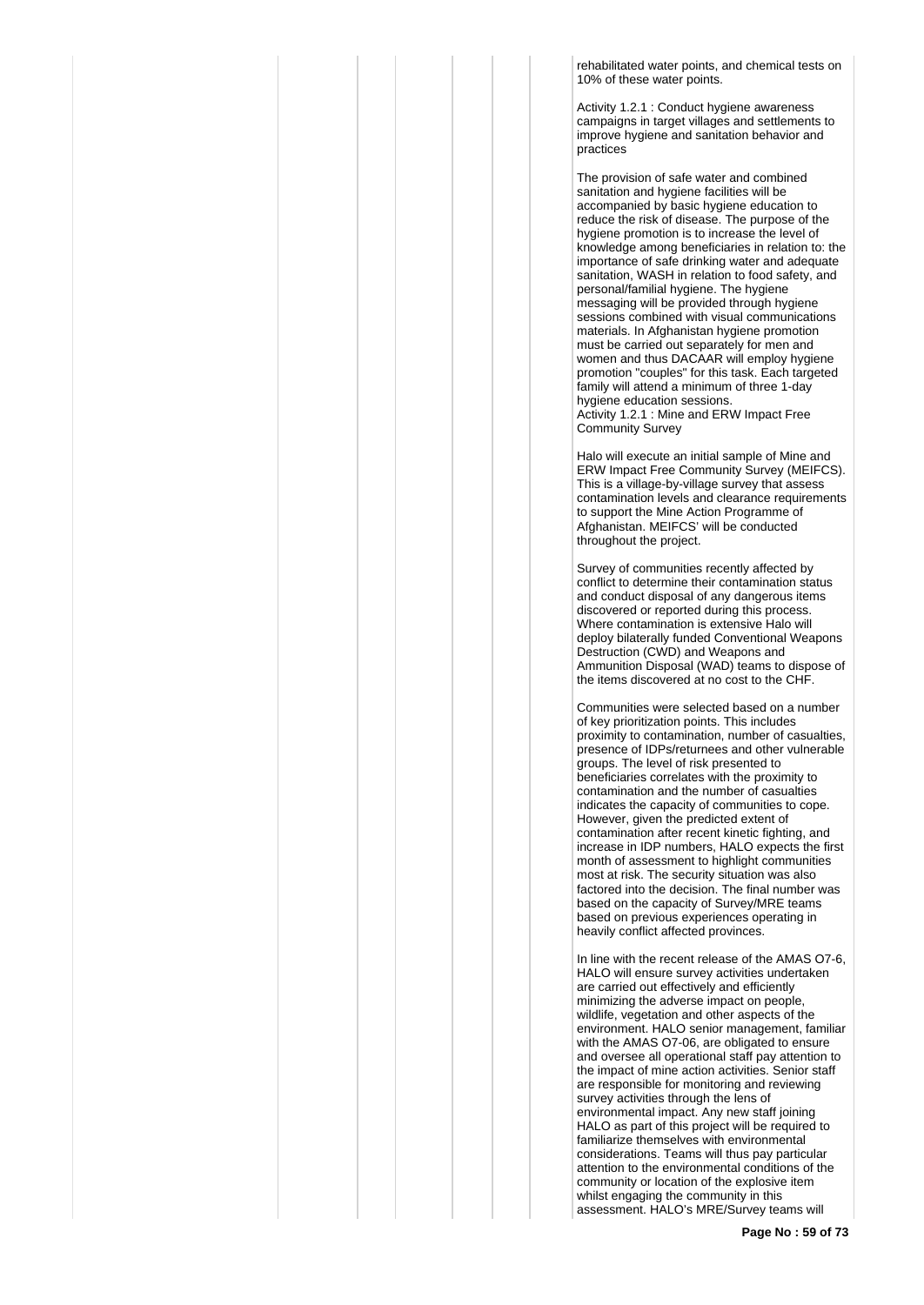coordinate with DMAC, or alert them to any major environmental barriers found in the targeted community. For activities outlined in this proposal specifically, generation of waste and emission of energy (where items are destroyed in situ) will be the primary areas for consideration, and staff trained subsequently. Mitigation strategies will be discussed with senior management when faced with immediate environmental considerations and an appropriate course of action documented and reported to DMAC.

Activity 1.2.2 : Explosive Ordnance Disposal (EOD)

Spot Explosive Ordnance Disposal (EOD) of dangerous items identified during project implementation will be conducted wherever possible by the survey teams. If the contamination is extensive or technically complex (e.g. aircraft bombs), separate bilaterally funded Conventional Weapons Destruction (CWD) and Weapons and Ammunition Disposal (WAD) teams are available to further assess and dispose of the hazards at no additional cost to the project. If a previously unreported minefield is identified, a survey will be submitted to DMAC for prioritization.

Activity 1.2.2 : Installation of hand-washing stations

DACAAR will set up 600 hand-washing stations. The importance of hand-washing, including the correct way to wash hands and the most important instances for hand washing (e.g. before eating, after going to the toilet) will be emphasized as part of the hygiene education sessions.

Activity 1.2.3 : Establishment of emergency latrines and baths for displaced families

The spread of waterborne diseases is not only due to the lack of adequate safe drinking water, but is also associated with the lack of adequate sanitation facilities which forces people to defecate openly, hence DACAAR will establish 600 emergency baths and latrines. In cases the displaced families are living in rented accommodation (as was seen during previous actions), then the baths and latrines will be established after receiving the consent of the land owner. These latrines and baths will not be communal since due to cultural constraints, females have limited mobility and will not share facilities with males who are not a part of their immediate family. DACAAR will construct one emergency latrine and bath for up to a maximum of three families from the same extended family (household) to ensure that sanitation needs of all members are met as per Sphere standards, and that women and children can safely use these facilities. Examples of the latrine and bath designs are included in the document tab.

Please note that all resources and financial needs for this activity are taken from previous/ongoing CHF funding for DACAAR. For this reason there is no reference to this activity within the submitted budget

Activity 1.2.4 : Conduct Pre- Post-KAP studies and Post Distribution Monitoring in the target areas

The results of Pre-KAP and Post-KAP surveys will be compared to measure extent of change in hygiene knowledge, awareness and practices over the course of the project. The surveys give an insight into the hygiene situation at the beginning and end of the intervention to provide an overall picture of areas which have seen improvement and those which could be improved upon.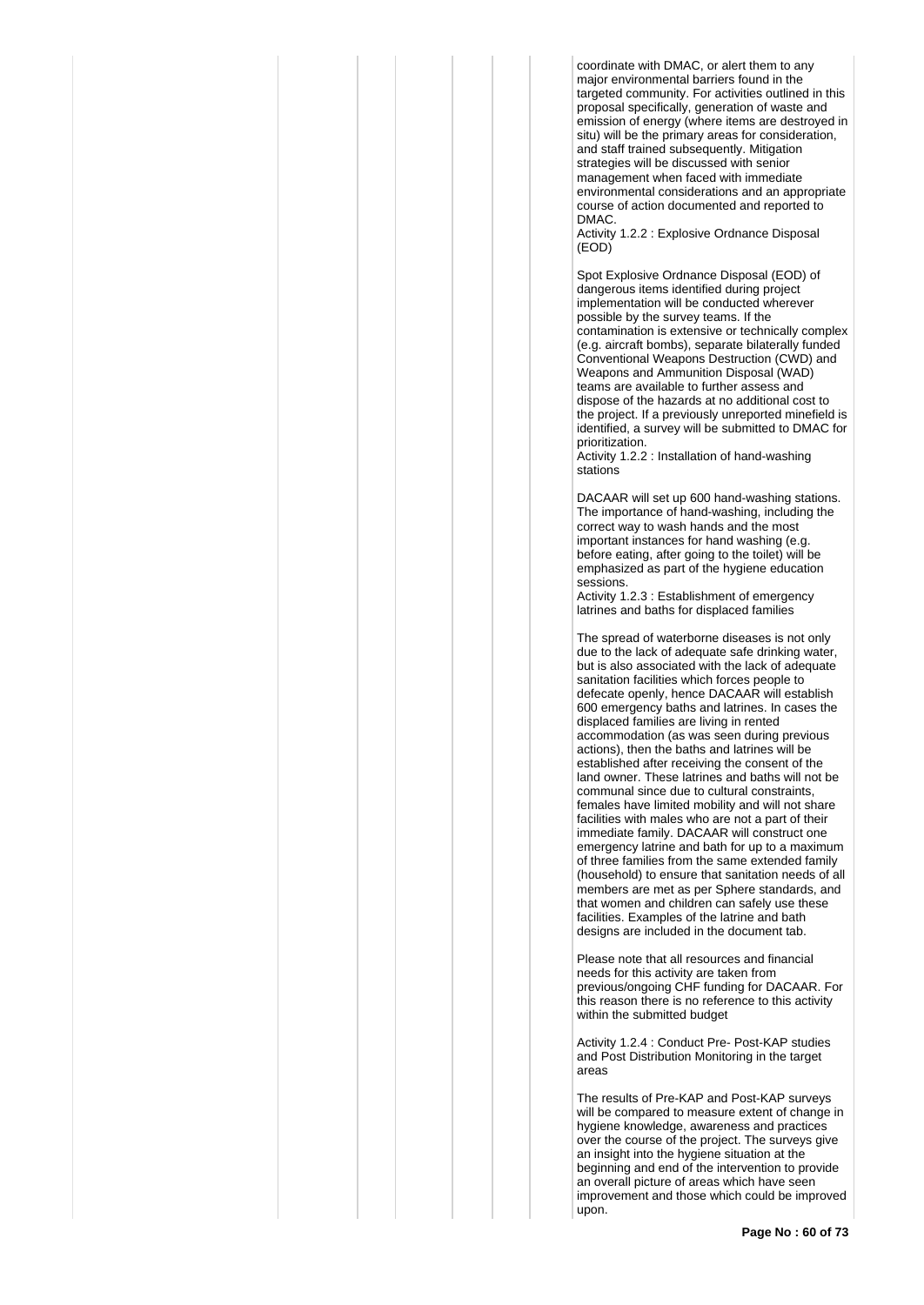|                         |               |                    |   |   | DACAAR commits to conducting PDM surveys<br>within two months from distributions in each<br>target area. The PDM will evaluate the process<br>of WASH assistance delivery, as experienced by<br>beneficiaries. These PDMs will be conducted by<br>staff not involved in the distribution of WASH<br>assistance so as to ensure neutrality of results,<br>and will seek to collect beneficiary feedback<br>through a household-level survey adapted to the<br>modality of support received. DACAAR will aim<br>to interview at least 10% of the total caseload in<br>each location, and, as much as possible, will<br>seek to ensure that men and women are equally<br>represented in surveys. Specific data collection<br>methodology will be adopted, with female<br>monitors going door to door to conduct<br>monitoring, reaching out to women and enabling<br>DACAAR to collect disaggregated data.<br>In exceptional circumstances where DACAAR<br>cannot conduct the PDM on the ground due to<br>access constraints, this PDM will be conducted<br>over the phone. The findings of these PDMs will<br>be compiled into a final AME report that will be<br>shared with OCHA at final reporting stage, and<br>will help assess the quality of the intervention, as<br>well as its impact on affected populations, and<br>inform future WASH interventions. This report will<br>provide sex-disaggregated qualitative and<br>quantitative information, and will particularly<br>analyse women-specific issues.                                                                                                                                                                                                                                                                                                                                                                                                                                                                                                                                                               |
|-------------------------|---------------|--------------------|---|---|---------------------------------------------------------------------------------------------------------------------------------------------------------------------------------------------------------------------------------------------------------------------------------------------------------------------------------------------------------------------------------------------------------------------------------------------------------------------------------------------------------------------------------------------------------------------------------------------------------------------------------------------------------------------------------------------------------------------------------------------------------------------------------------------------------------------------------------------------------------------------------------------------------------------------------------------------------------------------------------------------------------------------------------------------------------------------------------------------------------------------------------------------------------------------------------------------------------------------------------------------------------------------------------------------------------------------------------------------------------------------------------------------------------------------------------------------------------------------------------------------------------------------------------------------------------------------------------------------------------------------------------------------------------------------------------------------------------------------------------------------------------------------------------------------------------------------------------------------------------------------------------------------------------------------------------------------------------------------------------------------------------------------------------------------------------------------------|
| Kunduz -> Dasht-e-Archi | 18 17,39<br>4 | 18,360 31,88 28,98 | 9 | 9 | 96,63 Activity 1.1.1 : Undertake needs assessment in<br>2 the targeted districts to identify the specific<br>WASH needs of IDPs and their vulnerable host<br>communities<br>DACAAR will undertake a comprehensive<br>assessment of the WASH needs of the IDPs and<br>their vulnerable host communities in the five<br>targeted districts of Kunduz province during the<br>first month of the intervention in coordination with<br>ACTED. The five districts to be assessed are:<br>Chahar Dara Dashte Archi, Imam Sahib,<br>Khanabad, and Qala-i-Zal. This will allow<br>DACAAR to tailor the WASH interventions to the<br>specific needs of each beneficiary family.<br>Given that a comprehensive needs assessment<br>was not possible during project development, the<br>targets and types of interventions are tentatively<br>planned based on reliable available secondary<br>information including OCHA field reports and<br>ACAPS briefing notes as well as needs<br>assessments in support of other projects.<br>Activity 1.1.1 : Mine Risk Education<br>The survey teams will provide MRE to men,<br>women, girls and boys living in vulnerable<br>communities to increase their knowledge of the<br>risks of explosive remnants of war (ERW) and of<br>how to identify items and seek assistance, thus<br>reducing the risk of accidents. MRE sessions will<br>be delivered in Kunduz by two mixed-gender<br>survey teams.<br>Activity 1.1.1: Assessment and Beneficiary<br>Selection<br>2,000 beneficiary households (including 300<br>households in Faryab, 1,600 in Kunduz, and 100<br>in Takhar) will be selected among PIDPs that<br>have been displaced for a minimum of six<br>months and a maximum of two years and a half.<br>A district level breakdown is as follows: 1)<br>Faryab: Almar and Pashtunkot 2) Kunduz:<br>Chahar Dara Dashte Archi, Imam Sahib,<br>Khanabad, and Qala-i-Zal, and 3) Takhar:<br>Khwaja Ghar. In exceptional circumstances, a<br>portion of beneficiary households may also be<br>selected among local populations, new IDPs or |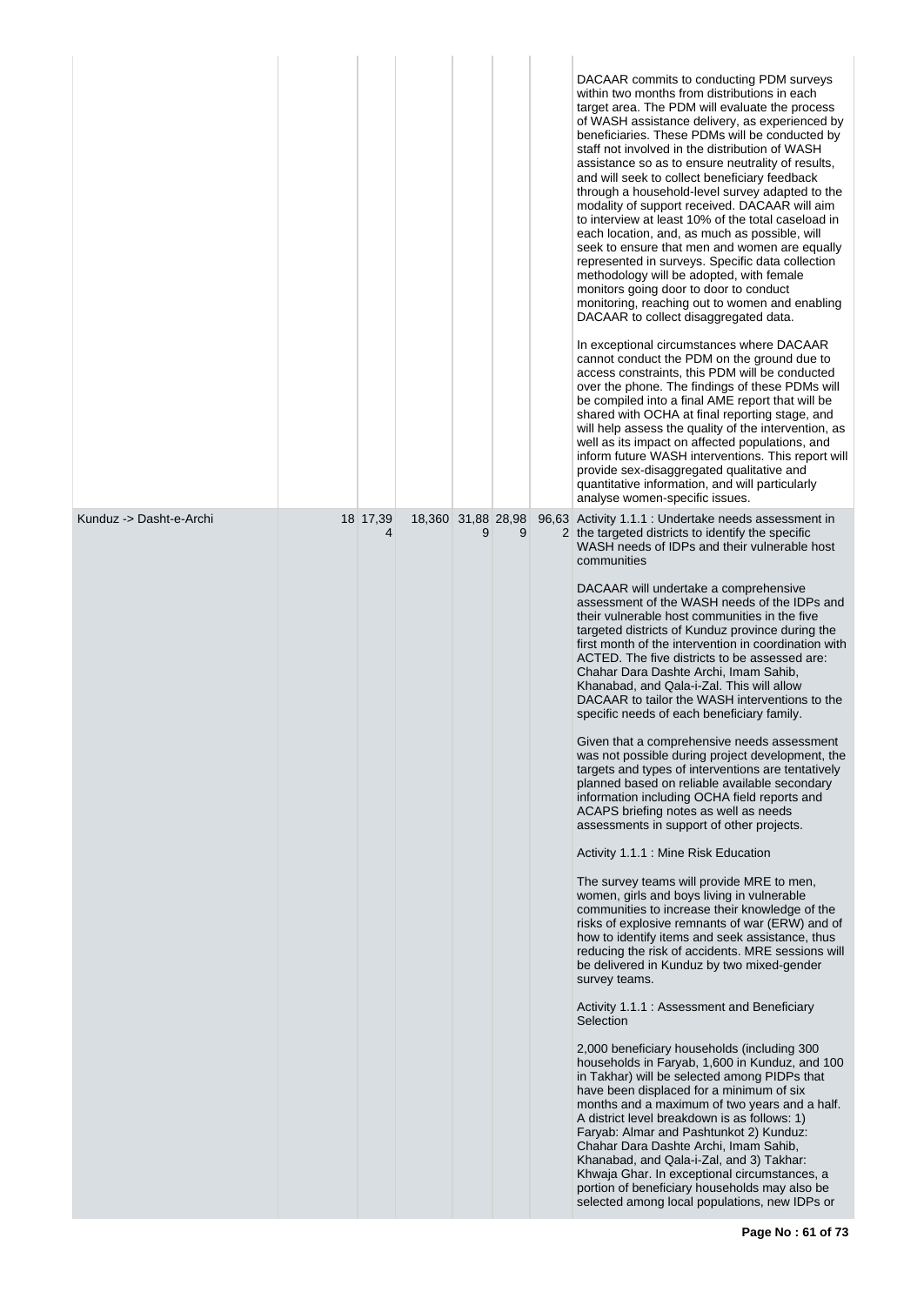returnees, so as to ensure perceived fairness and local acceptance of the intervention in specific target areas where support to prolonged IDPs may be found to be a sensitive issue. Households will be selected based on their need for food assistance, as attested by results of the HEAT survey and the prevalence of poor food consumption scores and dietary diversity, with the mostly highly vulnerable prioritized for assistance. Beneficiary selection and following distribution and sensitization will be organized on a rolling basis to cover the needs of target populations during the peak hunger season.

During the early stages of the project, ACTED will coordinate with local communities, authorities and key stakeholders to explain the project, as well as its objectives and methodology in each target area. This approach will serve to secure community buy-in and access. ACTED will then carry out a rapid assessment in identified target areas using an adapted version of the OCHAendorsed HEAT, to determine household levels of food security (through food consumption scoring and dietary diversity). Data collected through this assessment will serve as baseline to evaluate the impact of the project on beneficiaries' food security. Baseline indicators will be calculated based on a 10% sample of the total caseload. The household-level assessment will help confirm the number, gender and age profile, and vulnerabilities of the affected population and priority needs. Where priority needs are identified that cannot be catered for by the proposed action (e.g. WASH needs, protection needs, etc.), ACTED will liaise with relevant local stakeholders, humanitarian and development agencies to mobilize additional support.

ACTED will complement this household-level assessment with a rapid market assessment that will inform the decision to use cash-for-food or inkind food assistance as an intervention modality. This market assessment will rely on focus group discussions to evaluate caseloads' access to markets, and interviews with at least three local traders to collect basic information on commodity prices. Information collected during these assessments will be compiled into a single database, that is managed by ACTED's MIS department in Kabul. ACTED will produce assessment reports that will be made available to OCHA upon request.

ACTED will closely coordinate with the Norwegian Refugee Council (NRC) at the onset of the project to ensure that the same beneficiaries are not targeted. Given that NRC will target beneficiaries through schools, NRC will share its list of target schools with ACTED to ensure no overlap in target areas. NRC and ACTED will also compare their selected beneficiary lists an address any overlap. Activity 1.1.2 : Cash-for-Food Distributions

Unconditional cash transfers will be the preferred type of support to be provided to beneficiaries. This assumption is based upon the capacity of local markets to supply the required food products in sufficient quantities to meet the dietary needs of beneficiaries. In-kind distributions will be favored if this is not the case. The amount of cash-for-food provided under this project was determined in accordance with FSAC's "Guideline on food security and agriculture cluster response packages" and will equal USD 90 per month and per household. This amount was determined based on a culturally appropriate, FSAC-approved food basket composed by wheat flour (60kg/month), rice (29kg/month), vegetable oil (6L/month), sugar (6kg/month), salt (1kg/month), and pulses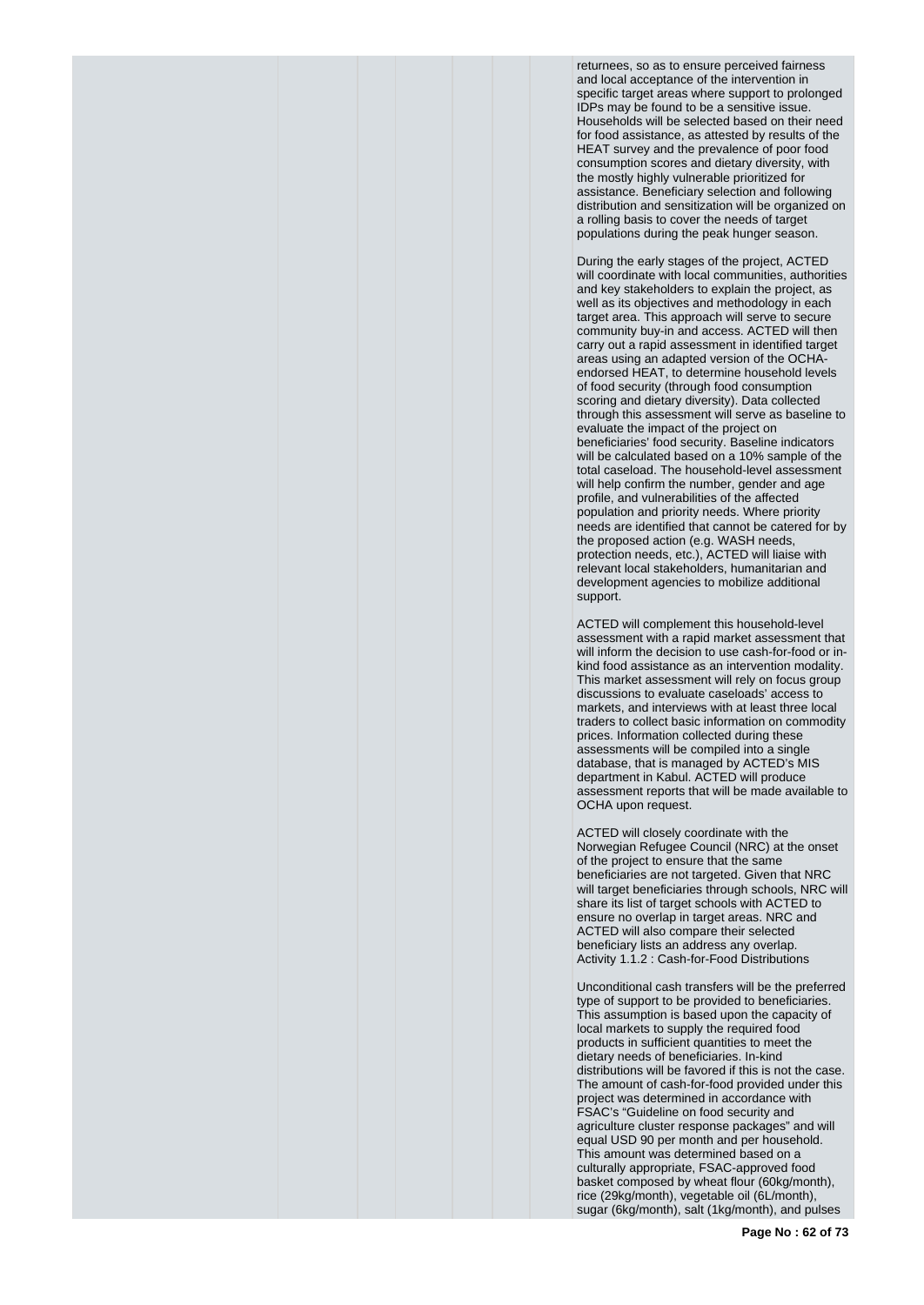(14kg/month), considering a national average household size of seven people. Each household will therefore receive USD 180 (2 x USD 90) during two consecutive distributions. Should this amount prove to be insufficient to cover a household's needs due to price variations that may affect local markets, as evidenced by findings of ACTED's market assessment in activity 1.1.1, ACTED will engage UNOCHA to discuss an increase in the monthly amount to be distributed to beneficiaries, and a possible reduction in targets. Where necessary, ACTED will use the Hawala cash transfer system to secure such operations. This is especially likely to be the case in remote areas of Faryab province.

In order to ensure that the needs of households are catered during the hunger season (typically November to February), distributions will be undertaken on a rolling basis, as soon as assessment results are available and beneficiaries are confirmed in each target area. Distributions will take place in safe spaces that will be identified in consultation with local authorities and key stakeholders (e.g. Shuras, CDCs, etc.). ACTED will seek to ensure that these spaces are easily accessible to all identified beneficiaries, especially women. Separate distribution points will be set up for women, and women will receive their cash from a female staff member, to ensure that activities are in line with culturally appropriate protection practices. A distribution report will be produced for each caseload. All distributions will be monitored by ACTED's independent and neutral AMEU, and ACTED's Complaints Response Mechanism will be advertised as much as possible in orderto encourage beneficiaries to share their feedback, complaints or suggestions. Activity 1.1.2 : Emergency provision of safe water (water-trucking)

Where a lack of access to sufficient safe drinking water is identified, water-trucking will begin as quickly as possible to provide (minimum) 15 liters per person per day to the affected population in accordance with the Sphere Standards. Water trucking will last for a maximum of 60 days during which DACAAR will seek to find more durable ways in which to provide safe drinking water (see activities below). Water tankers will fill up reservoirs placed in strategic locations from where the affected population can fetch the water through taps. The placement of the reservoirs will seek to ensure that nobody has more than 500m or 15 minutes to the closest water point. This is particularly a concern from the protection angle as it is mostly women and children who collect water in the Afghan context.

Soak pits will be constructed at the reservoirs to avoid creating pools of stagnant water. Water will be chlorinated; water quality testing will be conducted on a weekly basis to ensure the water is not contaminated. If no durable solution can be found by rehabilitating an existing water point or constructing a new water point (because of e.g. technically challenging location, land issues or lack of approval by local authorities. Water kits will be distributed in connection to the water trucking for each targeted family. Activity 1.1.3 : Rehabilitation of previously nonfunctional water points

50 water distribution networks, such as pipe schemes and wells will be rehabilitated and repaired based on high priority in the targeted areas. Each rehabilitated water source will assist approximately 15 families as per the Ministry of Rural Rehabilitation and Development (MRRD) policy, depending on the flow of the water, which may be reduced in the event of an increase in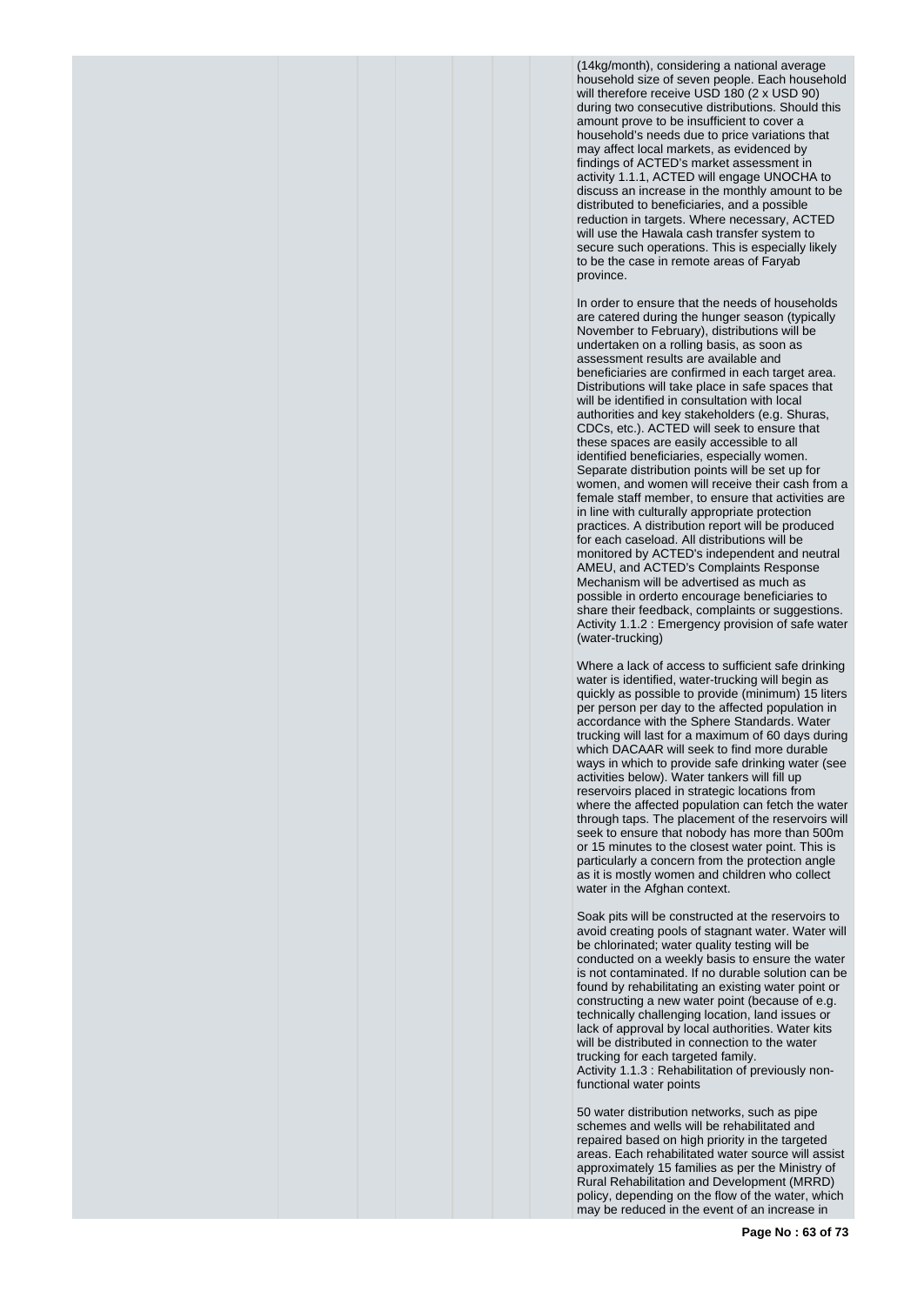the number of new IDPs arriving in the area. In case the water points are not protected (even if there is a concrete apron), if a natural drainage is available, then the concrete draining will be elongated towards it and the natural drainage will be used. In cases in which natural drainage is not available, DACAAR will construct a soak pit. This will ensure that there is no standing water, hence reducing the spread of water borne and water washed diseases. Land ownership issues will be discussed and resolved prior to any construction work ensuring that the rehabilitated wells are accessible to all beneficiary families, particularly for women and children who are most often delegated the role of water collection.

DACAAR will rehabilitate non-functional water points in institutions affected by emergencies (schools, clinics, health posts etc) on a case by case basis once the need is identified and verified by DACAAR staff. Activity 1.1.3 : Post Distribution Monitoring

Given that assistance will cover households' needs for a period of two consecutive months, ACTED will commit to conducting PDM surveys within two months from cash or in-kind distributions in each target area. The PDM will evaluate the process of cash or in kind food assistance delivery, as experienced by beneficiaries. In addition, ACTED will build end line questions to evaluate beneficiaries' food consumption score, dietary diversity and reliance on negative coping mechanisms into this survey. These PDMs/end lines will be conducted by staff not involved in the distribution of cash or in-kind assistance, but by ACTED's independent AMEU so as to ensure neutrality of results, and will seek to collect beneficiary feedback through a household-level survey adapted to the modality of support received. ACTED will aim to interview at least 10% of the total caseload in each location, and, as much as possible, will seek to ensure that men and women are equally represented in surveys. ACTED will hire couples of monitors to conduct the monitoring of its project, composed by one male monitor and one female monitor working in pair. Specific data collection methodology will be adopted, with female monitors going door to door to conduct monitoring, reaching out to women and enabling ACTED to collect disaggregated data. Through this system, ACTED will notably ensure that any negative impact that the project could have on women will be identified and addressed by ACTED project team.

In exceptional circumstances where ACTED cannot conduct the PDM/endline on the ground due to access constraints, this PDM/endline will be conducted over the phone. Results of the household PDM/endline survey will be filed in ACTED's database, and findings of the focus group discussions will be summarized in the PDM report. The findings of these PDMs will be compiled into a final AME report that will be shared with OCHA at final reporting stage, and will help assess the quality of the intervention, as well as its impact on affected populations, and inform future food assistance interventions. This report will provide sex-disaggregated qualitative and quantitative information, and will particularly analyse women-specific issues.

Activity 1.1.4 : Establishment of new water points

In areas where rehabilitation is not possible or there is very high reliance on existing water sources, DACAAR will establish 70 new water points. As per DACAAR's SOPs, the location for these water points will be jointly selected by the beneficiary communities and DACAAR, however they will be established in areas where there is more than normal load on the existing water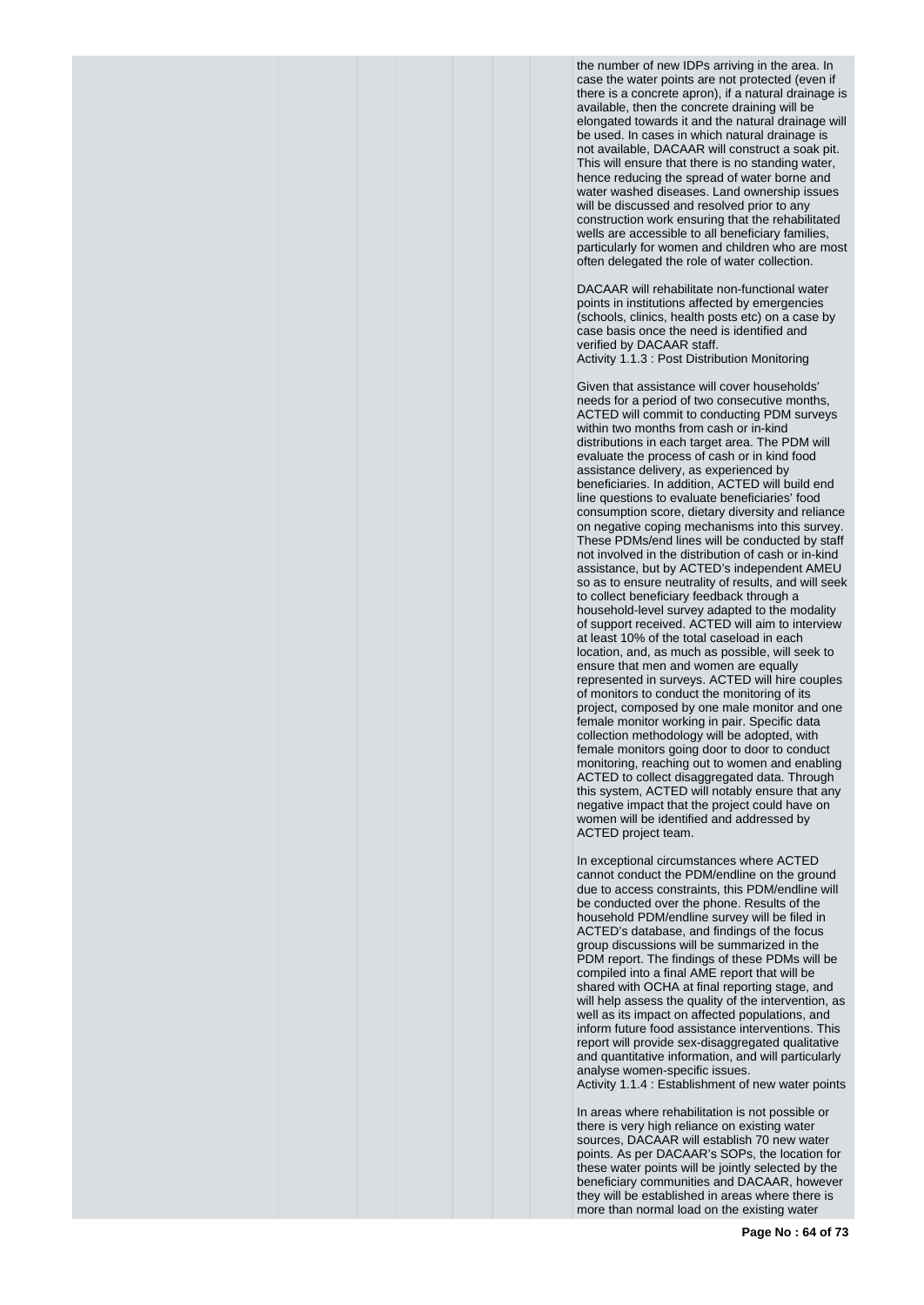sources. Each water point (based on a flow rate of 7.5L/minute) will seek to benefit approximately 20 families (approximately 140 persons). Women will be involved in site selection for these new water points, whereby a minimum of 40% of the sites will jointly be selected by women beneficiaries. To encourage community buy-in and a sense of ownership, communities will also contribute to the construction work through the provision of unskilled labor. Land ownership issues will be discussed and resolved prior to any construction work ensuring that the new wells are accessible to all benefiting families, particularly for women and children who are most often delegated the role of water collection.

DACAAR will construct new water points in institutions affected by emergencies (schools, clinics, health posts etc) on a case by case basis once the need is identified and verified by DACAAR staff. Activity 1.1.5 : Distribution of bio-sand filters for

household water treatment DACAAR will provide the targeted beneficiaries

with plastic biosand filters for household treatment of surface water in cases beneficiaries for water trucking cannot be provided with durable sources of water (new or rehabilitated water points). This may be due to a number of reasons including (but not limited to): a) land ownerships issues cannot be resolved, b) Government does not allow drilling of new wells, c) absence of/poor quality of ground water. One female member of the family will be trained to operate and maintain the biosand filter. Activity 1.1.6 : Organize training on Operation and Maintenance (O&M) of hand pumps for selected caretakers in the intervention area

120 caretakers will be identified and trained on the proper usage and maintenance of hand pumps. Subsequently, they will be the focal point for the WUG and the site engineer. The caretaker also accompanies the site engineer during drilling, apron making and installation of the pumps together with a skilled technician The caretaker's role is then to ensure the proper usage, cleaning, maintenance and repair of the water point. Caretakers also receive training on chlorination.

Activity 1.1.7 : Conduct water quality tests for all newly constructed and rehabilitated water points

In order to ensure the quality of water supplied to affected people, water samples will be taken and analyzed to monitor water quality. DACAAR's Water Expertise and Training (WET) Center is well equipped in carrying out bacteriological and chemical testing. DACAAR will undertake bacteriological tests on all newly constructed and rehabilitated water points, and chemical tests on 10% of these water points.

Activity 1.2.1 : Conduct hygiene awareness campaigns in target villages and settlements to improve hygiene and sanitation behavior and practices

The provision of safe water and combined sanitation and hygiene facilities will be accompanied by basic hygiene education to reduce the risk of disease. The purpose of the hygiene promotion is to increase the level of knowledge among beneficiaries in relation to: the importance of safe drinking water and adequate sanitation, WASH in relation to food safety, and personal/familial hygiene. The hygiene messaging will be provided through hygiene sessions combined with visual communications materials. In Afghanistan hygiene promotion must be carried out separately for men and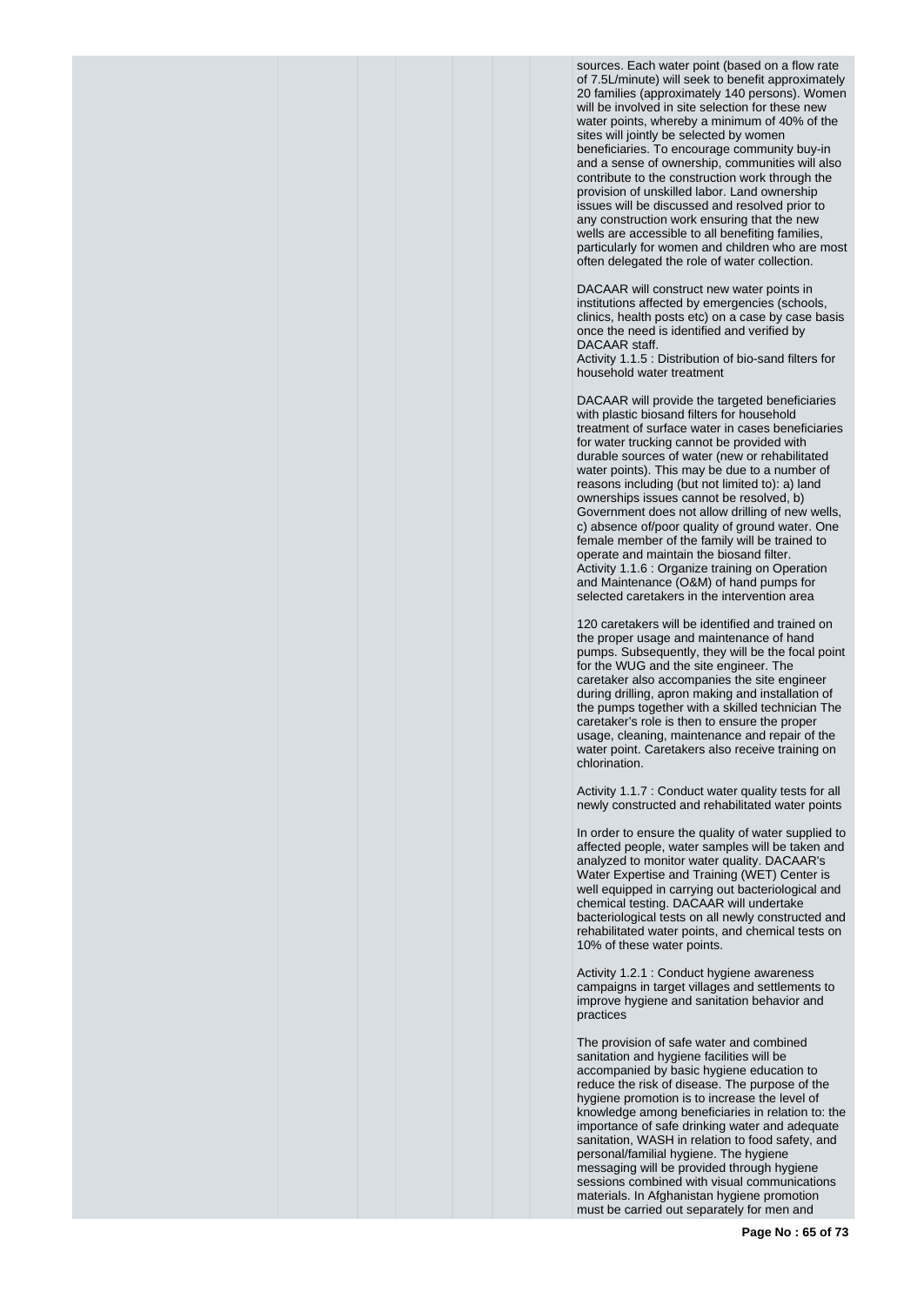women and thus DACAAR will employ hygiene promotion "couples" for this task. Each targeted family will attend a minimum of three 1-day hygiene education sessions. Activity 1.2.1 : Mine and ERW Impact Free Community Survey

Halo will execute an initial sample of Mine and ERW Impact Free Community Survey (MEIFCS). This is a village-by-village survey that assess contamination levels and clearance requirements to support the Mine Action Programme of Afghanistan. MEIFCS' will be conducted throughout the project.

Survey of communities recently affected by conflict to determine their contamination status and conduct disposal of any dangerous items discovered or reported during this process. Where contamination is extensive Halo will deploy bilaterally funded Conventional Weapons Destruction (CWD) and Weapons and Ammunition Disposal (WAD) teams to dispose of the items discovered at no cost to the CHF.

Communities were selected based on a number of key prioritization points. This includes proximity to contamination, number of casualties, presence of IDPs/returnees and other vulnerable groups. The level of risk presented to beneficiaries correlates with the proximity to contamination and the number of casualties indicates the capacity of communities to cope. However, given the predicted extent of contamination after recent kinetic fighting, and increase in IDP numbers, HALO expects the first month of assessment to highlight communities most at risk. The security situation was also factored into the decision. The final number was based on the capacity of Survey/MRE teams based on previous experiences operating in heavily conflict affected provinces.

In line with the recent release of the AMAS O7-6, HALO will ensure survey activities undertaken are carried out effectively and efficiently minimizing the adverse impact on people, wildlife, vegetation and other aspects of the environment. HALO senior management, familiar with the AMAS O7-06, are obligated to ensure and oversee all operational staff pay attention to the impact of mine action activities. Senior staff are responsible for monitoring and reviewing survey activities through the lens of environmental impact. Any new staff joining HALO as part of this project will be required to familiarize themselves with environmental considerations. Teams will thus pay particular attention to the environmental conditions of the community or location of the explosive item whilst engaging the community in this assessment. HALO's MRE/Survey teams will coordinate with DMAC, or alert them to any major environmental barriers found in the targeted community. For activities outlined in this proposal specifically, generation of waste and emission of energy (where items are destroyed in situ) will be the primary areas for consideration, and staff trained subsequently. Mitigation strategies will be discussed with senior management when faced with immediate environmental considerations and an appropriate course of action documented and reported to DMAC.

Activity 1.2.2 : Explosive Ordnance Disposal (EOD)

Spot Explosive Ordnance Disposal (EOD) of dangerous items identified during project implementation will be conducted wherever possible by the survey teams. If the contamination is extensive or technically complex (e.g. aircraft bombs), separate bilaterally funded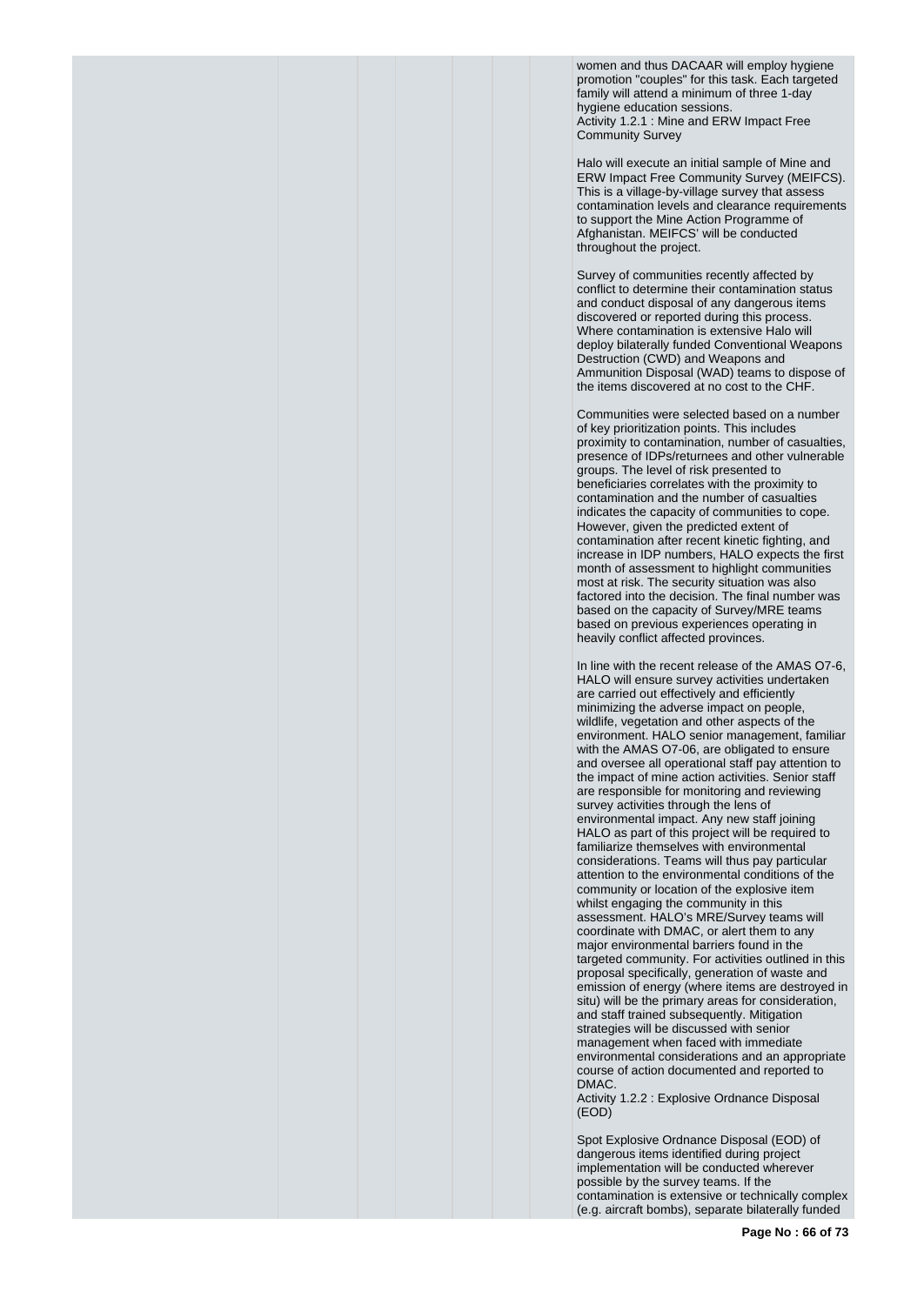Conventional Weapons Destruction (CWD) and Weapons and Ammunition Disposal (WAD) teams are available to further assess and dispose of the hazards at no additional cost to the project. If a previously unreported minefield is identified, a survey will be submitted to DMAC for prioritization.

Activity 1.2.2 : Installation of hand-washing stations

DACAAR will set up 600 hand-washing stations. The importance of hand-washing, including the correct way to wash hands and the most important instances for hand washing (e.g. before eating, after going to the toilet) will be emphasized as part of the hygiene education sessions.

Activity 1.2.3 : Establishment of emergency latrines and baths for displaced families

The spread of waterborne diseases is not only due to the lack of adequate safe drinking water, but is also associated with the lack of adequate sanitation facilities which forces people to defecate openly, hence DACAAR will establish 600 emergency baths and latrines. In cases the displaced families are living in rented accommodation (as was seen during previous actions), then the baths and latrines will be established after receiving the consent of the land owner. These latrines and baths will not be communal since due to cultural constraints, females have limited mobility and will not share facilities with males who are not a part of their immediate family. DACAAR will construct one emergency latrine and bath for up to a maximum of three families from the same extended family (household) to ensure that sanitation needs of all members are met as per Sphere standards, and that women and children can safely use these facilities. Examples of the latrine and bath designs are included in the document tab.

Please note that all resources and financial needs for this activity are taken from previous/ongoing CHF funding for DACAAR. For this reason there is no reference to this activity within the submitted budget

Activity 1.2.4 : Conduct Pre- Post-KAP studies and Post Distribution Monitoring in the target areas

The results of Pre-KAP and Post-KAP surveys will be compared to measure extent of change in hygiene knowledge, awareness and practices over the course of the project. The surveys give an insight into the hygiene situation at the beginning and end of the intervention to provide an overall picture of areas which have seen improvement and those which could be improved upon.

DACAAR commits to conducting PDM surveys within two months from distributions in each target area. The PDM will evaluate the process of WASH assistance delivery, as experienced by beneficiaries. These PDMs will be conducted by staff not involved in the distribution of WASH assistance so as to ensure neutrality of results, and will seek to collect beneficiary feedback through a household-level survey adapted to the modality of support received. DACAAR will aim to interview at least 10% of the total caseload in each location, and, as much as possible, will seek to ensure that men and women are equally represented in surveys. Specific data collection methodology will be adopted, with female monitors going door to door to conduct monitoring, reaching out to women and enabling DACAAR to collect disaggregated data.

In exceptional circumstances where DACAAR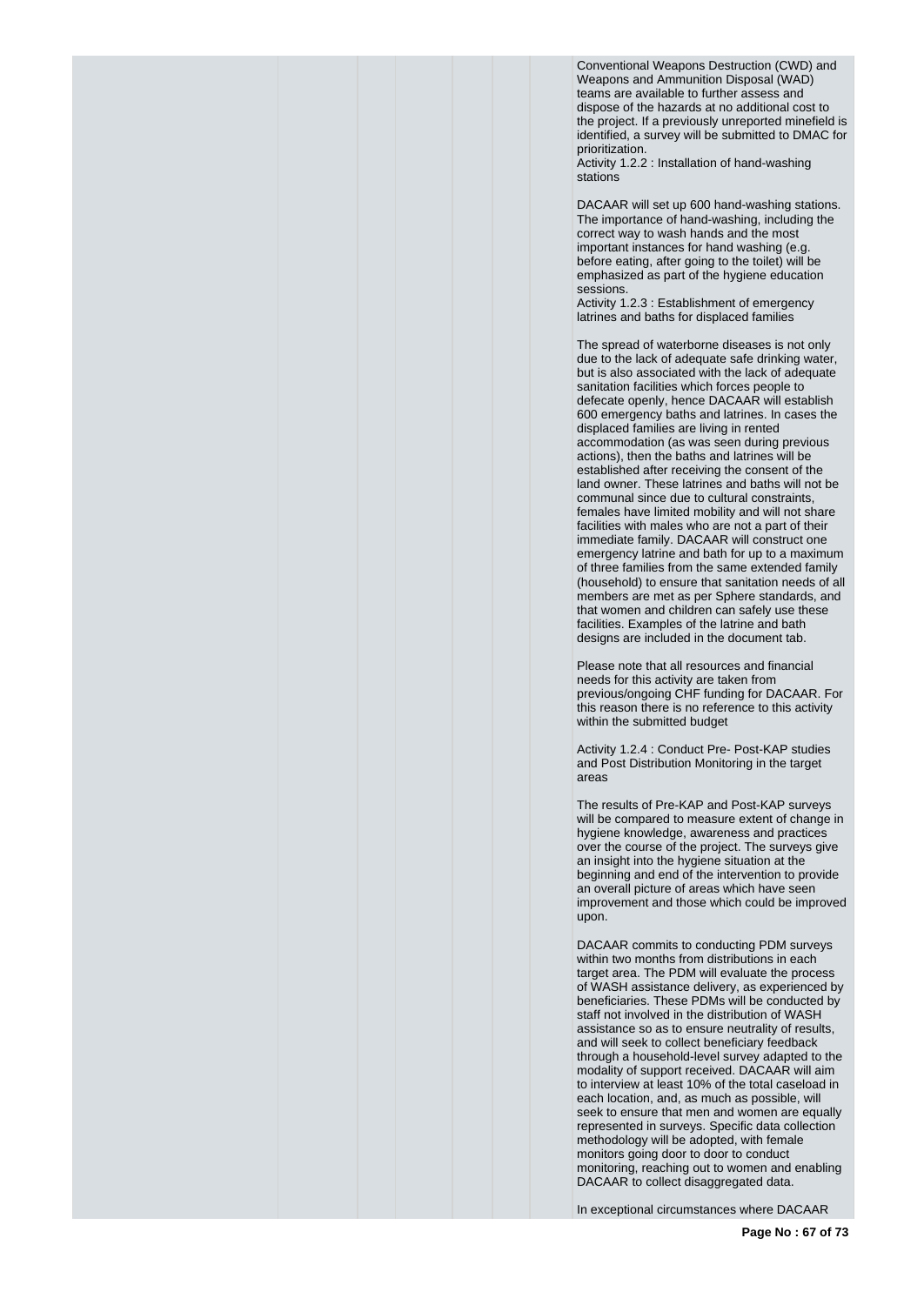| 322<br>Faryab -> Pashtunkot<br>4<br>189<br>203<br>336<br>1,050 Activity 1.1.1 : Assessment and Beneficiary<br>Selection<br>2,000 beneficiary households (including 300<br>in Takhar) will be selected among PIDPs that<br>have been displaced for a minimum of six<br>A district level breakdown is as follows: 1)<br>Faryab: Almar and Pashtunkot 2) Kunduz:<br>Chahar Dara Dashte Archi, Imam Sahib,<br>Khanabad, and Qala-i-Zal, and 3) Takhar:<br>Khwaja Ghar. In exceptional circumstances, a<br>portion of beneficiary households may also be<br>returnees, so as to ensure perceived fairness<br>and local acceptance of the intervention in<br>IDPs may be found to be a sensitive issue.<br>HEAT survey and the prevalence of poor food<br>consumption scores and dietary diversity, with<br>the mostly highly vulnerable prioritized for<br>assistance. Beneficiary selection and following<br>a rolling basis to cover the needs of target<br>populations during the peak hunger season.<br>During the early stages of the project, ACTED<br>and key stakeholders to explain the project, as<br>well as its objectives and methodology in each<br>target area. This approach will serve to secure<br>areas using an adapted version of the OCHA-<br>of food security (through food consumption<br>scoring and dietary diversity). Data collected<br>evaluate the impact of the project on<br>will help confirm the number, gender and age<br>profile, and vulnerabilities of the affected<br>population and priority needs. Where priority<br>the proposed action (e.g. WASH needs,<br>protection needs, etc.), ACTED will liaise with<br>relevant local stakeholders, humanitarian and<br>development agencies to mobilize additional<br>support.<br>ACTED will complement this household-level<br>discussions to evaluate caseloads' access to<br>prices. Information collected during these<br>assessments will be compiled into a single<br>database, that is managed by ACTED's MIS<br>department in Kabul. ACTED will produce<br>OCHA upon request. |  |  |  | cannot conduct the PDM on the ground due to<br>access constraints, this PDM will be conducted<br>over the phone. The findings of these PDMs will<br>be compiled into a final AME report that will be<br>shared with OCHA at final reporting stage, and<br>will help assess the quality of the intervention, as<br>well as its impact on affected populations, and<br>inform future WASH interventions. This report will<br>provide sex-disaggregated qualitative and<br>quantitative information, and will particularly<br>analyse women-specific issues.                                                                                                                                                                                                                                                                                                                                                                                                                                                                                                                                                                                                                         |
|----------------------------------------------------------------------------------------------------------------------------------------------------------------------------------------------------------------------------------------------------------------------------------------------------------------------------------------------------------------------------------------------------------------------------------------------------------------------------------------------------------------------------------------------------------------------------------------------------------------------------------------------------------------------------------------------------------------------------------------------------------------------------------------------------------------------------------------------------------------------------------------------------------------------------------------------------------------------------------------------------------------------------------------------------------------------------------------------------------------------------------------------------------------------------------------------------------------------------------------------------------------------------------------------------------------------------------------------------------------------------------------------------------------------------------------------------------------------------------------------------------------------------------------------------------------------------------------------------------------------------------------------------------------------------------------------------------------------------------------------------------------------------------------------------------------------------------------------------------------------------------------------------------------------------------------------------------------------------------------------------------------------------------------------------------------------|--|--|--|-----------------------------------------------------------------------------------------------------------------------------------------------------------------------------------------------------------------------------------------------------------------------------------------------------------------------------------------------------------------------------------------------------------------------------------------------------------------------------------------------------------------------------------------------------------------------------------------------------------------------------------------------------------------------------------------------------------------------------------------------------------------------------------------------------------------------------------------------------------------------------------------------------------------------------------------------------------------------------------------------------------------------------------------------------------------------------------------------------------------------------------------------------------------------------------|
|                                                                                                                                                                                                                                                                                                                                                                                                                                                                                                                                                                                                                                                                                                                                                                                                                                                                                                                                                                                                                                                                                                                                                                                                                                                                                                                                                                                                                                                                                                                                                                                                                                                                                                                                                                                                                                                                                                                                                                                                                                                                      |  |  |  |                                                                                                                                                                                                                                                                                                                                                                                                                                                                                                                                                                                                                                                                                                                                                                                                                                                                                                                                                                                                                                                                                                                                                                                   |
|                                                                                                                                                                                                                                                                                                                                                                                                                                                                                                                                                                                                                                                                                                                                                                                                                                                                                                                                                                                                                                                                                                                                                                                                                                                                                                                                                                                                                                                                                                                                                                                                                                                                                                                                                                                                                                                                                                                                                                                                                                                                      |  |  |  | households in Faryab, 1,600 in Kunduz, and 100<br>months and a maximum of two years and a half.<br>selected among local populations, new IDPs or<br>specific target areas where support to prolonged<br>Households will be selected based on their need<br>for food assistance, as attested by results of the<br>distribution and sensitization will be organized on<br>will coordinate with local communities, authorities<br>community buy-in and access. ACTED will then<br>carry out a rapid assessment in identified target<br>endorsed HEAT, to determine household levels<br>through this assessment will serve as baseline to<br>beneficiaries' food security. Baseline indicators<br>will be calculated based on a 10% sample of the<br>total caseload. The household-level assessment<br>needs are identified that cannot be catered for by<br>assessment with a rapid market assessment that<br>will inform the decision to use cash-for-food or in-<br>kind food assistance as an intervention modality.<br>This market assessment will rely on focus group<br>markets, and interviews with at least three local<br>traders to collect basic information on commodity |
|                                                                                                                                                                                                                                                                                                                                                                                                                                                                                                                                                                                                                                                                                                                                                                                                                                                                                                                                                                                                                                                                                                                                                                                                                                                                                                                                                                                                                                                                                                                                                                                                                                                                                                                                                                                                                                                                                                                                                                                                                                                                      |  |  |  | assessment reports that will be made available to<br>ACTED will closely coordinate with the                                                                                                                                                                                                                                                                                                                                                                                                                                                                                                                                                                                                                                                                                                                                                                                                                                                                                                                                                                                                                                                                                       |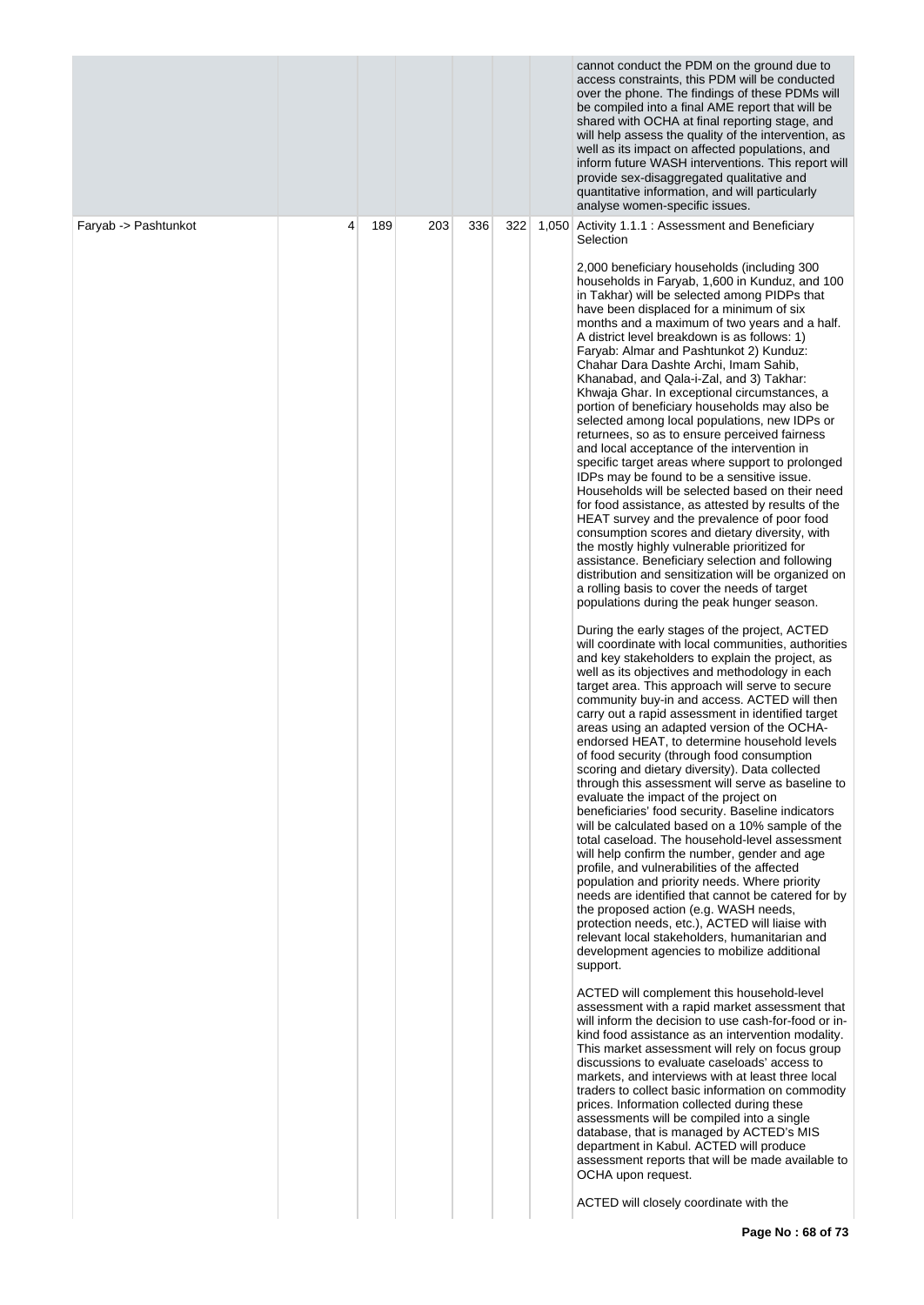Norwegian Refugee Council (NRC) at the onset of the project to ensure that the same beneficiaries are not targeted. Given that NRC will target beneficiaries through schools, NRC will share its list of target schools with ACTED to ensure no overlap in target areas. NRC and ACTED will also compare their selected beneficiary lists an address any overlap. Activity 1.1.2 : Cash-for-Food Distributions

Unconditional cash transfers will be the preferred type of support to be provided to beneficiaries. This assumption is based upon the capacity of local markets to supply the required food products in sufficient quantities to meet the dietary needs of beneficiaries. In-kind distributions will be favored if this is not the case. The amount of cash-for-food provided under this project was determined in accordance with FSAC's "Guideline on food security and agriculture cluster response packages" and will equal USD 90 per month and per household. This amount was determined based on a culturally appropriate, FSAC-approved food basket composed by wheat flour (60kg/month), rice (29kg/month), vegetable oil (6L/month), sugar (6kg/month), salt (1kg/month), and pulses (14kg/month), considering a national average household size of seven people. Each household will therefore receive USD 180 (2 x USD 90) during two consecutive distributions. Should this amount prove to be insufficient to cover a household's needs due to price variations that may affect local markets, as evidenced by findings of ACTED's market assessment in activity 1.1.1, ACTED will engage UNOCHA to discuss an increase in the monthly amount to be distributed to beneficiaries, and a possible reduction in targets. Where necessary, ACTED will use the Hawala cash transfer system to secure such operations. This is especially likely to be the case in remote areas of Faryab province.

In order to ensure that the needs of households are catered during the hunger season (typically November to February), distributions will be undertaken on a rolling basis, as soon as assessment results are available and beneficiaries are confirmed in each target area. Distributions will take place in safe spaces that will be identified in consultation with local authorities and key stakeholders (e.g. Shuras, CDCs, etc.). ACTED will seek to ensure that these spaces are easily accessible to all identified beneficiaries, especially women. Separate distribution points will be set up for women, and women will receive their cash from a female staff member, to ensure that activities are in line with culturally appropriate protection practices. A distribution report will be produced for each caseload. All distributions will be monitored by ACTED's independent and neutral AMEU, and ACTED's Complaints Response Mechanism will be advertised as much as possible in orderto encourage beneficiaries to share their feedback, complaints or suggestions. Activity 1.1.3 : Post Distribution Monitoring

Given that assistance will cover households' needs for a period of two consecutive months, ACTED will commit to conducting PDM surveys within two months from cash or in-kind distributions in each target area. The PDM will evaluate the process of cash or in kind food assistance delivery, as experienced by beneficiaries. In addition, ACTED will build end line questions to evaluate beneficiaries' food consumption score, dietary diversity and reliance on negative coping mechanisms into this survey. These PDMs/end lines will be conducted by staff not involved in the distribution of cash or in-kind assistance, but by ACTED's independent AMEU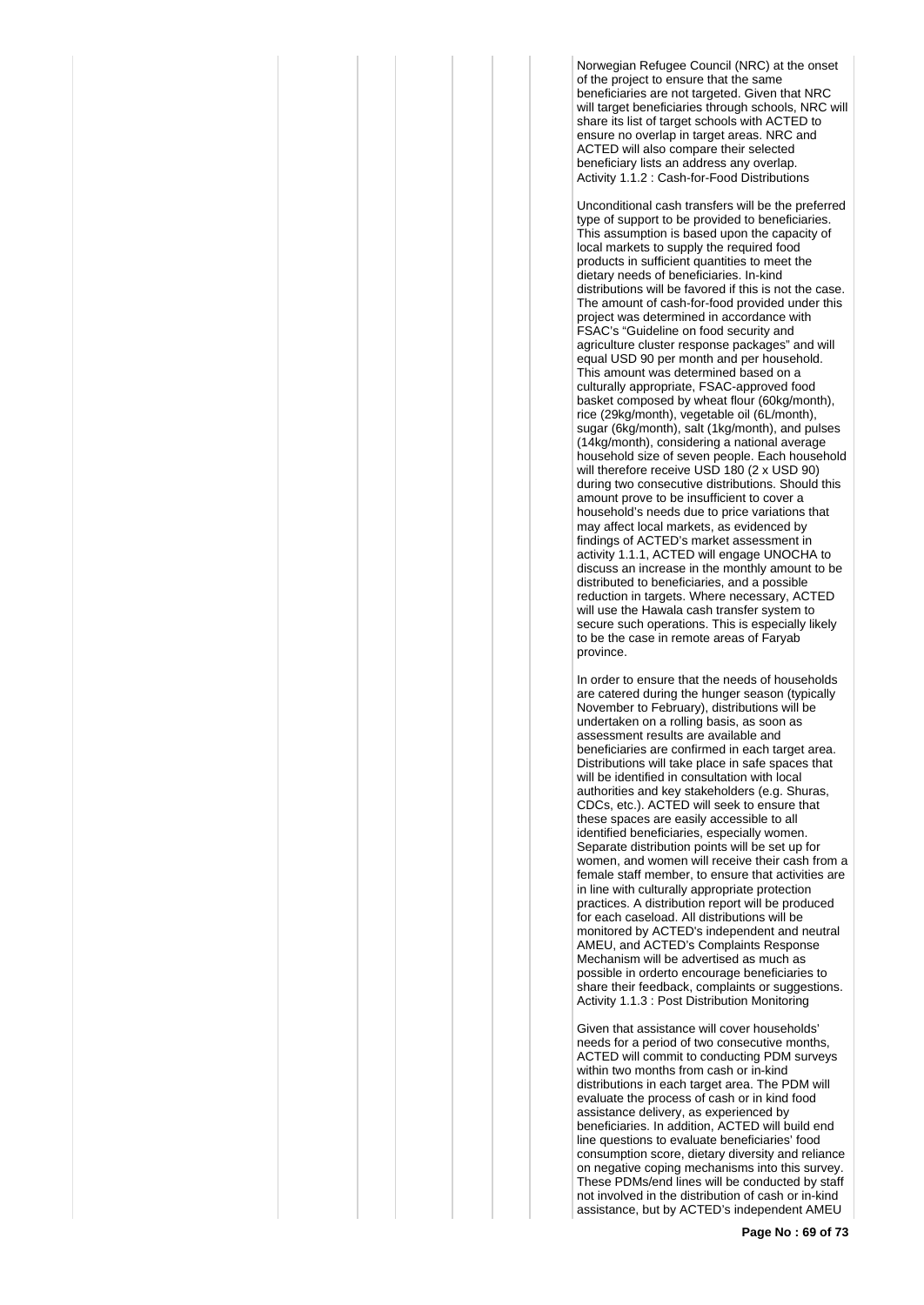|                 |   |     |     |     |     | so as to ensure neutrality of results, and will seek<br>to collect beneficiary feedback through a<br>household-level survey adapted to the modality<br>of support received. ACTED will aim to interview<br>at least 10% of the total caseload in each<br>location, and, as much as possible, will seek to<br>ensure that men and women are equally<br>represented in surveys. ACTED will hire couples<br>of monitors to conduct the monitoring of its<br>project, composed by one male monitor and one<br>female monitor working in pair. Specific data<br>collection methodology will be adopted, with<br>female monitors going door to door to conduct<br>monitoring, reaching out to women and enabling<br>ACTED to collect disaggregated data. Through<br>this system, ACTED will notably ensure that any<br>negative impact that the project could have on<br>women will be identified and addressed by<br>ACTED project team.<br>In exceptional circumstances where ACTED<br>cannot conduct the PDM/endline on the ground<br>due to access constraints, this PDM/endline will<br>be conducted over the phone. Results of the<br>household PDM/endline survey will be filed in<br>ACTED's database, and findings of the focus<br>group discussions will be summarized in the<br>PDM report. The findings of these PDMs will be<br>compiled into a final AME report that will be<br>shared with OCHA at final reporting stage, and<br>will help assess the quality of the intervention, as<br>well as its impact on affected populations, and<br>inform future food assistance interventions. This<br>report will provide sex-disaggregated qualitative<br>and quantitative information, and will particularly<br>analyse women-specific issues.                                                                                                                                                                                                                                                                                                                                                                                                                                           |
|-----------------|---|-----|-----|-----|-----|------------------------------------------------------------------------------------------------------------------------------------------------------------------------------------------------------------------------------------------------------------------------------------------------------------------------------------------------------------------------------------------------------------------------------------------------------------------------------------------------------------------------------------------------------------------------------------------------------------------------------------------------------------------------------------------------------------------------------------------------------------------------------------------------------------------------------------------------------------------------------------------------------------------------------------------------------------------------------------------------------------------------------------------------------------------------------------------------------------------------------------------------------------------------------------------------------------------------------------------------------------------------------------------------------------------------------------------------------------------------------------------------------------------------------------------------------------------------------------------------------------------------------------------------------------------------------------------------------------------------------------------------------------------------------------------------------------------------------------------------------------------------------------------------------------------------------------------------------------------------------------------------------------------------------------------------------------------------------------------------------------------------------------------------------------------------------------------------------------------------------------------------------------------------------------------------|
| Faryab -> Almar | 4 | 189 | 203 | 336 | 322 | 1,050 Activity 1.1.1 : Assessment and Beneficiary<br>Selection<br>2,000 beneficiary households (including 300<br>households in Faryab, 1,600 in Kunduz, and 100<br>in Takhar) will be selected among PIDPs that<br>have been displaced for a minimum of six<br>months and a maximum of two years and a half.<br>A district level breakdown is as follows: 1)<br>Faryab: Almar and Pashtunkot 2) Kunduz:<br>Chahar Dara Dashte Archi, Imam Sahib,<br>Khanabad, and Qala-i-Zal, and 3) Takhar:<br>Khwaja Ghar. In exceptional circumstances, a<br>portion of beneficiary households may also be<br>selected among local populations, new IDPs or<br>returnees, so as to ensure perceived fairness<br>and local acceptance of the intervention in<br>specific target areas where support to prolonged<br>IDPs may be found to be a sensitive issue.<br>Households will be selected based on their need<br>for food assistance, as attested by results of the<br>HEAT survey and the prevalence of poor food<br>consumption scores and dietary diversity, with<br>the mostly highly vulnerable prioritized for<br>assistance. Beneficiary selection and following<br>distribution and sensitization will be organized on<br>a rolling basis to cover the needs of target<br>populations during the peak hunger season.<br>During the early stages of the project, ACTED<br>will coordinate with local communities, authorities<br>and key stakeholders to explain the project, as<br>well as its objectives and methodology in each<br>target area. This approach will serve to secure<br>community buy-in and access. ACTED will then<br>carry out a rapid assessment in identified target<br>areas using an adapted version of the OCHA-<br>endorsed HEAT, to determine household levels<br>of food security (through food consumption<br>scoring and dietary diversity). Data collected<br>through this assessment will serve as baseline to<br>evaluate the impact of the project on<br>beneficiaries' food security. Baseline indicators<br>will be calculated based on a 10% sample of the<br>total caseload. The household-level assessment<br>will help confirm the number, gender and age |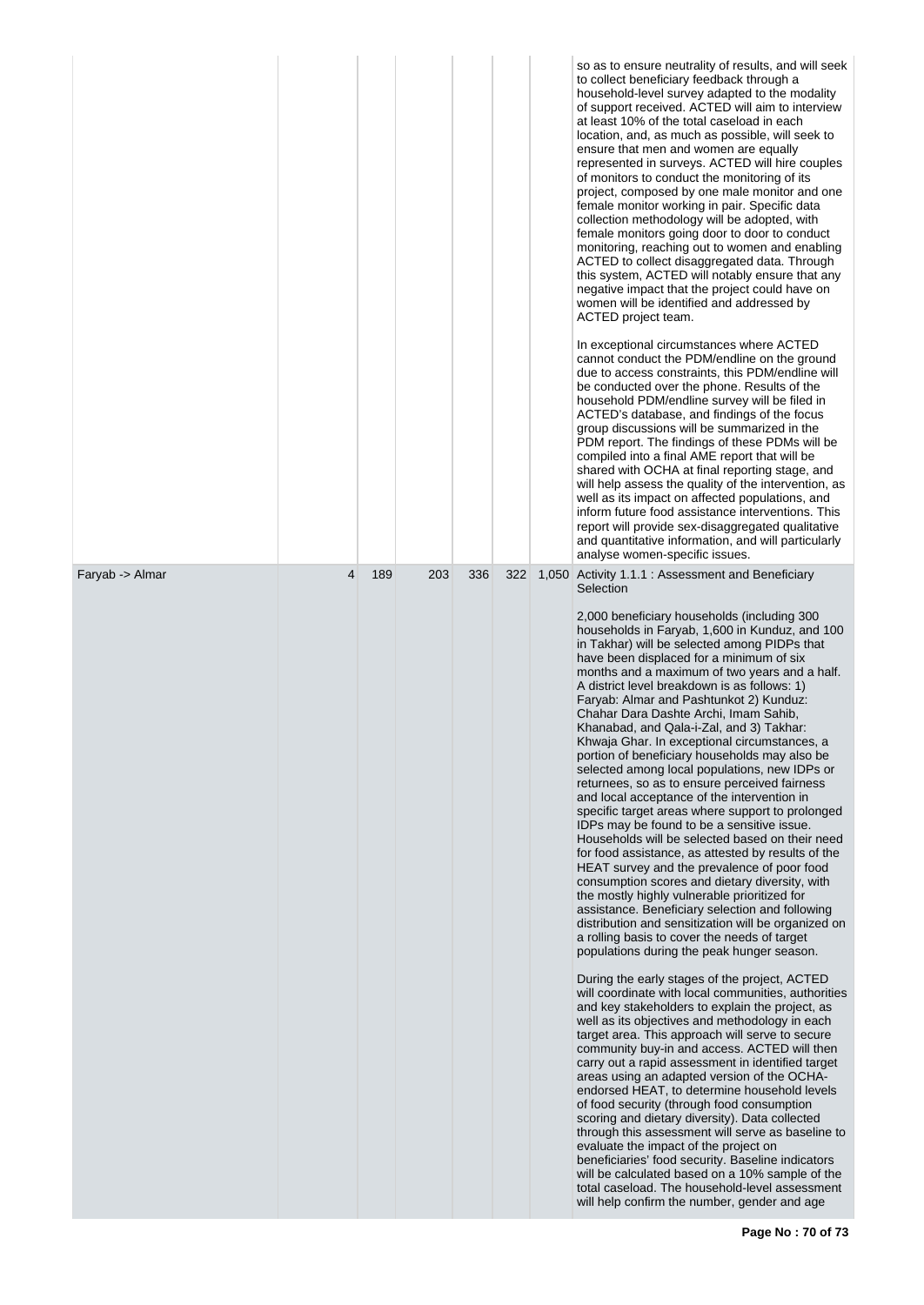profile, and vulnerabilities of the affected population and priority needs. Where priority needs are identified that cannot be catered for by the proposed action (e.g. WASH needs, protection needs, etc.), ACTED will liaise with relevant local stakeholders, humanitarian and development agencies to mobilize additional support.

ACTED will complement this household-level assessment with a rapid market assessment that will inform the decision to use cash-for-food or inkind food assistance as an intervention modality. This market assessment will rely on focus group discussions to evaluate caseloads' access to markets, and interviews with at least three local traders to collect basic information on commodity prices. Information collected during these assessments will be compiled into a single database, that is managed by ACTED's MIS department in Kabul. ACTED will produce assessment reports that will be made available to OCHA upon request.

ACTED will closely coordinate with the Norwegian Refugee Council (NRC) at the onset of the project to ensure that the same beneficiaries are not targeted. Given that NRC will target beneficiaries through schools, NRC will share its list of target schools with ACTED to ensure no overlap in target areas. NRC and ACTED will also compare their selected beneficiary lists an address any overlap. Activity 1.1.2 : Cash-for-Food Distributions

Unconditional cash transfers will be the preferred type of support to be provided to beneficiaries. This assumption is based upon the capacity of local markets to supply the required food products in sufficient quantities to meet the dietary needs of beneficiaries. In-kind distributions will be favored if this is not the case. The amount of cash-for-food provided under this project was determined in accordance with FSAC's "Guideline on food security and agriculture cluster response packages" and will equal USD 90 per month and per household. This amount was determined based on a culturally appropriate, FSAC-approved food basket composed by wheat flour (60kg/month), rice (29kg/month), vegetable oil (6L/month), sugar (6kg/month), salt (1kg/month), and pulses (14kg/month), considering a national average household size of seven people. Each household will therefore receive USD 180 (2 x USD 90) during two consecutive distributions. Should this amount prove to be insufficient to cover a household's needs due to price variations that may affect local markets, as evidenced by findings of ACTED's market assessment in activity 1.1.1, ACTED will engage UNOCHA to discuss an increase in the monthly amount to be distributed to beneficiaries, and a possible reduction in targets. Where necessary, ACTED will use the Hawala cash transfer system to secure such operations. This is especially likely to be the case in remote areas of Faryab province.

In order to ensure that the needs of households are catered during the hunger season (typically November to February), distributions will be undertaken on a rolling basis, as soon as assessment results are available and beneficiaries are confirmed in each target area. Distributions will take place in safe spaces that will be identified in consultation with local authorities and key stakeholders (e.g. Shuras, CDCs, etc.). ACTED will seek to ensure that these spaces are easily accessible to all identified beneficiaries, especially women. Separate distribution points will be set up for women, and women will receive their cash from a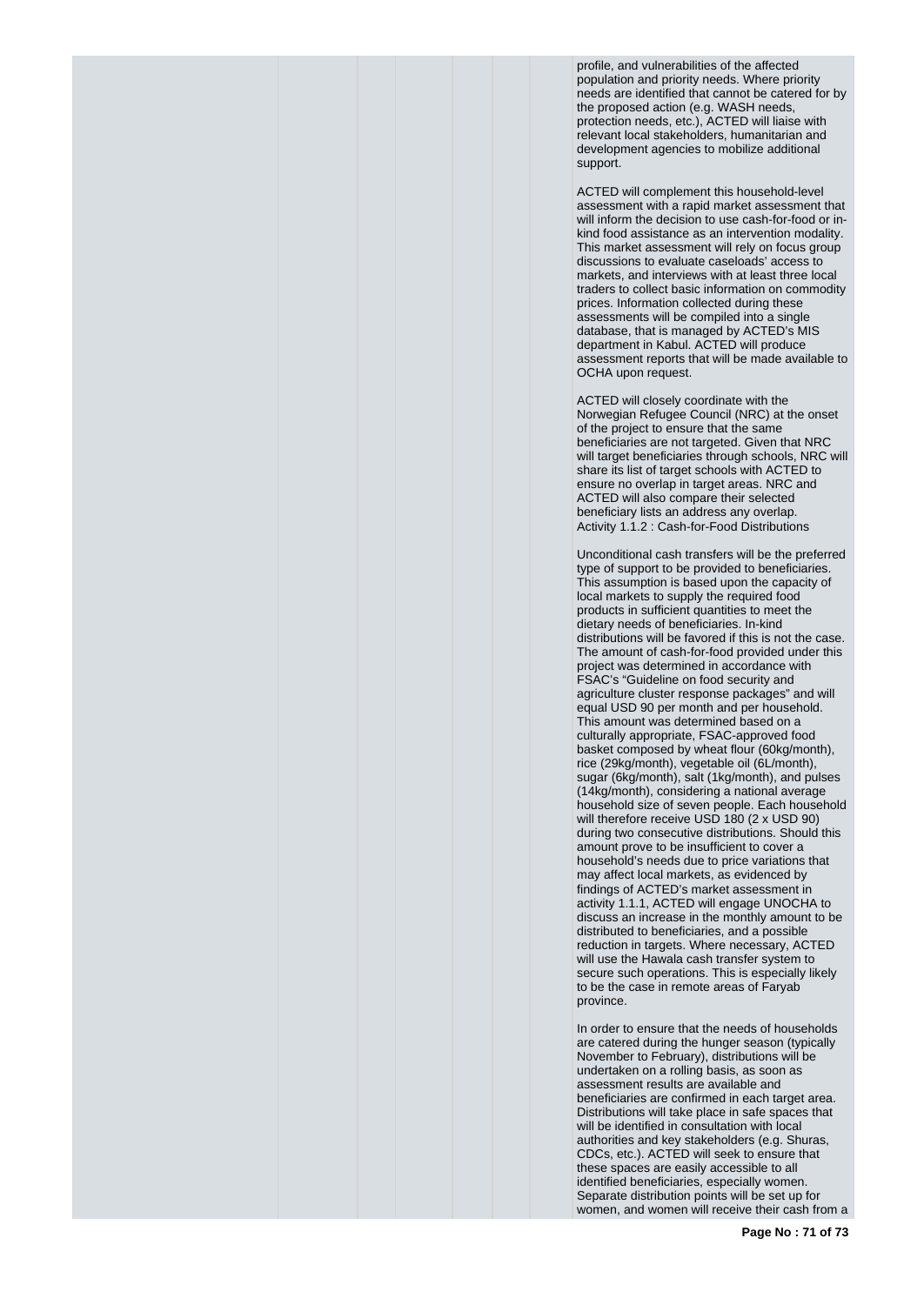female staff member, to ensure that activities are in line with culturally appropriate protection practices. A distribution report will be produced for each caseload. All distributions will be monitored by ACTED's independent and neutral AMEU, and ACTED's Complaints Response Mechanism will be advertised as much as possible in orderto encourage beneficiaries to share their feedback, complaints or suggestions. Activity 1.1.3 : Post Distribution Monitoring

Given that assistance will cover households' needs for a period of two consecutive months, ACTED will commit to conducting PDM surveys within two months from cash or in-kind distributions in each target area. The PDM will evaluate the process of cash or in kind food assistance delivery, as experienced by beneficiaries. In addition, ACTED will build end line questions to evaluate beneficiaries' food consumption score, dietary diversity and reliance on negative coping mechanisms into this survey. These PDMs/end lines will be conducted by staff not involved in the distribution of cash or in-kind assistance, but by ACTED's independent AMEU so as to ensure neutrality of results, and will seek to collect beneficiary feedback through a household-level survey adapted to the modality of support received. ACTED will aim to interview at least 10% of the total caseload in each location, and, as much as possible, will seek to ensure that men and women are equally represented in surveys. ACTED will hire couples of monitors to conduct the monitoring of its project, composed by one male monitor and one female monitor working in pair. Specific data collection methodology will be adopted, with female monitors going door to door to conduct monitoring, reaching out to women and enabling ACTED to collect disaggregated data. Through this system, ACTED will notably ensure that any negative impact that the project could have on women will be identified and addressed by ACTED project team.

In exceptional circumstances where ACTED cannot conduct the PDM/endline on the ground due to access constraints, this PDM/endline will be conducted over the phone. Results of the household PDM/endline survey will be filed in ACTED's database, and findings of the focus group discussions will be summarized in the PDM report. The findings of these PDMs will be compiled into a final AME report that will be shared with OCHA at final reporting stage, and will help assess the quality of the intervention, as well as its impact on affected populations, and inform future food assistance interventions. This report will provide sex-disaggregated qualitative and quantitative information, and will particularly analyse women-specific issues.

## **Documents**

| <b>Category Name</b>                | <b>Document Description</b>                             |
|-------------------------------------|---------------------------------------------------------|
| <b>Project Supporting Documents</b> | Annex I - FSAC Recommendation letter.pdf                |
| <b>Project Supporting Documents</b> | Annex II - WASH Cluster endorsement.pdf                 |
| <b>Project Supporting Documents</b> | Annex III - APC Endorsement Letter.pdf                  |
| <b>Project Supporting Documents</b> | Annex IV ACTED Needs Assessment tosubmit.pdf            |
| <b>Project Supporting Documents</b> | Annex V - Protection Analysis.pdf                       |
| <b>Project Supporting Documents</b> | Annex VI - DACAAR Rapid Needs Assessment tosubmit.pdf   |
| <b>Project Supporting Documents</b> | ACTED Teaming Agreement - signed by DACAAR and HALO.pdf |
| <b>Budget Documents</b>             | Annex VII - DACAAR detailled BoOs.xls                   |